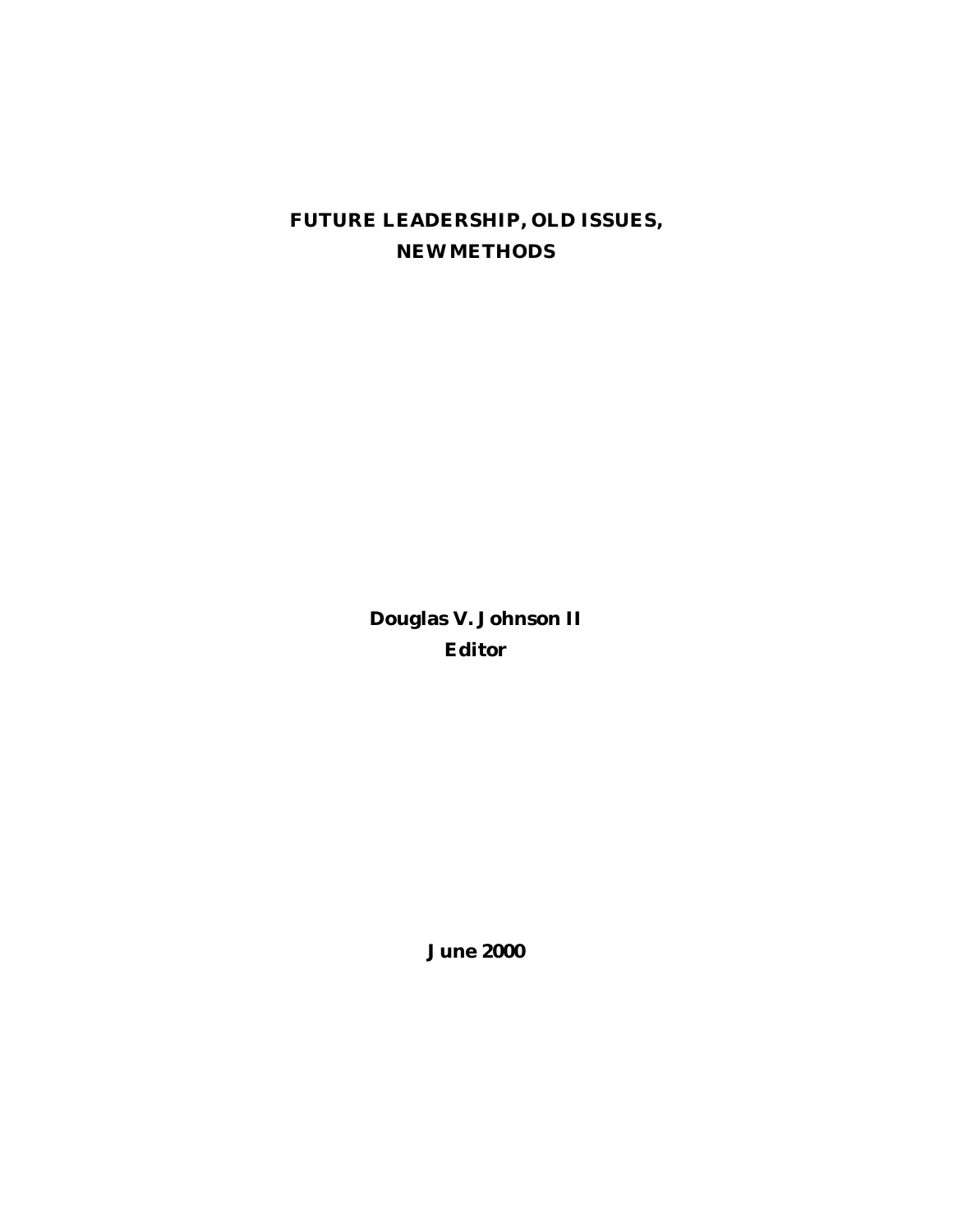The views expressed in this report are those of the authors and do not necessarily reflect the official policy or position of the Department of the Army, the Department of Defense, or the U.S. Government. This report is cleared for public release; distribution is unlimited.

#### **\*\*\*\*\***

Comments pertaining to this report are invited and should be forwarded to: Director, Strategic Studies Institute, U.S. Army War College, 122 Forbes Ave., Carlisle, PA 17013-5244. Copies of this report may be obtained from the Publications and Production Office by calling commercial (717) 245-4133, FAX (717) 245-3820, or via the Internet at rummelr@awc.carlisle.army.mil

#### **\*\*\*\*\***

Most 1993, 1994, and all later Strategic Studies Institute (SSI) monographs are available on the SSI Homepage for electronic dissemination. SSI's Homepage address is: http://carlisle-www.army. mil/usassi/welcome.htm

#### **\*\*\*\*\***

The Strategic Studies Institute publishes a monthly e-mail newsletter to update the national security community on the research of our analysts, recent and forthcoming publications, and upcoming conferences sponsored by the Institute. Each newsletter also provides a strategic commentary by one of our research analysts. If you are interested in receiving this newsletter, please let us know by e-mail at outreach@awc.carlisle.army.mil or by calling (717) 245-3133.

ISBN 1-58487-024-9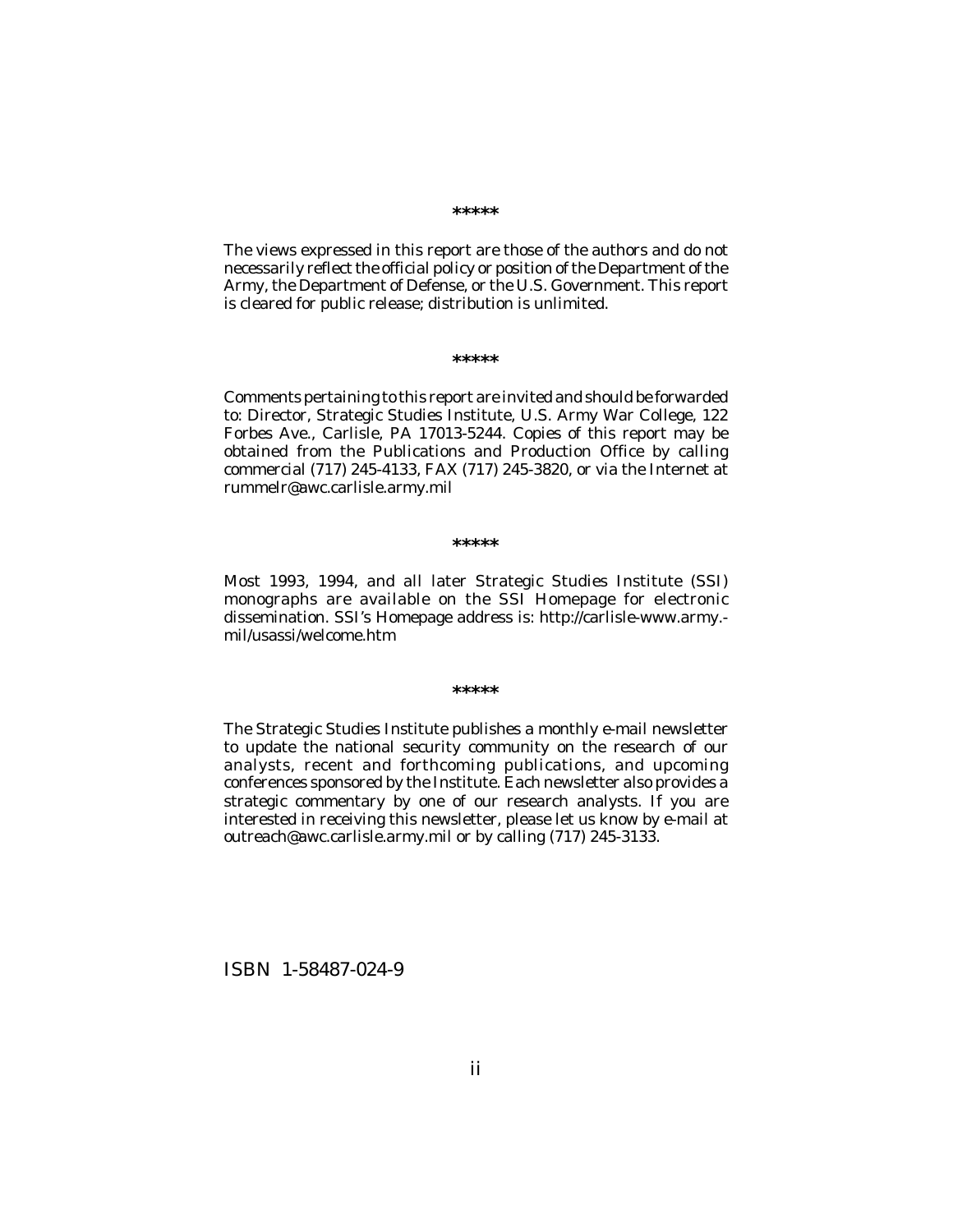# **CONTENTS**

| 1. Introduction                                                                                              |
|--------------------------------------------------------------------------------------------------------------|
| 2. Information, Knowledge and Wisdom:<br><b>Leader Development Implications</b><br>for The Army After Next   |
| 3. Proliferating Decisionmakers:<br>Root Cause of the Next Revolution<br>in Military Affairs                 |
| 4. The New Math for Leaders:<br>Useful Ideas from Chaos Theory                                               |
| 5. Educating Junior Military Officers<br>for the Information Age                                             |
| 6. A Proposal for Designing Cognitive Aids<br>for Commanders in the 21st Century<br>Lawrence G. Shattuck 101 |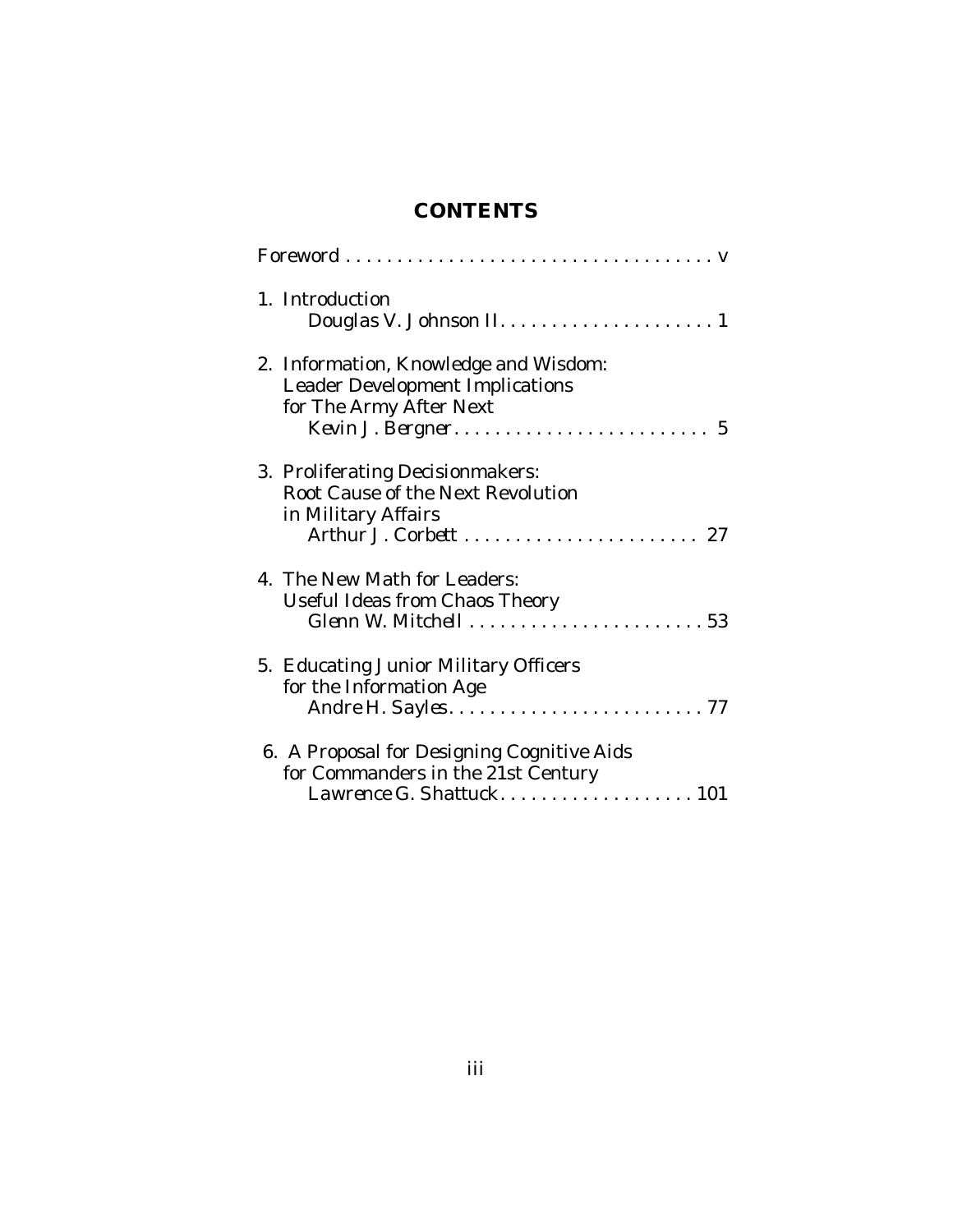# **FIGURES AND TABLES**

| Chapter 2                                                                                                                        |
|----------------------------------------------------------------------------------------------------------------------------------|
| Figure 1. Information-Knowledge-Wisdom                                                                                           |
|                                                                                                                                  |
| Figure 3. Tactical-Operational-Strategic                                                                                         |
| Figure 4. Organizational Strata and Functional                                                                                   |
| Chapter 5                                                                                                                        |
| Figure 1. Information Operations Relationships                                                                                   |
| Figure 2. Information Warfare Systems<br>Engineering at NPS 96                                                                   |
| Table 1. Education Requirements for Military                                                                                     |
| Table 2. Education Opportunities for New                                                                                         |
| Chapter 6                                                                                                                        |
| Figure 1. Major Components of the Army<br><b>Tactical Command and Control</b><br>System (ATCCS) Architecture 103                 |
| Figure 2. Decision Tree Depicting the Rational<br>Decisionmaking Model for a Commander<br>prior to the Onset of Hostilities  106 |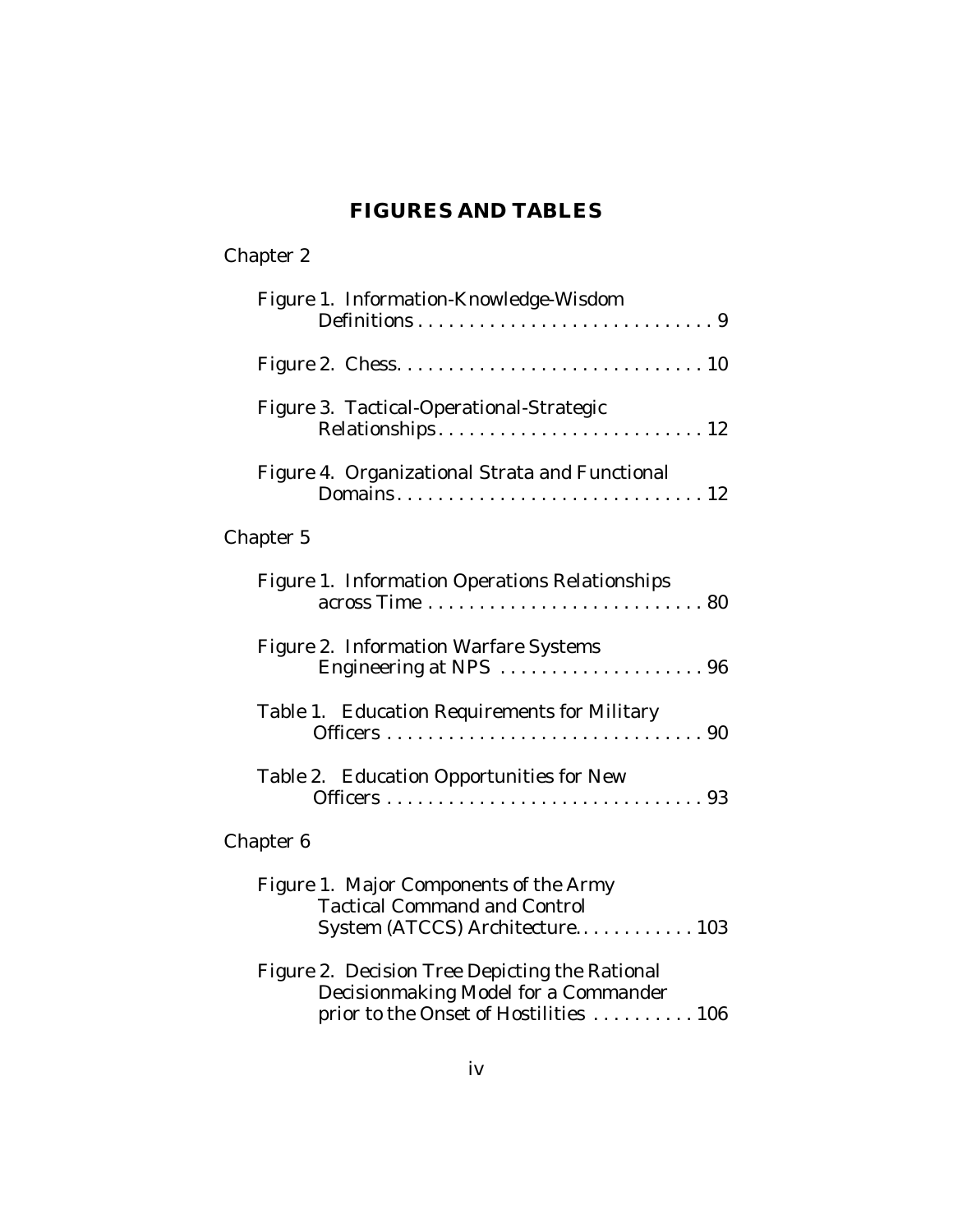Each year, the Army After Next Seminar students are asked to orient their Strategy Research Papers on topics that are potentially relevant to future defense programs. Thirty years is a challenging time horizon for planning. Thirty years ago, the United States Army was deeply involved in Vietnam and in the Cold War. Officers could reasonably expect to serve repetitive tours in Southeast Asia interspersed with tours along either the Korean Demilitarized Zone or the Inter-German Border. The tension between sometimes guerrilla, sometimes major warfare in the Pacific and the prospects of nuclear war in Europe made any projections of a future like that which we currently enjoy highly unlikely. Yet we are now asking officers to make such prognostications so that they might be less surprised by whatever future does eventuate.

The authors of the following papers have accepted, for sake of argument, that the future leadership environment will conform to a paradigm in which time and distance will be compressed while operational scope and information will be enormously expanded. Although there is consensus on this paradigm, the particulars are not well-developed. Nevertheless, these authors put forward recommendations that, although focused on a distant future condition, have as much application to today as they do for that future. Careful to maintain the essential differences between leadership in business and industry and military operations, they highlight some of the most important and promising developments in leadership education and training. Their papers deserve serious consideration.

> DOUGLAS C. LOVELACE, JR. Director Strategic Studies Institute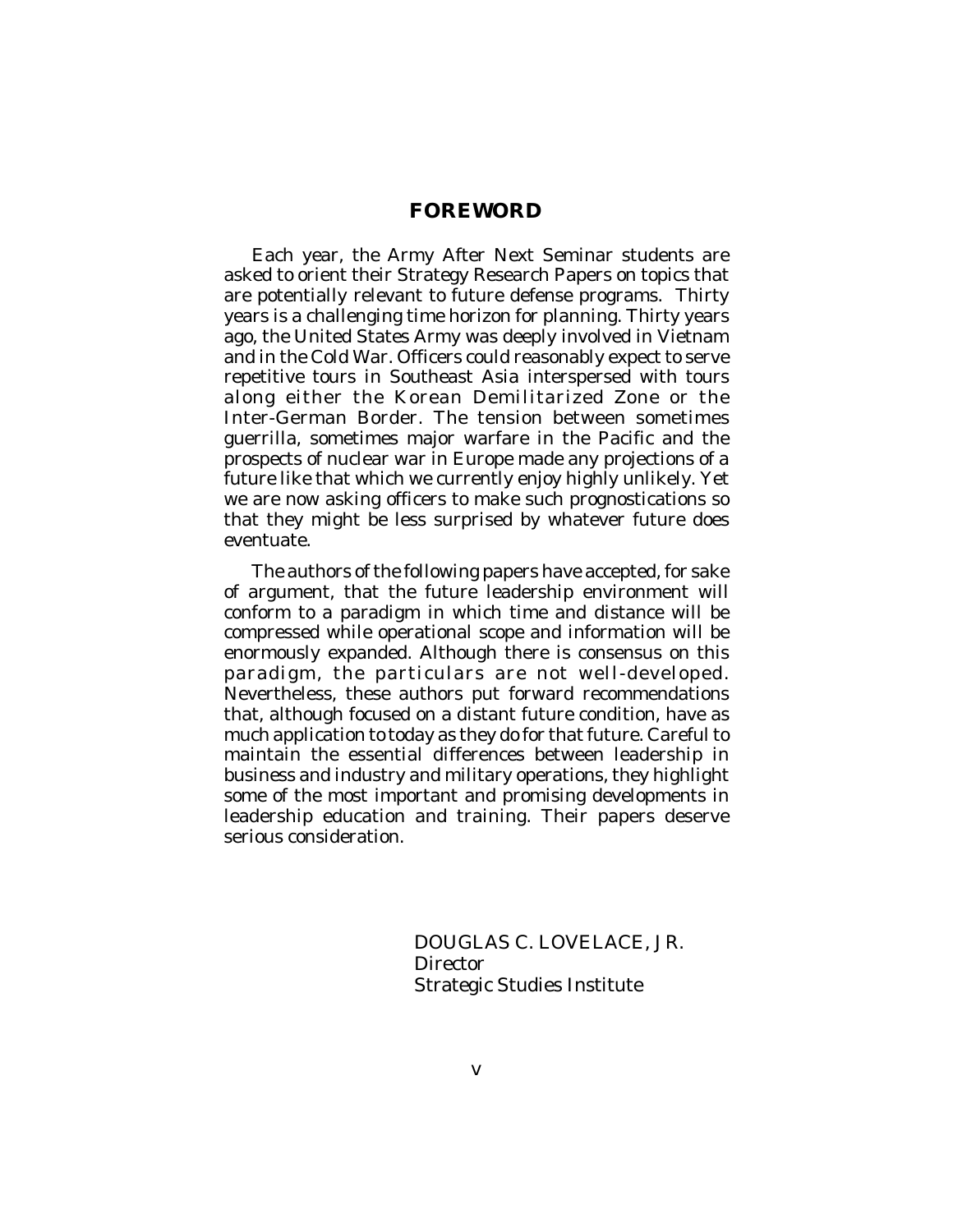## **CHAPTER 1**

### **INTRODUCTION**

#### **Douglas V. Johnson II**

The monographs here assembled are the work of students in both the AY98 and AY99 Army After Next Seminar at the U.S. Army War College. Their focus is on the leadership development component of the human and organizational dimension of the Army After Next Program.

While the ultimate shape of the Army After Next is unclear, a consensus has emerged from the broader studies conducted through the Training and Doctrine Command (TRADOC) and elsewhere that the future command and leadership challenge will be significant. If a complete transformation of warfare occurs, as some posit, an accompanying transformation of command and leadership may likewise be required. This is not to say that the basics of leading soldiers is likely to change, but it suggests that the art of command, in which leadership is a component, is likely to be significantly transformed. The operating premise is that the tempo of operations will increase; the scope of action at each level will expand; the time constraints for mission accomplishment will diminish; and the tools for gaining and obtaining information will proliferate and provide near-perfect friendly and significantly improved knowledge of the enemy.

Lieutenant Colonel Kevin J. Bergner's chapter recounts this premise and examines in detail perceived mismatches between sets of cognitive requirements. If tomorrow's leaders need to know more about more in less time than today, something has to change; and those changes, an answer to the "How To?" questions, are the basis of Bergner's argument. Among his most intriguing propositions is our ability to develop "tacit knowledge," action-oriented knowledge, acquired without the help of others, that substitutes for the "On the Job Training."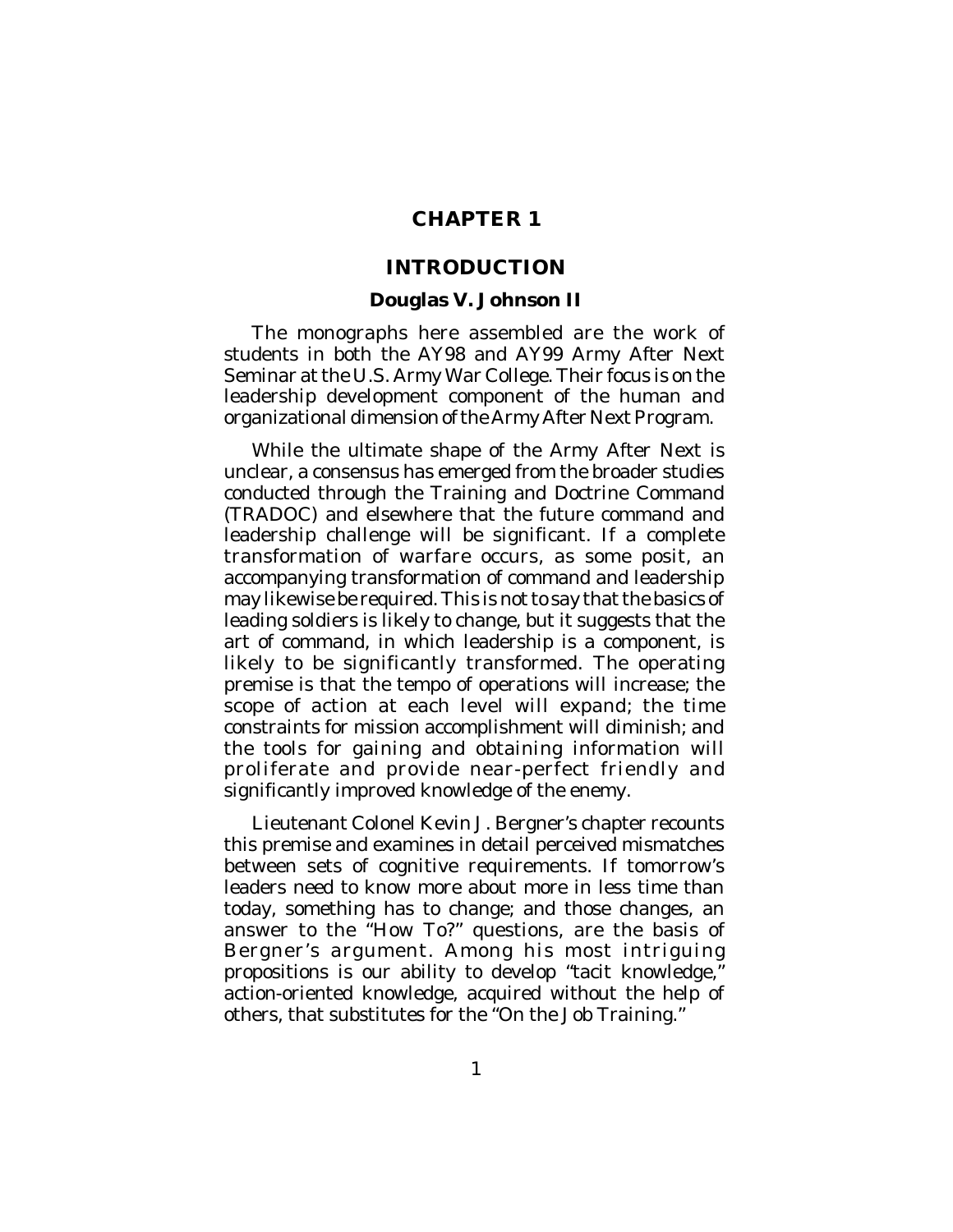Marine Lieutenant Colonel Arthur J. Corbett seizes on the concept of "consilience," the ability to maneuver rapidly among cognitive domains—"a jumping together" as one author describes it—to produce a useable explanation of events. In this chapter, his work connects to Bergner's through the need for cognitive development. Corbett's monograph has a different focus, however, as he suggests that the root cause of the next Revolution in Military Affairs (RMA) will only come about with the proliferation of decisionmakers. In one sense this is a manifestation of the emerging consensus that the only way to manage the fast-paced, widely-dispersed, simultaneously executed future operations is to accept a much flatter, wider hierarchical command structure. The very thought of such a change is unsettling, partly because some of its roots lie in the business world. In that world profits are the goal and no soldier should be willing, rightly, to equate profit-generating mechanisms with the life and death decisions involved in combat mission accomplishment. Corbett takes the reader through a rapid historical review of dispersed military decisionmaking, then reviews the business literature as well. He also touches on the new sciences of chaos and nonlinearity, noting the growing proliferation of complex adaptive systems. At this point, he reinforces Bergner's depiction of the future warfare environment, some aspects of which are already evident in contemporary operations.

Lieutenant Colonel Lawrence G. Shattuck is a Permanent Professor in the Department of Behavioral Science and Leadership at the U.S. Military Academy. His "Proposal for Designing Cognitive Decision Aids for Commanders in the 21st Century" is based upon his research and personal observations of a series of exercises conducted in June 1997. His research concluded that digitization and decisionmaking have a long way to go to achieve maturity. Employing historical examples, he illustrates several decisionmaking models prominent in the literature. Shattuck argues that human cognitive activity is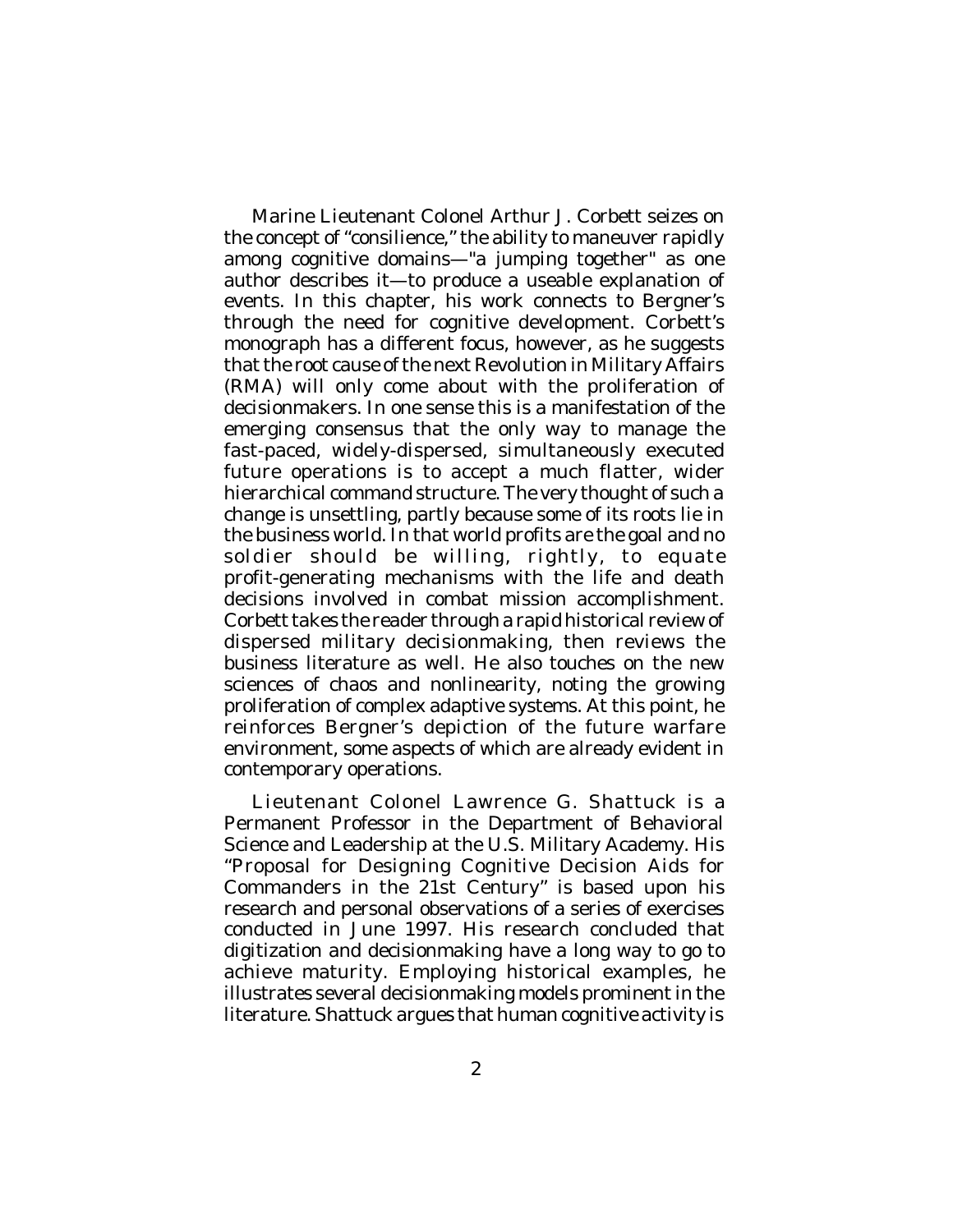going to require some augmentation in fast-paced future operations, and that the Army ought to take the time now to fully investigate which systems are best—even at the cost of delayed fielding of some systems.

*Math for Leaders* is probably enough to scare many readers off, and Colonel Glenn Mitchell's subtitle, *Ideas From Chaos Theory*, could be further motivation to skip that chapter altogether. The reader who succumbs to those twin fears will be the poorer for doing so. Yes, chaos theory is complex and is often described with mathematical formulae that make even the best engineer or artilleryman weep in despair. But Mitchell's self-appointed task is not only to explain the essentials of chaos theory in readable English, but to present that theory as something useful to military commanders. For those who are still skeptical, we strongly recommend Alan D. Beyerchin's monograph, "Clausewitz, Non-linearity and the Unpredictability of War," most accessible in *Coping With the Bounds*, edited by Tom Czerwinski (Washington: Institute for National Strategic Studies, National Defense University, 1998). Mitchell describes the Newtonian world, with its characteristic linearity, in which we all came to maturity. He then moves into the emergence of chaos theory and the Non-linear Military Organization. Among his recommendations is a startling proposition that jointness, when carried too far, may stultify by reducing inherent chaos below an essential level of creativity.

Colonel Andre H. Sayles is a Permanent Professor in the Department of Electrical Engineering at the U.S. Military Academy. As one might expect, his concerns are for the basic educational proficiencies required to fully understand and effectively practic**e** his discipline. His chapter, "Educating Junior Officers for the Information Age," addresses what he perceives to be a required fundamental competency for future military leaders. He lays out a description of information operations and relates their centrality to future operations to the requirement for technical proficiency. He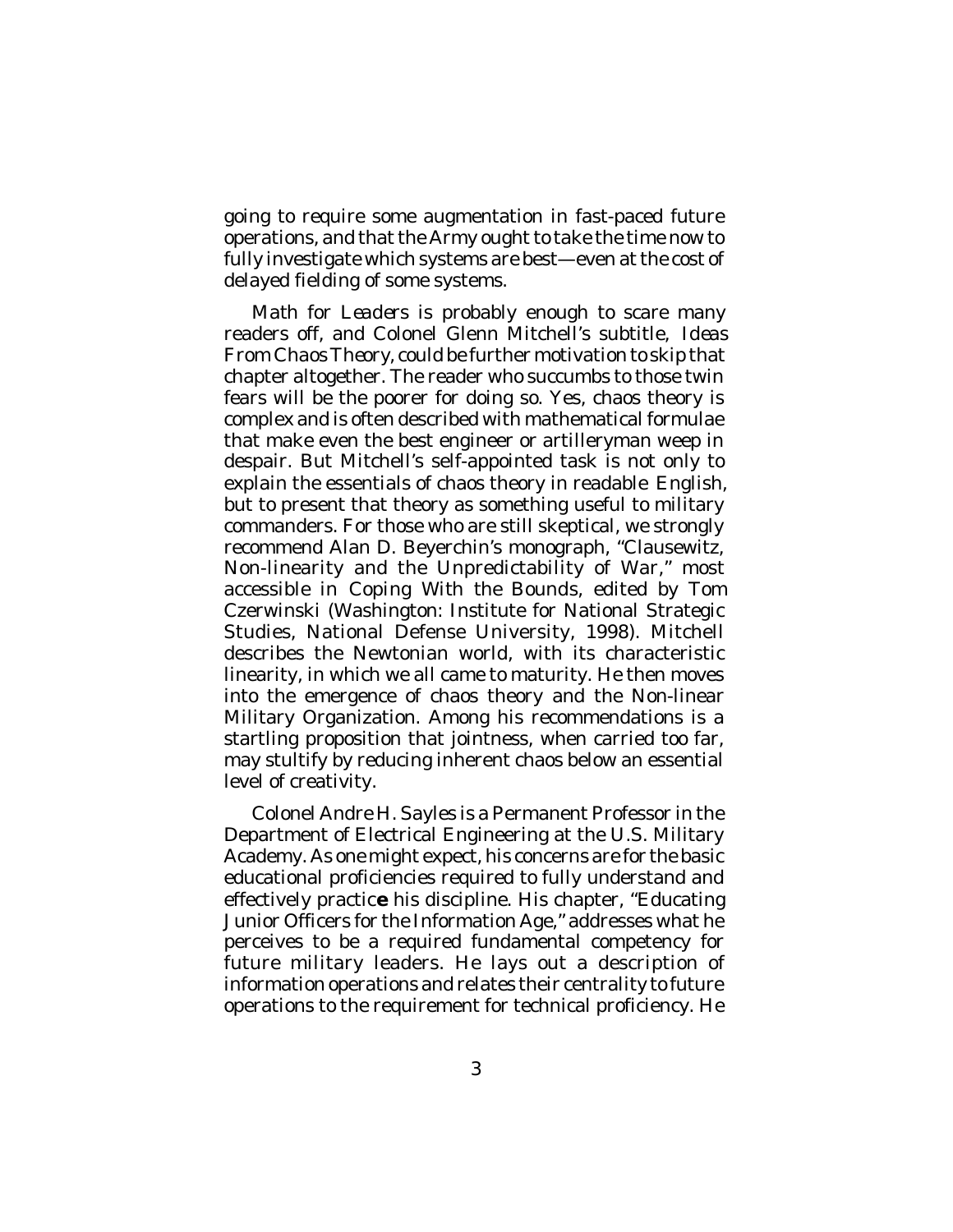provides a program of instruction throughout a military career that will ensure essential competence in the future officer corps.

In sum, these monographs offer a collection of ideas in response to a perceived future leadership environment. Some offer solutions that are available right now, some for later, but all of them suggest that it is time to focus on the issues, analyze them, and set to work on overcoming barriers to progress. One may argue that adoption of all these suggestions would set leadership education and training on its ear. With the exception of Sayles' proposal to revamp and reorient basic and continuing education into more electronic disciplines, all the proposals could be implemented today with a solid promise of significant improvement in officer education across the board. It is worth considering.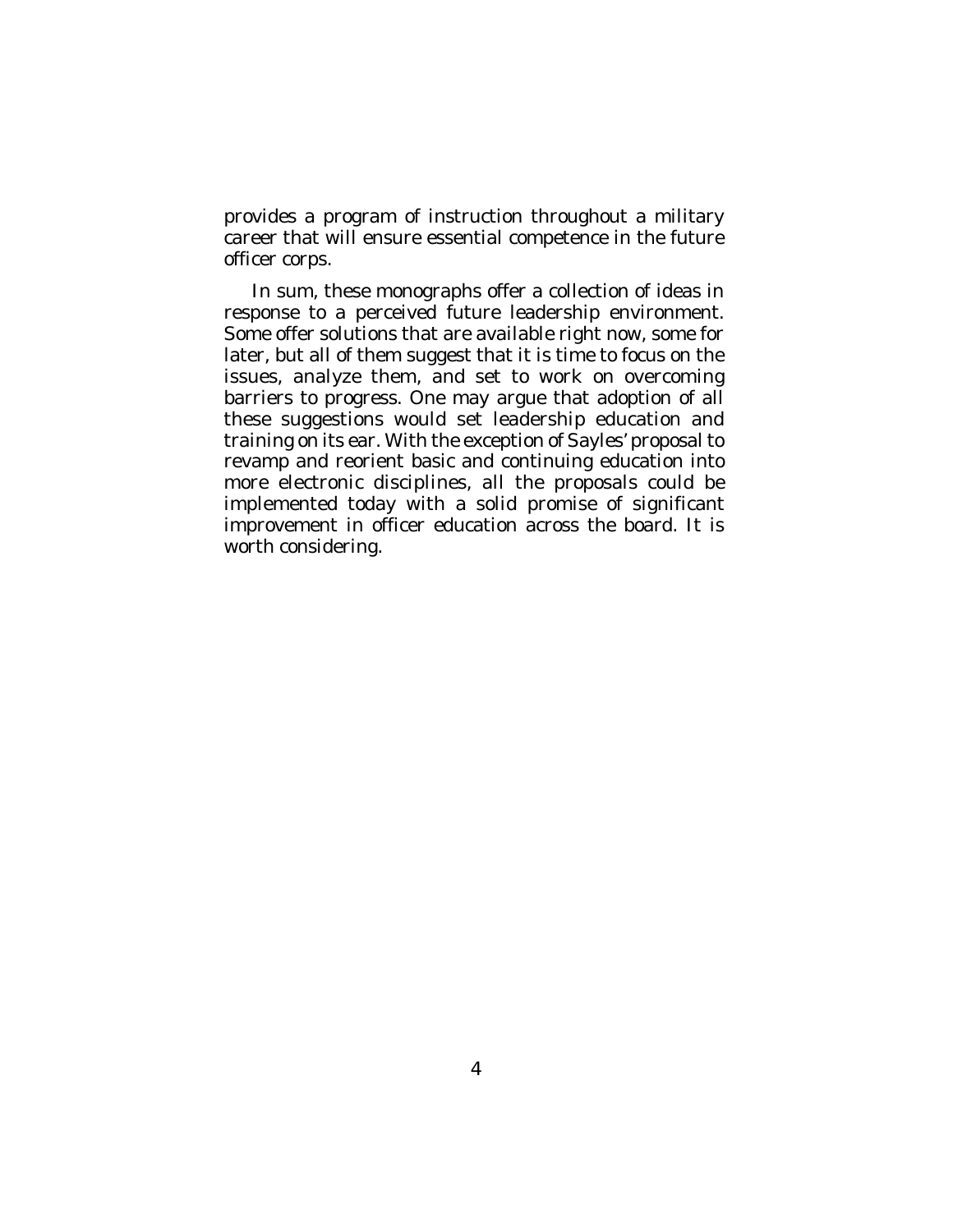## **CHAPTER 2**

## **INFORMATION, KNOWLEDGE AND WISDOM: LEADER DEVELOPMENT IMPLICATIONS FOR THE ARMY AFTER NEXT**

### **Kevin J. Bergner**

There is an evolving mismatch in the U.S. Army between the strategic environment and institutional leader development. To prepare soldiers to lead in the Army After Next, the developmental process must be accelerated and enriched through utilization of emerging technology and performance enhancement techniques.

### **THE HUMAN DIMENSION OF THE ARMY AFTER NEXT**

As the Army rapidly progresses into the information age, the professional dialogue concerning how to harness the enormous potential of information becomes more intense. It is too frequently centered on equipment/technology solutions as opposed to human performance solutions. The Army After Next initiative is a rare example where a healthy balance between equipment-technology and human performance is emerging. Maintaining this focus is becoming ever more challenging as the allure of high-payoff, high-technology equipment and digitization overshadow the more "touchy-feely" explorations of human behavioral science and leadership.

Recent operational experience reinforces the fundamental importance of the human dimension, particularly to leadership. There is little disagreement that leader development played a central role in the Army's decisive combat victories in Panama and the Gulf War, as well as in the military operations other than war in Haiti and Bosnia. Indeed, most senior military leaders point to the Army's institutional commitment to leader develop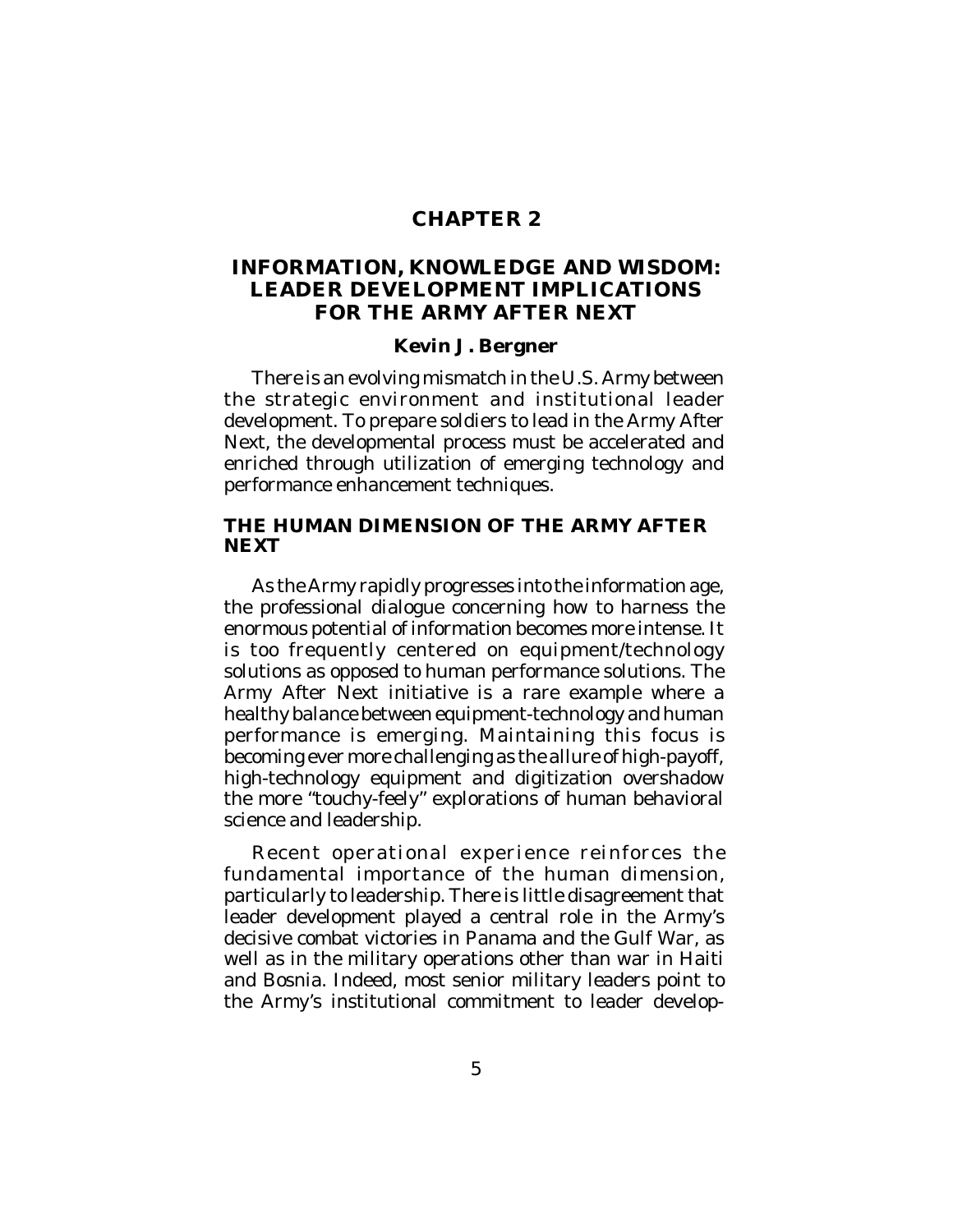ment since 1973 as a central component in this series of overwhelming successes.  $^{\mathrm{1}}$ 

Another consideration which compels an enduring focus on leader development is that the human dynamics of the Army of Excellence culture (1986-present) will not necessarily remain constant as we move further into the information age. In that regard, there already are glimpses of the potential effect that at least one institution—the media—may have on the learning patterns and values formulation of future soldiers and leaders.

For example, the average number of shifts in attention required of a viewer during a typical hour of television programming exceeds 800. That is more than 13 shifts per minute. One result among students is "difficulty concentrating in classrooms and impatience with analysis of issues and ideas beyond a few minutes."<sup>2</sup> Clearly, that raises concern for future Army leader development training and education. Alternately, it may suggest positive implications for leader capacity to rapidly process increasing amounts of information.

By age 18, young people now entering the Army have spent 11,000 hours in the classroom and 22,000 hours watching television. They have seen more than 750,000 commercials, "each crafted to short-circuit judgment and stimulate irrationality and gullibility to buy something."<sup>3</sup> These are troubling implications for developing the sound, intuitional judgment, character and values that future Army soldiers must have if they are to be members of a values-based organization.

These facts represent just the tip of the information age iceberg. They also illustrate that human performance is vulnerable to a variety of influences. By inference, leader development for the Army After Next is no less susceptible to changes in the strategic environment.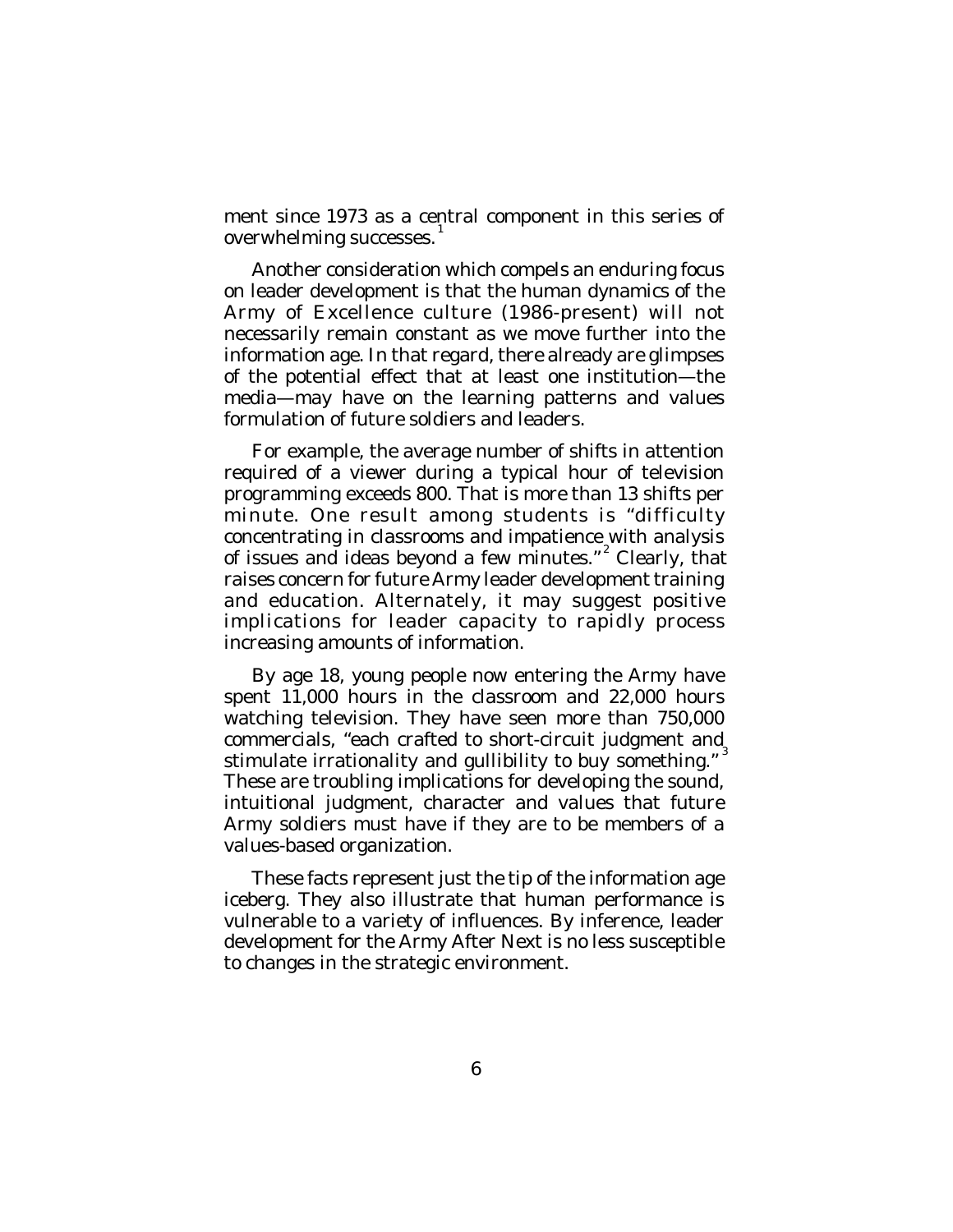### **THINKING AND OPERATING: EVOLVING MISMATCHES WITH LEADER DEVELOPMENT**

Throughout this century and particularly during the Army of Excellence era, the Army made a concerted effort to match leader knowledge and experience to the appropriate level of operational responsibility. A junior lieutenant was responsible for directing and executing tasks in a relatively well-bounded tactical environment, consistent with his level of training and experience. A colonel, on the other hand, was generally performing in a more abstract and complex environment, consistent with 20(+) years of experience and education. A robust leader and training development program emerged in the late 1970s that provided leaders a progressive and sequential educational system to prepare them first for the tactical, then operational, and ultimately the strategic level of responsibility. The result was a fairly strong match between level of thought, level of war, and level of institutional training and leader development. Today, there are glimmers of change in two areas which, if left unattended, may dramatically alter the relevance and hence the effectiveness of the Army's leader development system now, and even more profoundly, by 2025 for the Army After Next.

The first change is a shift in leader focus from information gathering to rapid learning. It is driven by the broad application of information technology and results in information overload. The most direct implication for leader development is an increasing need to focus on "how" to think, as opposed to "what" to think, and to accelerate the development of rapid learning skills.

The second area of change is as a shift from a linear and compartmented relationship between tactical, operational, and strategic levels of war to a more over-lapping and inter-connected relationship. Leader decisions at the tactical level now may have direct consequences at the strategic level. This change is driven by the increasing complexity of operations such as peace implementation in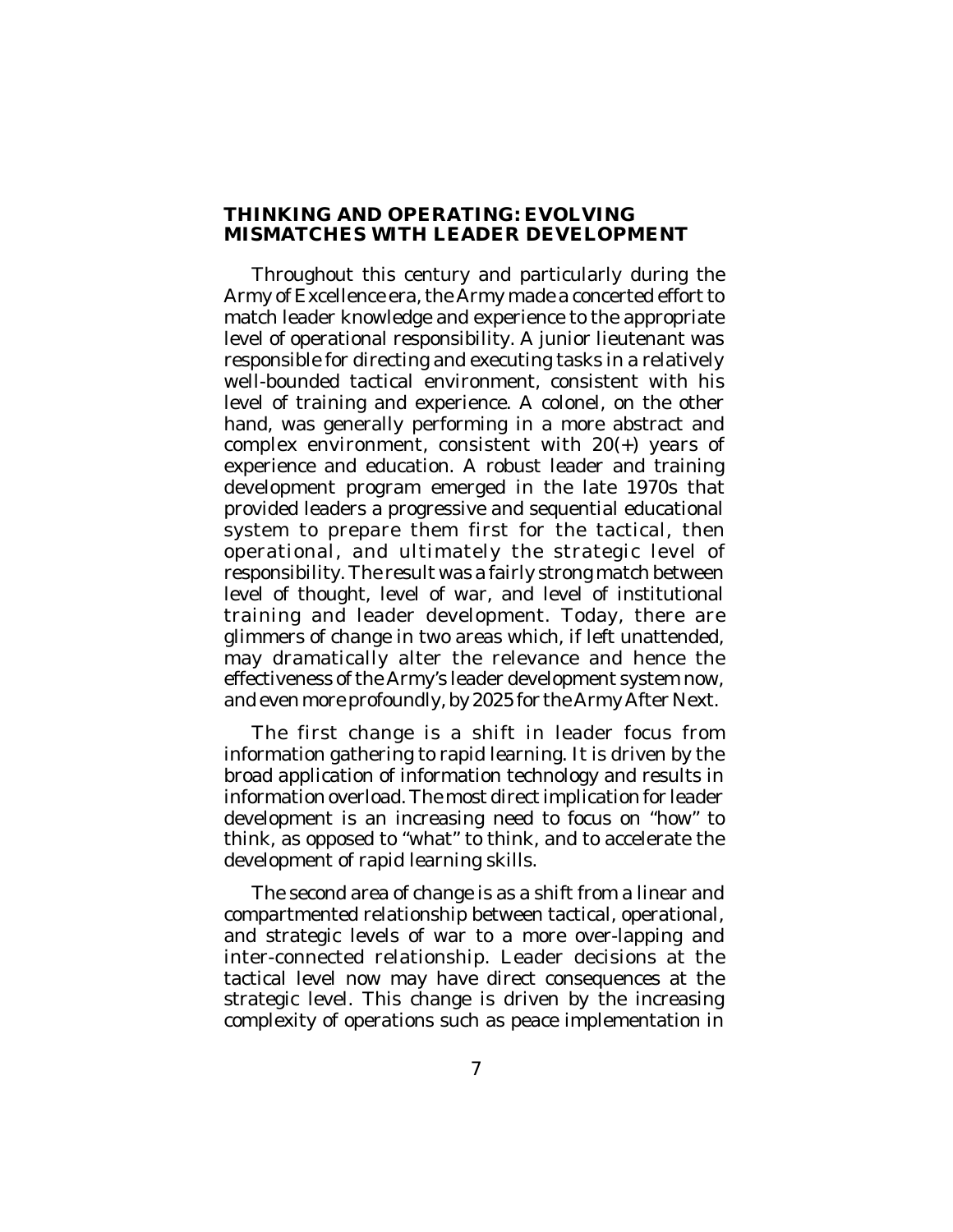Bosnia and broader access by the media. The most direct implication for leader development is the need to purposefully nurture strategic savvy earlier in professional development, as opposed to waiting until the 20th year of service.

These indications of mismatch between leader development and the emerging operational environment are defined principally by a universally broader access to information and a more complex operating environment. For the purposes of further discussion and examination, the terms cognitive mismatch and operational mismatch will be used to describe these two challenges for Army After Next leader development.

#### **COGNITIVE MISMATCH: INFORMATION-KNOWLEDGE-WISDOM**

Army After Next Leaders will have access to more decision-relevant information than ever before, but there will be too little time to consider it sufficiently.

> Brigadier General Huba Wass de Czege (U.S. Army Retired)

The evolution of the Encyclopedia Britannica provides a useful start point in examining the differences between information, knowledge, and wisdom in the information age. In 1768, the 3-volume encyclopedia was limited, not by the information available, but by the printing and binding technology. Today the 32-volume Encyclopedia contains 44 million words and 23,000 illustrations. In computer terms, it equals a gigabit of data that can now be transmitted over fiber-optic lines in about a second. 4 No matter how fast it can be transmitted though, it is still more *information* than any one person could ever *know*, because the human ability to test, learn, or memorize it is inadequate.

The enormous amount of information in the Encyclopedia Britannica and the capability to access it quickly is symbolic of the information environment evolving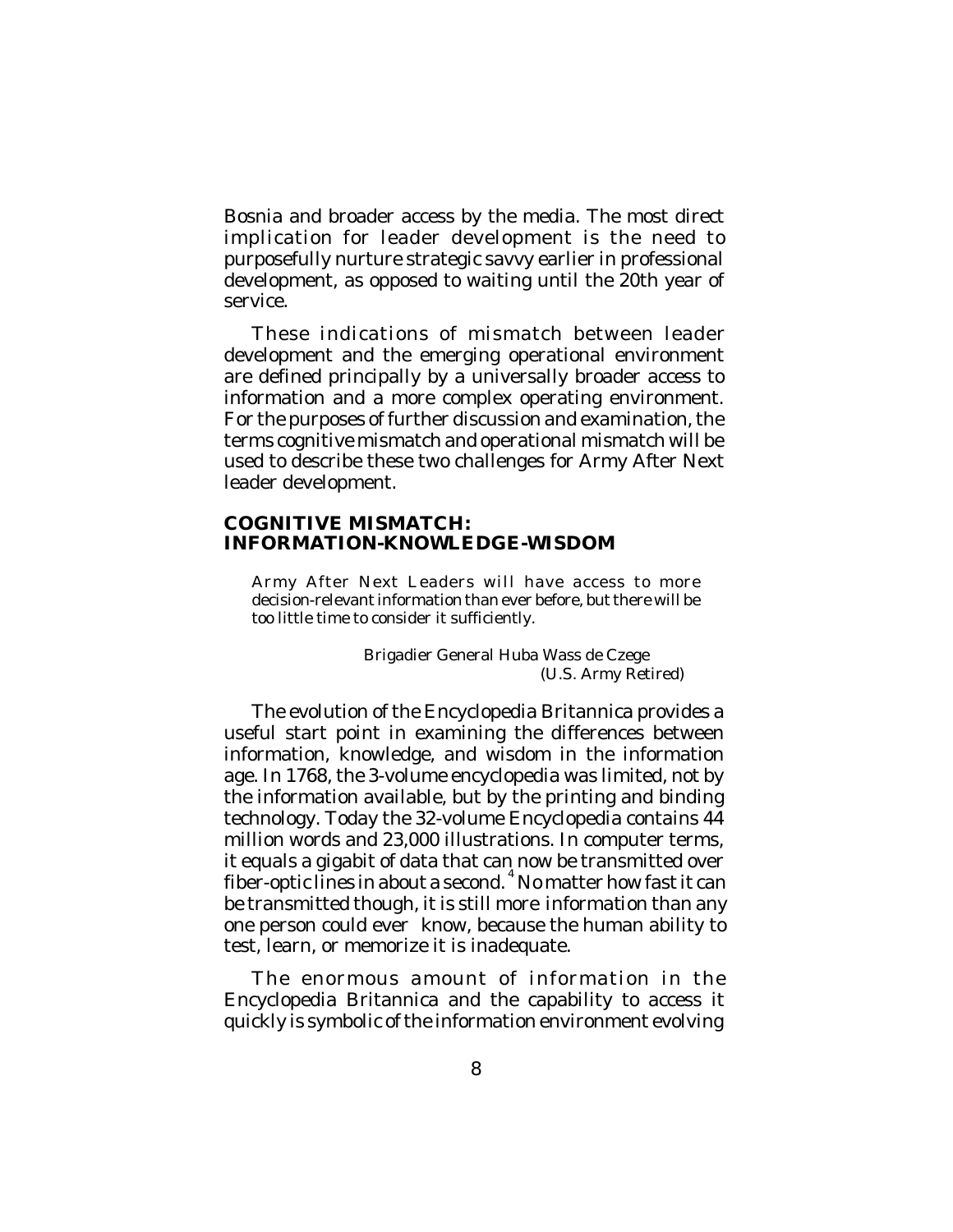for Army After Next leaders. A mismatch is being created by an overload of information available to the leader without an accompanying improvement in human thinking and learning skills. Fully understanding this challenge requires a more detailed examination of the cognitive process and the relationship between information, knowledge, and wisdom.

As leaders mature, they progress through developmental stages that reflect the increasing complexity of thinking processes. 5 These stages are not determined solely by the increased sophistication of a leader's cognitive processes, but are deeply affected by the depth, breadth, and complexity of the information the leader is processing. In the simplest terms, Figure 1 shows a cognitive hierarchy consisting of information, knowledge, and wisdom.

#### **Information**

- Data collected from the environment and processed into a useable form. (FM 100-6)
- Unprocessed data of every description which may be used in the production of intelligence. The meaning a human assigns to data . . . (Joint Pub 1-02)

#### **Knowledge**

- Information that has been tested and accepted as factual. (FM 100-6)
- Facts, including procedures, that have been learned and can be reproduced from memory. (Jacques, Requisite Organization)

#### **Wisdom**

- Use of judgment to give knowledge relevance within a specific situational context. (FM 100-6)
- Soundness of judgment about the nature of people and the world. (Jacques, Requisite Organization)

#### **Figure 1. Information-Knowledge-Wisdom Definitions.**

The relevance of this hierarchy to leader development can be illustrated simply by relating it to the game of chess.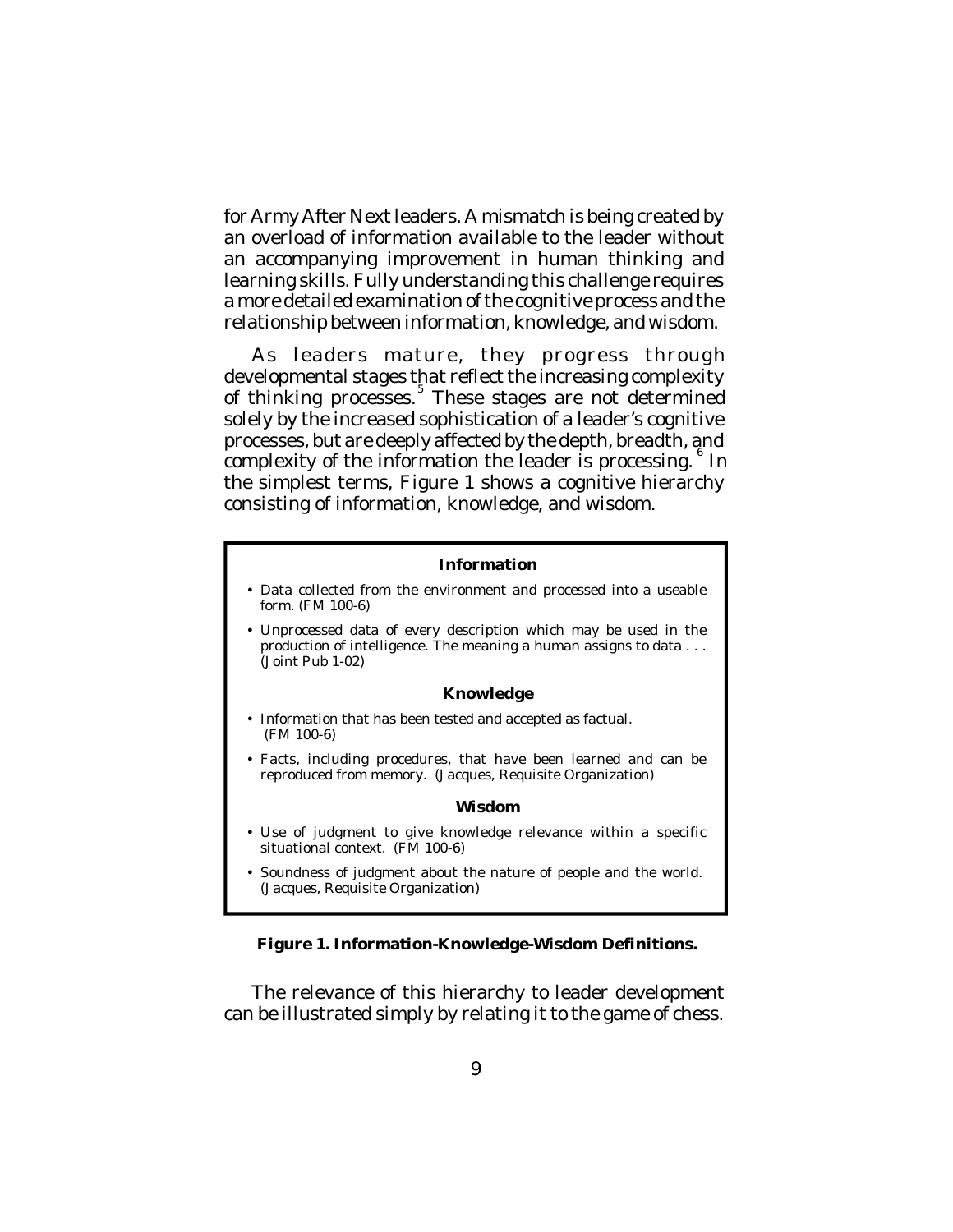*Information* about chess is interesting in a limited way, but is only useful if your intent is to play the game competitively

#### *From an* **Information** *perspective, chess is . . .*

• A game of strategy in which various pieces are moved in combination to attempt to capture the opponent's pieces.

#### *From a* **Knowledge** *perspective, chess is . . .*

• Memorizing which pieces can be moved according to the rules of the game and some understanding of how an opponent will approach the game.

*From a* **Wisdom** *perspective, chess is . . .*

### **Figure 2. Chess.**

or develop a mastery of the game. That requires practice, memorization, and experiential learning to develop the requisite *knowledge* and *wisdom* described in Figure 2.

The point is that enormous amounts of information about chess will not, in and of themselves, create a chess master. However, unfettered access to information, coupled with rapid learning and experiential growth, offer an opportunity to develop a tremendous knowledge and wisdom advantage.<sup>7</sup> The same is true for the Army After Next. Leaders can have broad access to vast amounts of information, but without rapid learning and experiential growth, they will not have the knowledge and wisdom to exploit the information advantage.

The information age clearly demands redefining leader thinking requirements. The challenge for leaders is to shift from information deficit to information overload; to *know* how to use that abundance of information and have the *wisdom* to relate it to an increasingly complex operating environment. The Army must shift focus from teaching **what** to think, to **how** to think, and adopt rapid learning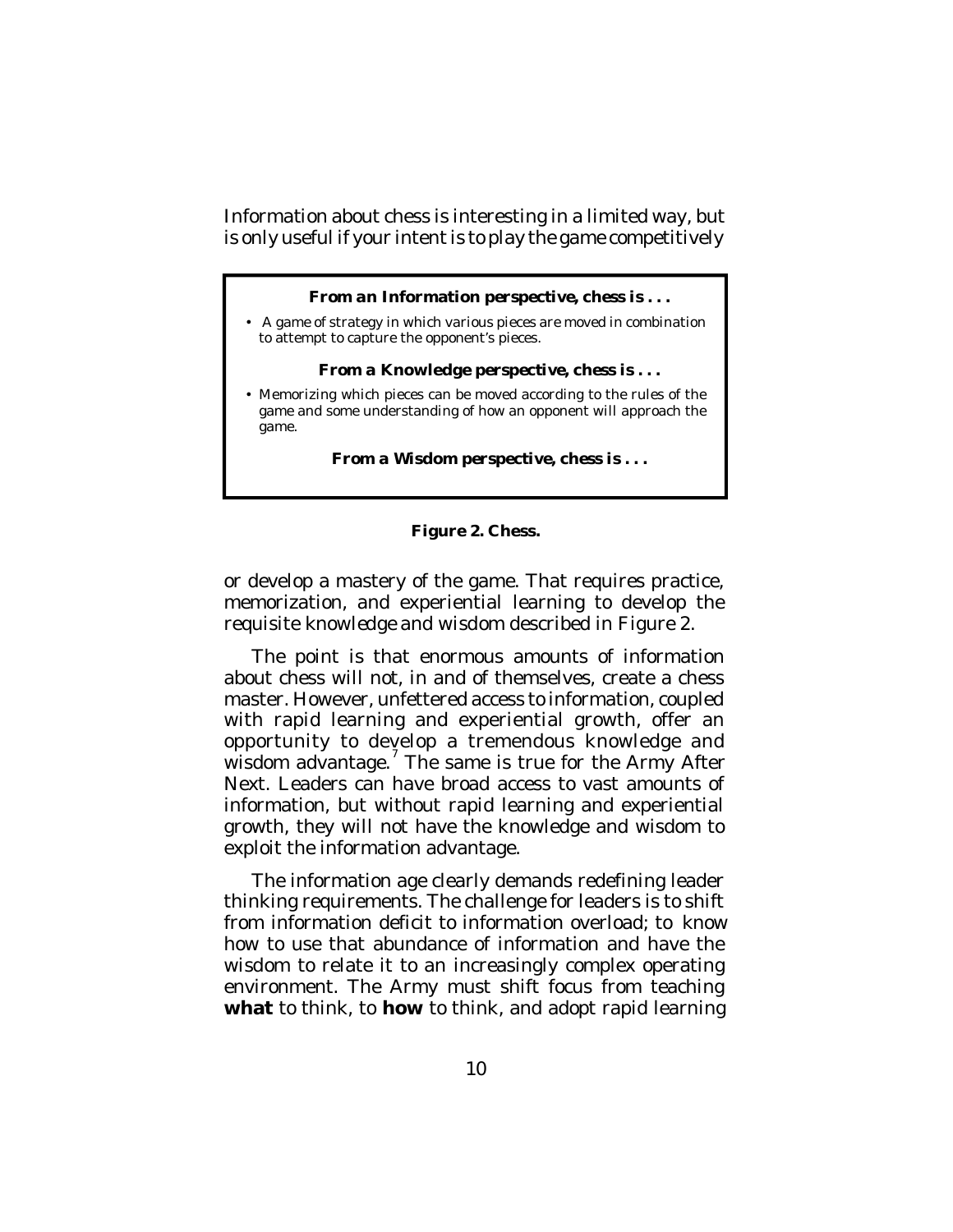techniques to exploit the knowledge advantage. It must also shift toward more rapid experiential growth in order to exploit a wisdom advantage.<sup>8</sup> Institutional reluctance to make this transition will almost certainly broaden the mismatch between cognitive challenges in the future information environment and current leader development preparation.

### **OPERATIONAL MISMATCH: TACTICAL-OPERATIONAL-STRATEGIC**

Army After Next subordinate leaders will need experience and expertise currently enjoyed by their superiors.

> Brigadier General Huba Wass de Czege U.S. Army (Retired)

The relationship between tactical, operational, and strategic levels of military operations is the second area that shows an evolving mismatch between leader development and the future environment.

The challenge today, and arguably more so in the future, is that the sequential, progressive approach to leader development does not fully prepare junior leaders for the types of complex, strategic circumstances in which they are increasingly finding themselves. In the Cold War, for example, tactical, operational, and strategic levels of war were separated by echelon of experience. A lieutenant's actions had an impact at the tactical level which was also where the training and leader development system focused his preparation.

Today, that lieutenant's or captain's actions increasingly may have strategic implications, as seen recently in Bosnia and Haiti. For the most part, however, their institutional and leader development training remains consistent with their conventional war fighting responsibilities and rank at the tactical level. General William W. Hartzog describes this emerging mismatch as a shift from a linear relationship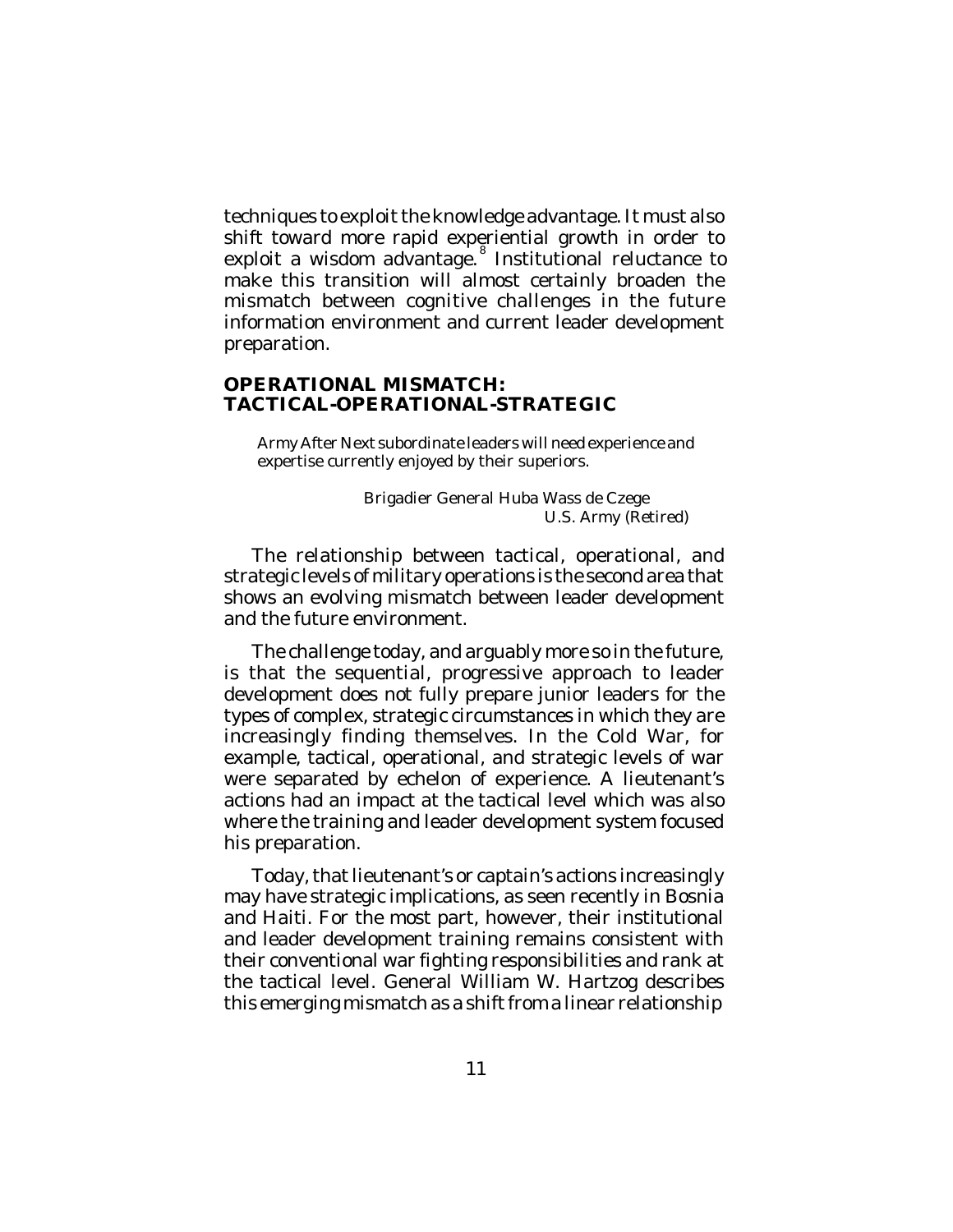

 between tactical, operational and strategic environments to a non-linear relationship as shown in Figure 3.<sup>9</sup>

 Behavioral scientist Colonel George B. Forsythe helps frame this phenomenon in terms of organizational strata and functional domains (Figure 4). He confirms the notion that cognitive requirements increase in complexity as one moves from the "production domain (tactical level) to the systems domain (strategic level)." Cognitive requirements increase because the tasks at higher levels involve a greater number of elements, and generally longer time spans.<sup>10</sup>

| Stratum             | Time span    | <b>Functional Domain</b>                                                                                                                                 |
|---------------------|--------------|----------------------------------------------------------------------------------------------------------------------------------------------------------|
| (vii) 4-star level  | 20 years     | Systems (Strategic level)<br>- unbounded environment, outward focus<br>- create complex systems, envision<br>future<br>- build consensus, create culture |
| (vi) 3-star level   | 10 years     | - oversee complex systems                                                                                                                                |
| (v) 2-star level    | 5 years      | Organizational (Operational level)<br>- exist within bounded open system<br>- manage one complex system                                                  |
| (iv) Brigade CDR    | 2 years      | - oversee operating sub-systems                                                                                                                          |
| (iii) Battalion CDR | 1 year       | Production (Tactical Level)<br>- direct one operating sub-system<br>- bounded within larger sub-system<br>- face-to-face                                 |
| (ii) Company CDR    | 3 months     | - direct tasks                                                                                                                                           |
| (i) Troops          | $<$ 3 months | - perform tasks                                                                                                                                          |

**Figure 4. Organizational Strata and Functional Domains.**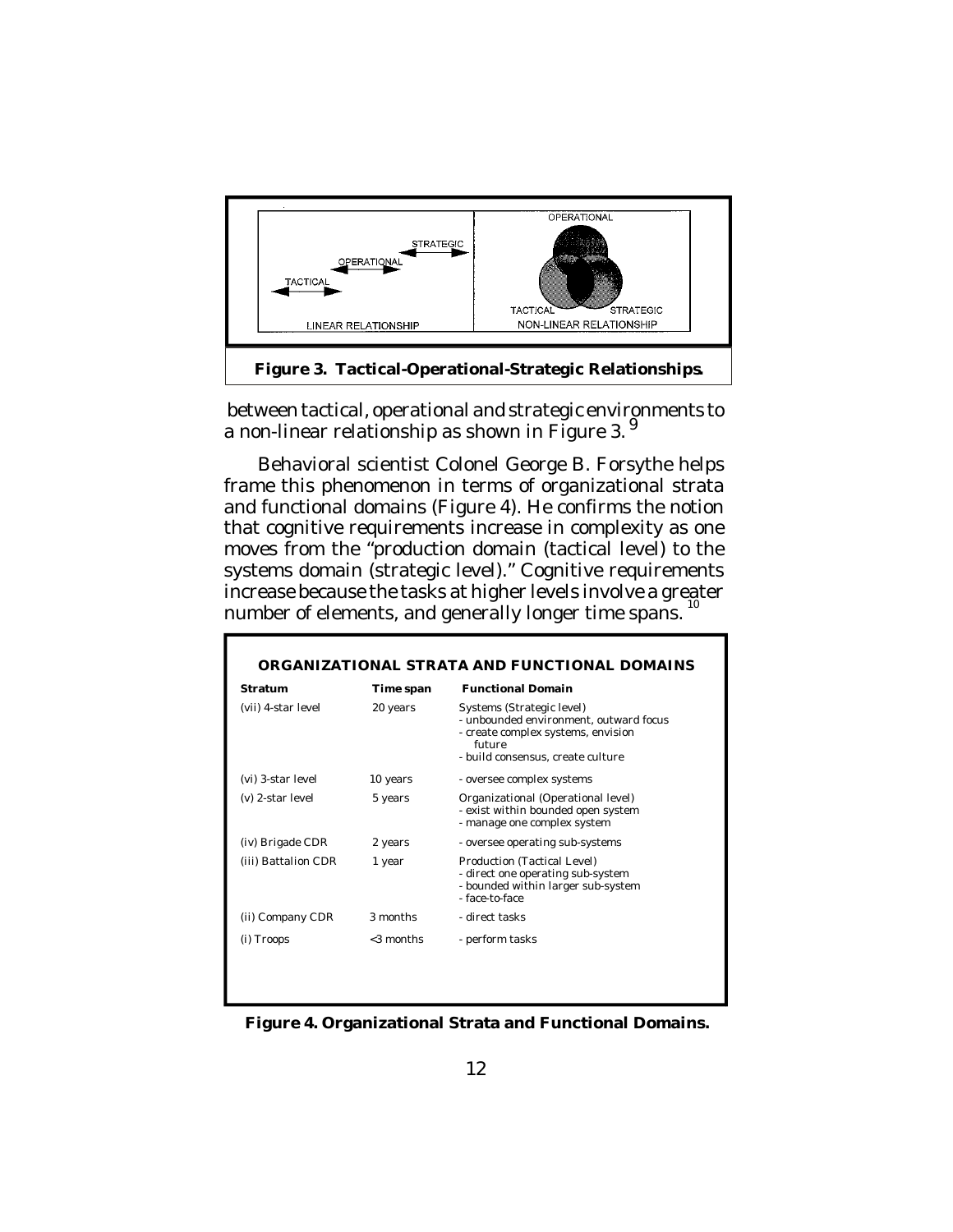Colonel Forsythe's model highlights the increasing levels of complexity leaders face as a result of advancing through higher strata, generally associated with rank, level of responsibility within the organization, and approximation to a level of war or military operation other than war (tactical, operational, and strategic).

The trend we observe in operations today, however, is increasing complexity and higher levels of responsibility at lower rank and duty positions. For example, an Infantry Battalion Commander implementing peace operations in Brcko, Bosnia, was arguably operating in an organizational domain, but with complexity commensurate with Strata V or VI, and with profound strategic implications for his actions. His training and leader development, however, was only consistent with the Strata III level.<sup>11</sup> Likewise, the rifle platoon leader patrolling the streets of Port-au-Prince, Haiti, before deciding whether to open fire on hostile police, must consider the broad strategic implications for his tactical decision. 12

Behavioral science experts suggest that recent success by tactical leaders confronted with strategic implications happens, despite the mismatch, because the quality of the individual allows rapid adaptation. The question, then, becomes "Can the quality of individual leaders be sustained to assure success in the increasingly complex circumstances of the Army After Next?" Another way to phrase the question is to ask how much more effective Army After Next leaders might be if strategic savvy was more purposefully nurtured earlier in their leader development. This is not to suggest that we can expect captains to develop broad strategic skills. Rather, it acknowledges that junior leaders today and more so in the future, must have more strategic comprehension than the existing leader development paradigm offers. The challenge is to explore the means to accelerate and enrich that component of leader development.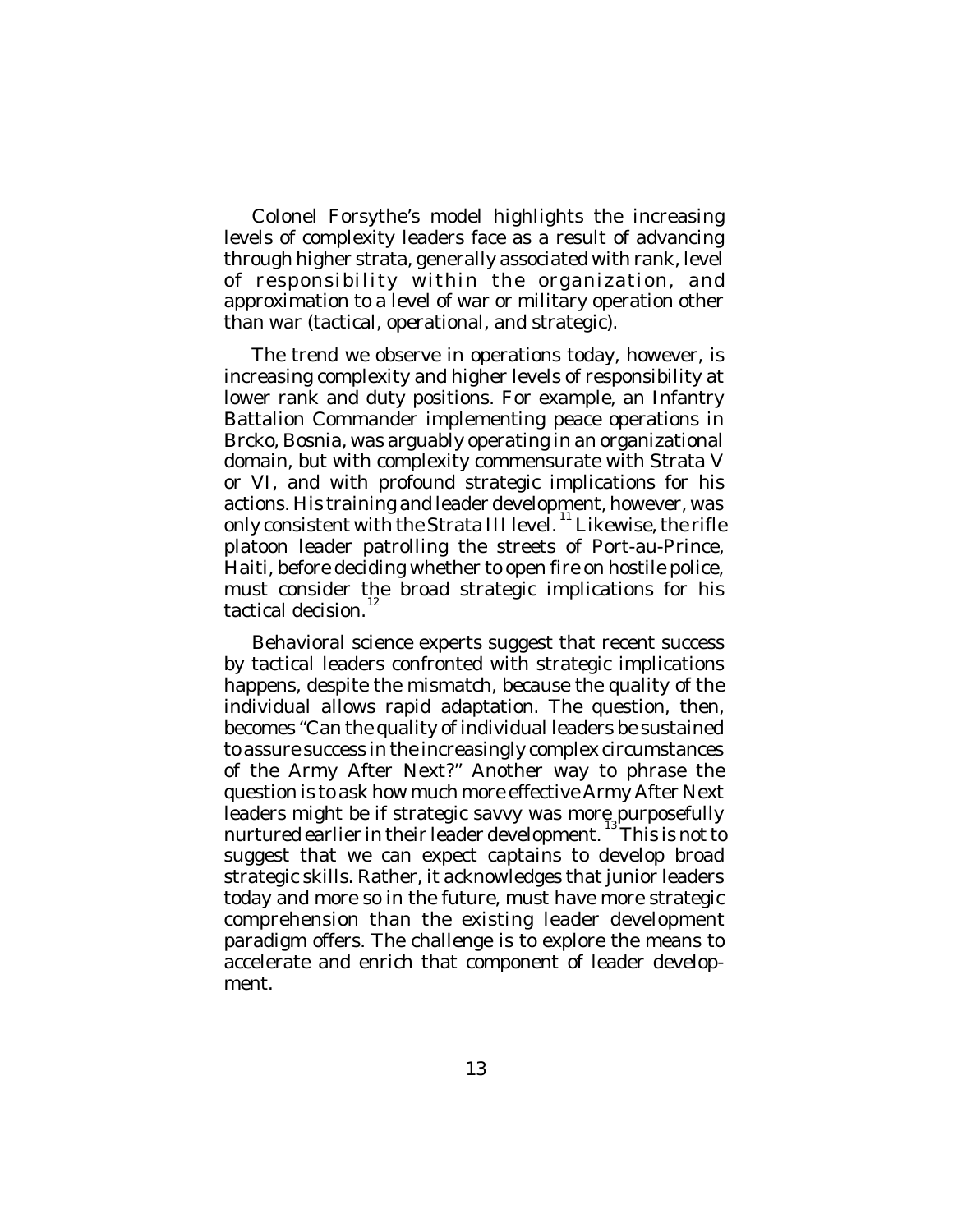### **ACCELERATING AND ENRICHING LEADER DEVELOPMENT**

Part of the [leader development] solution will require us as individuals and the Army as an institution to discern and enable new methods. They may require us to alter or give-up some long held and cherished cultural sentiments.

> Brigadier General Huba Wass de Czege U.S. Army (Retired)

Behavioral scientists also suggest we are entering a new era of previously unthinkable possibilities. There is almost universal agreement that, while enduring principles and basic qualities of leadership still appear relevant, there is no significant impetus in the area of learning new techniques to stimulate, condition, and develop leadership. 14 We appear to be complacent with current rates and techniques of development, and worse, resistant to examining emerging possibilities that offer profound, if not revolutionary opportunities to enhance leader development.

Among other techniques and technologies, there are five emerging capabilities to accelerate and enrich leader development for the Army After Next. In the near-term (1998-2010) performance enhancement techniques, virtual reality technology, and high-fidelity personal performance assessments offer broad applicability. In the longer term (2010-2025), expanded understanding of tacit knowledge, coupled with bio-technology memory enhancement, will provide the means to finely tune the learning process and increase the efficiency of leader development.

#### **Performance Enhancement (U.S. Military Academy).**

For the past 9 years the U.S. Military Academy's Performance Enhancement Center has driven a focused effort to explore methods of enhancing leader performance through effective thinking, goal setting, stress management, attention, imagery, and relaxation. In many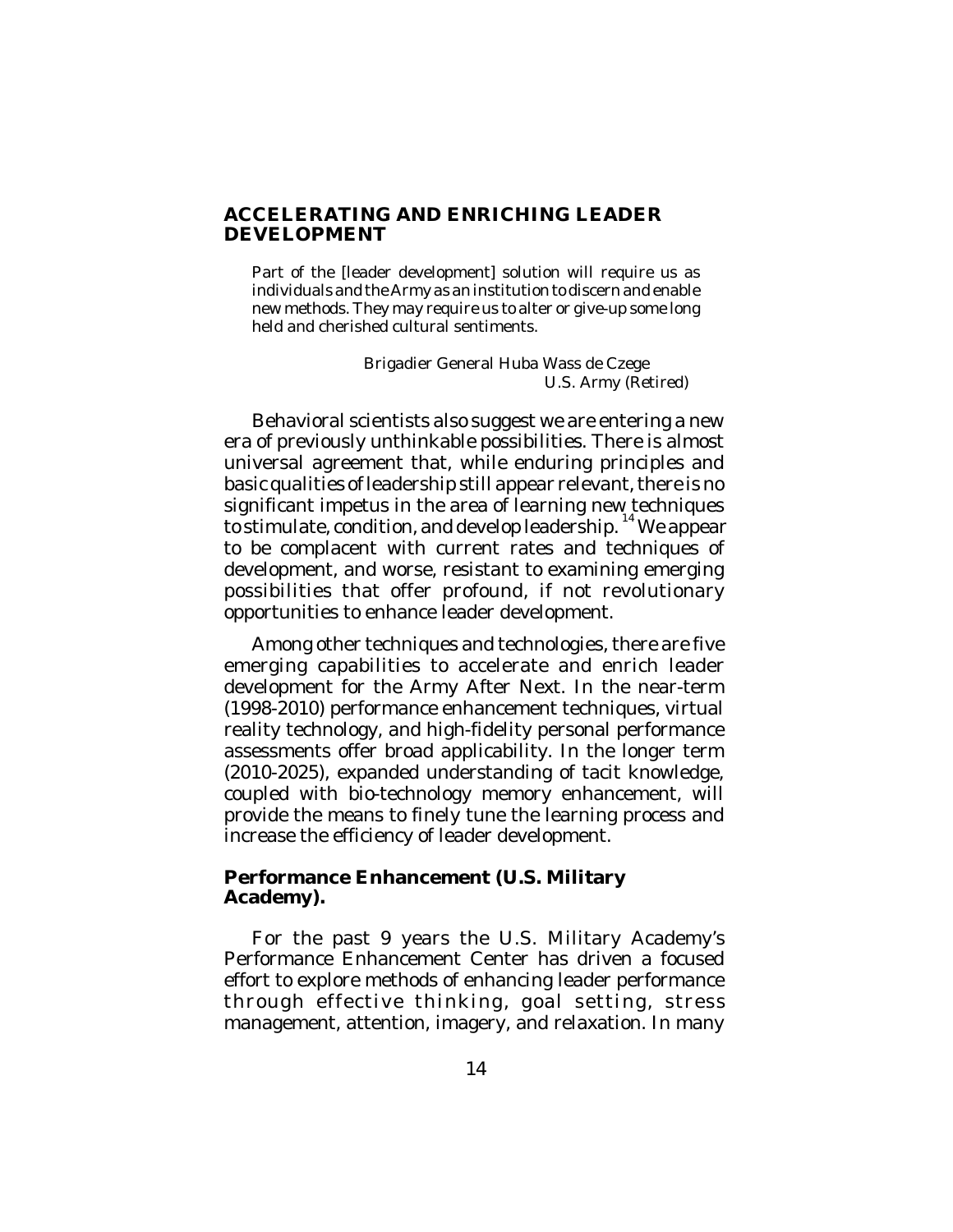respects, the program focuses on teaching cadets "how to think" as opposed to the more traditional focus on "what to think." The program's charter is to build the key mental skills for the cognitive and conceptual complexity of the 21st century.<sup>15</sup>

One specific approach is built around state-of-the-art bio-feedback training. This tool for enhancing performance utilizes sophisticated environmental-control to help an individual relax, focus on a specific thought, and then mentally practice desired performance. For example, in the case of a football player, the challenge might be to improve quickness in identifying a complex defensive arrangement requiring an immediate decision whether to hand off or run with the ball. In this case, the player must learn how to visualize the situation to be encountered and then mentally practice the appropriate responses. While traditional football practice may accomplish that learning objective, it can be greatly enhanced when players mentally rehearse their parts and can begin practice having already visualized 16 the desired performance.

The same requirements apply to war fighting leadership. One specific example is the aide-de-camp for the Commanding General, Joint Readiness Training Center, who I interviewed during a visit in 1994. When asked why he selected this lieutenant to be his aide, the general replied that he was unquestionably the best small unit leader he had ever seen.

When asked how he achieved such a level of excellence, the lieutenant replied simply, "I can visualize the battlefield better than my opponents." He went on to say that it was not a result of more experience, but because of his experiences with the Performance Enhancement Center at the Military Academy.

As a football player at West Point, I routinely practiced visualizing the offenses that I would face and mentally practiced my responses. Though this isn't football, I find that if I use the same techniques, my decisions are quicker and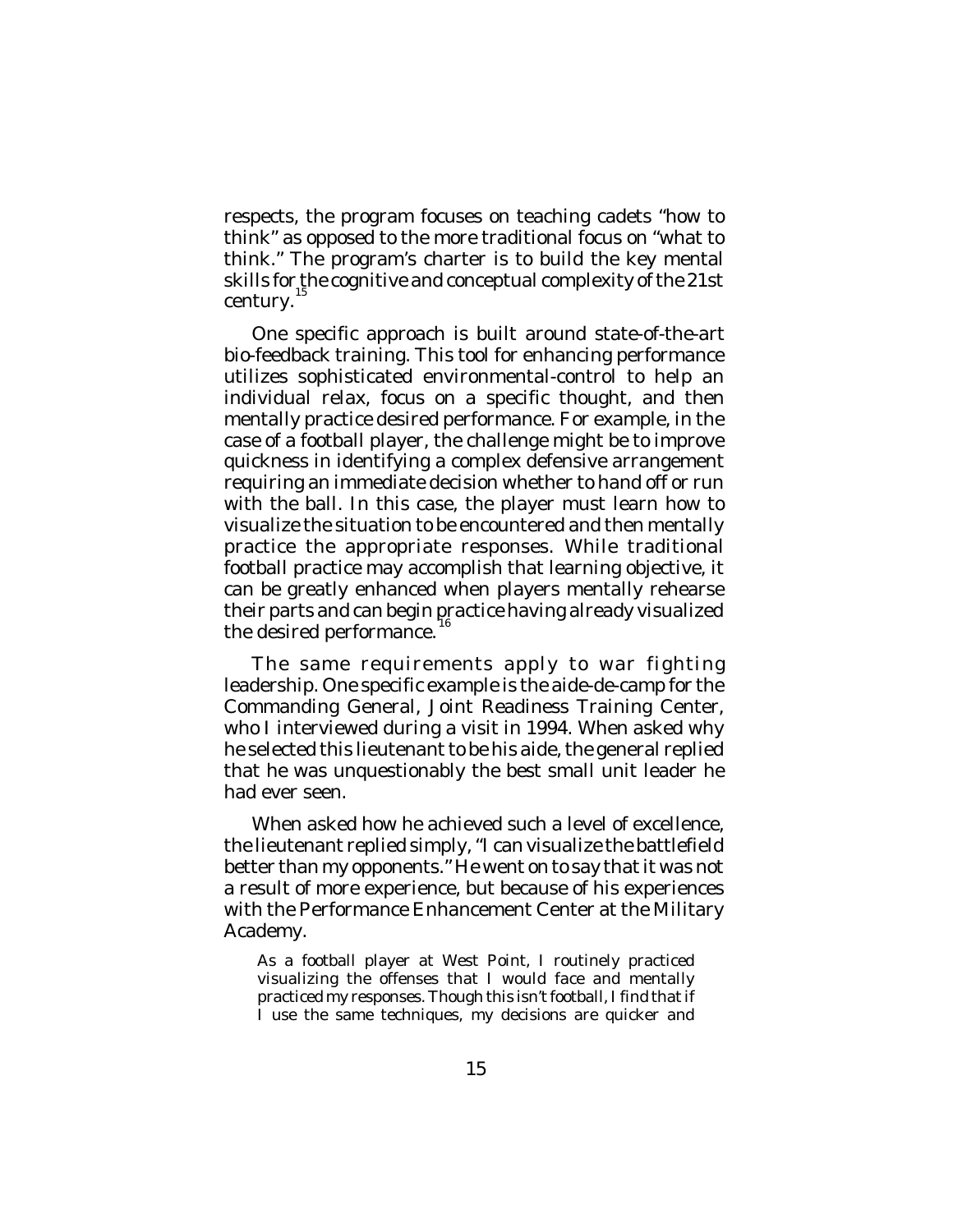better. And, on the battlefield, quicker and better decisions equate to engaging the enemy before he can engage me.

The Performance Enhancement Center is quick to point out that there are no high-tech bio-feedback systems on the battlefield, but leaders who can learn the art of visualizing the kinds of situations they will encounter and mentally practice desired performance, can take that advantage with them where ever they may go.<sup>17</sup>

For the Army After Next leader, the environment and the decisions will be infinitely more complex than football or small unit leadership. Nevertheless, improvement of leader confidence under pressure, concentration amidst distraction, and composure during times of stress can clearly be accelerated and enriched through performance enhancement techniques.<sup>18</sup> The acquisition of state of the art electronic training devices, or similar technology, should also be considered for improving peripheral awareness, visual concentration, and reaction times. The potential pay-offs for improving "how" a leader thinks are becoming increasingly evident through the data and experience of the Performance Enhancement Center at West Point.

### **Virtual Reality Simulations (Research Triangle Institute).**

The development and fielding of a prototype mission planning, rehearsal, and training simulation (MPRTS) at Fort Leavenworth's Battle Command Battle Laboratory is providing early insights into the war fighting pay-off of being able to visualize plans and alternative courses of action before having to conduct combat operations. In it's simplest form, the MPRTS is an "interactive, threedimensional computer representation of the terrain and force circumstances to be encountered during a military operation." The capability for leaders to examine "multiple options and visually experience the outcomes greatly enhances the fidelity of the commander's cognitive analysis." In many respects, it also allows him to learn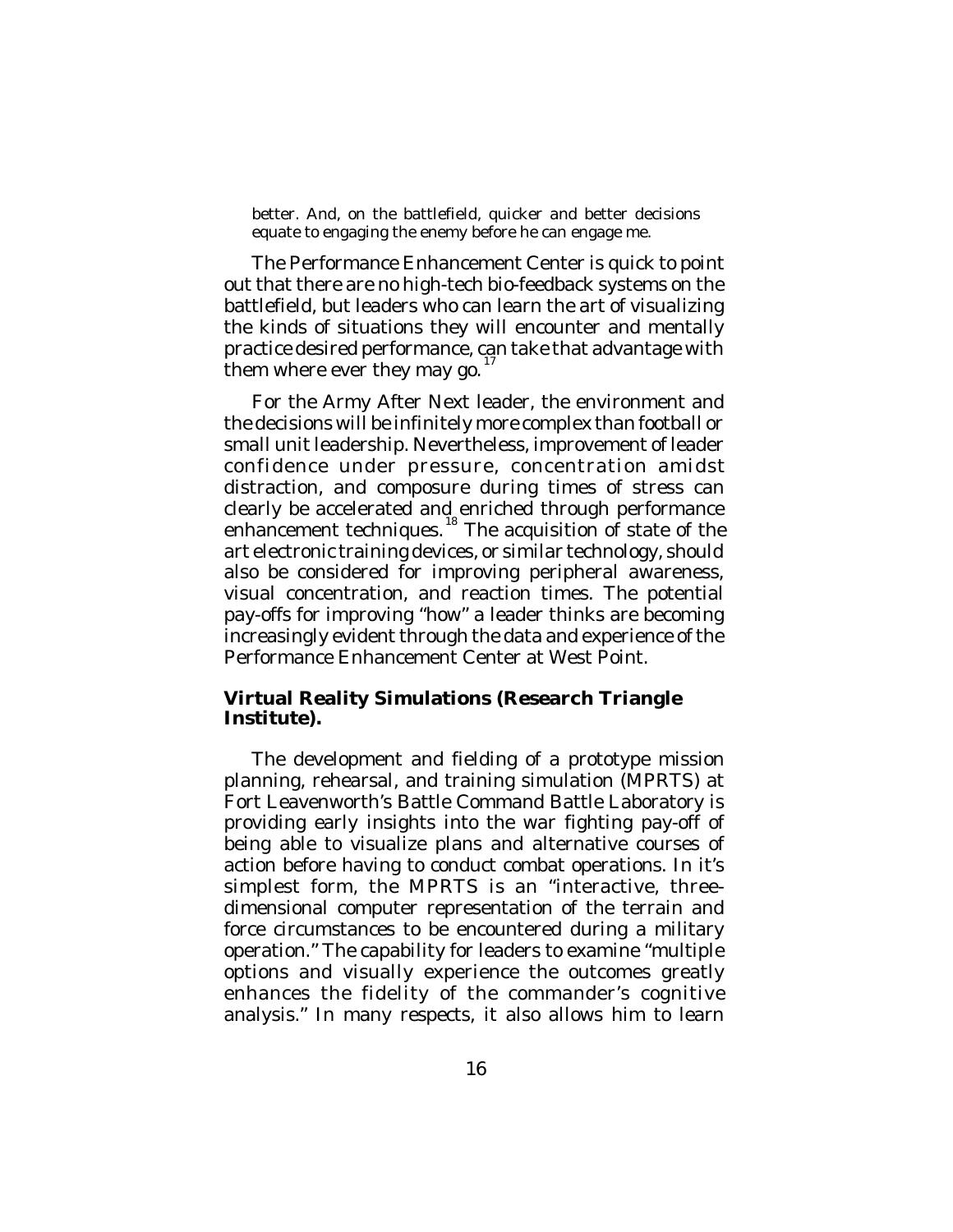necessary lessons before they happen in the course of the actual operation. 19

Aside from it's primary purpose of providing an aid for battle command, the MPRTS has another useful application directly related to leader development. By providing leaders the means to "virtually" experience actual circumstances of past operations or interpersonal encounters, in an interactive environment, the potential exists to create the kinds of critical experiential learning from which important tacit knowledge emerges. The result is the institutional capacity to "teach" tacit knowledge through virtual experiences. For the Army After Next this equates to an opportunity to accelerate individual leader learning and develop knowledge and wisdom-based leader competencies vital for success in the complex environments of 2025. The efficiencies of Virtual Reality learning also offer dramatic improvements in time management. What would normally take up to 10 classroom days of instruction can be accomplished in as little as 1.5 days with Virtual Reality media. 20

### **Personal Performance Assessment: Strategic Management Simulations (Penn State University).**

The level of complexity involved in strategic thinking, interpersonal relationships, and decisions arguably demands specific capabilities not necessarily consistent with individual competencies at lower levels of leadership. The challenge is to first accurately gauge an individual's propensity to perform at the strategic level, and then condition desired responses that transcend any one job or any one task. Dr. Siegfried Streufert's Strategic Management Simulations are "scenario based simulations which place leaders in realistic settings that allow observation and analysis of how they perform."<sup>21</sup> Not unlike the Army War College's Strategic Crisis Exercise, individuals perform strategic planning and confront emergencies requiring more extemporaneous and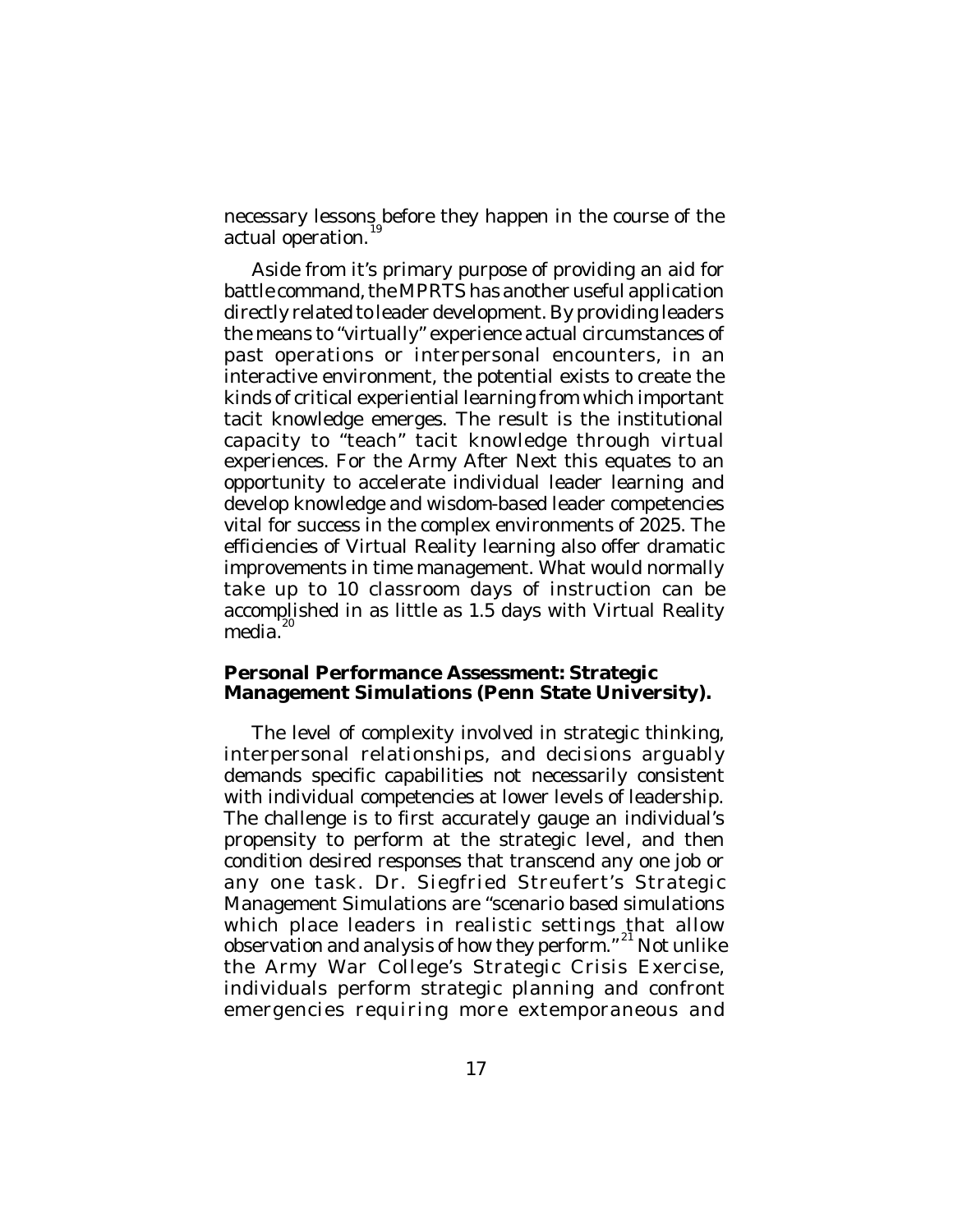immediate responses during the simulations. Through computer-based measurement of various aspects of performance, the simulation generates "profiles of effectiveness" which are predictive of success.

The capacity not only to predict individual success, but to condition desirable performance distinguishes Streufert's work from other simulations. In addition, the breadth of performance indicators for "complex, interactive situations, and fluid environments" is remarkable, particularly given reliability of the validity coefficients  $exceeding .60.<sup>23</sup>$ 

As the Army After Next Wargame series continues to explore the collective dimensions of time and knowledge at the strategic level, the development of a strategic simulation model to examine the quality of leader competence offers a parallel means to enhance strategic leader skills in complex environments. Additionally, the insights into individual planning and decisionmaking offers an opportunity to enhance the fidelity of future Army After Next wargames.

### **Tacit Knowledge: (U.S. Military Academy and Yale University).**

Every Army leader learns personal lessons from experiences in what we typically refer to as the "school of hard knocks." It is the school of the motor-pool, the night road-march, the rifle range, and countless other experiences on the job. Collectively, these lessons amount to an individual's "tacit knowledge" or the practical know-how necessary to succeed. 24

Tacit Knowledge refers to action-oriented knowledge, acquired without help from others, that allows individuals to achieve goals they value. $^{25}$  It differs from academic knowledge in that it is goal-oriented and acquired without direct teaching. Extensive research proves that tacit knowledge is extremely relevant in predicting performance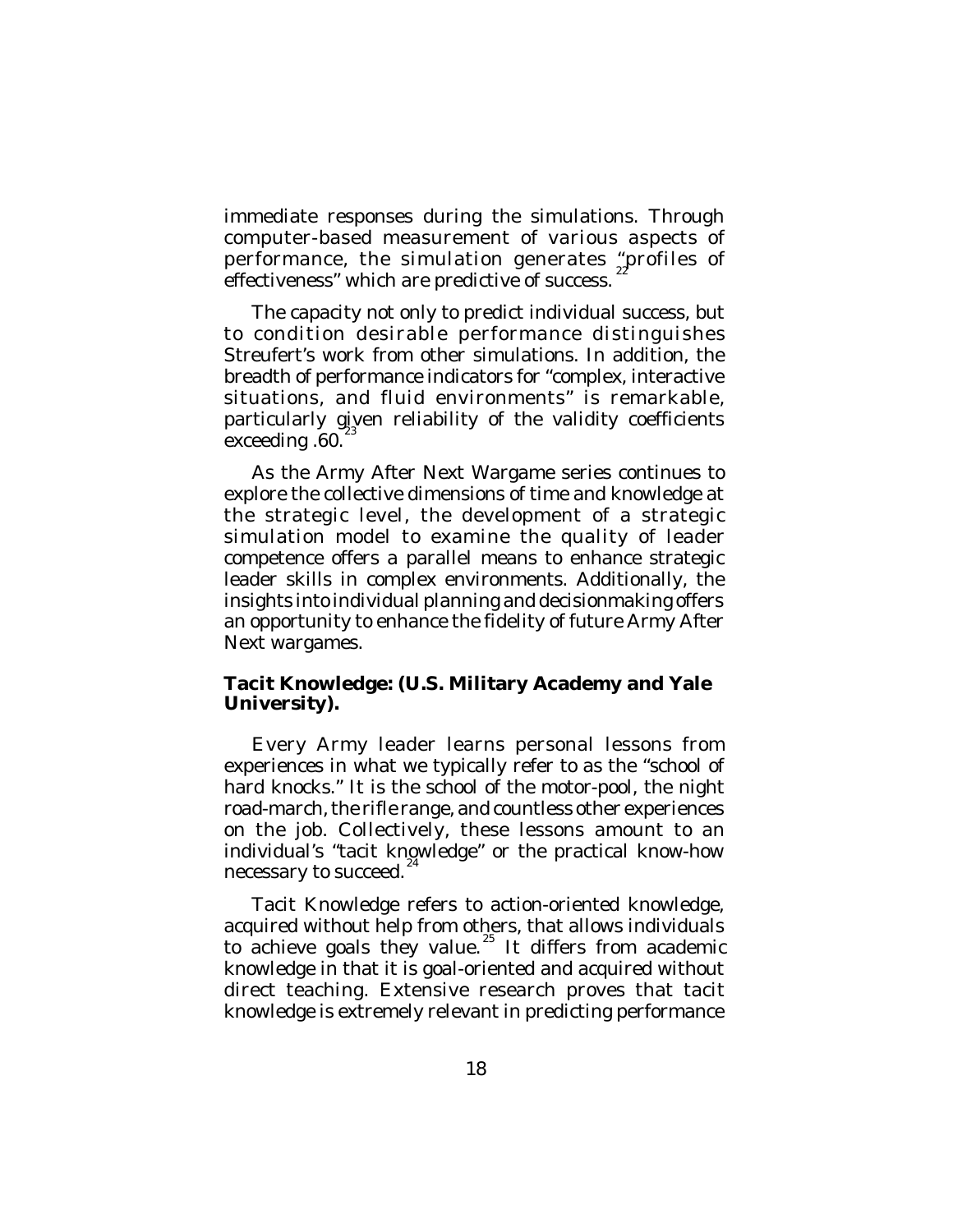in real-world endeavors, more so than intelligence testing or classroom academic performance.<sup>26</sup> The study of tacit knowledge, therefore, offers compelling insights as well as opportunities for developing leaders for the Army After Next.

A 7-year joint study recently completed by the U.S. Military Academy, Yale University, and the Army Research Institute demonstrates that tacit knowledge can be extracted from individual leaders. It offers some useful insights into the ways leaders use tacit knowledge. These personal lessons are "best related as stories, though the actual leadership lessons are frequently difficult to articulate and must be coached out by skilled interviewers and then converted using a complex set of analytical tools." It should be noted that this study specifically focused on "leader" tacit knowledge as opposed to "technical" tacit knowledge about specific battlefield operating systems or other subjects. That type of tacit knowledge exists as well, though is not the focus here.

Researchers found that the content of military leader tacit knowledge varies by organizational level and, perhaps not surprisingly, the tacit knowledge for a particular level reflects the leadership issues and challenges at that level. For example, at platoon level, establishing credibility and authority over others with generally greater experience is a common theme in their military leadership tacit knowledge.<sup>28</sup>

At company level, the emerging need to take an institutional perspective is added to the challenge of direct leadership. A company commander's increased discretion (as compared to the platoon level) is reflected in his tacit knowledge about directing and supervising others. The other company level tacit knowledge theme centers on requirements to balance subordinates needs with supporting the higher headquarters. In that regard, tacit knowledge about cooperating with others and balancing mission accomplishment is dominant.<sup>29</sup>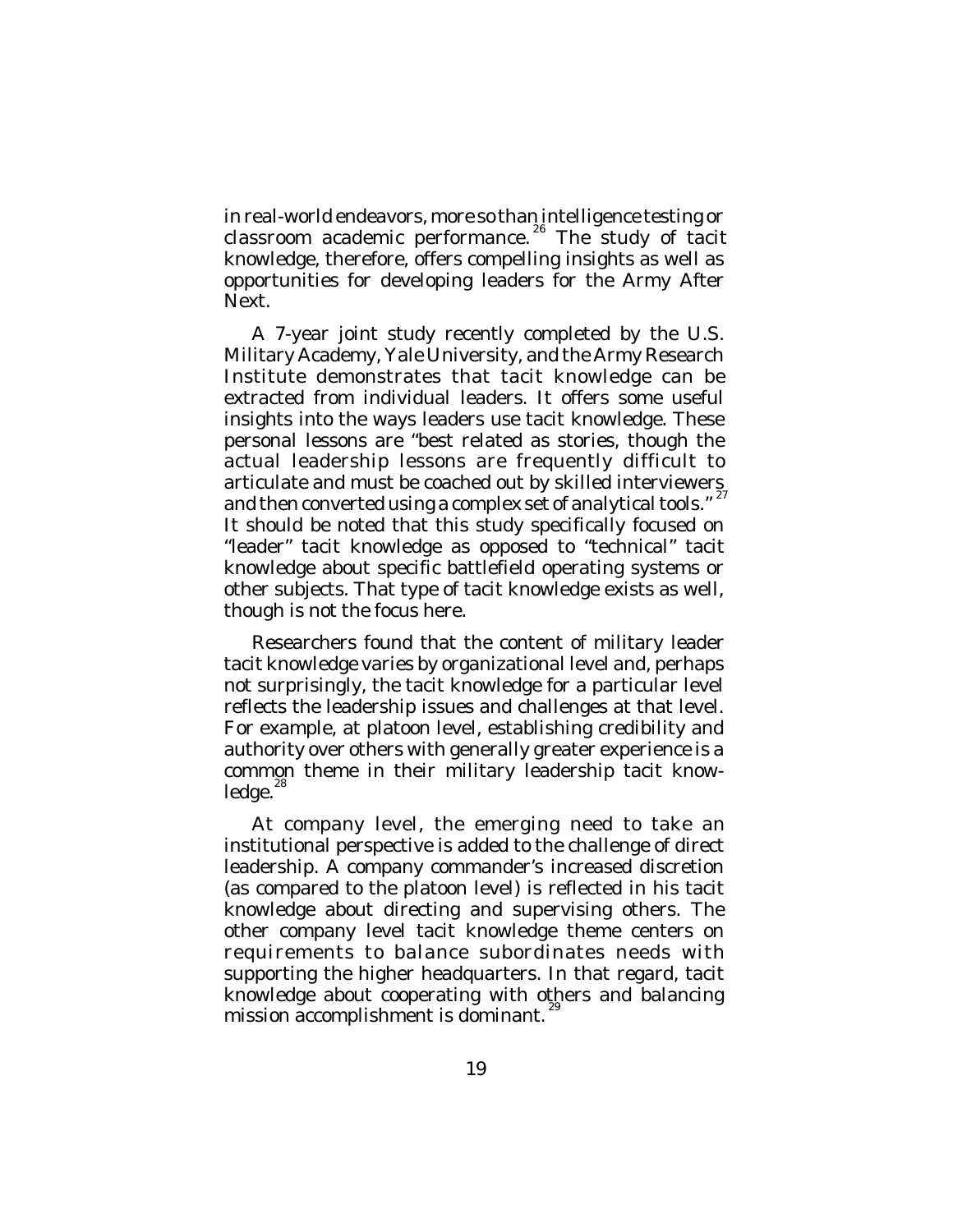At battalion level, systems level thinking is a key developmental change. Tacit knowledge for protecting the organization and managing organizational change is characteristic at this echelon. Tacit knowledge for communicating is uniquely centered on indirect methods and systems. Knowledge about dealing with poor performers is the other distinguishing aspect of leadership for the battalion commander.

Aside from the leadership insights, the real power of this body of research lies in the potential to structure and organize experiential learning in such a way as to accelerate and enrich those high-payoff opportunities. The study specifically focused on leadership knowledge as opposed to technical knowledge, but there appears to be a similarly profound opportunity to enhance experiential learning in that area as well. Finally, the research also proves the capability to export or share tacit knowledge. Interestingly, the researchers consider this to be the least promising implication because the real power of tacit knowledge is largely derived from its contextual source, which at this point is enormously difficult to replicate.<sup>31</sup>

Corporate and commercial perspectives on exporting and sharing tacit knowledge differ from the military research conclusions. This is illustrated in at least one software application specifically designed for the purpose of sharing tacit knowledge. The "6DOS Interpersonal Linking Technology" is a system based on the theory of interpersonal linkages known as the Six Degrees of Separation or 6DOS. It facilitates sharing or exporting tacit knowledge by electronically connecting people who need answers to those who have them. The stated purpose of the software is to "discover, track, and promote the conversion of unspoken expertise into a form that is useful to customers, vendors and employees." It's marketing strategy centers on the notion that tacit knowledge is a tremendously valuable corporate asset. 32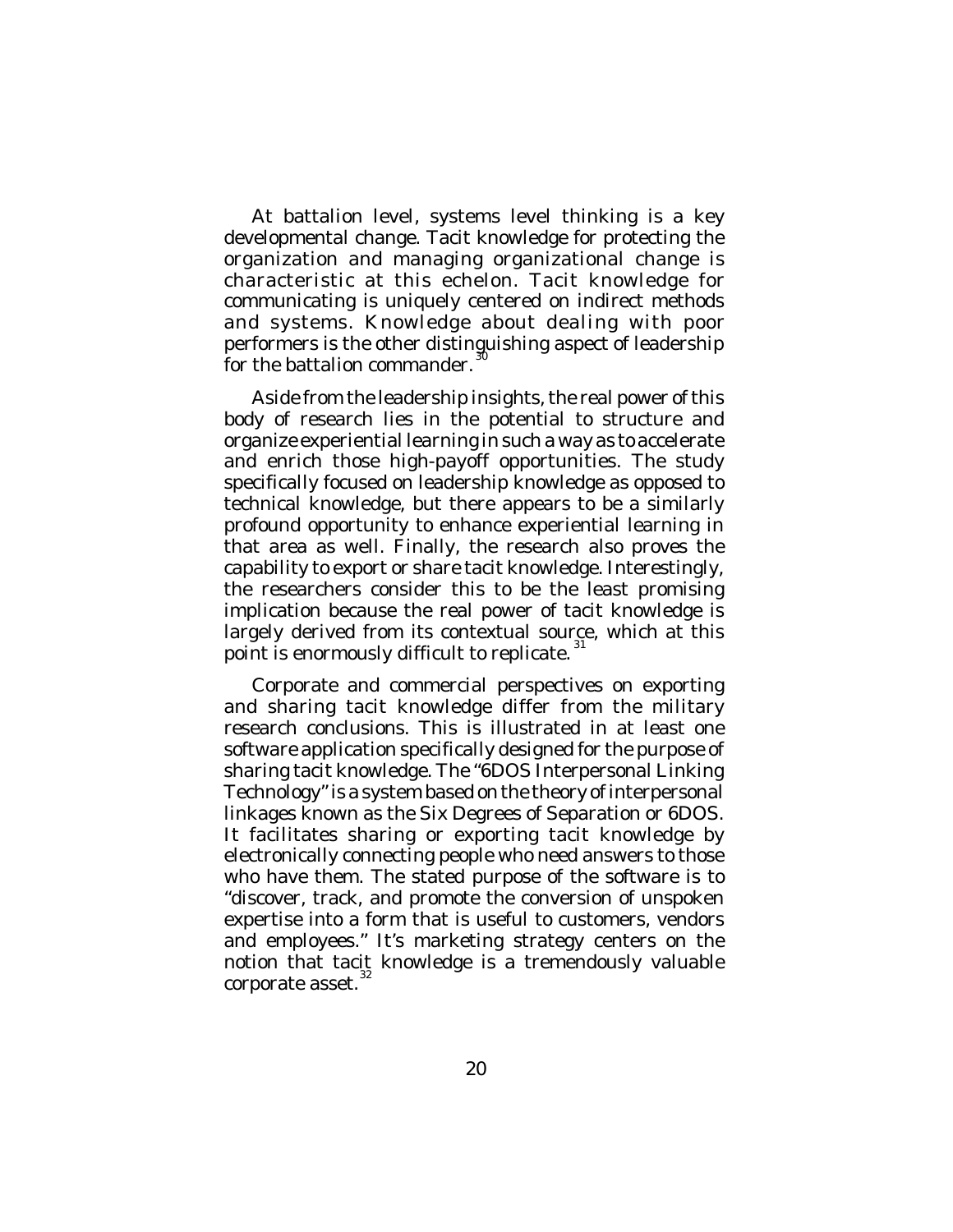When considered in isolation, the potential to tap into tacit knowledge for any of the three purposes discussed above has the potential to broadly enhance and accelerate the learning of leadership competencies relevant to the Army After Next. Future studies should couple tacit knowledge with emerging simulations technology, bio-technology memory enhancers, and performance enhancement strategies, to gain broader understanding of the potential impact.

### **Bio-technology Memory Enhancement (Military Health Services System).**

The 1997 Military Health Services Study predicts that over the next 20 years, biotechnology will take human health beyond our traditional treatment focus on curing or preventing illness and into the realm of enhancement or improving human performance. "Enhancements to memory, cognitive processing and physical capacity will gradually be accepted as normal."<sup>33</sup>

Biochemical enhancement of memory is one area where research is in full swing. Scientists at Cold Spring Harbor Laboratory on Long Island are examining proteins that underlie memory and learning, pinpointing genes that produce and control those functions. Helicon Therapeutics has since grown out of that research to pursue a focused effort to develop drugs to both treat memory loss and enhance normal memory functioning. Their research suggests that by the time the Army After Next comes to fruition, the ability to stimulate specific cognitive activity in the brain will be mature enough to dramatically improve certain human intellectual performance. 34

When used in conjunction with advanced strategic or virtual simulations, and performance enhancement techniques centered on how to learn, the potential for cognitive enhancement through biotechnology is profound. They also suggest almost limitless implications for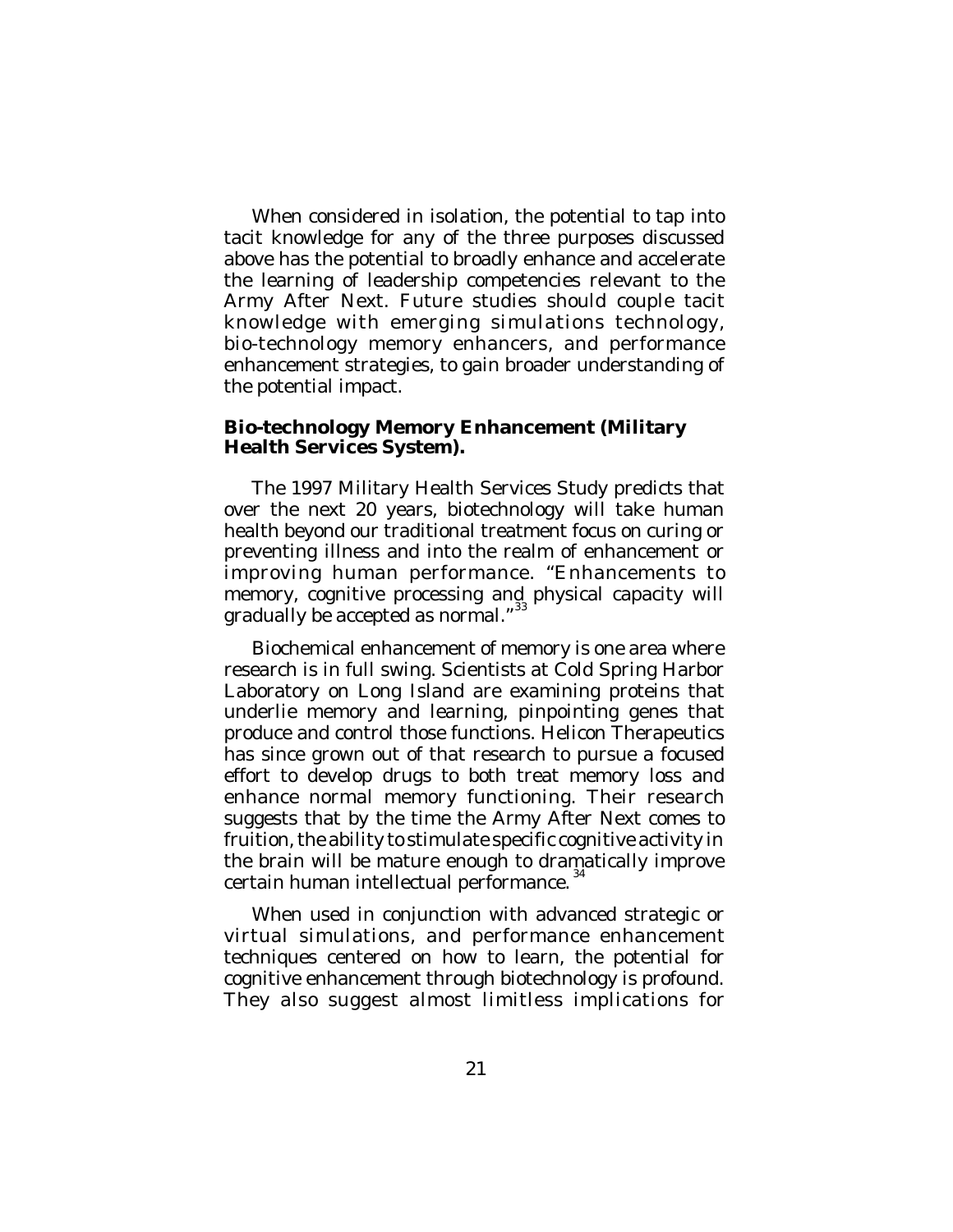accelerating and enriching leader development for the Army After Next.

### **CONCLUSIONS**

Research demonstrates that doing business as usual threatens to erode the relevance and effectiveness of the existing leader development system. It also suggests that there are viable means to accelerate and enrich leader development to compensate for those evolving mismatches caused by changes in the strategic environment.

Sophocles said, "Wisdom outweighs any wealth." Then, as today, knowledge requires time and experience to evolve.<sup>35</sup> Our Army's 25-year institutional commitment to leader development yielded extraordinary results and no small amount of wisdom at every level. The challenge for the future is three-fold. First, and foremost, the Army must fight to preserve the integrity of the existing, proven system. Second, to sustain the leader development advantage in the future, the Army must be willing to examine new technologies and emerging capabilities. And, finally, the institution must exercise the courage to become more aggressive in stimulating leader development.

The mismatch between the human capacity to handle a more complex operating environment and the information requirements generated by it are troubling. It also represents a useful catalyst to push the quality and pace of leader development ahead, particularly as it relates to more senior leader competencies for the Army After Next. We must seize the opportunity to develop the possibilities of improving leader development and our institutional capacity to groom the leaders of the Army After Next.

### **ENDNOTES - CHAPTER 2**

1. Walter F. Ulmer, Jr., "Military Leadership into the 21st Century: Another "Bridge Too Far?,"*Parameters*, Vol. XXVIII, Spring 1998, p. 23.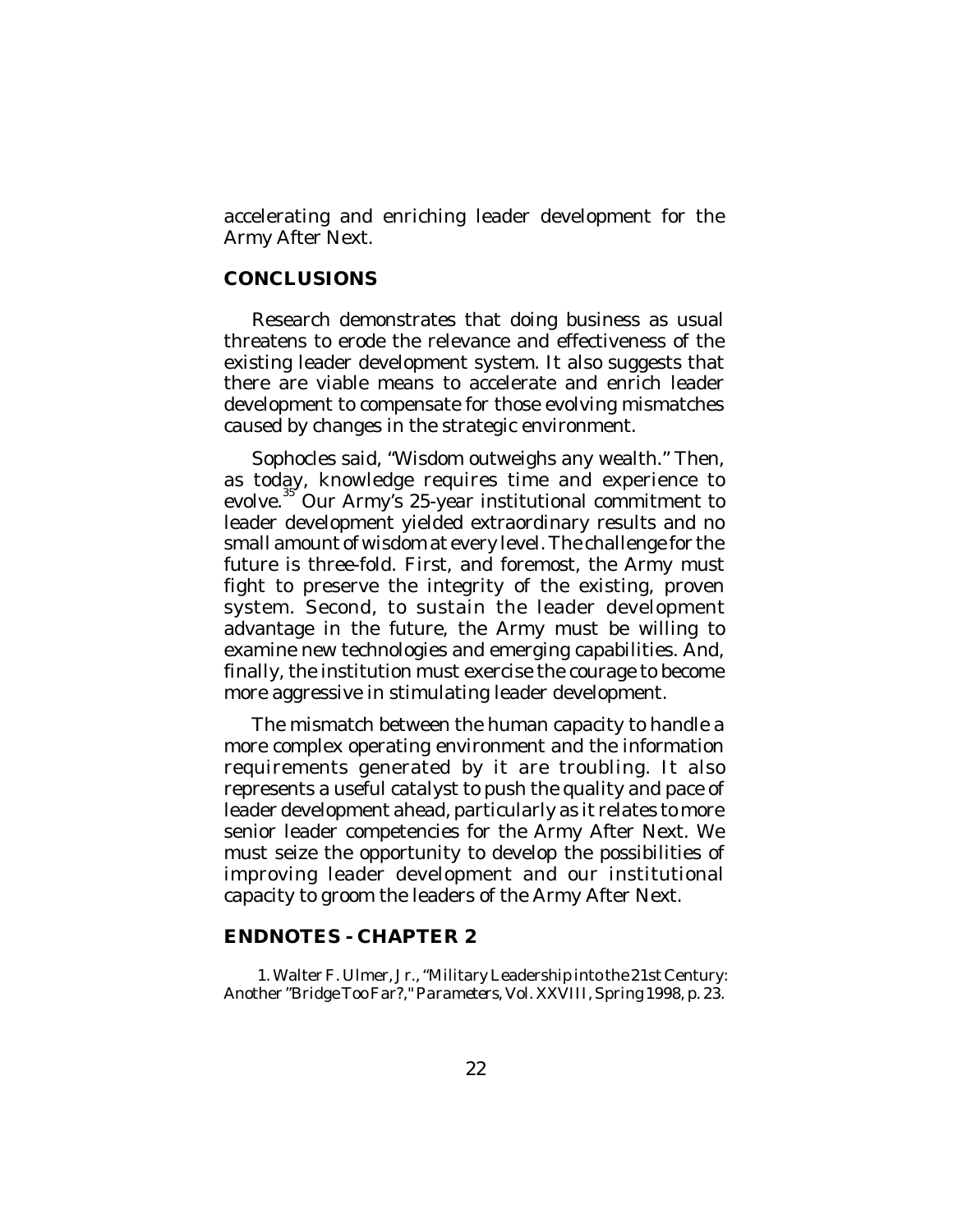2. Vincent R. Ruggiero, "Thinking Instruction in the 21st Century," Speech delivered at the 6th International Conference on Thinking, Massachusetts Institute of Technology, Cambridge, MA, July 18, 1994.

3. *Ibid***.**

4. Joseph Esposito, "Future of Knowledge," Speech delivered at the Smithsonian Institute, Washington DC, May 10, 1993.

5. Elliott M. Jaques, *Requisite Organization: The CEO's guide to Creative Structure and Leadership*, Arlington, VA: Cason Hall, 1989, p. 16.

6. *Ibid*., pp. 33-40.

7. Elliott M. Jaques, *Executive Leadership: A Practical guide to Managing Complexity*, Arlington, VA: Cason Hall, 1994, p. 53.

8. Huba Wass De Czege and Jacob Biever, *Battle Command and Teamwork: Realizing the Potential of 2020 Technologies*, Fort Monroe, VA, 1998, p. 3.

9. General William W. Hartzog, "Laying Foundations from Army XXI to the Army After Next," Speech delivered to the Association of the United States Army, Orlando, FL, February 16, 1998.

10. *Ibid*.

11. Colonel George B. Forsythe, "Cognitive Frames of Reference and Strategic Thinking," Carlisle, PA: U.S. Army War College, April 5, 1989, p. 14.

12. Lieutenant Colonel Steven R. Layfield, U.S. Army, Task Force 1-18 Commander, Brcko, Bosnia-Hercegovina. Interview by author, February 24, 1998.

13. General William W. Hartzog, U.S. Army, Commander, U.S. Army Training and Doctrine Command, Post-Haiti After Action Review conducted November 1994.

14. Lieutenant Colonel Scott Snook, U.S. Army, Department of Behavioral Science and Leadership, United States Military Academy, West Point, NY, telephone interview by author, February 23, 1998.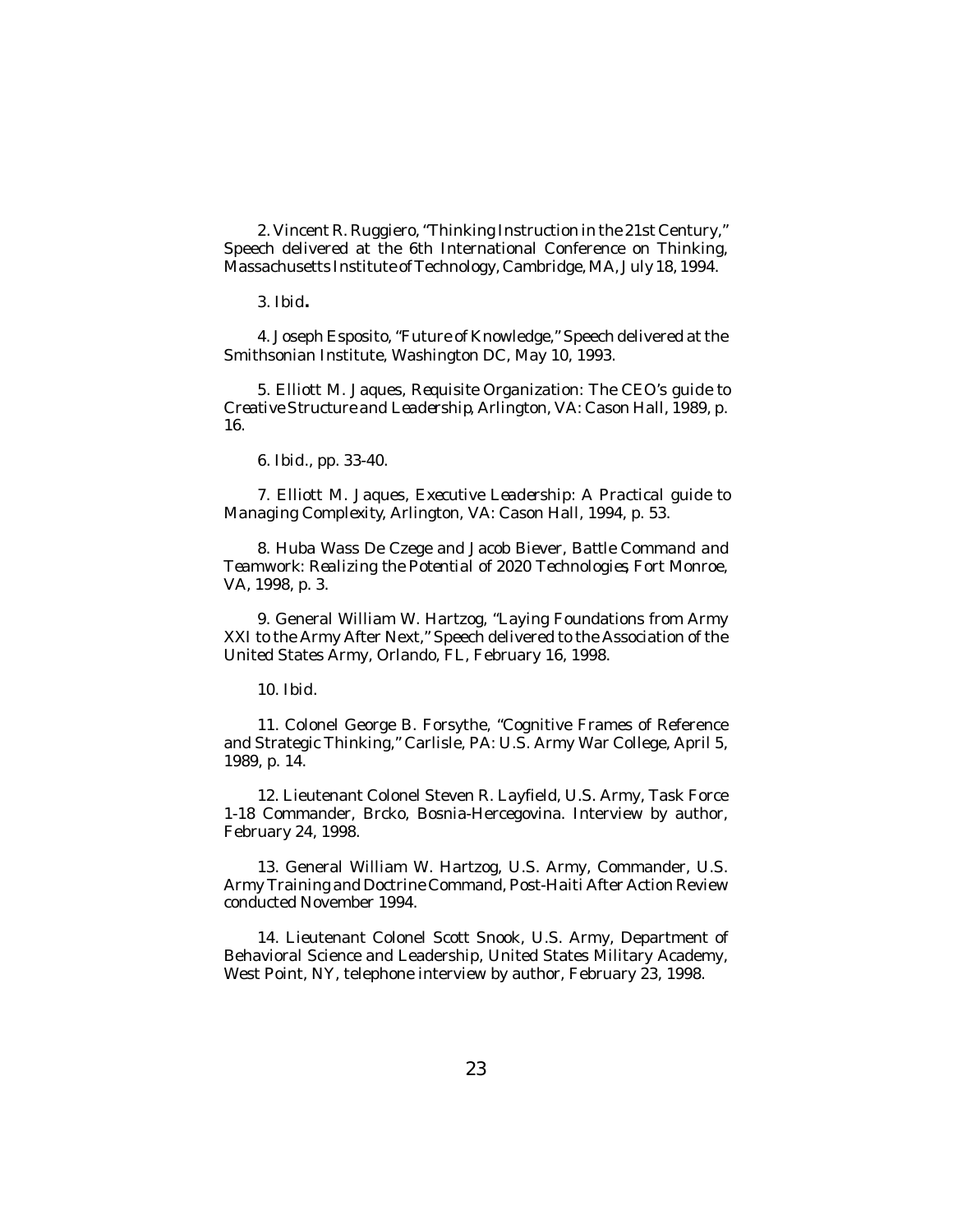15. Walter F. Ulmer, Jr., "Military Learning: A Practitioner's Perspective," in *Tacit Knowledge in Professional Practice*, Robert J. Sternberg and Joseph A. Horvath, eds., Hillsdale, NJ: Lawrence Erlbaum Associates, 1998, p. 22.

16. Lieutenant Colonel H. Michael Hughes and Stephanie Cornelio, Peak Performance Program Fact Sheet, West Point, NY: Center for Enhanced Performance, U.S. Military Academy, 1998, p. 1-3.

17. *Ibid*.

18. Hughes and Cornelio, p. 2.

19. *Ibid*.

20. Professor Robert F. Helms, "Mission Planning and Rehearsal Trainer," Research Triangle Institute, *http://www.rti.org/vr/w/ mprts.html*, Internet.

21. Professor Robert F. Helms, "Virtual Reality," Research Triangle Institute, http://www.rti.org/vr.html.

22. Dr. Siegfried Streufert, Strategic Management Simulations, Harrisburg, PA, p. 2.

23. *Ibid*., p. 12.

24. *Ibid*., p. 15.

25. Professor Robert J. Sternberg, "Testing Common Sense," *American Psychologist*, November 1995, pp. 912-927.

26. *Ibid*.

27. Professor Robert J. Sternberg, "For Whom the Bell Curve Tolls: A Review of the Bell Curve," *Psychological Science*, Vol. 6, No. 5, September 1995, pp. 257-261.

28. Colonel George B. Forsythe, "Experience, Knowledge and Military Leadership," in *Tacit Knowledge in Professional Practice*, Robert J. Sternberg and Joseph A. Horvath, eds., Hillsdale, NJ: Lawrence Erlbaum Associates, 1998, pp. 9-11.

29. *Ibid*, p. 13.

30. *Ibid*, p. 14.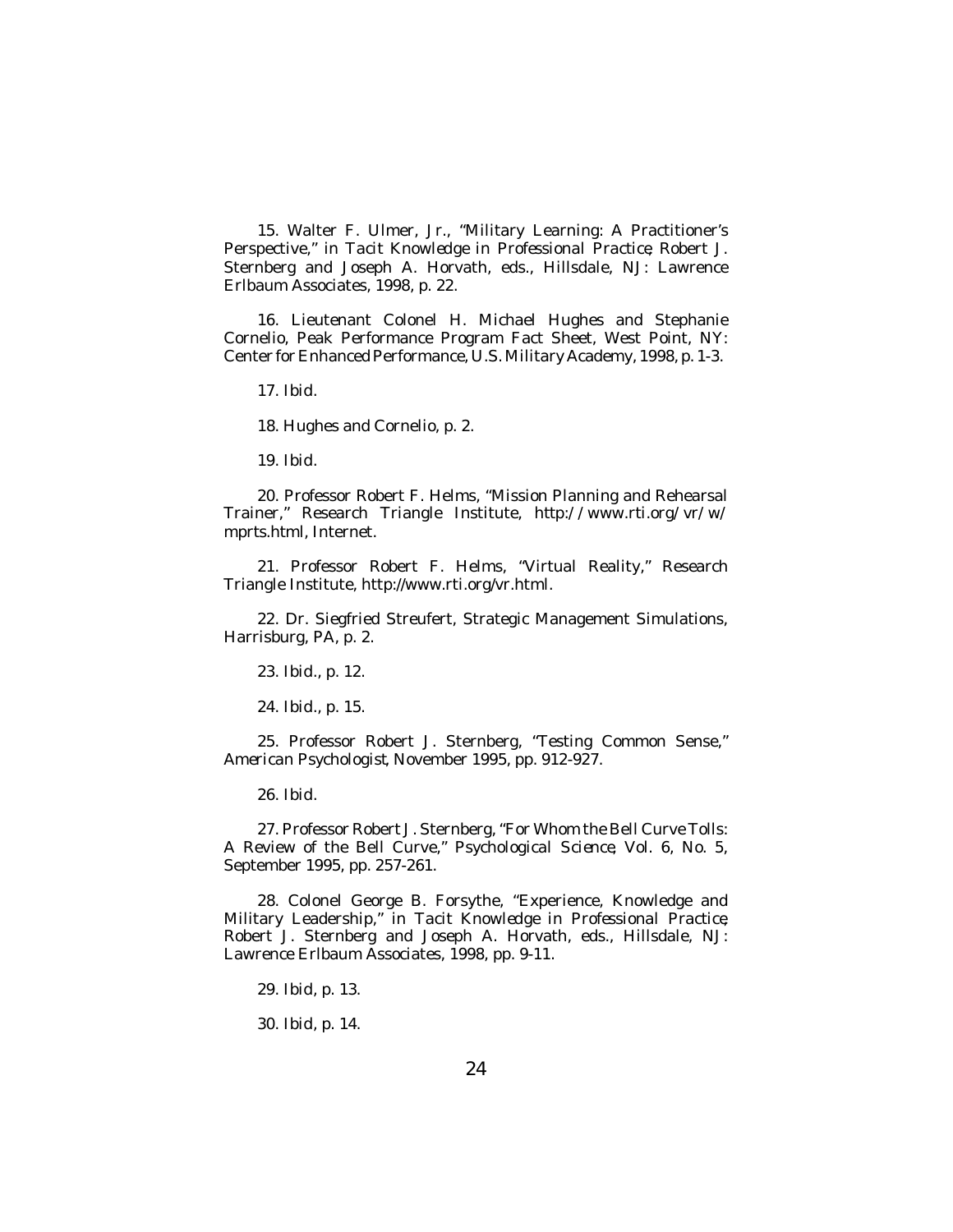31. *Ibid*, p. 15.

32. *Ibid*, pp. 24-25.

33. Professor Merrick Furst, "Connecting to Tacit Knowledge, p. 6DOS," Carnegie-Melon University, *http://www.6dos.com*.

34. Science Applications International Corporation, *White Paper, Biotechnology—Military Applications*, Washington DC: The Strategic Assessment Center, December 1995, p. 11.

35. Robert Olson, *Military Health Services System (MHSS) 2020 Focused Study on Biotechnology and Nanotechnology*, Washington DC: U.S. Department of Defense, July 29, 1997, pp. 2-41.

36. Jill and Stuart Briscoe, *Family Book of Christian Values*, Elgin, IL: Chariot Publishing/Cook Communications, 1995, p. 131.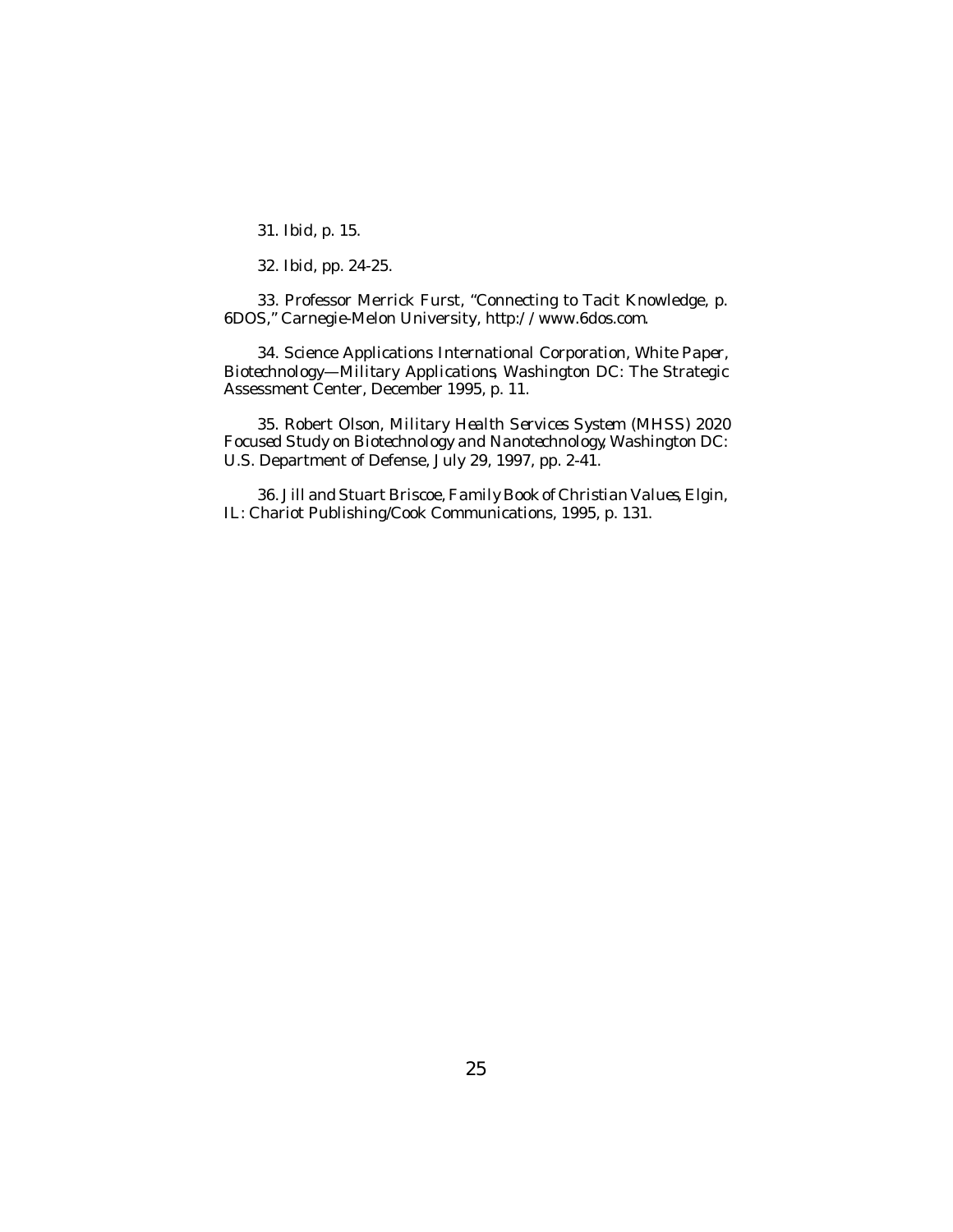## **CHAPTER 3**

## **PROLIFERATING DECISIONMAKERS: ROOT CAUSE OF THE NEXT REVOLUTION IN MILITARY AFFAIRS**

#### **Arthur J. Corbett**

#### **INTRODUCTION**

In his recent book, *Consilience,* Edward O. Wilson asserts, "The greatest enterprise of the mind has been and will always be the attempted linkage of the sciences and the humanities."<sup>1</sup> Explaining the origin of the apt title for his book, Wilson defines consilience as "a jumping together" of knowledge by the linking of facts and fact-based theory across disciplines to create a common ground work of explanation. This chapter addresses the possibility of a "revolution in military affairs" (RMA) from the broad perspective of interdisciplinary consilience. It is an attempt to expand the RMA debate beyond its current emphasis on new technologies and innovative concepts, and to focus on the human dimension of warfare. Following the admonition of Sun Tsu to first "know yourself," we must expand the range of disciplines from which military institutions derive insight into human potential if we are to achieve the consilience of thought required to produce a genuine revolution in military affairs.

Discerning the character of future war is more a process of intuitive appreciation than logical proof. Consequently, this chapter will embrace a methodology of consilience from a variety of disciplines to demonstrate the relative direction and potential velocity of the next RMA. It will examine the emerging lessons of chaos and complexity theory in light of the theory and nature of war, compare economic systems to discern the effect of proliferating decisionmakers, interpret the historical lessons of previous RMAs, and adapt lessons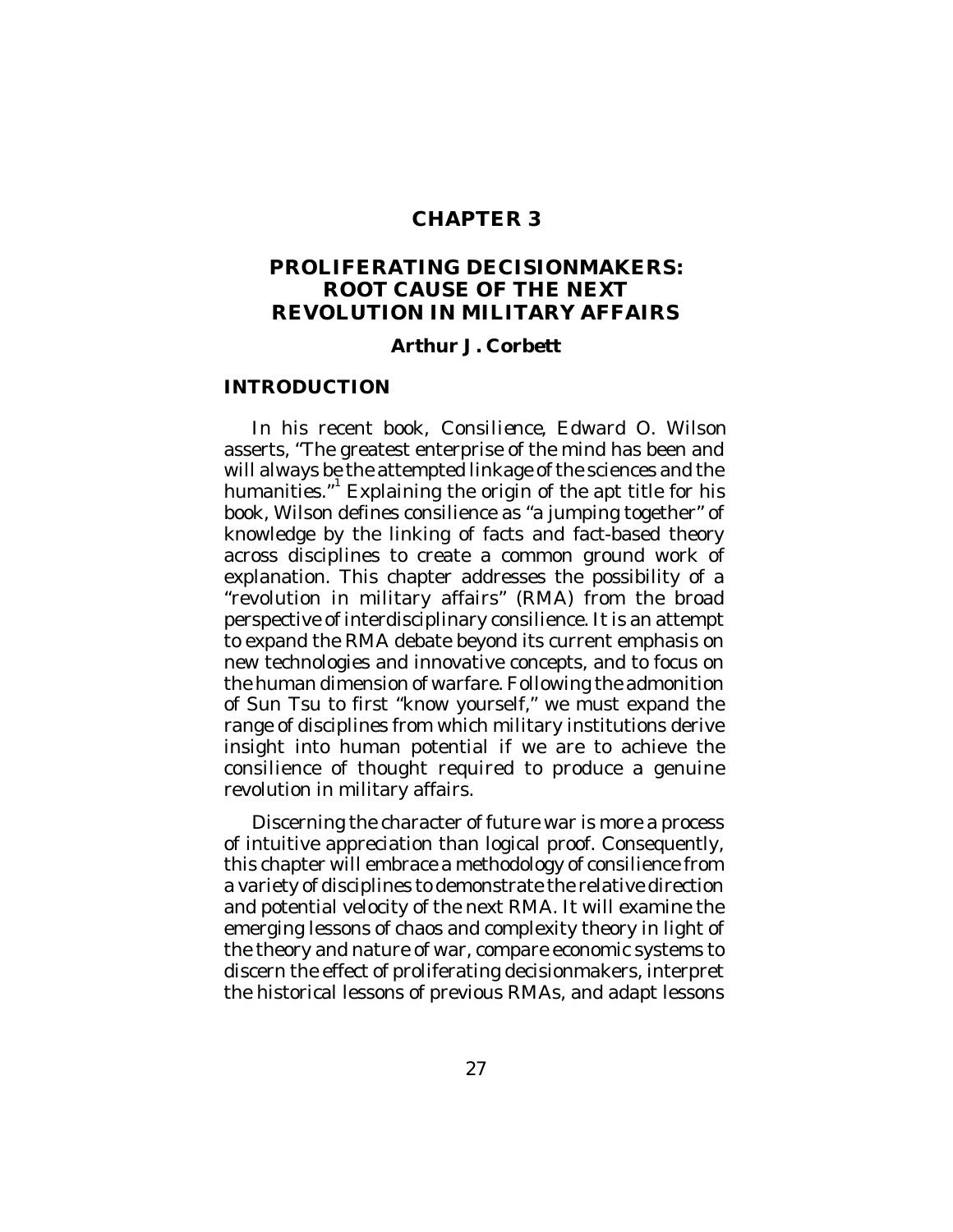learned from contemporary military history to provide insight on the next revolution in military affairs.

## **THESIS**

A "proliferation of battlefield decisionmakers" will be the proximate cause of the next RMA. The discontinuous advance in military capability will be harnessed by the nation that first reforms the institutional values and organizational structures of its military forces to unleash the full potential of human nature. The next RMA will initially be dominated by the first nation to capture the essence of the free market dynamic, i.e., the proliferation of trusted and empowered decisionmakers, and to incorporate that dynamic into its military institutions. That nation's forces will develop an entrepreneurial battlefield ethos that values initiative and trust over order and inspection; where success is determined not by a smarter centralized coordinator or adherence to a rigid plan, but through decentralized initiative and timely decisions to exploit fleeting opportunity.

## **HISTORICAL PRECEDENT**

Current efforts to precipitate an RMA seek to incorporate emerging technologies into innovative operational concepts to produce synergistic military capability. Numerous historical examples, from *blitzkrieg* and amphibious assault, to the development of carrier aviation and nuclear weapons, validate the effectiveness of the conceptual and technological method to evolve decisive force on the battlefield. Nevertheless, this approach is evolutionary, not revolutionary. While the result of this evolutionary method may be operationally or strategically decisive in the short term, the effects will not compel adversaries to radically modify their social structures and political institutions in order to field competitive capability. Human ingenuity being what it is, the duration of technical or operational dominance over an adversary is limited, since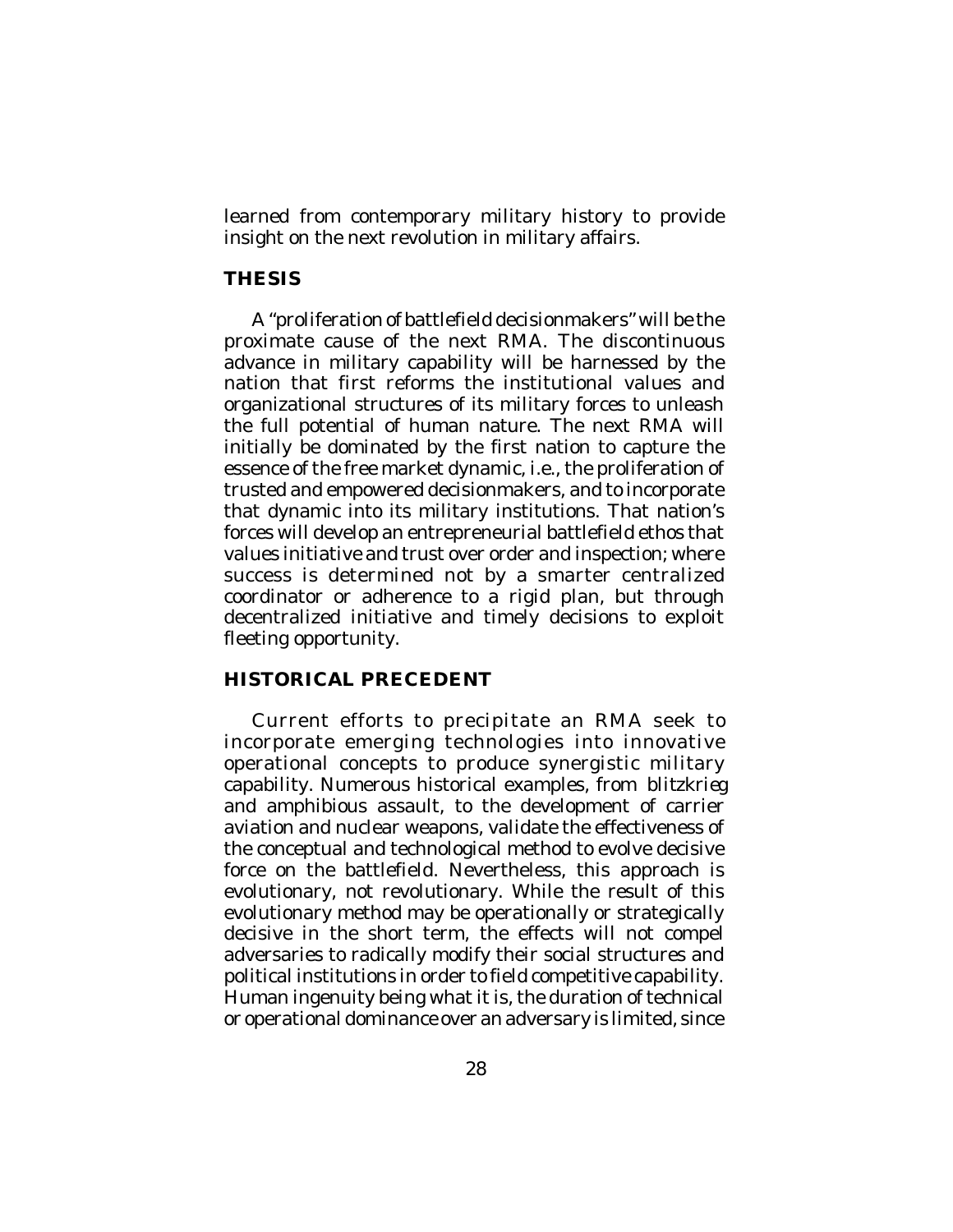technology or technique is quickly emulated, and often improved, once it is shared on the common laboratory of the battlefield. Yet genuine, and somewhat enduring, RMAs do occur. The French "nation in arms," created following the French Revolution, is a particular example worthy of attention.

The French Revolution changed the status of the French people from royal subjects to national citizens. Although this did not alter the education, intelligence, health, or diet of the individual citizen, it dramatically increased the sense of responsibility, loyalty, and initiative that he was willing to exercise in defense of the state. Consequently, the intangible factors of initiative and motivation were calamitous for the kingdoms of Europe. Unable to compete with a nation that could mobilize its entire population in support of national wars, the monarchies, with their traditionally recruited, trained and fielded armies, suffered repeated defeats. The *levee en masse* was a genuine RMA, achieved without any significant disparity between nations in the technical means of war. The French Army leveraged its intangible advantages, derived from the enhanced empowerment of its populace, to achieve extraordinary success in battle.

The operational dominance generated by the French RMA was long lived when compared to conceptual innovations such as *blitzkrieg*, or technical advances such as gas warfare and the atomic bomb. The defeated Allied armies, entrenched in military systems supported by benevolent despotism, were slow to comprehend or even acknowledge the changes. The difficulty of changing emotionally charged social and political attitudes of long duration, what contemporary thinkers might call a paradigm shift, is far more challenging and complex than adjusting to technical innovations. Consequently, nontechnical and nonmethodological RMAs have a precedent for being rare, but more enduring. The Prussians, for example, were not about to subject the military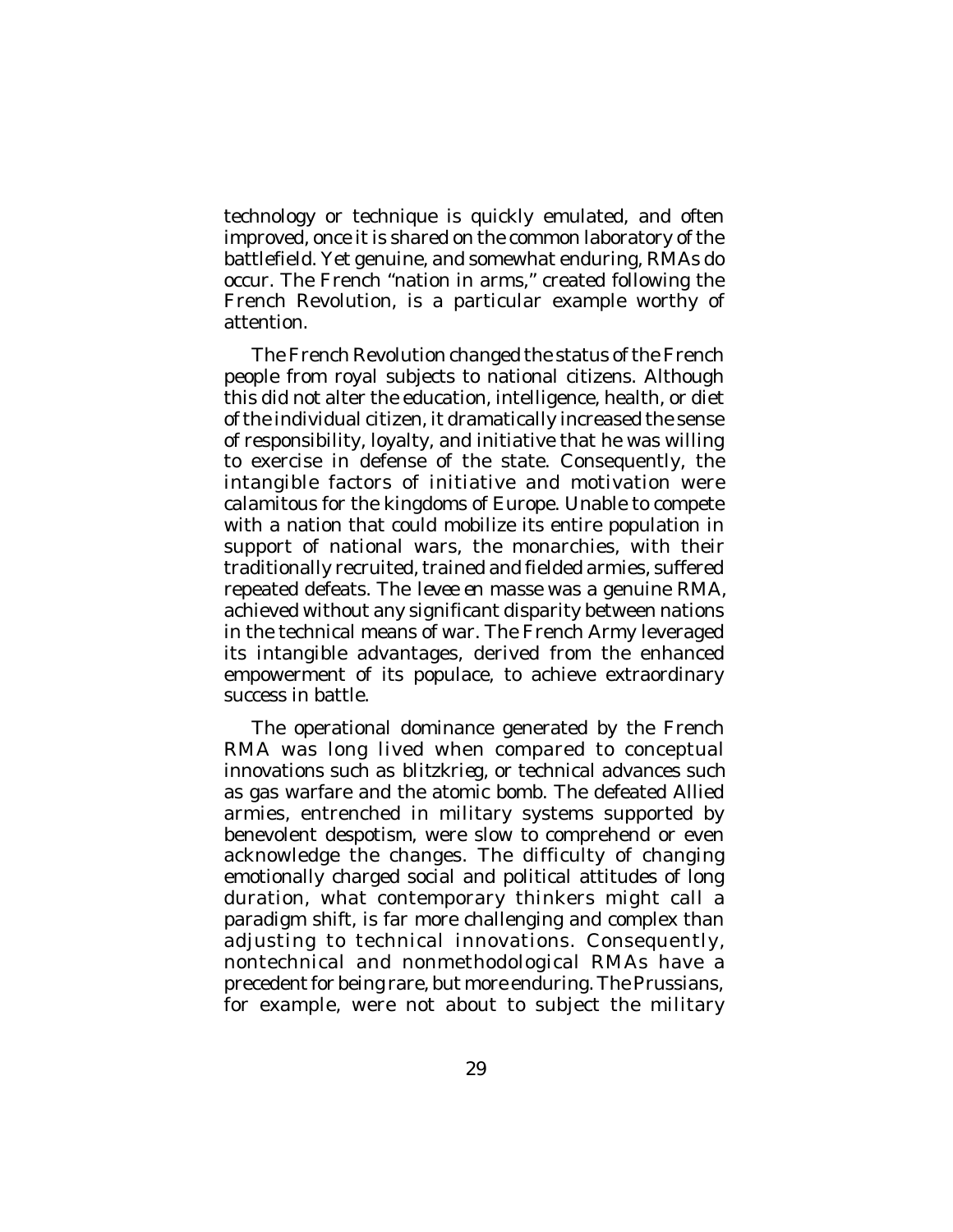institutions that gave such remarkable success to Frederick the Great, to rigorous analysis. Victory in their last great war justified their contemporary methodology; their recent defeats were attributed to individual mistakes or allied disputes. $^{2}$ 

Denial, however, was not a method tolerated by the German military reformers. Under the rigorous intellectual leadership of General Gerhard von Scharnhorst, the German general staff was compelled to contemplate what effect the French Revolution had on military capability. Enhancements in battlefield morale, initiative, leadership, operational mobility, and flexible tactical doctrine were among the many by-products of the revolution discerned by Prussian military thinkers. Since the origins of these enhanced military capabilities were found in social institutions, they were overlooked in the first glance of traditional military theorists. Indeed, most Prussian officers accepted the existing social, political, economic, and military structures of Prussian society and refused to consider nonmilitary factors in their operational analysis. Scharnhorst saw this ignorance of French national character as the major reason for the Allied defeat.  $^4$ 

Scharnhorst knew that war could not be studied in isolation. It had to be analyzed in context. This meant that the scope of military history encompassed much more than just "military" factors. Officers had to be taught to appreciate the social, political, economic, technological, and moral forces that influence military institutions and operations. The so-called "art of war" embraced all of these factors. Convincing the members not to base their studies on exclusively military or tactical considerations proved to be Scharnhorst's most formidable task. 5

Scharnhorst demonstrated that effective study of the French success on the battlefield required a multidisciplinary approach. Similarly, our ability to precipitate or predict a future RMA necessitates a consilience of multidisciplinary insights. Of course, Scharnhorst's true interest lay in the operational effects the French Revolution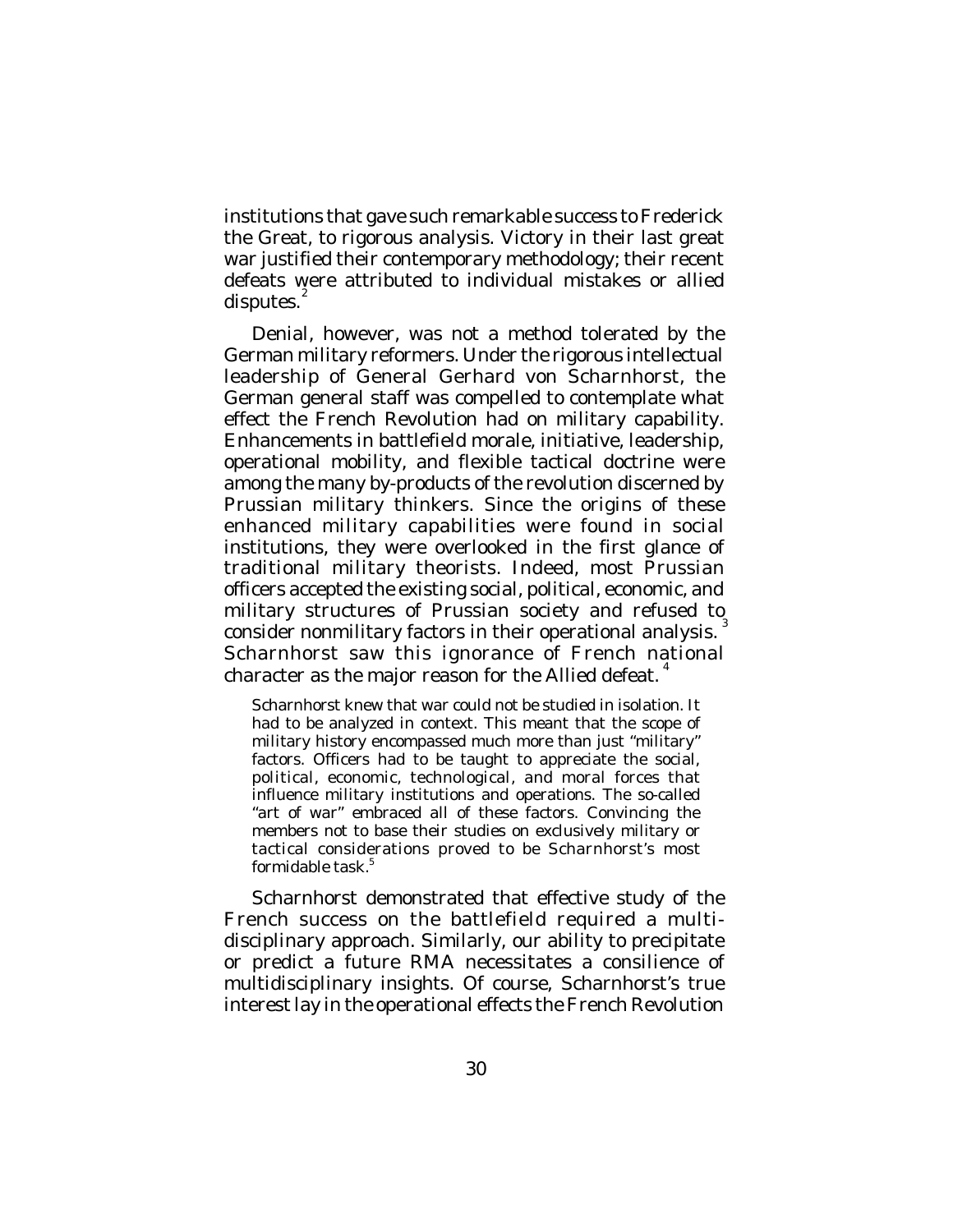produced on the battlefield. He compelled his contemporaries to observe the beneficial operational effects exhibited by the French and then study their cause. Conversely, the architect of the next RMA must be able to cause or recognize social, political, and economic changes that may be leveraged to produce enhanced operational effects on the battlefield.

One enhancement the Prussians recognized was the use of *tirailleur*, or skirmisher tactics, by light infantry forces. Among the members of Scharnhorst's *Militarische Gesellschaft* was a Major Knesebeck, who had observed the French in six engagements. He noted that they could employ "their entire infantry" as light forces "and with decided superiority." Knesebeck perceived:

It is here that the education of the individual is of such great benefit to the Republicans, because situations too often occur during the combat of light troops in which the officer's control ceases completely . . . in which each man acts on his own.<sup>6</sup>

Scharnhorst was convinced that French military superiority was the direct result of a new French social and political order and the most significant sign of these changes was the greatly enhanced capability of the common French soldier and junior officer to exploit his natural intelligence and independent judgment.<sup>7</sup> In contrast to the Prussian fusilier, the French *tirailleur* was free to think and respond as part of a team. Scharnhorst's biographer, Charles White makes this point emphatically clear in *The Enlightened Soldier:*

The real problem here was the social, political, and moral implications of training the third rank of the line battalion to think and fight as individuals. The advent of the skirmisher marked the beginning of a new epoch in warfare, and his spirit embodied "the civil rights of the art of war." No longer could the soldier be treated like "a mere machine." Now he would have to be acknowledged as "an important participant" in any tactical scheme. This is why the French Revolution had such a tremendous impact on the art of war. It destroyed the shackles that had enslaved the will of the common soldier, and had released a force unprecedented in the history of warfare. In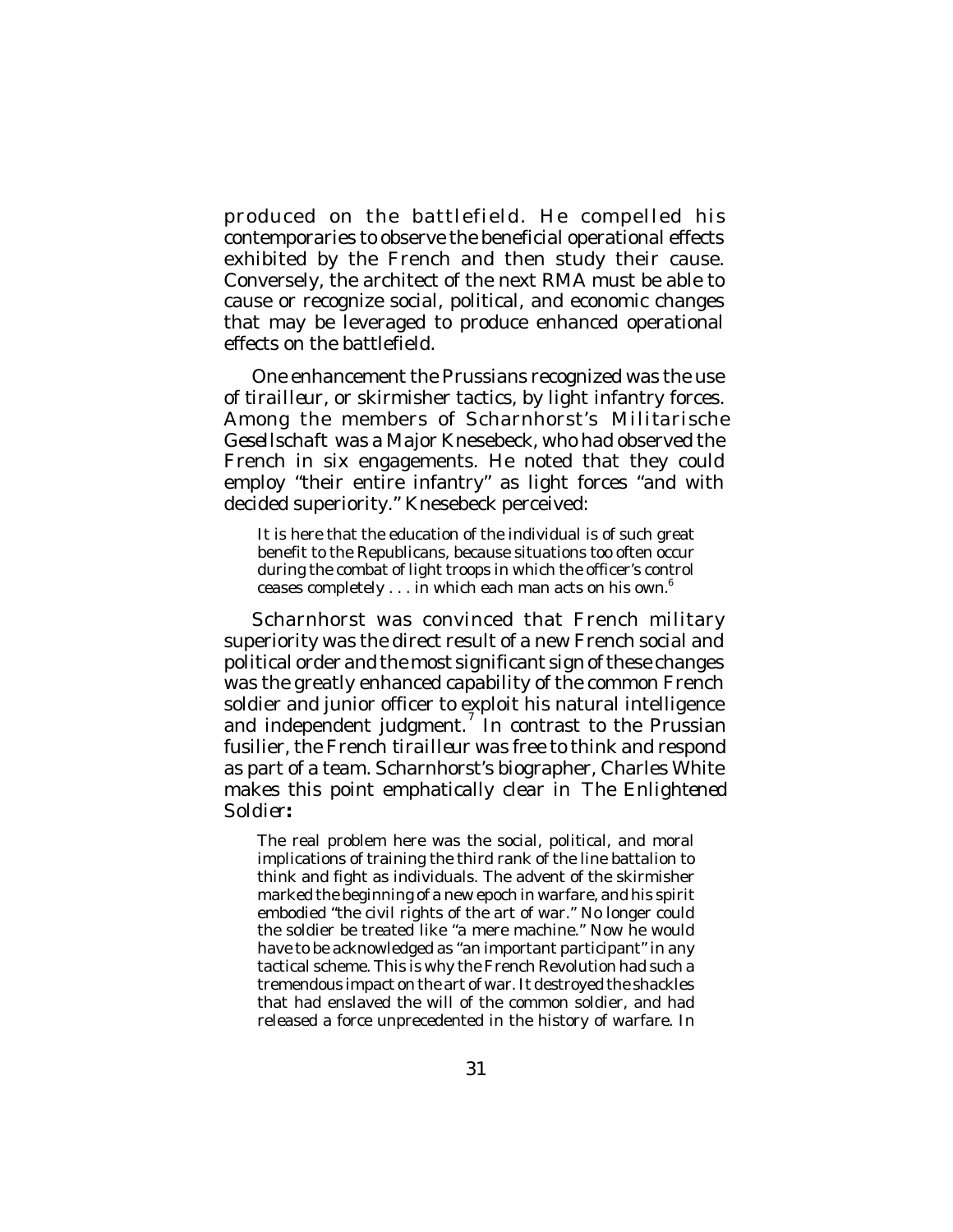Prussia, the reality of the individual soldier fighting willingly for a cause he believed in was unimaginable to most officers and civilians . . .for most Prussian officers, skirmishing was politically suspect and militarily unnecessary. $^8$ 

Scharnhorst's reforms did not end with advocating skirmisher tactics. He was a vociferous proponent of combined arms divisions capable of independent operations. By providing subordinate commanders with all arms, he structured divisions and corps that could fight apart. In creating combined arms divisions, he emulated Napoleon; but he did Napoleon one better by creating the Prussian general staff system. Scharnhorst not only advocated the proliferation of decisionmakers at the tactical level; he recommended expanding the number of decisionmakers at the operational level as well. In contrast to Napoleon, who relied on his individual instincts, Scharnhorst's staff system enabled multiple combined arms forces to disperse and reconcentrate under the direction of separate commanders, in accordance with a commonly understood vision. The reforms Scharnhorst initiated, and the staff system he helped to create, eventually brought about Napoleon's defeat at Leipzig.

Although most of Scharnhorst's reforms have been universally adopted and are commonplace in military institutions today, they generated considerable controversy in his own age.

The idea of a soldier or officer who could think or act independently, even without orders, was simply too horrifying and altogether unprofessional to those reared in the traditions of Frederick the Great. Such notions would destroy the very fabric of the Prussian Army.<sup>9</sup>

But, Scharnhorst persisted. Although it took years for his ideas to permeate the Prussian Army, his acolytes eventually brought about the end of French imperialism. Remarkably, and in contrast to the French experience, where a revolution in political affairs brought about an upheaval in the military, it was the revolution in the Prussian military that prompted a liberalization of German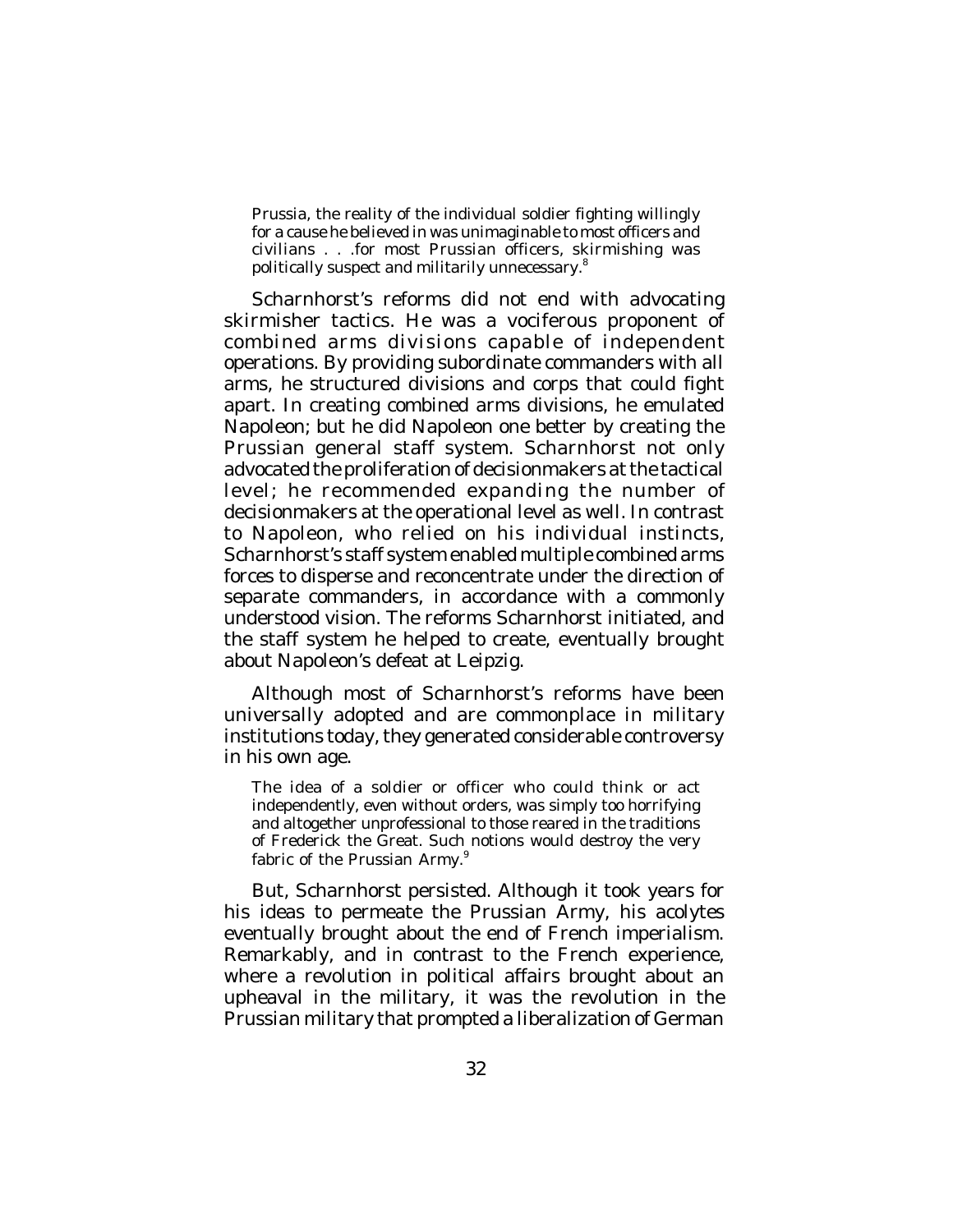society and politics. In order to compete with a free people, the Prussians were forced to emulate them.

From this quick glance at the *levee en masse* and lessons learned by the German reformers, we can glean insight to the characteristics of a genuine *revolution* in military affairs. First, the national character of a people and the nature of their social and political institutions will determine the capability and limitations of their military forces. The French RMA was not based upon technological innovation or advantage. Instead, the advantage went to the force that was best able to expand the number of competent decisionmakers and broaden the quality and complexity of the decisions for which they were responsible. Last, there is a strong tendency in highly developed military institutions to undervalue the competence and initiative of the individual soldier.

Significant to our study, this period of military history begins a parabola of progress based on the decentralization of forces and the expansion of combat decisionmakers. Although rudimentary by contemporary standards, the increased reliance upon the will, fortitude, and initiative of the individual soldier was truly revolutionary. Comprehending the changed social geometry, Scharnhorst positioned Prussia to be on the arc of the lofting parabola of human potential. Later German military theorists and practitioners would build on this initial success and advance higher on the path, with infiltration tactics and *blitzkrieg*. 10 The RMA we seek today will be found still closer to the ever expanding apex of this same progressive parabola of individual initiative, decentralization of authority and proliferation of decisionmakers.

 Napoleon inherited the changed social and political conditions necessary to revolutionize warfare and exploited them comparatively soon after they occurred. The Prussians slowly recognized that their deficiency in operational capability resulted from asymmetries in social and political factors, and sought to better compete on the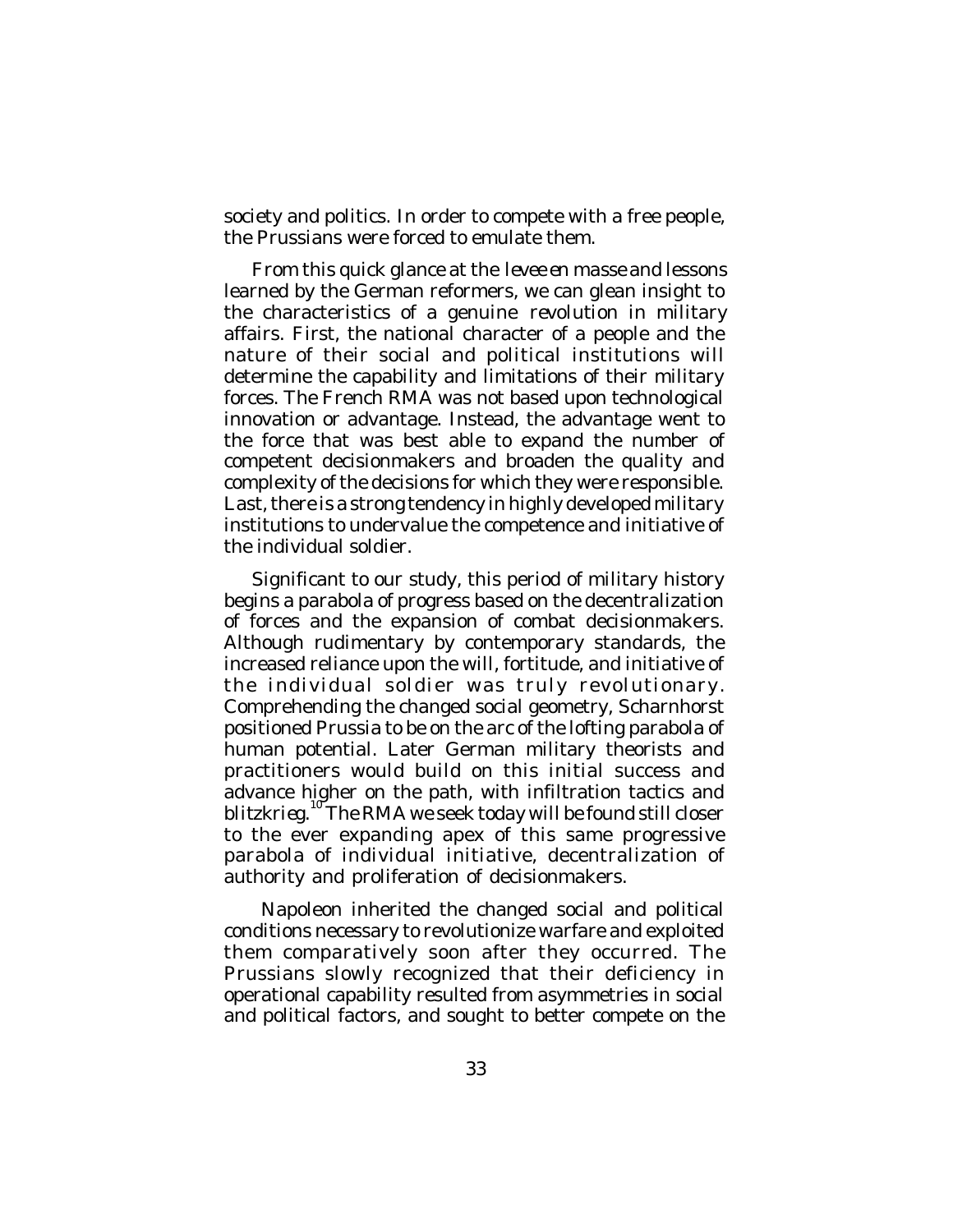battlefield by liberalizing Prussian society and its values. Had the French not been so quick to capitalize on these social asymmetries for military ends, their military potential may have remained dormant and undiscovered for years. This begs the obvious question; are there dormant and unexploited social or political changes that have occurred since this last true RMA that can provide unrealized asymmetries for development by the contemporary military innovator?

# **ECONOMICS**

The greatest asymmetry among modern nation states is in the realm of economics. Comparative economics demonstrates the great difference between free market societies that leverage the will, creativity, initiative, and ability to calculate risk by placing the authority for decisionmaking in the hands of their people, and those centralized planned economies that do not. The incontestable disparity of wealth produced by the free market system compared to any centralized planned competitor is ample evidence of what occurs when people are empowered with the authority to make decisions pertaining to their fields of responsibility.

The typical socialist, centralized, planned economy is logical, linear, hierarchical, and scientific. If human nature and activity conformed to Newtonian principles of cause and effect, socialism might merit great accolades for bringing the complexity of economics under rational, organized and predictive control. Assuming near perfect knowledge of resources, means of production, workforce, and population, *via* statistics the state itself collected, the equitable distribution of the fruits of national labor would seem assured.<sup>11</sup> The mystery for the logical, linear thinker, who often views reality through the narrow lens of a Newtonian paradigm, is that such a rational and "scientific" process can fail so badly. Attempts by centralized government to impose order on an essentially chaotic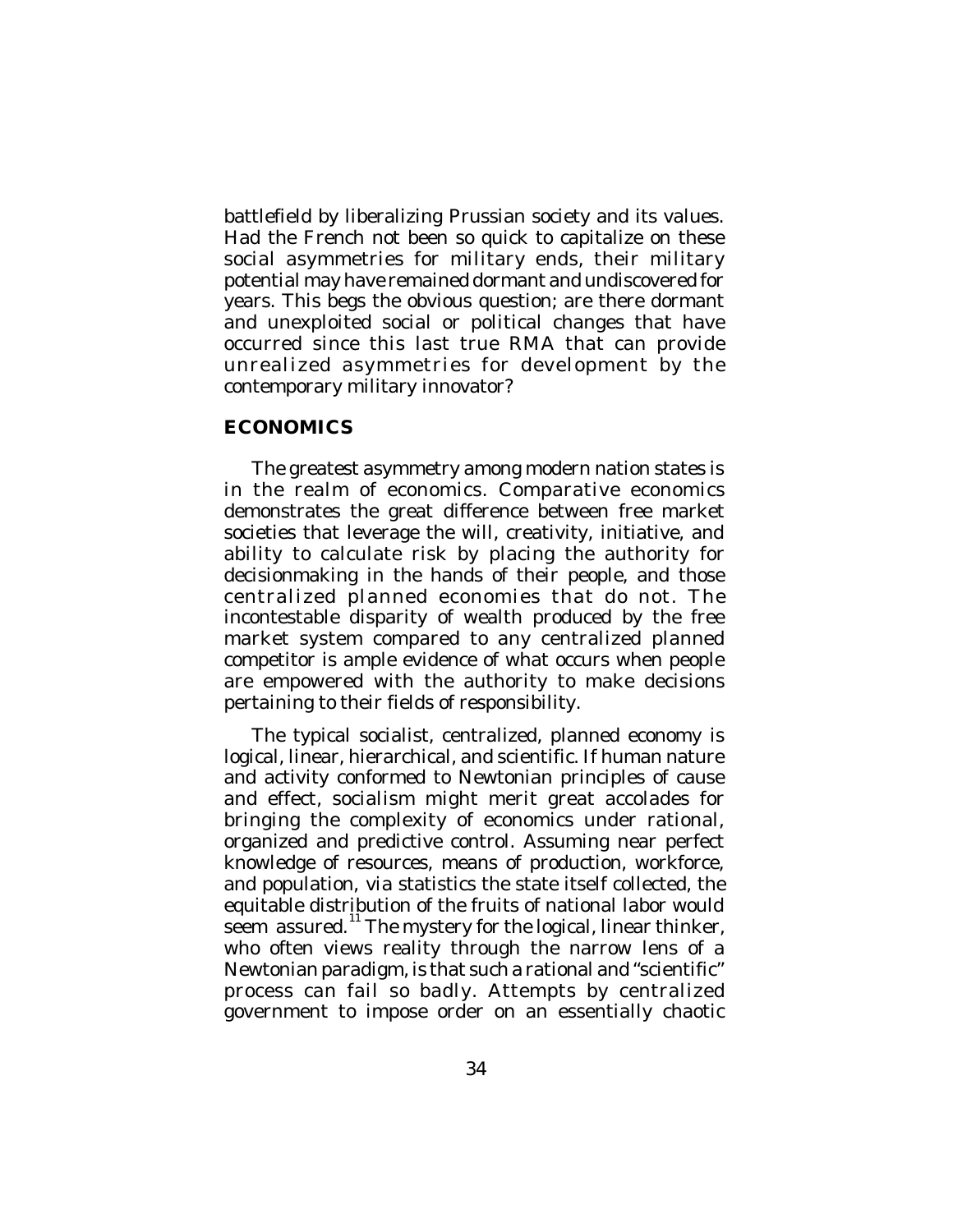environment and to substitute the control of the few for the will of the many, utterly failed in contrast to the competition oriented free market system. Although centralized, planned economies were obvious failures from the start, their creators and their successors persisted in maintaining the system because it promised control of individuals, even if they could not control the economy. In the socialist state, hierarchical order and control was valued over both efficiency and effectiveness.

In contrast, the free market system creates opportunities for vast wealth, as individuals freely choose, create, interact, and decide across a wide variety of human activities. Since there is no central coordinating authority to synchronize the activity, this decentralization of control should, by any linear cause and effect theory, produce massive social incoherence and chaos. Yet the very opposite occurs. Bottom-up interactions between individuals generate self-organizing, cooperative relationships that optimize or mutually suffice to promote self-interest with maximum efficiency. By accepting distributed responsibility, and ensuring commensurate decisionmaking authority, the free market economy engages a naturally chaotic environment and responds with a flexible, adaptive economic order that generates opportunity, wealth, and social coherence.

The primary difference between the free market and the central planned economy is in whom the system trusts and empowers to make decisions. The central planned economy trusts the intellectual or experiential elite—a few very smart or experienced individuals who "know" what to do. The decisions are so vital, and the results so critical, that the leadership cannot allow the uninitiated to dabble in the complex details.

The market economy, on the other hand, finds the entire system far too difficult for even the most intelligent individual or group of individuals to comprehend in detail. Knowing the decisions are complex and the consequences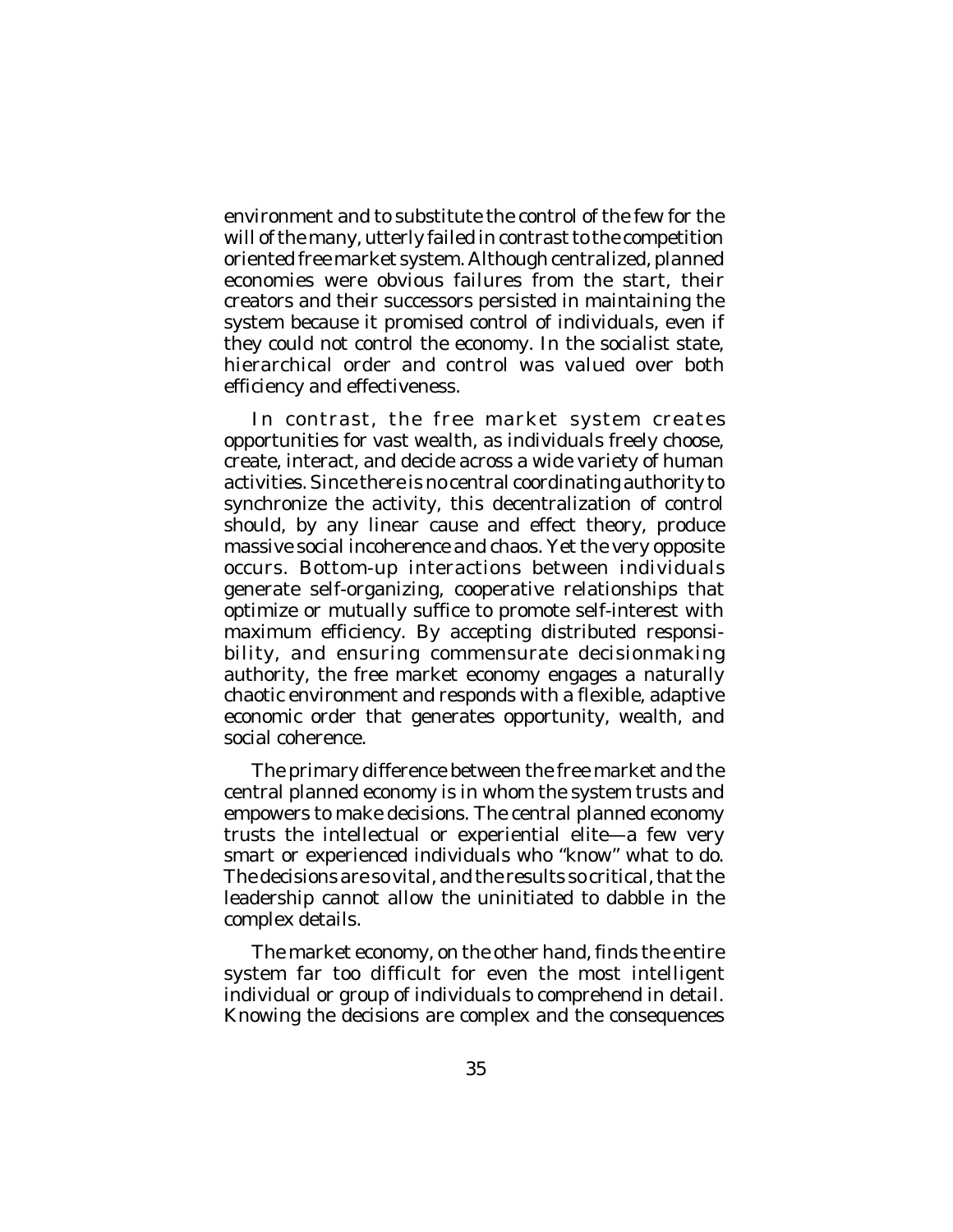dear, a free market opts to make the decision base as wide as possible. By empowering a larger number of interested, but not necessarily professional, decisionmakers, the market economy engages chaos and develops a broad pool of individuals experienced in performing within its complexity. These individuals learn from and adapt to the market environment; capture fleeting opportunities as they occur; act on their own initiative; cooperate with their neighbors to overcome common problems; take calculated risks; and produce synergistic efficiencies in their self-interest and quest for wealth. The collective intelligence and energy of the many has proven to be far greater than the refined knowledge of the few. Some individuals will risk and fail, but because the hierarchical pyramid has been flattened, fewer will be effected. Examples of both the failed and the successful contribute to the learning curve and adaptive response of all. Since so many are engaged, the overall "system" learns and adapts with remarkable speed. Multiple entrepreneurs, alert with initiative, are quick to discern and exploit fleeting opportunity.

Despite America's almost 200 years experience with a nonlinear, free market economy, its military services persist in seeking battlefield advantage by refining their institutions modeled on centralized, linear, hierarchical, Newtonian principles. As in the army of Frederick the Great, these principles have served our forces well over the years; but like Frederick's Prussian descendants, we might soon find ourselves studying how we lost our advantage. Similarities between our conventional military organization for war and a centralized planned economy are direct and obvious. Both are top down hierarchies relying upon the centralized planning of a few to direct the energy of the many. Execution is decentralized, to some extent, but initiative outside the established plan is largely suspect. Focus is disproportionately directed on generating internal order and establishing control, rather than on engaging the enemy, generating a faster and more continuous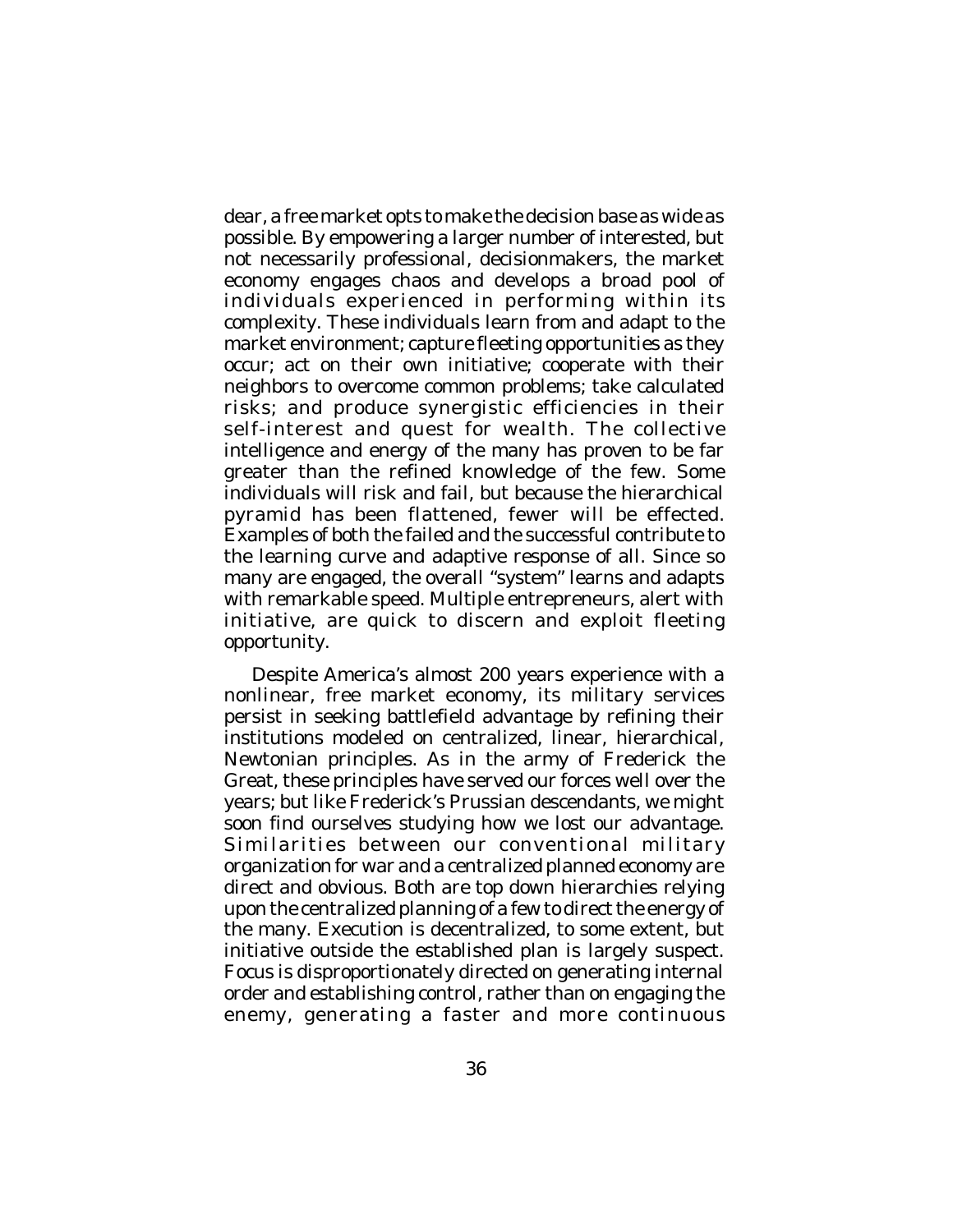operational tempo and seizing fleeting opportunity. Organizational communications are constructed to pass information up and send direction down.

Conventional economics provides insight on the importance of proliferating decisionmakers to leverage human nature; the so-called "new economics" provide examples of a decentralized decision process leveraging the new communications technologies. Kevin Kelly, executive editor of *Wired* magazine and author of *New Rules For the New Economy*, combines the experience of cutting edge businesses with wisdom emerging from the biological sciences and chaos and complexity theory. He presents numerous examples of decentralized decisionmaking profoundly improving productivity. A particularly apt example is from Mexico:

Any process, even the bulkiest, most physical process, can be tackled by bottom-up swarm thinking. Take, for example, the delivery of wet cement in the less-than-digital economy of rural northern Mexico. Here Cemex (Cementos Mexicanos) runs a ready-mix cement business that is overwhelming its competitors and attracting worldwide interest. It used to be that getting a load of cement delivered on time to a construction site in the Guadalajara region was close to a miracle. Traffic delays, poor roads, contractors who weren't ready when they said they would be, all added up to an on-time delivery rate of less than 35%. In response, cement companies tried to enforce rigid advance reservations, which, when things went wrong (as they always did), only made matters worse ('Sorry, we can't reschedule you until next week.'). Cemex transformed the cement business by promising to deliver concrete faster than pizza. Using extensive networking technology—GPS real-time location signals from every truck, massive telecommunications throughout the company, and full information available to drivers and dispatchers, *with the authority to act on*it—the company was able to promise that if your load was more than 10 minutes late, you got a 20% discount.

Instead of rigidly trying to schedule everything ahead of time in an environment of chaos, Cemex let the drivers themselves schedule deliveries ad hoc and in real time. The drivers formed a flock of trucks crisscrossing the town. If 3 contractors called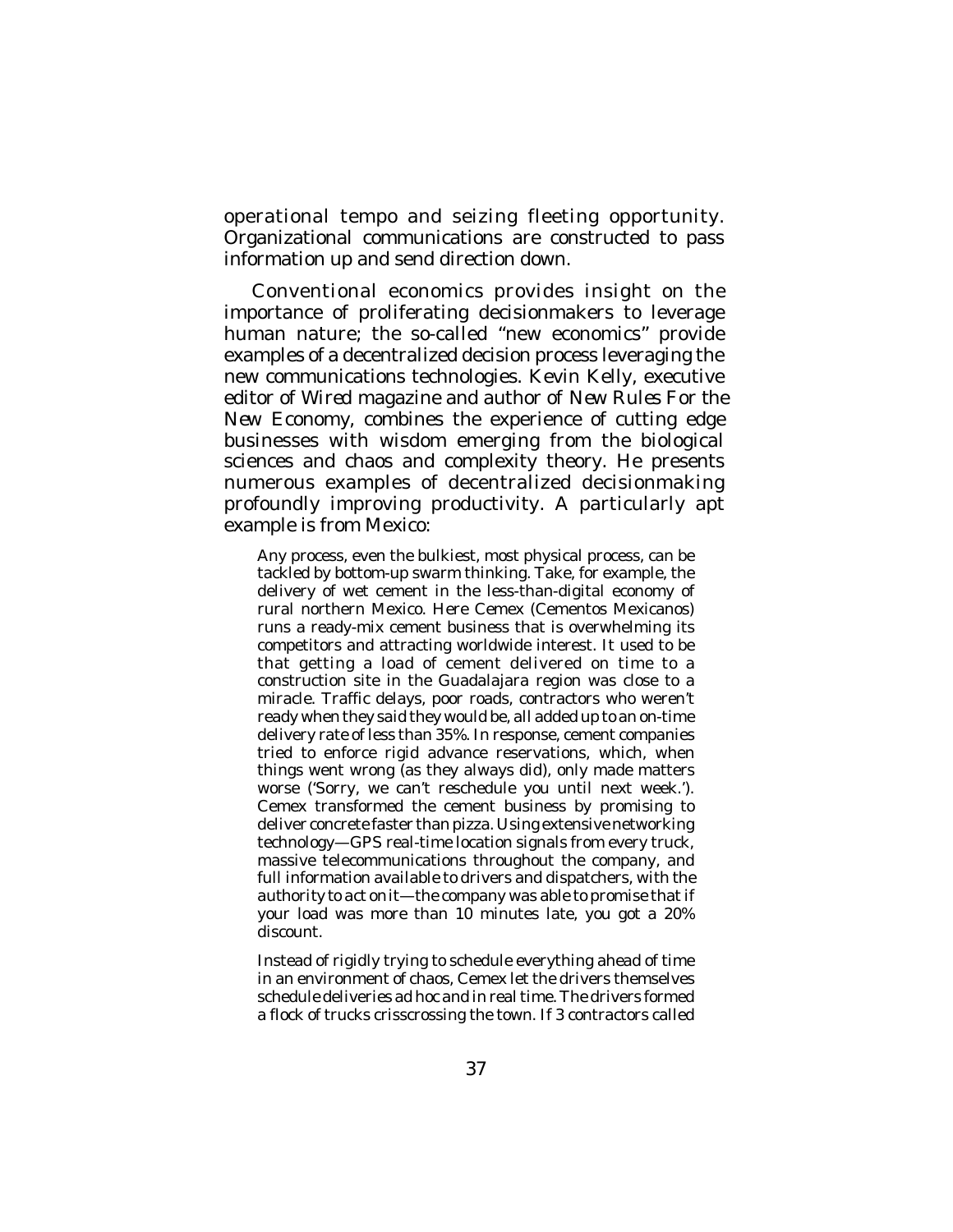in an order for 12 yards of mix, the available truck closest to the site at that time would make the delivery. Dispatchers would ensure customer creditworthiness and guard against omissions, but the agents in the field had permission and the information they needed to schedule orders on the fly. Result: On-time delivery rates reached about 98%, with less wastage of hardened cement, and much happier customers.<sup>12</sup>

How a Mexican company decentralized decisionmaking and solved its problems of "just in time delivery" contrasts sharply with how Joint doctrine centralizes the delivery of air ordnance, and speaks volumes about institutional habits and proclivities. The Cemex example provides important insights on the growing inverse relationship between control and effectiveness. Kelly does not denigrate the important role of leadership in institutions, but he makes it clear that:

At present, there is far more to be gained by pushing the boundaries of what can be done at the bottom than by focusing on what can be done at the top . . . The great benefits reaped by the new economies in the coming decades will be due in large part to exploring the power of decentralized and autonomous .<br>networks.<sup>i3</sup>

Despite the vast differences between economic and martial enterprises, war and economics share the same driving common denominator—human nature. Theories of war and economics are both designed to explain and maximize human dynamics in a complex endeavor. What we learn about allocating decision authority from business models may not be directly applicable to a battlefield environment, but the consiliance approach compels us to examine how extraordinary success in one field can influence another.

## **THEORY AND NATURE OF WAR**

Our current military organization for battle fails to exploit the most obvious advantages of our national character at the operational and tactical levels of war. Military organizations expend considerable effort to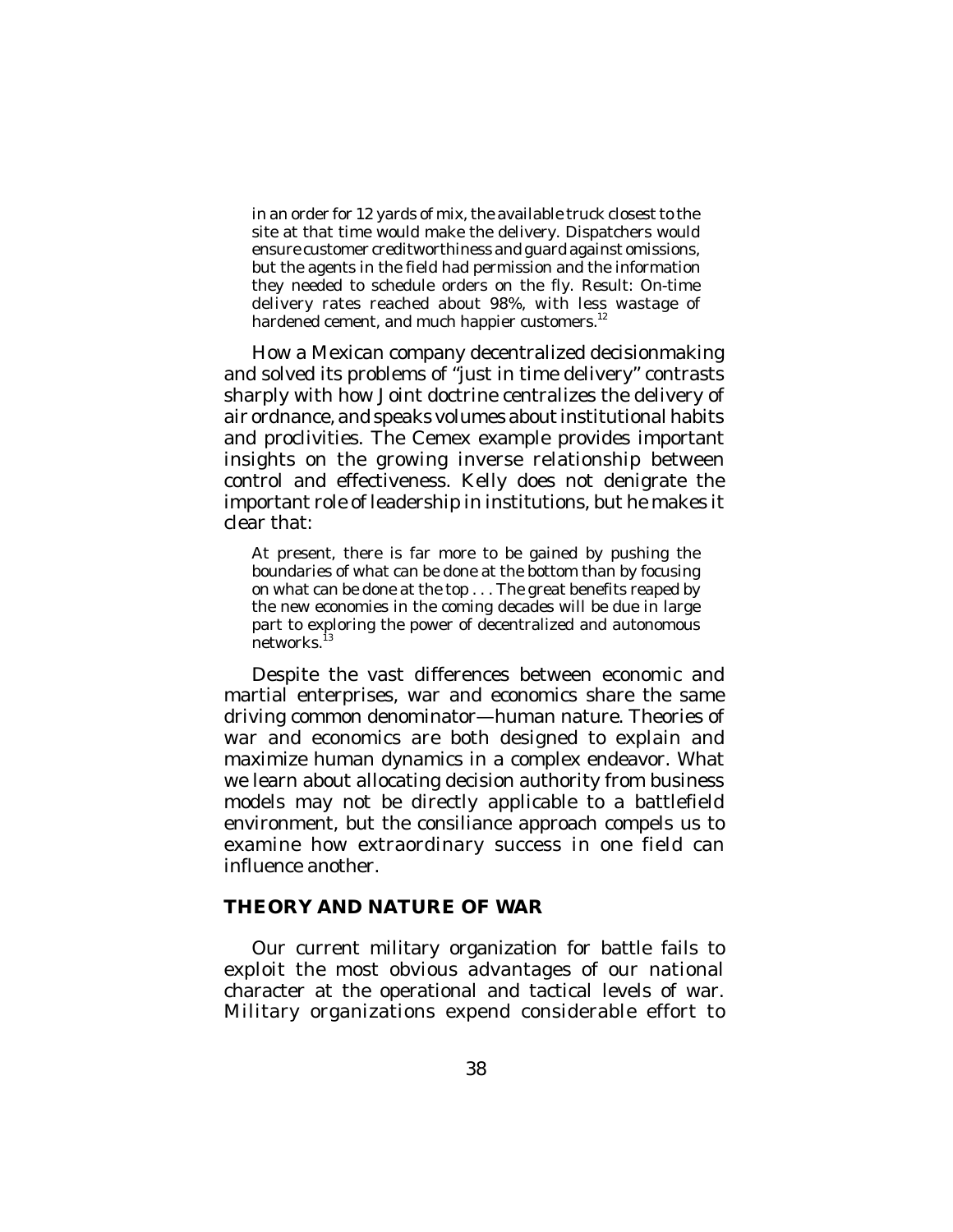promote institutional conformity that inadvertently suppresses initiative by narrowly allocating decision authority along functional lines, and then establishes and enforces procedures to keep everyone in their designated lane. Holistic solutions and perspectives are precluded by administrative compartmentalization. Coordination is rarely done between adjacent or supporting units without the intervention—and associated friction—of a designated coordinating authority. This can lead to economy of centralized management, but often at the expense of timely support. Bottom-up associations and solutions are stifled by top-down administration.

The current system, however, is not without its merits, and ultimately some form of linear process does help organizational functioning. Some aspects of our world, particularly the physical dimension, are fairly well represented by the linear Newtonian paradigm. However, as our glimpse of comparative economics suggests, many human interactions, such as commerce and war, are not well replicated in the Newtonian model. The genius of Clausewitz was that he comprehended the nonlinear nature of war in an age that was energetically learning and gratuitously applying the emerging theories of Newtonian physics across a wide variety of disciplines. A student of the physical sciences in his own right, Clausewitz discerned the critical incongruities between the interactions of warfare and the cause and effect relationships of the physical sciences. He strongly resisted the proclivity of his age to submit the study of war to reductionist theories. His own study and experience suggested that scientific determinism was incompatible with the unpredictable nature of war. Linearity could not account for his observation that combat power accrued synergistically from both physical and intangible forces, and morale factors were disproportionately significant when compared to the physical means. Most significantly, Clausewitz understood that war was a dynamic process between two competing wills that interacted in real time within an environment of fear,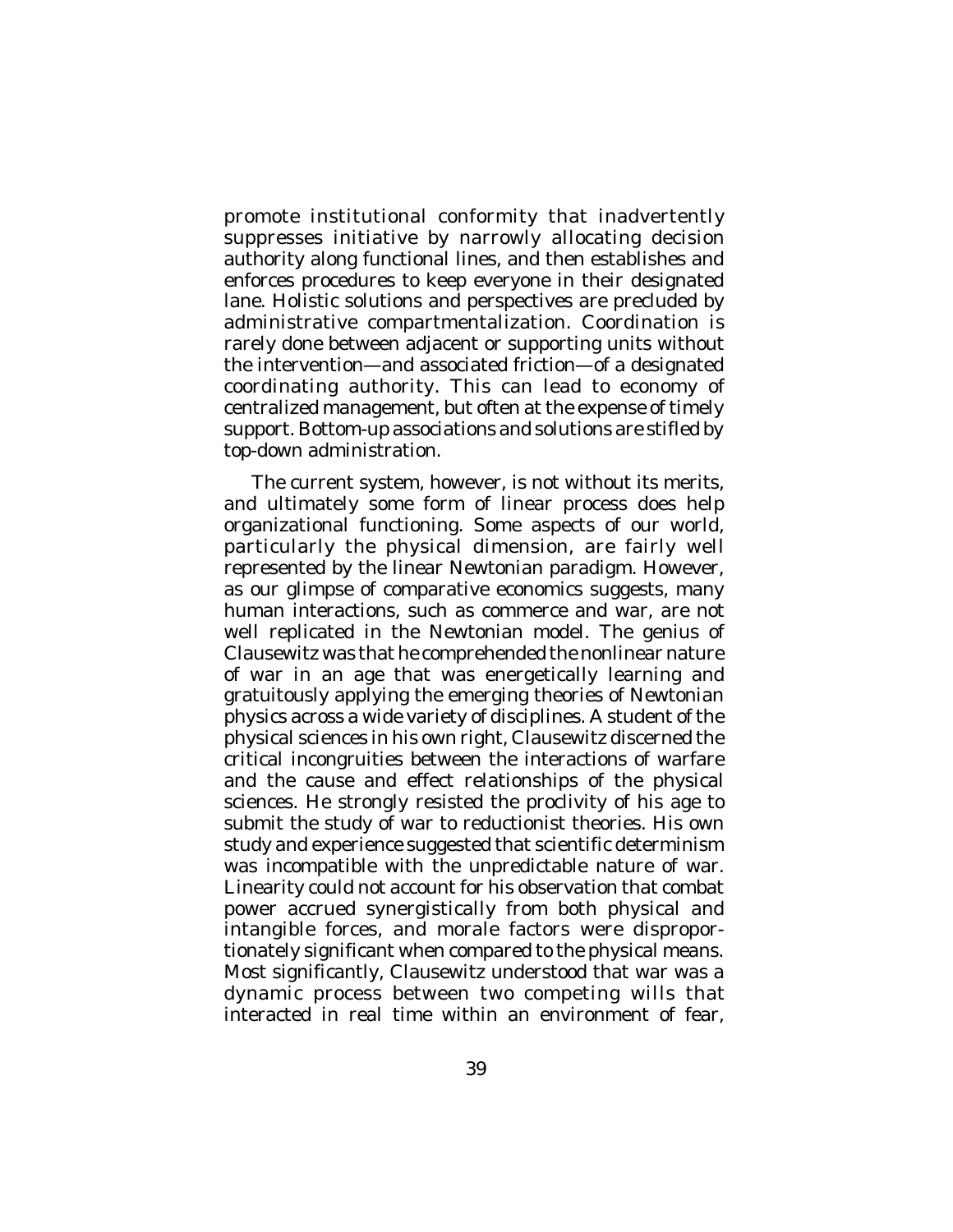friction, and uncertainty. The reactive nature of the enemy precluded predictability and certainty for Clausewitz, causing him to eschew any attempts to reduce war to an action-reaction concept, such as a chess match. He understood that in warfare, moves are not necessarily sequential, but can become simultaneous.

Nevertheless, Clausewitz was a captive of his age, and much of his writing is laced with metaphors heavily laden with terminology taken from the physical sciences. In an age enamored with science and Newton's principles, Clausewitz lacked an overarching set of scientific principles or explanations that would provide the terminology and perspective needed to describe those aspects of war that remained outside of Newtonian bounds. The complimentary and emerging sciences of chaos and complexity theory provide us with the tools and terminology that, to some degree, quantify Clausewitz's qualitative insights.

### **CHAOS AND COMPLEXITY**

Incorporating chaos and complexity theory into a consilience of RMA disciplines provides both an alternative conceptual paradigm and a more robust lexicon to describe the nature of war. The essential difference between the linear and the nonlinear approach to warfare is the contrasting ways they deal with war's chaos and uncertainty.

The linear approach seeks to *impose* order on a chaotic environment by simplifying complexity through breaking problems into component parts. A great deal of attention is focused internally on organizational doctrine, control measures, coordination techniques, and procedures. Nonlinearity accepts chaos as inherent to warfare and seeks to better adapt to that environment than the adversary. The enemy is understood not only to be "reactive" as Clausewitz noted, but potentially interactive. The relative decisionaction speed of adversaries engaged in conflict determines the ability to generate operational tempo and gain the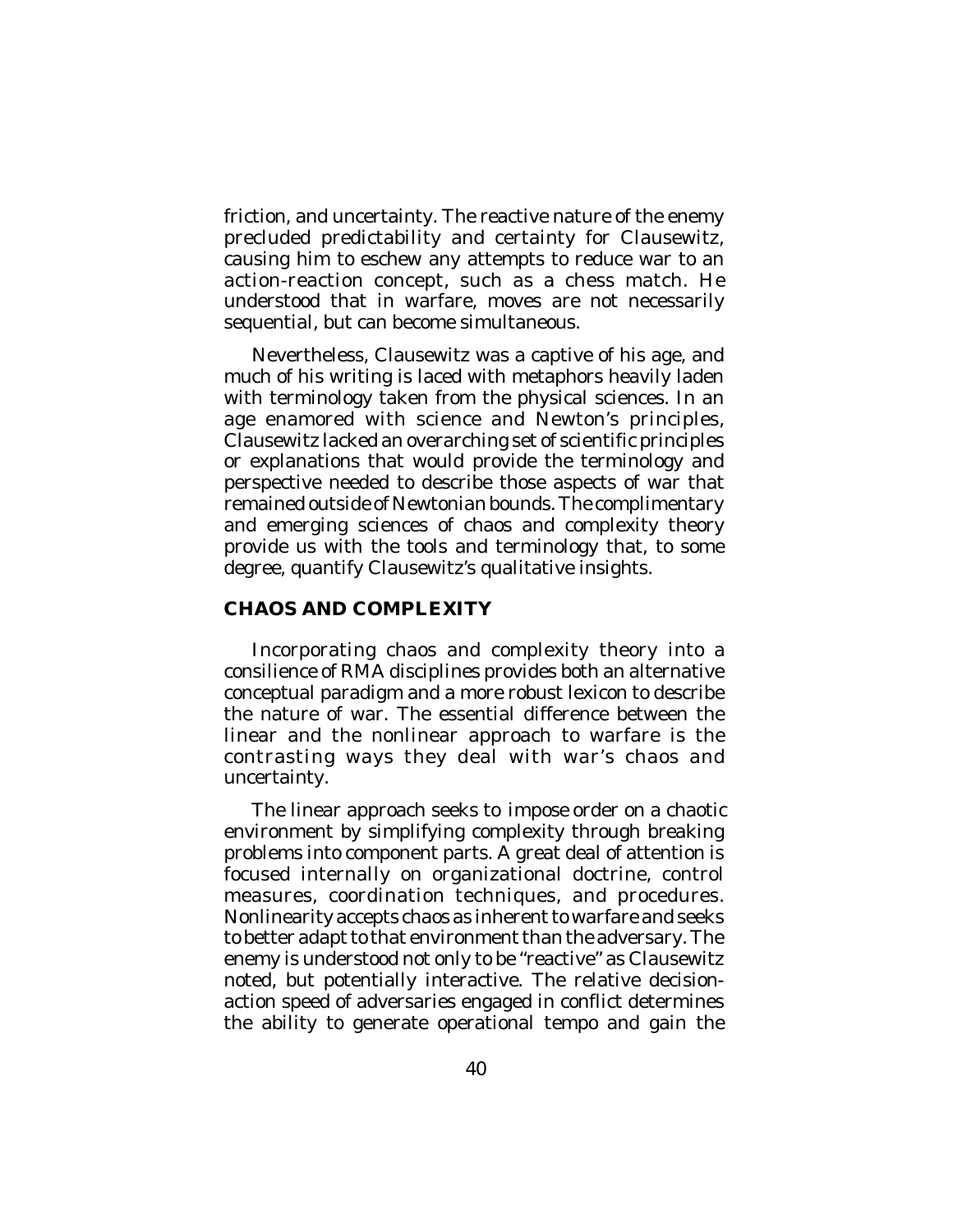initiative, i.e., reduce the enemy decision cycle to a reaction mode. To achieve this decision cycle dominance, chaos and complexity theorists advocate a proliferation of "complex adaptive systems" generating multiple decisions, that can be deliberately "out of phase" with each other, to provide constant stimulus to fatigue the centralized enemy decision process. *Speed of adaptation* will form another cycle similar to the traditional observation, orientation, decision, action loop (OODA loop). Focus is on the adversary; discerning his intentions and interacting advantageously.

Nonlinear approaches seek to enhance chaos and uncertainty if advantage can be gained, relative to the adversary, by faster decision and adaptation cycles. Complex organizational attempts to control chaos are eschewed in favor of developing resilient organizational structures that can accommodate changing combat circumstances and enemy innovation. Similarly, the enemy is considered as a dynamic, adaptive, and resourceful opponent, who himself is capable of generating surprise and chaos.

Both linear and nonlinear models can be useful in describing, interpreting, and conceptualizing the nature of war and its contemporary character. Arguably, in the day of massed, on-line formations, the linear model was not only suitable, but optimized. However, the growing complexity of war, and knowledge of the inherent truths of the new sciences will shift the paradigm by which we understand how the world works. More to the point, we will come to better understand how complex adaptive systems, like mankind, work in a world that still responds to the linear principles of Newtonian physics. Today, the nonlinear principles of chaos and complexity have begun to be viewed as a competing paradigm with linearity. This perception of competition will transition to an understanding of how both linear and nonlinear models are compatible, and not mutually exclusive ideas. Eventually both perspectives will become complementary concepts that will enable those who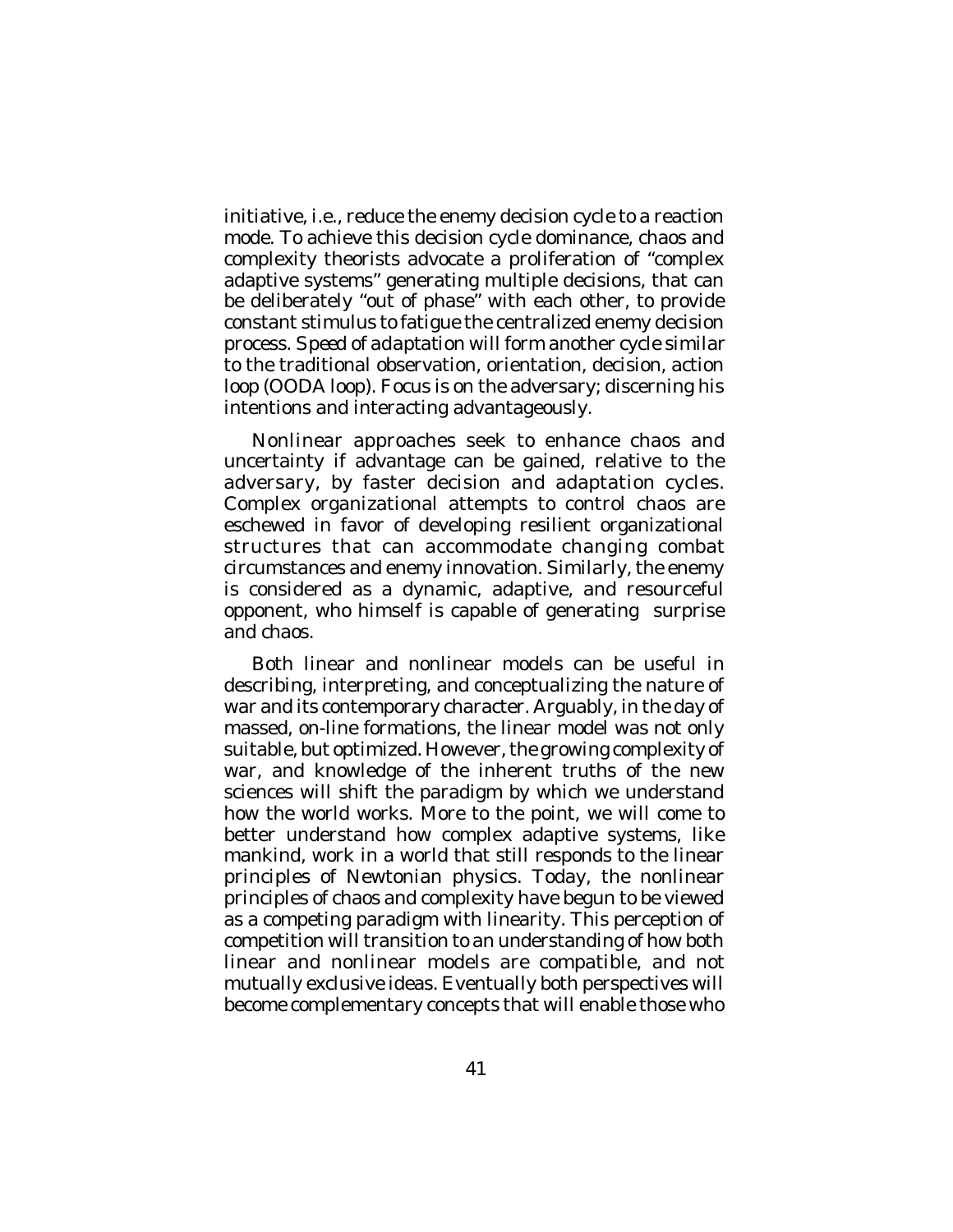can master and aptly employ both to produce synergistic wisdom, wealth, and national power.

The chaos and complexity model will surpass the Newtonian model as the dominant template for future military organization and innovation. Warfare will not be the first discipline to incorporate the principles of these emerging theories; war will follow science, economics, and business; where the natural truths of chaos and complexity theory are already having dramatic effect. Several factors will drive this paradigm of innovation.

First, warfare will grow in complexity. While it has always been a complicated undertaking, in past wars linear models were adequate to approximate the comparatively limited number of battlefield variables. During our own Civil War, for example, the adversaries were technologically mirrored, and attempts to gain technological advantage were often immediately thwarted, as occurred with the simultaneous fielding of the evenly matched Monitor and Virginia ironclads. With the opposing forces using identical weapons and tactics, the terrain became the primary battlefield inconsistency. Extensive effort went into understanding the nature of the terrain, with advantage often going to the commander who used it best. Today, the variables include a wide range of technological innovations that are employed not only on land and sea, but in the air and space as well. These many tangible uncertainties, aside from those introduced by human fog and friction, are sure to produce myriad asymmetries on the future battlefield.

Second, adaptive preparation for future war will also marginalize the utility of the centralized linear model of organizing armies and procuring equipment. The abundance of new technological innovations and "systems of systems" will open countless technological variables for the force developer to choose from. Process intense procedures for discerning requirements relative to rapidly mutating enemy system capabilities will be far too slow to adapt to dynamic battlefield conditions. The time lag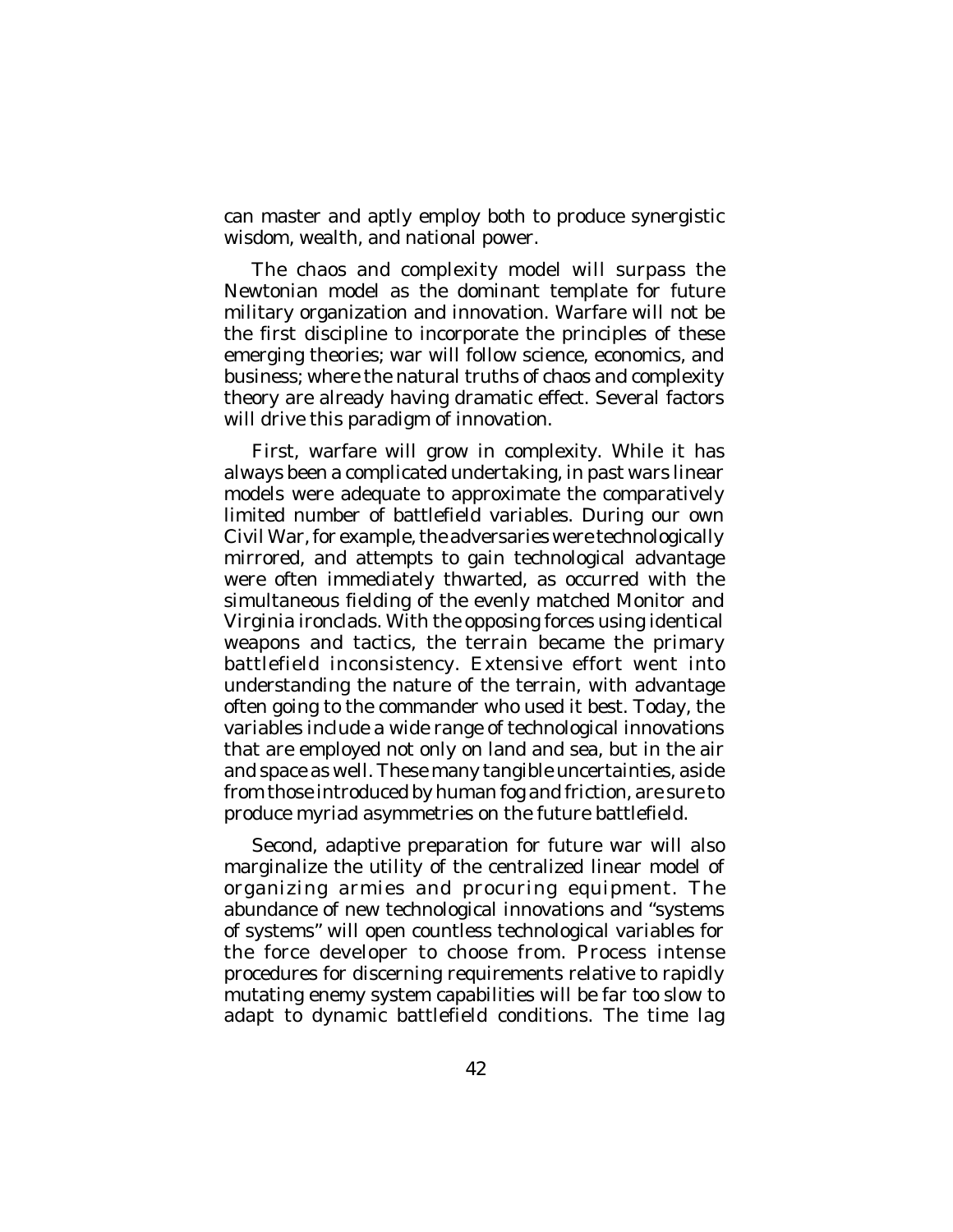resulting from procedural inertia will be further compounded by the need to select from a wider array of technological options. Even advocates of linear models attempting to surmount this problem acknowledge that the nonlinear introduction of emerging technologies will challenge formal tools like Assumption Based Planning (ABP) and that "Genuine intuition and experience judgment may prove just as valuable as formal decisionmaking tools, perhaps even more so." 14 Connecting the decisionmaking process for equipment selection and development down to the unit level will field a wider variety of systems for experimentation in the crucible of battle. With experience gained from battlefield interaction, adequate systems can be introduced until more optimized systems evolve. The innovation, experimentation, feedback process will be continuous throughout the war. This proliferation of innovators would be the biological equivalent of expanding the gene pool. Current procedures are "inbred" with commensurate results.

Third, the character of warfare will continue to grow less predictable, and the requirements to meet its rapidly mutating challenges will emerge directly from the battlefield. The relative advantages and disadvantages of new weapons and technologies will be largely undetermined until they interact on the field of battle with new and innovative enemy systems and concepts opposing them. The uncertain number of quantitative and qualitative beginning variables that precedes interaction with the enemy further complicates the existing challenge of battlefield predictability that linear planning formulas are designed to produce. Linear techniques are designed to identify tangible and quantifiable requirements that can be used to assure predictable success. Statistical information on our own organization is rigorously pursued to meet planning and development schedules. Eventually, a centralized process provides standardized equipment common to all. While some degree of centralized standardization is necessary for communications and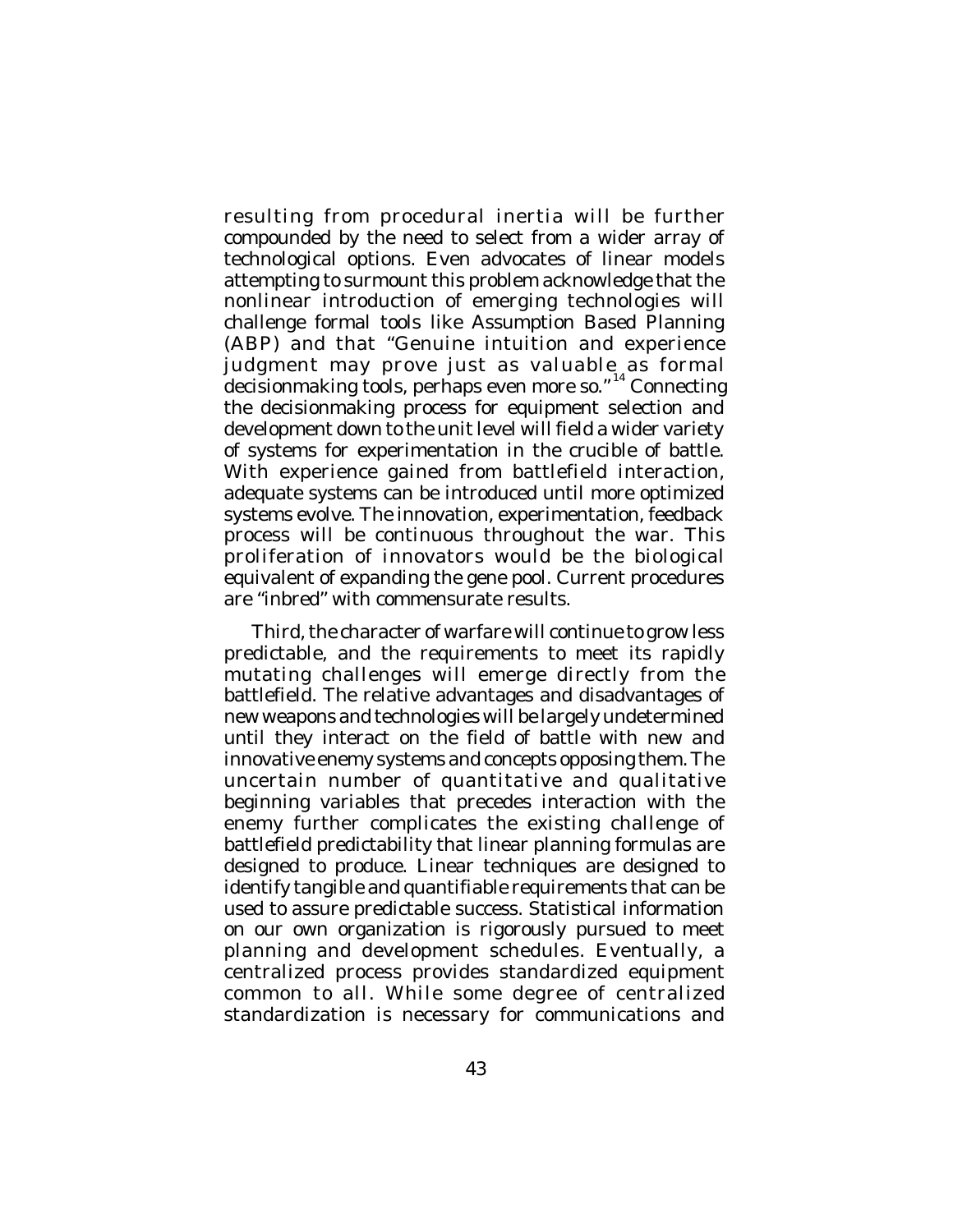interoperability, it can also inhibit rapid technological adaptation. Save for what soldiers have on hand from foraging, captured enemy supplies and their own expedients, neither the materials nor time are usually present on the battlefield to allow adaptation to take place forward. Nor, traditionally, are the contractors who habitually produce the weapons employed. The battlefield innovation of the "Rhino Tank" to bust the hedgerows in Normandy was a significant bottom-up technological innovation led by enlisted soldiers. Similarly, "the Petersburg crater" produced by the Union miners from Pennsylvania capitalized on unit unique "nitch knowledge" to potential advantage. These events are atypical examples of bottom-up initiative that sporadically punctuate the history of linear warfare. The limited availability of examples of such initiatives demonstrates how successfully linear military organizations can suppress the innovative capability of otherwise "highly complex adaptive systems." If we choose to build on the nonlinear model, we will capitalize on the innovative potential that is latent in our soldiers and make it commonplace on the future battlefield.

## **COMMAND AND CONTROL**

Chaos and complexity theories are relevant to our inquiry into a potential revolution in military affairs not only because these theories provide us with an enhanced model to understand the dynamic nature of war, but because they also suggest more optimized models of command, based on realistic appraisals of human cognition and decisionmaking potential.

In his anthology of "Speculations on Nonlinearity in Military Affairs," entitled *Coping with the Bounds*, Thomas J. Czerwinski credits Martin Van Creveld for discerning three dominant methods of command and control—*direction, plan, and influence*. He notes that command systems are designed to address the "pervasive underlying commander's quandary—uncertainty and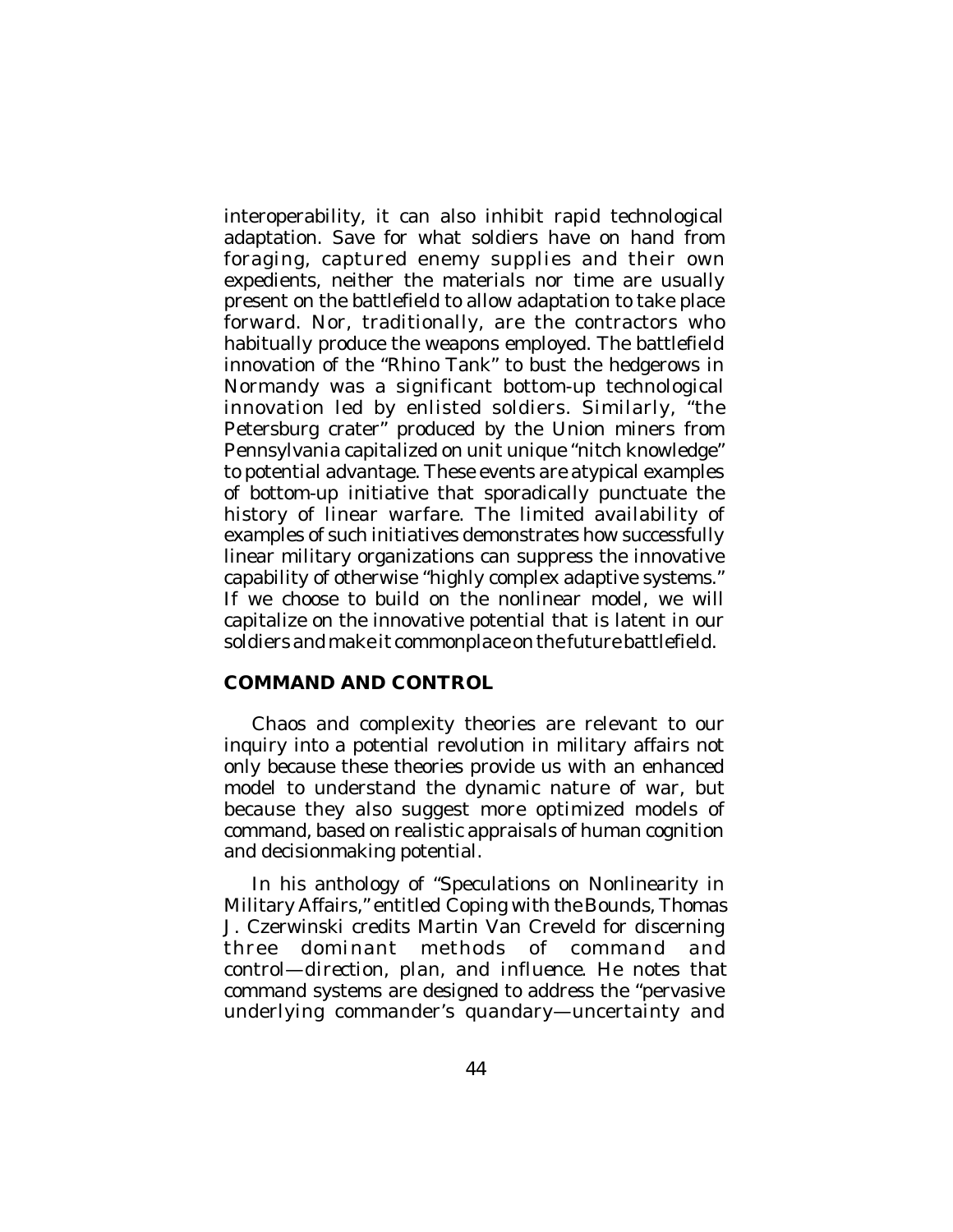insufficient information," and asserts that a variant of each of the three methods of command can be found as dominant in a contemporary U.S. service's future force initiative.

The system supporting command by direction is the Army's "Force XXI" and its digitized battlefield. The "System of Systems" advocated by the immediate past Vice Chairman of the Joint Staff is a command-by-plan approach. Finally, command by-influence is associated with maneuver warfare to which the Marine Corps is doctrinally committed.<sup>15</sup>

*Command by direction* is the oldest method of command and control and extends from the beginning of primitive formation battles until the mid-1800s. It was the preferred method of kings and generals who could have line of sight observation and control over most of their force on the battlefield. The problem of uncertainty was resolved for the king by keeping the forces tight and within visual signaling distance. The digitized force seeks to replicate this level of visual simplicity for the commander with thick band width and display screen icons.

The advent of modern weapons required dispersion well beyond visual range, so *Command by Plan* was developed by Frederick the Great. This methodology opts for "comprehensiveness over dynamism" and "inherently fights the disorderly nature of war as much as the adversary. It is a futile quest to will order upon chaos." Czerwinski characterizes the command by plan method as "trading flexibility for focus," and notes that it has become the highly centralized command method of choice for most modern forces. Today's variant of command by plan envisions a "system of systems" that provide "dominant battlespace awareness" to conduct "precision warfare." It drastically reduces information requirements by avoiding interaction with the adversary and simplistically focuses on compiling and prioritizing target lists to destroy a limited set of key targets related to centers of gravity. To the extent possible, the contemporary version of this system reduces the enemy to an inanimate set of targets. A finite number of enemy reactions are "planned for" as branches and sequels to a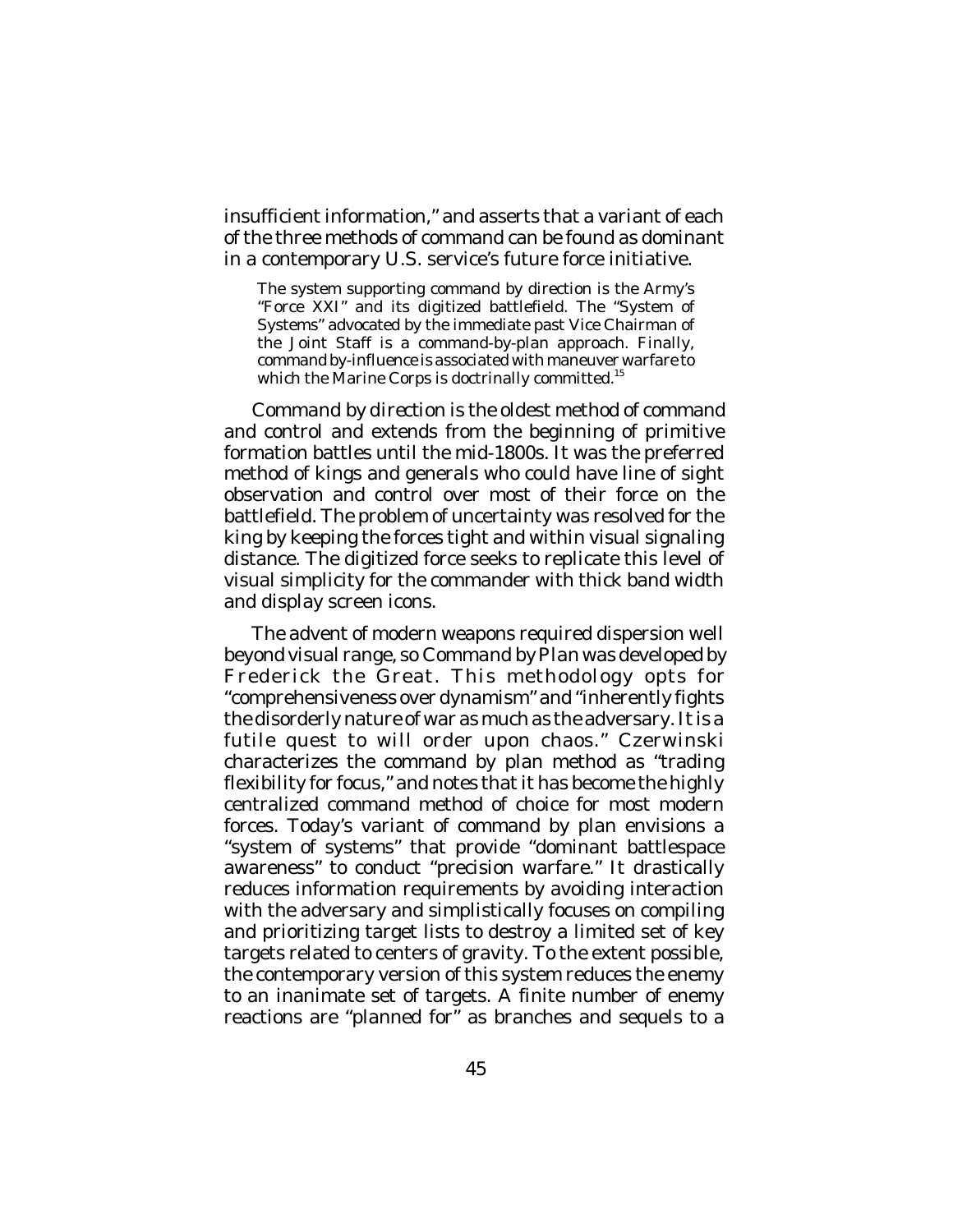main plan, but for the most part, a truly interactive enemy is to be avoided *via* centrally controlled standoff technologies.

*Command by Influence* is designed to distribute uncertainty in a manner highly analogous to the free market economy. What the commander wishes to influence is articulated *via* mission type orders that effectively convey a general concept of operations and commanders intent. Influence replicates the function of Adam Smith's "invisible hand" as the uniting force behind a proliferation of decisionmakers. Command by influence interacts with, rather than avoids or simplistically reduces complex situations.

. . . only the outline and minimum goals of an effort are established in advance, effectively influencing all of the forces all of the time. Unlike other command forms, this method takes disorder in stride as "inevitable and even insofar as it affected the enemy as well, desirable." Great reliance is placed on the initiative of subordinates based on local situational awareness, which translates to lowered decision thresholds. It relies on self-contained, joint, or combined arms units capable of semi-autonomous action. All of this activity occurs within the bounds established by the concept of operations derived from the commander's intent. 16

Command by influence is the appropriate adaptation to the nonlinear, post-Newtonian realities of modern warfare. It is optimized for an environment of uncertainty, complexity, and unpredictability; where experienced intuition and pattern recognition are prized over transient knowledge; and self-organization at the "edge of chaos" is favored over slower, static, hierarchical, centralized systems. The ability of decentralized and "decision empowered" units to rapidly and advantageously interact with more intimate situational awareness is a tremendous advantage over centralized systems which, however well connected by electrons, respond slower. Modern communications technologies are useful to leverage the capabilities of command by influence, but not integral to it. Other technologies, such as "missiles in a box," which hold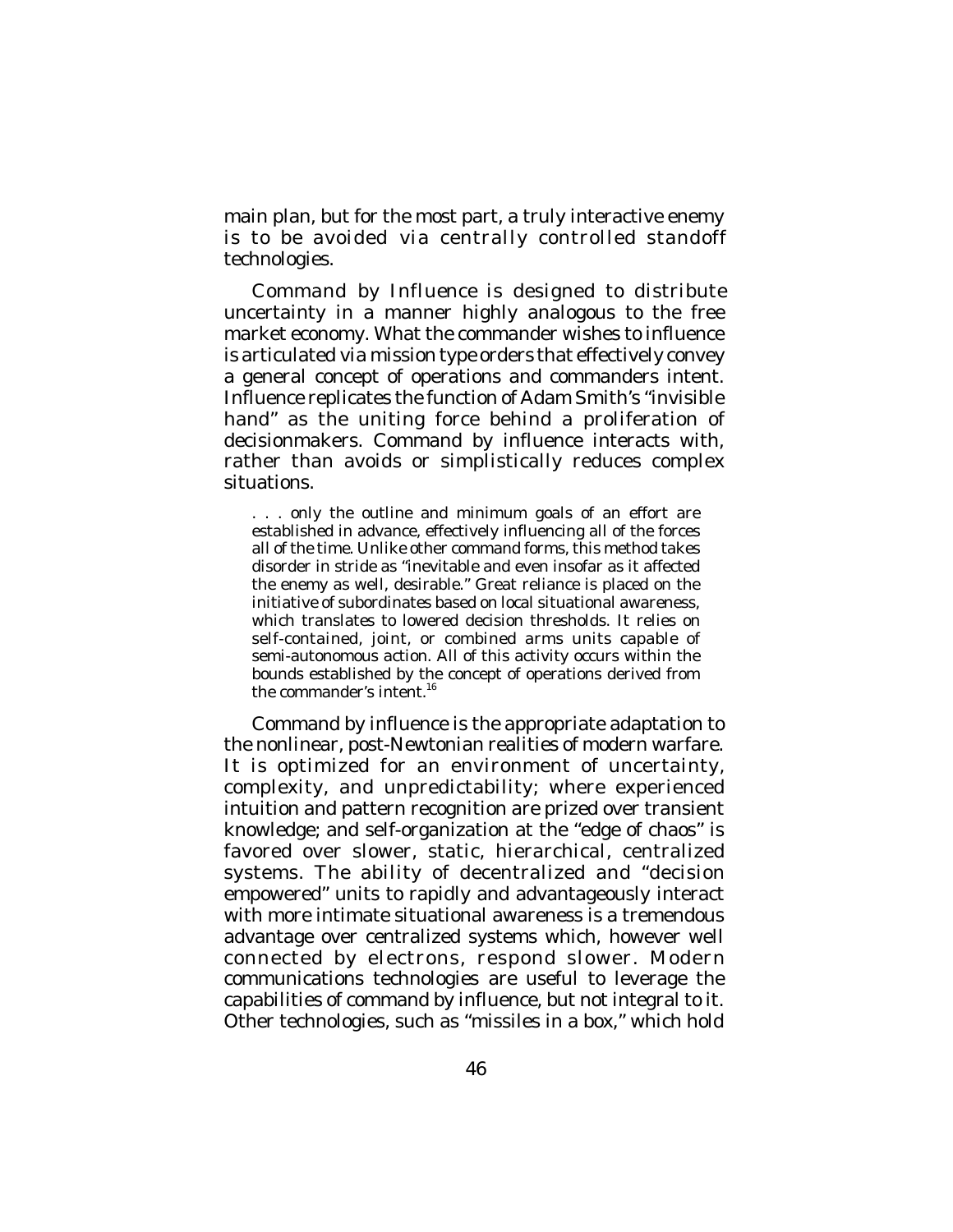promise of providing small units integral ordnance for fires against armored, air, and personnel targets, will enhance self-reliance, reduce logistics, and enable greater autonomy on the battlefield (as did Stinger missiles in the hands of Afghan and Contra rebels). Since we Americans are accustomed to decentralized decisionmaking by virtue of our economic system, we have a strong cultural advantage over many potential centralized adversaries; a situation analogous to the advantage enjoyed by post-revolutionary France over the monarchies of Europe.

Properly, and of necessity, a nation's military institutions are a sub-culture of the dominant culture they are sworn to protect. Unless the nation is a militarist state, this sub-culture status is designed to provide opportunity for the military to promote those unique personal virtues and institutional qualities that are required during war, but otherwise divergent from more liberal social values. However, to the degree that the two cultures can share a common set of basic assumptions on how to maximize human potential, we can more readily leverage our national character to military advantage. Currently, the military sub-culture, intent on conformity and order, drills out many of the very qualities our wider culture intrinsically values and inculcates into its citizenry to achieve wealth. Yet there are strong indicators, from diverse sources, that these are the very qualities we will want to proliferate in the "Army After Next<sup>"</sup>

The essence of command by influence is the interaction of a clearly articulated commander's intent with highly autonomous, self-directing, decisionmakers. Focus is not on internal control, but on external result. Uncertainty is dealt with by intuitive comprehension based on pattern recognition and localized situational awareness, not by ever expanding and time consuming quests for information. Timely "sufficient" interactions are preferred over more optimized, but delayed "solutions." The organizational values of such a force are trust, initiative, intuition, risk,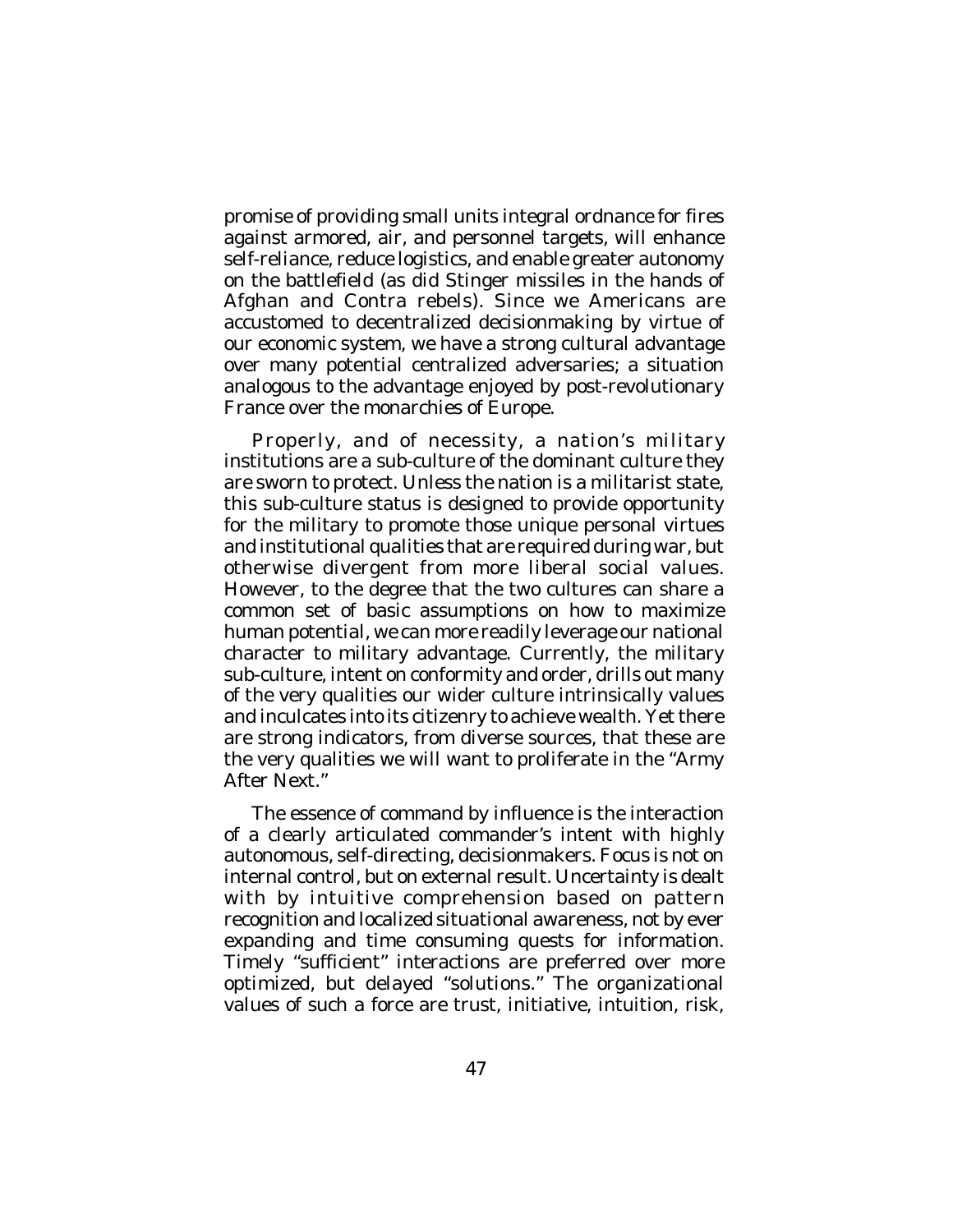and adaptability. Some internal disorder is tolerated, even protected, as a necessary trade-off for enhanced velocity in the OODA loop and adaptation cycles. Higher operational tempo to gain and maintain the initiative is valued over slower more comprehensive efforts. Multiple OODA loops acting in concert, but not in phase, compound the confusion of the enemy and render his ability to discern operational patterns more difficult.

# **CONCILIANCE**

The intersection of chaos and complexity theory, military history, contemporary conflict, theory and nature of war, and economics all point to a future where the dominant force on the battlefield will be the one that best proliferates competent, more autonomous decisionmakers, who freely interact among themselves and the enemy to exploit opportunity, within the bounds established by commanders' intent. These units will be led by trusted, intuitive thinkers and risk takers, who adapt quickly and innovatively to the rapidly mutating conditions of modern war. Of course, this consilience-derived hypothesis is itself an intuitive leap, based on broad pattern recognition, to grasp the character of future war. Our contemporary linear models and Newtonian thought patterns are self-perpetuating, and will not transition logically to this same recognition. Consequently, we may not construct the "Army After Next" until we have first encountered the enemy after next.

The popular Prayer of St. Francis asks for "the strength to change what may be changed, the perseverance to deal with what cannot change, and the wisdom to know the difference." Clausewitz and Sun Tsu articulate the essential and unchangeable nature of war. Specious arguments that new technologies and systems will redefine war, or make high-minded promises of a more humane form of warfare, are beyond the pale of credibility. The character of war is mutable, but its fundamental nature is as fixed as the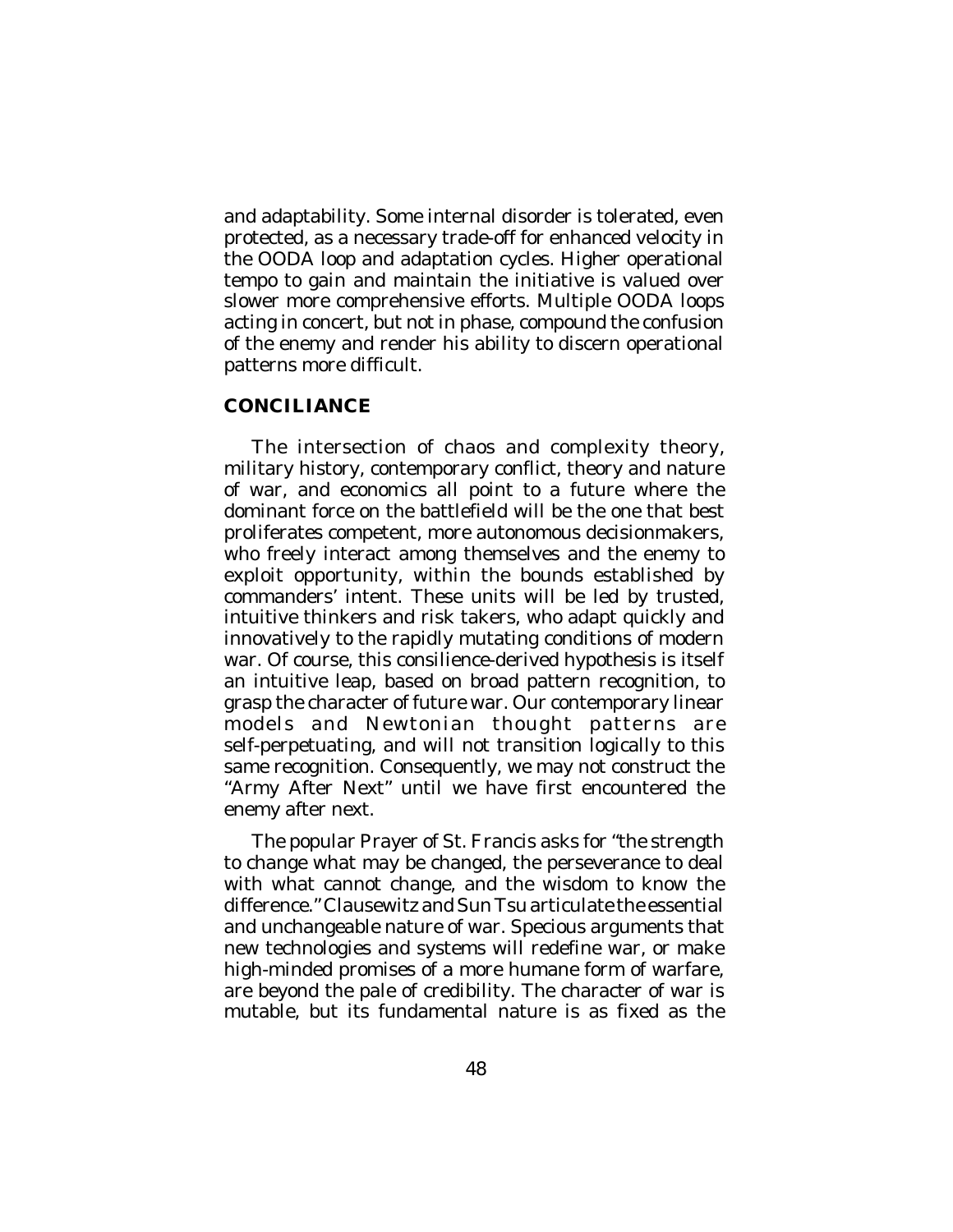nature of the men who wage it. Similarly, the "real world" represents a continuum of activity from the static to the dynamic and beyond to the chaotic. Chaos and complexity theory leads us to understand that as we move closer toward the edge of the chaotic abyss—without falling in—we maximize the dynamic properties of human nature. Still, many linear processes will remain part of the process of war. The successful force of the future will be that which can move seamlessly between both linear and nonlinear concepts, utilizing each in the most effective manner. Wisdom lies with the force that can make these distinctions.

Ever more important in future war will be those intangible factors that elevate the soldier to the status of warrior. The proliferation of authority and responsibility downward to small unit leaders will make strong demands on character and leadership. The lack of "elbow touching" that has traditionally provided solidarity on the battlefield must be accounted for by greater effort in training to develop cohesion. The moral and organizational values of the force will remain of primary importance, but they will be different, at least in emphasis. Responsibility will be more important than accountability, initiative more important than conformity, expectation more important than inspection, and innovation more important than procedure. Above all, trust will be the paramount institutional value. Trust will be complimented by the command quality of nerve. The battlefield challenge for the future large unit commander will be to exercise self-restraint. Once he has clearly articulated his intent and concept of operations, he will need nerve to allow independent subordinates to maximize opportunity. The commander will be the custodian of the vision, verbalized as intent, and constantly promulgated and updated by every communications means available.

Recent history demonstrates how our adversaries have leveraged our propensity for centralized, risk adverse, hierarchical command organization to defeat our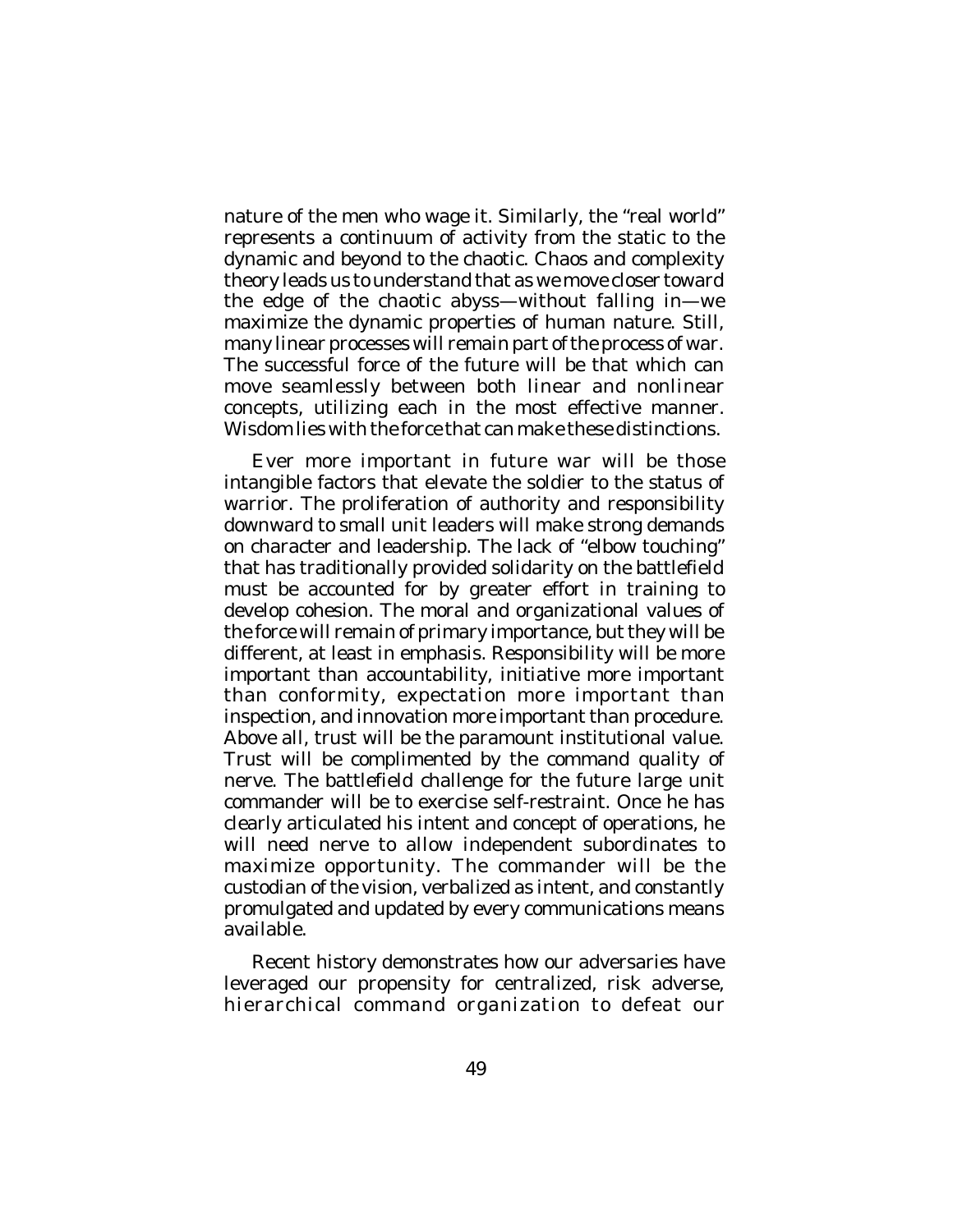capabilities. From dead Rangers in Somalia to wasteful and counterproductive bombing efforts in Yugoslavia, current history is rife with examples of how the linear paradigm of motory is the trian stranger of and the arconcepts linger on and serve to mark how impervious our thought process really is. The Afghan rebels, armed with Stinger missiles, prototyped how autonomous small units can vex a large centralized force. Regretfully, America's adversaries are adapting to counter traditional methods of national power projection faster than we are innovating them. Yet we persist in seeking greater technological, rather than organizational, innovation, and develop ever more expensive and centralized systems of systems. Mechanized decision aides are sought to better empower the same slender number of decisionmakers, rather than to distribute the decision process among those most directly involved.

In many ways, we find our plight similar to the French army between World War I and World War II. Eugenia C. Kiesling, in her book, *Arming Against Hitler: France and the Limits of Military Planning*, provides a historic parallel that helps explain our situation. The French generals, she concludes, did their best within the social values, military traditions, and resources allotted. They were confined by the bounds of the social system they supported and their own institutional values. The French army did what was feasible and produced a valid plan. However, it was designed to meet internal constraints and failed to adequately consider external enemy capabilities. The domestic feasibility of the plan did not ensure its relative effectiveness. The French had won the last war, so the previous formula was considered validated. Similarly, IBM's dominance and competence in the mainframe computer industry caused them to scoff at the introduction of the personal computer until the competition nearly drove them out of the market. By the same token, our evolved, complex, hierarchical military structure will cause us to neglect empowering the small unit decisionmaker until we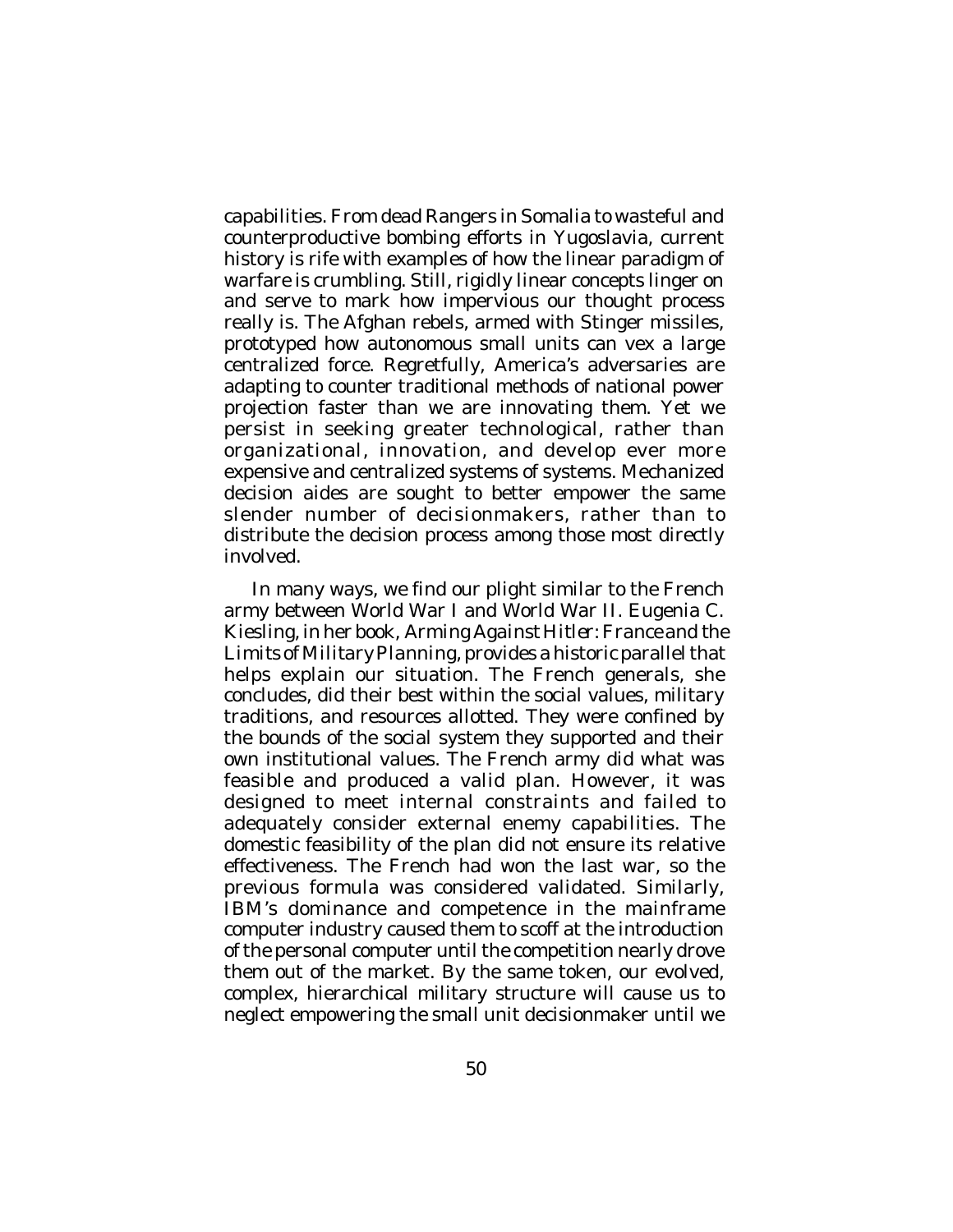meet him as an enemy on the battlefield. Like Scharnhorst and the German military reformers, we will be responding to the initiatives taken by innovative adversaries and attempting to educate ourselves to their methods. In short, we will fail to learn one of the most important lessons of the "new economics"—readiness to abandon success, before current methods are surpassed by more innovative competitors.

The consilience approach leads us to a better understanding of future war and its character. The same approach, however, focused on established, successful, hierarchical institutions reveals that it is unlikely they will have the foresight, incentive, or perspective to innovate to the extent required to capitalize early on the next RMA. This is an objective appraisal, not an excuse for failure to meet the responsibilities of leadership. Once again Scharnhorst can be invoked as a role model for the contemporary military reformer. His ability to influence the self-education process of the German officer corps was critical to the ultimate success of the Prussian army and the victory of the Allies over Napolean. We must find our Scharnhorsts and place them in positions from which they can prepare the minds of future leaders to first accept and then cultivate the values that will enable a proliferation of combat decisionmakers.

### **ENDNOTES - CHAPTER 3**

1. Edward O. Wilson, *Consilience: The Unity of Knowledge*, New York: Alfred A Knopf, 1998, p. 8.

2. Charles Edward White, *The Enlightened Soldier: Scharnhorst and the Militarische Gesellschaft in Berlin, 1801-1805*, Westport, Connecticut: Praeger, 1989, p. 57.

3. *Ibid*.

- 4. *Ibid*., p. 61.
- 5. *Ibid*., p. 57.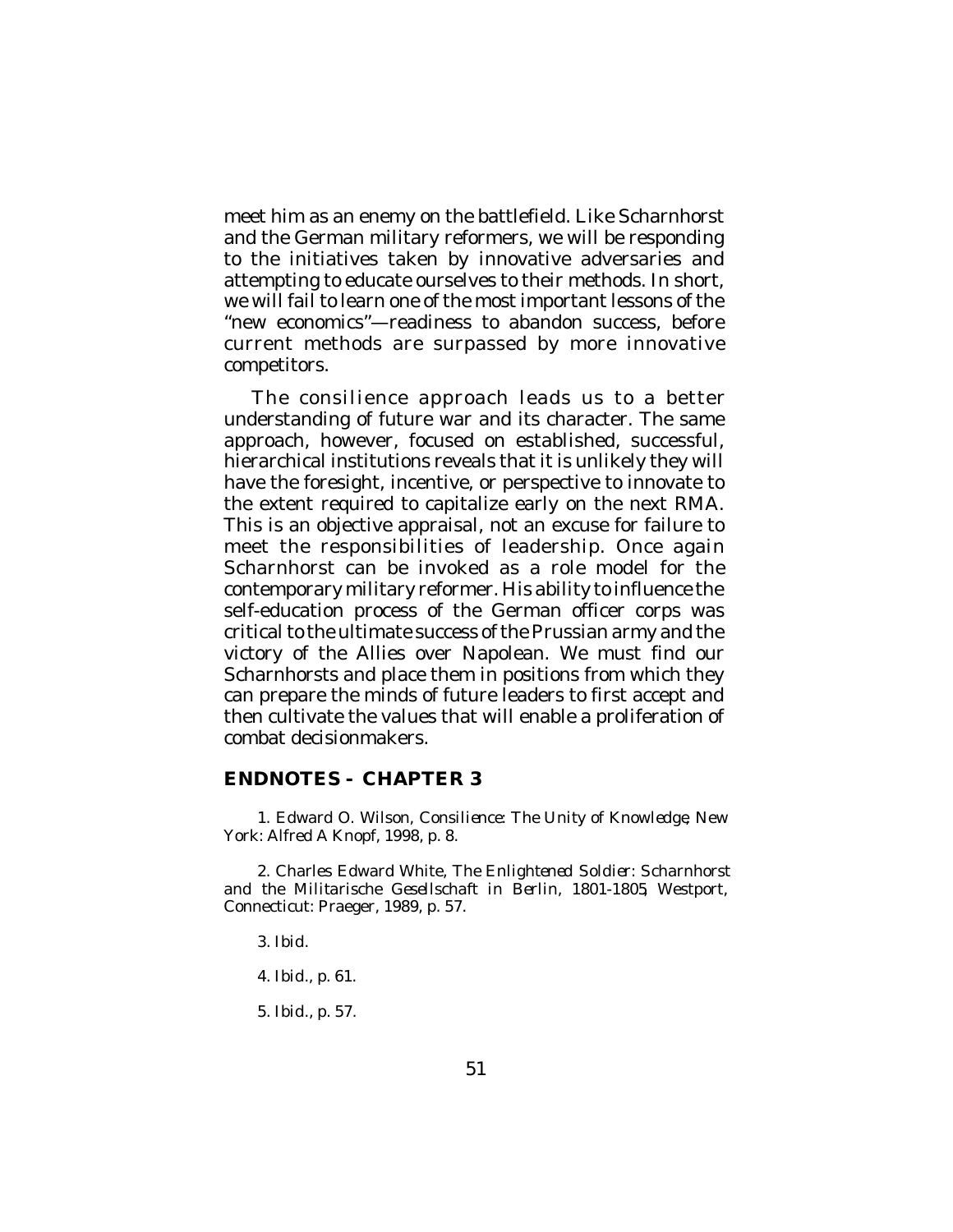6. *Ibid*., p. 59.

7. *Ibid*., p. 62.

8. *Ibid*., pp. 77-78.

9. *Ibid*., p. 60.

10. Timothy T. Lupfer, "The Dynamics of Doctrine: The Changes in German Tactical Doctrine During the First World War," *Leavenworth Papers*, July 1981, p. 28.

11. Ludwig Von Mises, *Human Action: A Treatise on Economics*, Chicago, Henry Regnery, 1963, pp. 676-682.

12. Kevin Kelly, *New Rules For the New Economy: 10 Radical Strategies for a Connected World*, New York, Viking Penguin, 1998, pp. 14-15.

13. *Ibid*., pp. 18-19.

14. Antulio J. Echevarria II, "Tomorrow's Army: The Challenge of Nonlinear Change," *Parameters*, Autumn 1998, p. 95.

15. Thomas J. Czerwinski, *Coping With the Bounds: Speculations on Nonlinerity in Military Affairs*, Washington, DC: National Defense University, 1998, p. 234.

16. *Ibid*., p. 240.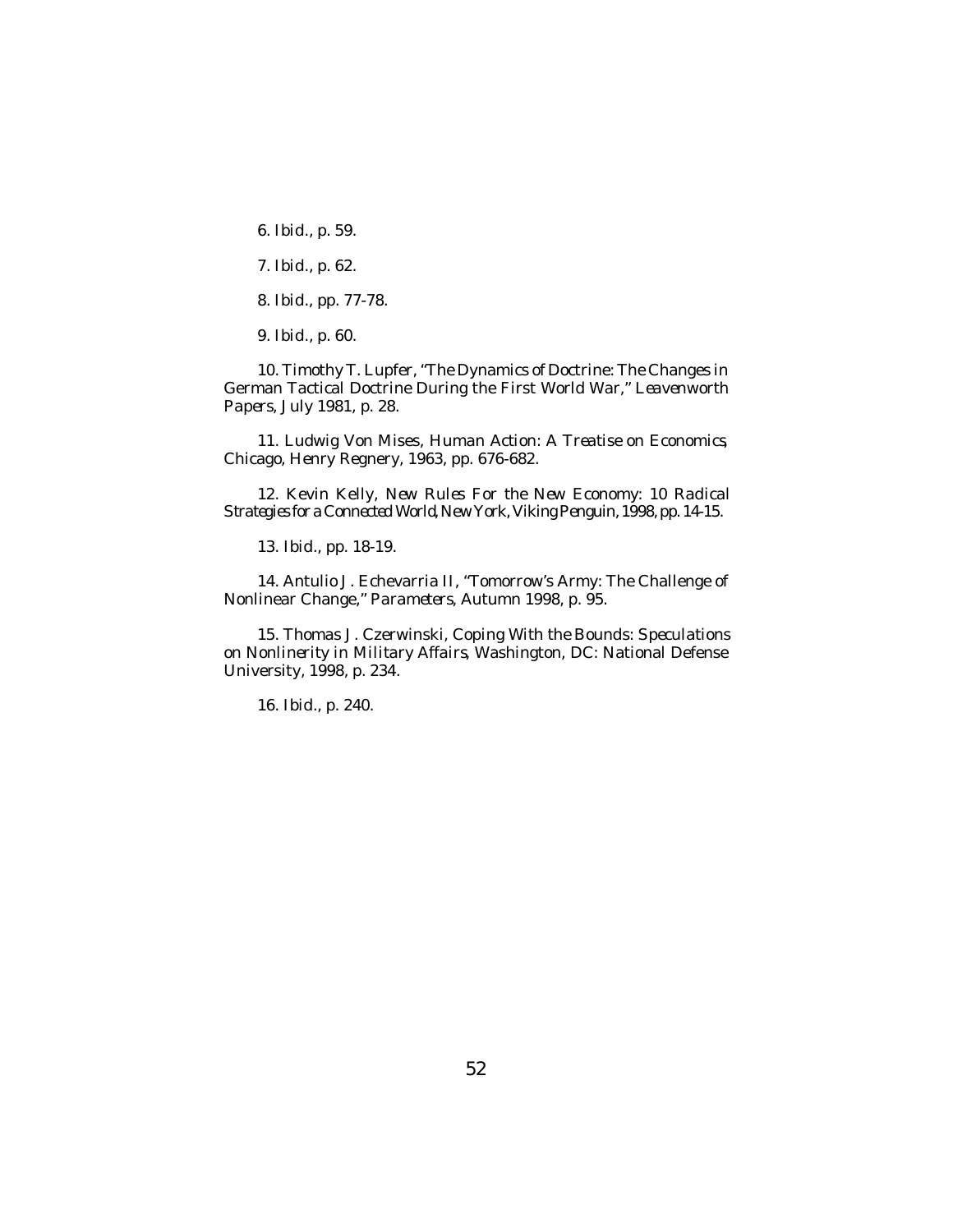# **CHAPTER 4**

# **THE NEW MATH FOR LEADERS: USEFUL IDEAS FROM CHAOS THEORY**

#### **Glenn W. Mitchell**

### **INTRODUCTION**

The workings of this universe, as seen through the eyes of most intelligent and educated leaders in the West today, are fairly straightforward. Sir Isaac Newton described the basic concept of cause and effect almost 300 years ago, and common sense observations of everyday life reinforce that paradigm.<sup>1</sup> To be sure, programs on educational television suggest unusual problems occur if you travel at the speed of light or near massive stars, but those events are unlikely for most of us. So why delve into seemingly esoteric subjects such as this one?

In this chapter we outline some basic implications of chaos theory to illustrate its usefulness to military leaders. Understanding predictable effects of this theory is fundamental to shaping and leading the Army After Next (and its sister services). First, we will take a brief—and hopefully painless—look at Newton's cause and effect universe and then step into somewhat deeper water. That done, we will have the basis for widening our understanding of science at the end of the 20th century and for its effects on the military of the next century.

Our discussion of the chaos theory is at exceptionally low resolution. We do not need knowledge of mathematical intricacies to comprehend its important effects; the phenomena it predicts are the relevant outcomes for us. Given this framework, we will then discuss emerging concepts for management of the military of the future.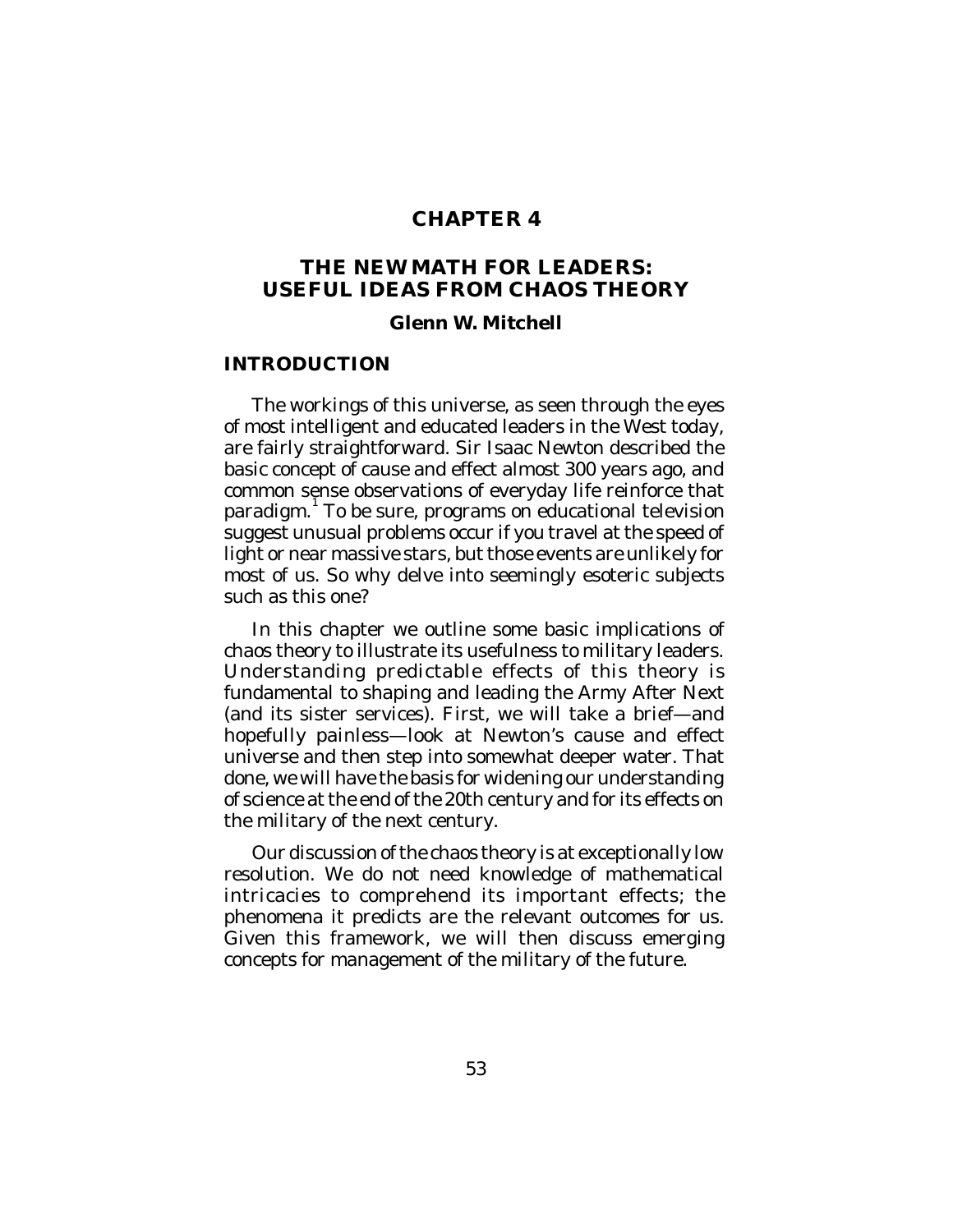# **NEWTON'S UNIVERSE**

Two comforting ideas in the everyday world are that *cause precedes effect* and that *results are proportional to the forces applied.* These ideas are the essence of Newton's science. He developed the mathematical calculus to predict the future motions of all material bodies, given the forces applied and the initial states of their motion. If you know enough detail about everything—all the positions and velocities, etc.—then you can calculate the future. Physical systems are either in equilibrium—the forces are in balance—or they are near-equilibrium and become stable as soon as possible.

This worldview is called *determinism* since all of history can theoretically be known given perfect knowledge at one point in time. Accuracy of predictions depends on the level of detail known. This is similar to the notion of reducing the fog of war by increasing the amount of data displayed to soldiers on the battlefield.

Another important Newtonian concept is *linearity*. Forces cause change in direct proportion to their magnitude. If anything appears to contradict this idea, we usually say the system in question is either too complicated to model exactly or the processes are poorly understood at present. Fundamentally, we want to believe in incremental change without sudden surprises.

These ideas brought us the Industrial Age. Implicit in the equations is the working of machines: this is Newton's clockwork universe. A working knowledge of mathematics leads to familiar modeling theories and war gaming. Those things that do not fit the models' variables—from the brilliant insight and inspiration of a great commander to panic among poorly led troops—are viewed as "wildcards." These uncontrolled factors can radically and unpredictably alter the anticipated result of the exercise. Additionally, they are very difficult to model mathematically. The world,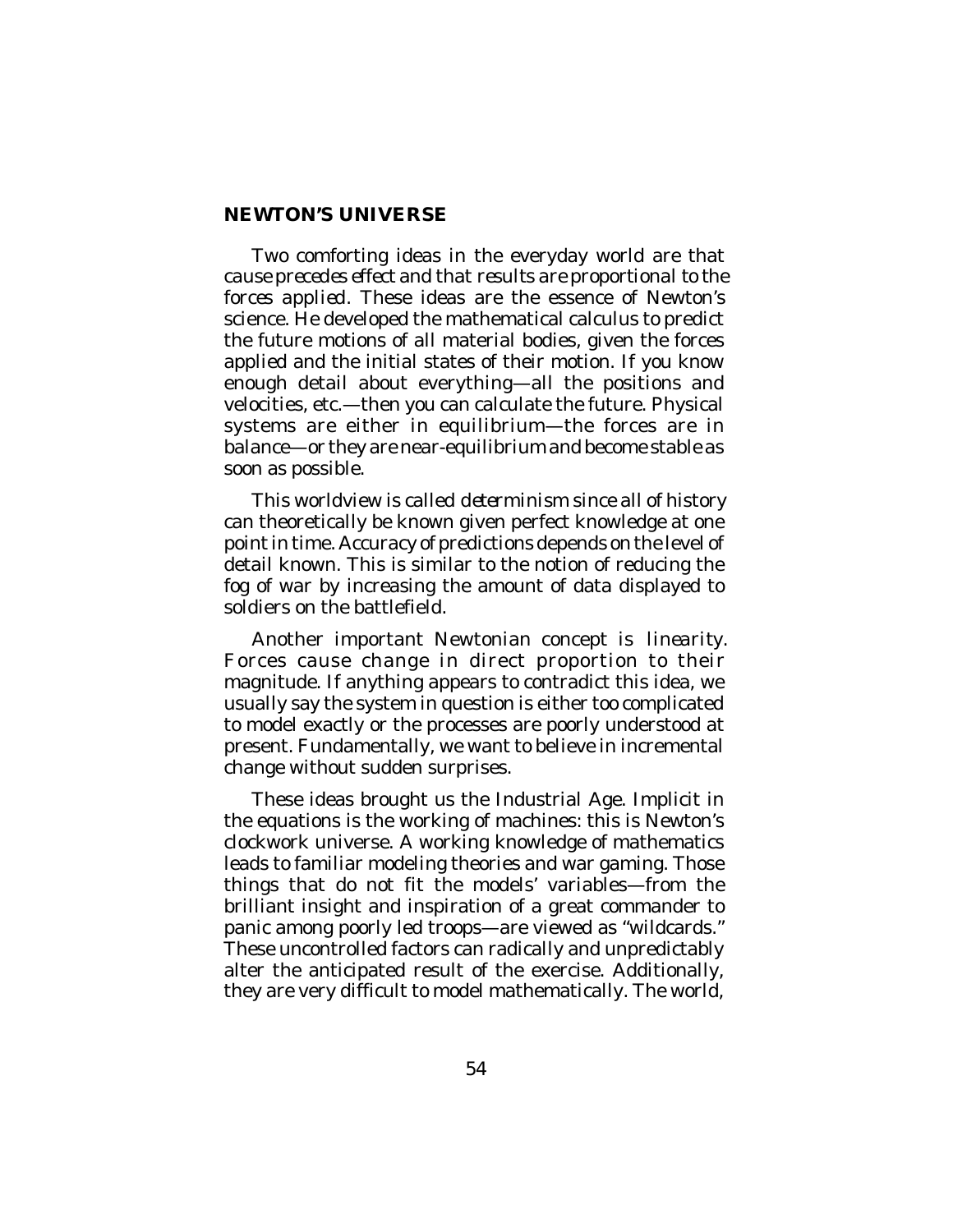however, is not constrained to fit the linear model; many situations have nonlinear models. $^2$ 

# **CRACKS IN NEWTON'S WORLD**

What does *nonlinear* mean in the context of chaos theory? There is danger in assuming you know what a word means because you use it frequently in another context. In the military, the terms *linear* and *nonlinear* commonly refer to the geometry of the battlefield. The linear battlefield is evocative of Napoleonic times with lines of troops standing shoulder-to-shoulder, delivering fires within prescribed zones on the field. Elements of power were used at predictable times and places to maximize their effects. Today's supposedly nonlinear battlefield uses dispersed friendly forces, massing at the last minute, exerting their combat power simultaneously at several depths to disrupt the enemy's momentum and plans for maneuver.

In the context of mathematics, however, *nonlinear* has a different definition. It means having equations with terms or parameters raised to powers other than one, and variables whose future values depend on their past values. A nonlinear model for a given situation often contains feedback loops. Operationally, it violates the notion of small changes in the value of various factors yielding small changes in the answer. Small changes in input may make huge differences in the output.

Therefore, when the operations analyst talks of nonlinear situations, the modeler is thinking of equations with terms that are squared, cubed, or even worse. Variables are multiplied together rather than appearing separately in the equations. The output is not just lines with slopes and intercepts. There are no simple tables relating inputs and outputs, like gunnery tables, or even nests of smooth curves like those describing the maximum glide distance for each altitude and airspeed after engine failure in an aircraft.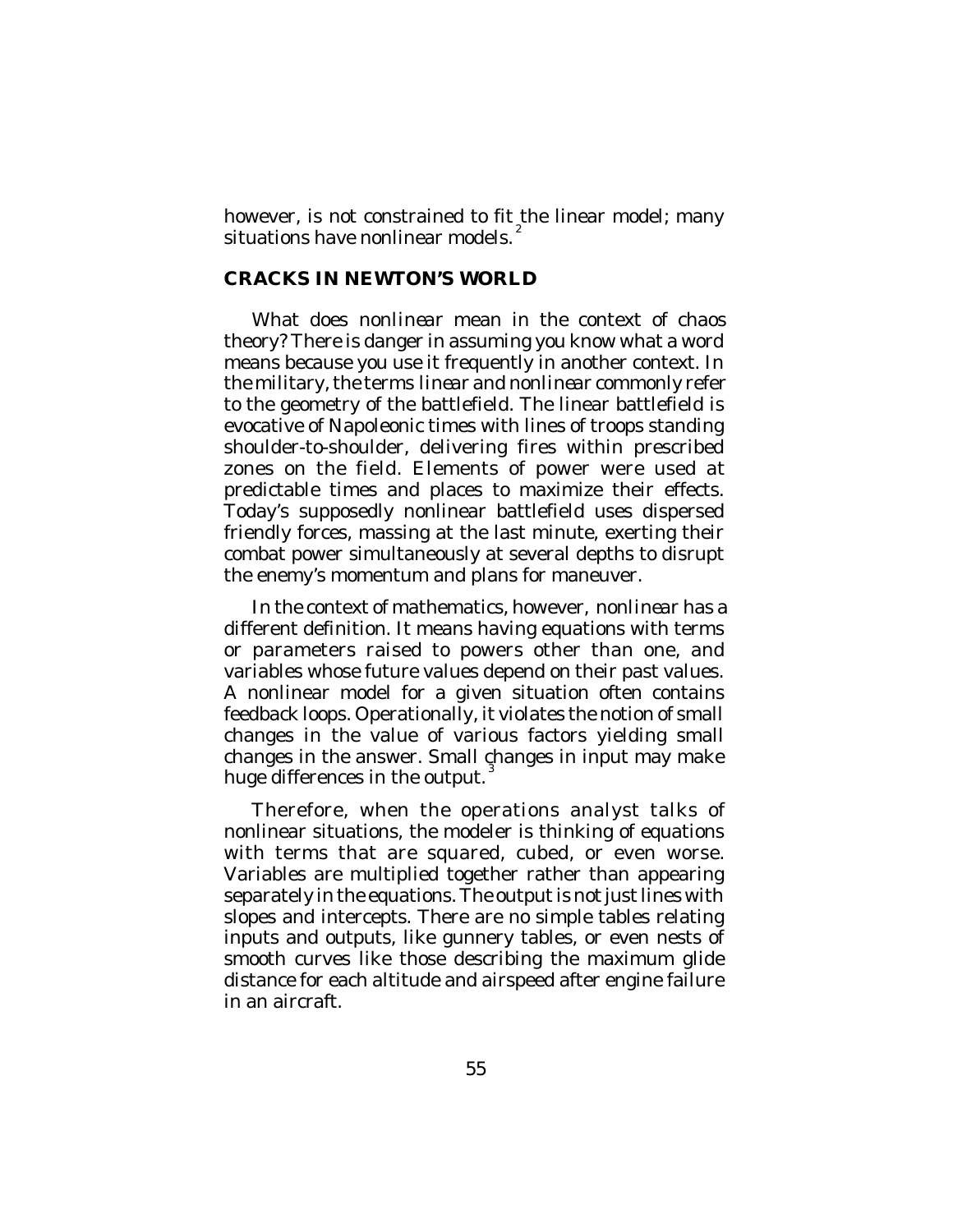# **An Example of Failed Linear Strategy.**

A nonmilitary example may help clarify the concept. The modern Arab-Israeli conflict has been a Gordian knot for over 50 years. The current peace process owes its origin in great part to the strategic insight by Dr. Henry Kissinger. He separated the conflict into individual two-party conflicts so each could be addressed in turn. This philosophical approach is called *reductionism*. Thus, the conflict was seen to be the sum of the Syrian-Israeli border conflict plus the Egyptian-Israeli border conflict in addition to multiple other conflicts. Kissinger's approach provided the parties an opportunity to talk in a focused way about their two-way relationship. Consequently, the Egyptian-Israeli dispute was settled with the Camp David Accords in 1978. The contribution to peace in the region has been dramatic, since it is difficult for the adjoining states to wage war against Israel without Egypt.

Reductionism also facilitated solution of several areas in the Jordanian-Israeli conflict. Yet, overall, peace between Israel and its neighbors has not materialized. Why not?

The answer lies in the original assumption that the conflict was, in fact, the sum of the various two-party conflicts. This was too much of a simplification to be effective overall. The real interactions had effects that were dependent upon relationships among several parties. For example, the Syrian-Israeli situation depended not only on the two parties, but also on groups in Lebanon, the Jordanians and their resident Palestinians, the relationship between Jordan and Iraq, the current politics in Israel, and other factors.

These interactions make a linear model for the peace process too simplistic. The easy, mostly linear terms—such as the Israeli-Egyptian border dispute over the Sinai—in the true model have been solved. However, the real world is too complex for Newton's theory to apply to the multidimensional situations.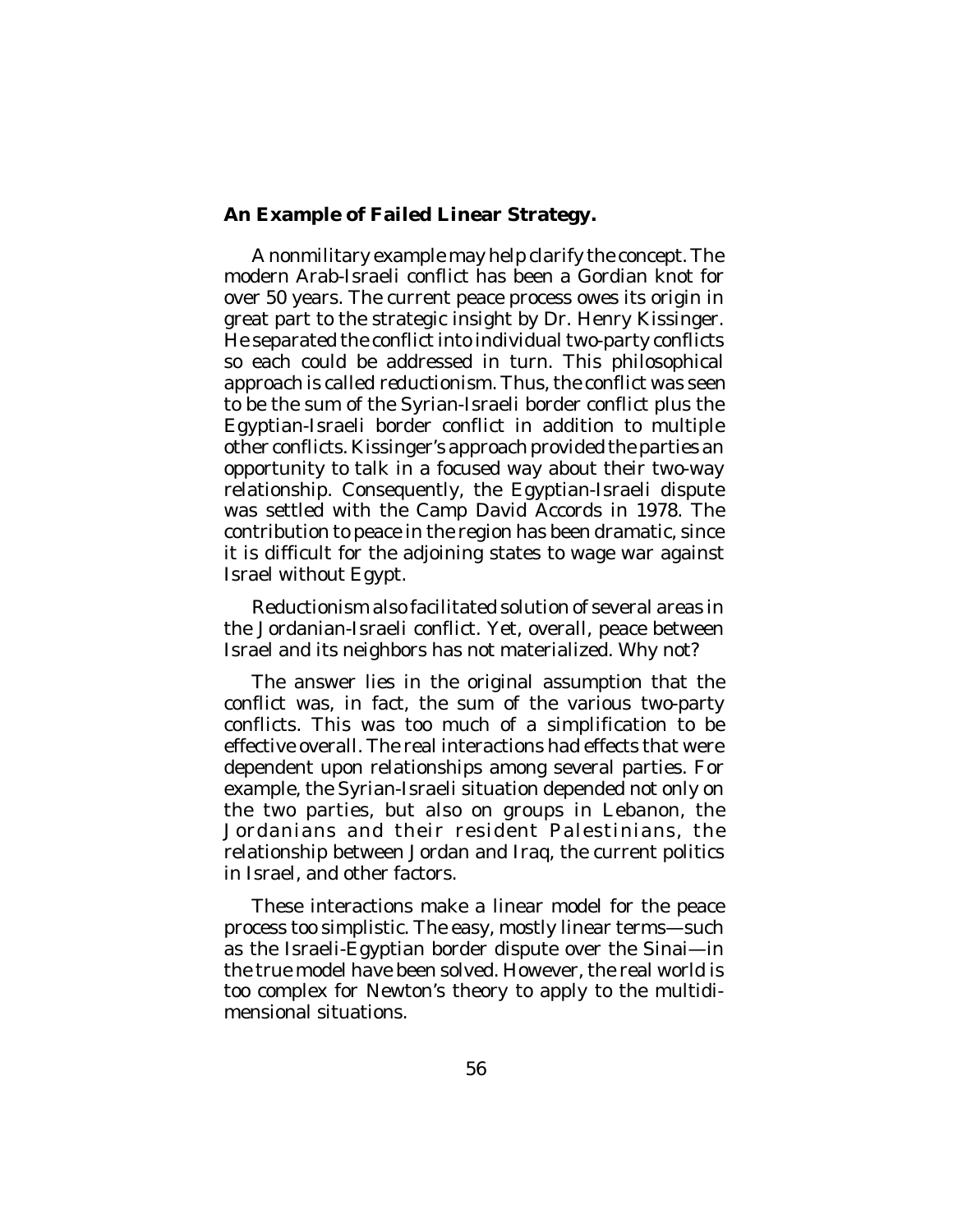This is the hidden danger in real, nonlinear situations. Linear approximations work well enough in some circumstances, and that reinforces our confidence in the approach; allowing us to think we understand a situation when we really do not. Approximation works when predicting the general positions of planets in our solar system next year. Problems arise when you need to predict future positions of distant galaxies or even the exact position of the planets. Remember, there is a mid-course correction for astronauts traveling in space because they must compensate for modeling errors, or they will miss their mark. 4 A military example is the adage that a tactical plan no longer applies after the battle starts; the linear models we use do not apply to complex interactions among combatants.

With this overview in mind, we have arrived at the point where we can appreciate how chaos theory was discovered and why it is being developed.

# **THE DISCOVERY OF CHAOS THEORY**

Predicting the weather has long been a goal of mankind. Meteorologists developed theories of air mass interactions and seasonal patterns that gave us hope a working model would be available as more sophisticated computers emerged. A scientist named Lorenz at the U.S. Weather Bureau built an incredibly detailed program to simulate weather patterns. Using Newton's Laws and others developed from them, he wrote the equations for how a weather system develops while interacting with terrestrial and atmospheric forces. He ran his program on a computer that analyzed the equations and printed out predictions for future weather. The output appeared promising, but he repeated his calculations as a precaution against errors. He entered the same starting data, only rounding off a few decimal places to save time. The second answer was completely different from the first!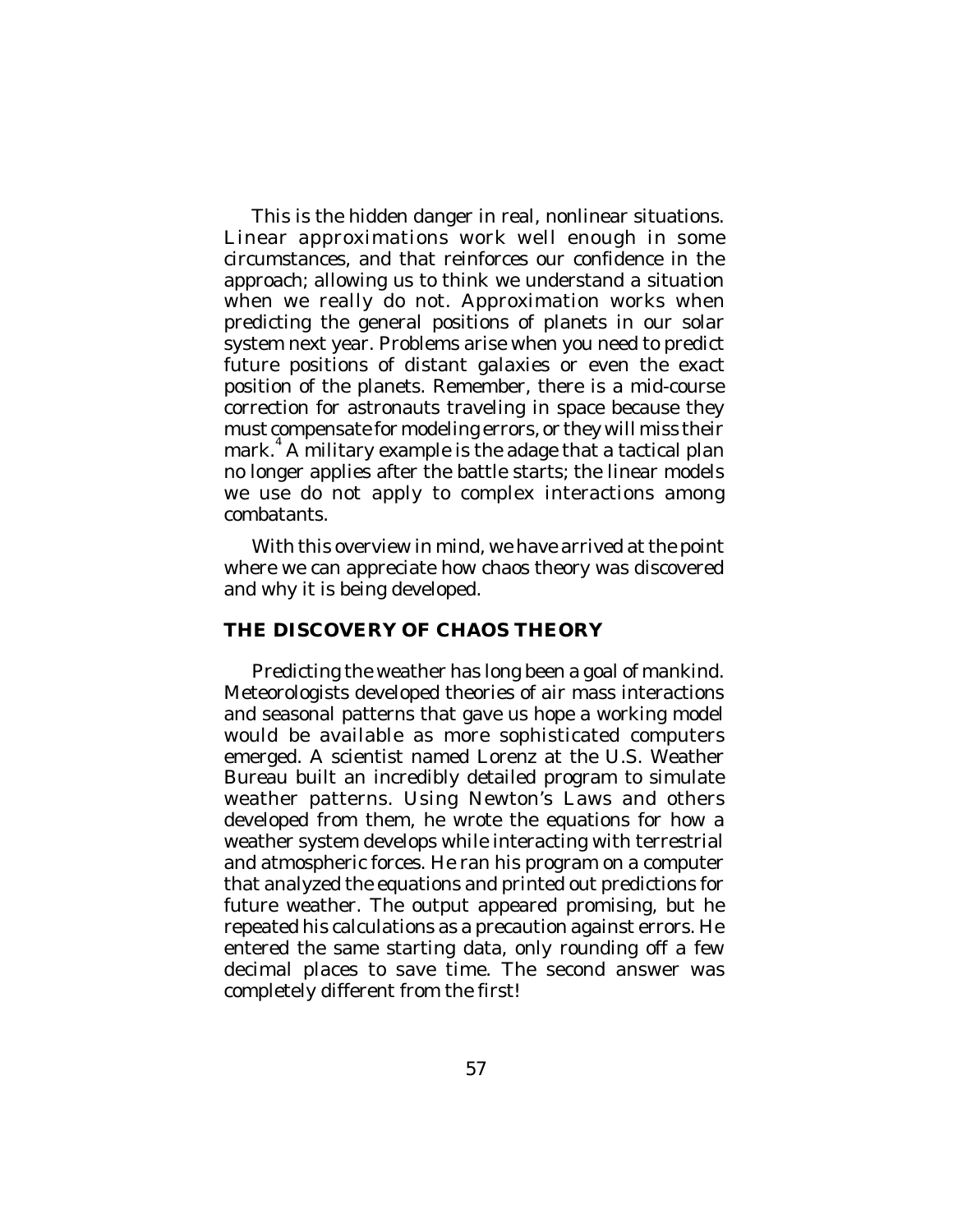Dr. Lorenz had stumbled upon a basic characteristic of complex, nonlinear equations: *the results are very sensitive to the exact initial conditions*. Seemingly minor changes in initial data lead to tremendous effects downstream. Discussions of this phenomenon<sup>5</sup> gave rise to the famous Butterfly Effect; which postulates that a butterfly flapping its wings in the Brazilian rainforest today may cause a typhoon in the Pacific a few weeks from now.

But what does this aspect of chaos theory mean—in useful terms—to those of us in the military?

### **CHAOS AND THE MILITARY**

The occurrence of unexpected results is bewildering to most of us. The surprise may be the loss of an outstanding unit in combat against a less professional and prepared foe. Or it may be the brilliant success of units or individuals that were mediocre in training. After action reports try to explain the outcomes, but causes often are ascribed to phenomena such as bad luck or miracles. This is actually an .<br>effect of chaos<sup>6</sup>. The complex mathematical equations that truly model combat success are most certainly nonlinear. Complex interactions among factors such as motivation and leadership, commitment and endurance are not simple terms. The situation is just right for chaos to enter. No matter how many times a scenario is run during training, the results will always be different; sometimes only in small ways, sometimes strikingly so. Under the right circumstances, slight changes in the starting conditions result in vastly different results. Anyone who has tried to repeat a maneuver against the opposing force at the National Training Center knows it is impossible to reproduce conditions exactly. The difference between success and failure in some circumstances may be as small as the flap of butterfly wings.

The military importance is in the need to abandon the simple determinism that makes us comfortable. We like to think we can reliably predict the performance of a unit from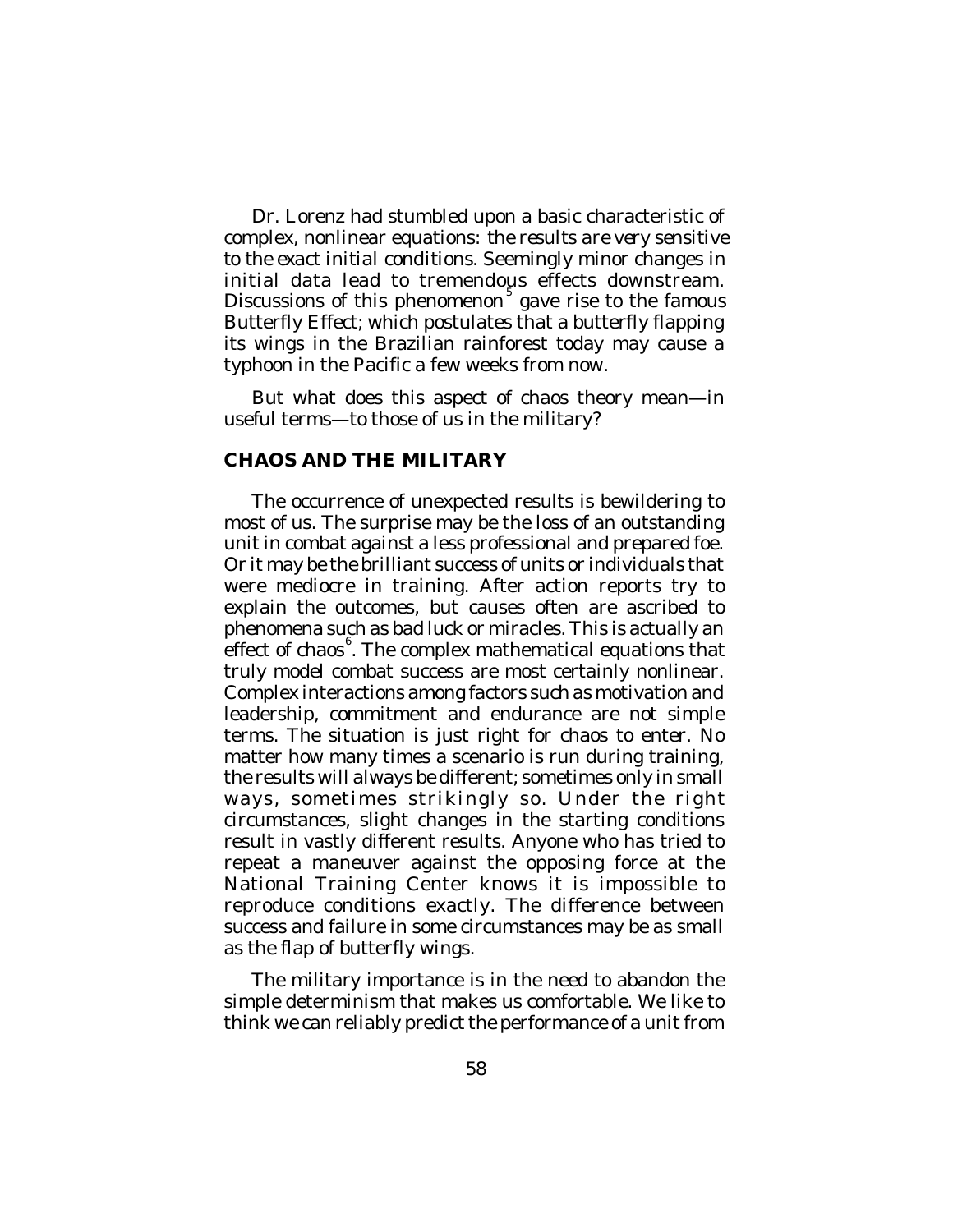its training record. Most times we are right. However, small, almost imperceptible changes can occur under stressful conditions that result in dramatic differences in individual and group performance. A lackluster company makes a bold attack that carries the battalion to victory; a slow and quiet soldier earns the Medal of Honor. We can only assign a probability to the success or failure of a given unit for a specific mission. We use our own accumulated assessments—a strategy of repeated trials to see the range and distribution of possible results during training—or we judge a unit by seeing it perform once or twice. Of course, the second choice is potentially dangerous and prejudiced. The practical lesson is to always try injecting positive factors into any unit's starting conditions—a motherhoodand-apple-pie talk, a hot meal, resupply of personal necessities, a pre-combat visit from the commander—and to exercise repeatedly under stressful conditions to explore the entire range of outcomes. Yes, there is actually a mathematical theory behind what good leaders have been doing empirically all these years.

There is one other important aspect to chaos theory to be explored. We need to understand the circumstances in which the chaos phenomenon is likely to happen.

In some cases, the linear approach alone is sufficient. Operation DESERT STORM was an example. Coalition forces were so superior that the enemy was unable to generate large-scale chaotic conditions during any engagement. Therefore, the nonlinear terms in the model never became strategically or operationally significant. In essence, the Gulf War's complex equations were functionally simplified to linear terms by the imbalance in combat power and leadership. The area in which Iraq was most able to threaten chaos was in information warfare where random SCUD missile attacks and efforts to portray innocent civilian casualties could have destabilized public opinion. Terms in the equation for use of weapons of mass destruction never had to be determined, but could have led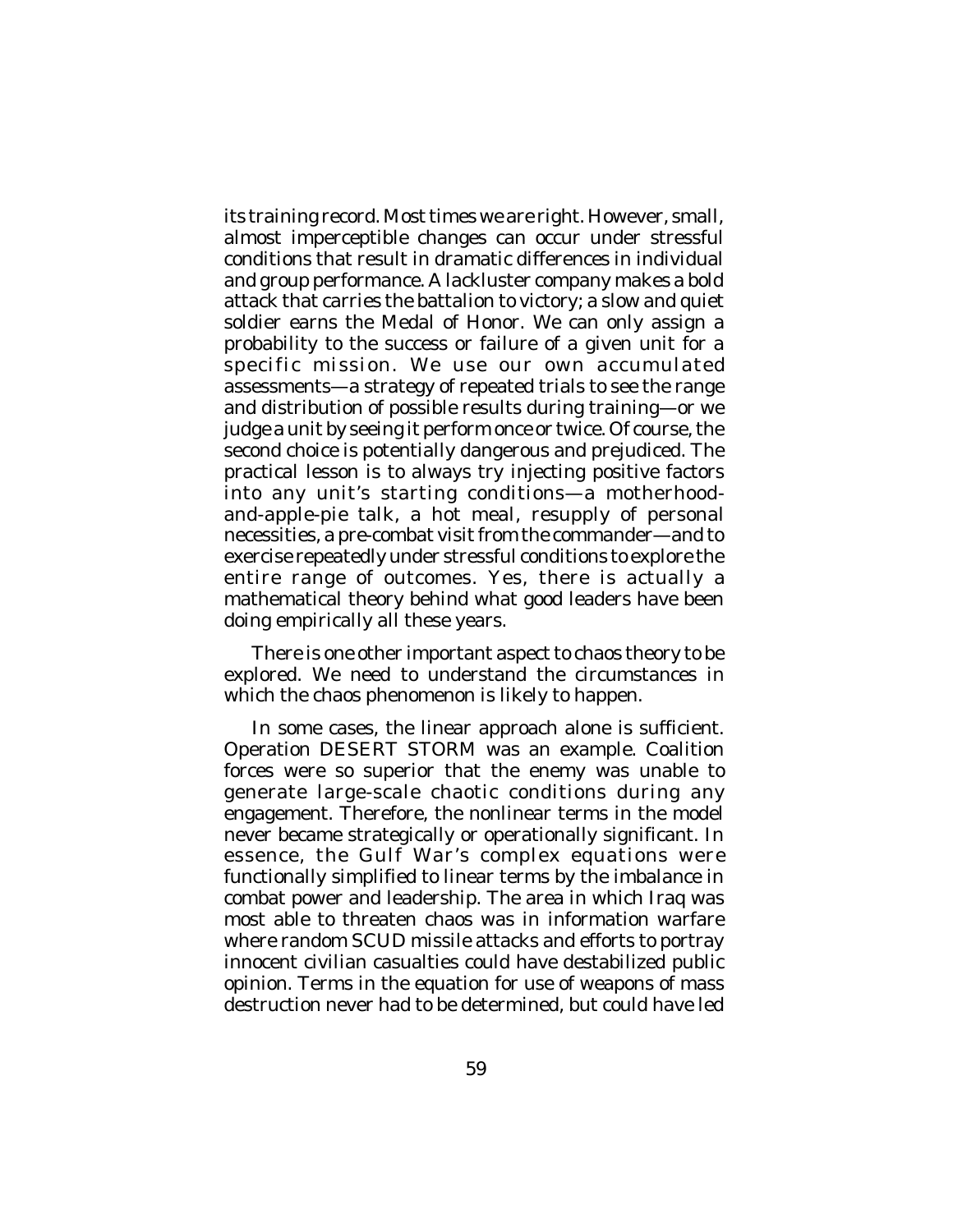to a quite different outcome. How do we account for these kinds of effects in a chaos model?

### **THE BORDERS OF CHAOS**

Many daily situations are effectively modeled by familiar, predictable, linear equations. These models give only one answer for each combination of variables. Equations exhibiting chaotic behavior, however, may give two very different answers at one time. On a graph of the chaotic equations, there is a discontinuity in the graph line instead of the familiar continuous line. The possibility of two very different answers for one combination of variables is the hallmark of chaos. We do not know reliably which result the system will have at the end.<sup>7</sup> In complex systems, such as units in combat, there may be a cascade of these discontinuities; the result is lack of predictability for the whole system.

This lack of predictability should not be confused with random outcomes. A characteristic of chaos, arising from complex interactions modeling real world behavior, is that potential outcomes have predictable limits. Which exact state the system will end up in is uncertain, but the range and the probabilities of possible outcomes are constrained. This is called *deterministic chaos*, and it applies to most situations of interest to us.

Military operations research should attempt to find the critical values leading to discontinuities in equations modeling phenomena of interest. What were the critical factors leading to political collapse of the former Soviet Union? What are the critical values leading to possible use of weapons of mass destruction by terrorist groups or rogue states? The full equations are incredibly complex, and our knowledge of all variables is incomplete. However, the payoff for successfully modeling these issues has tremendous potential for future applications.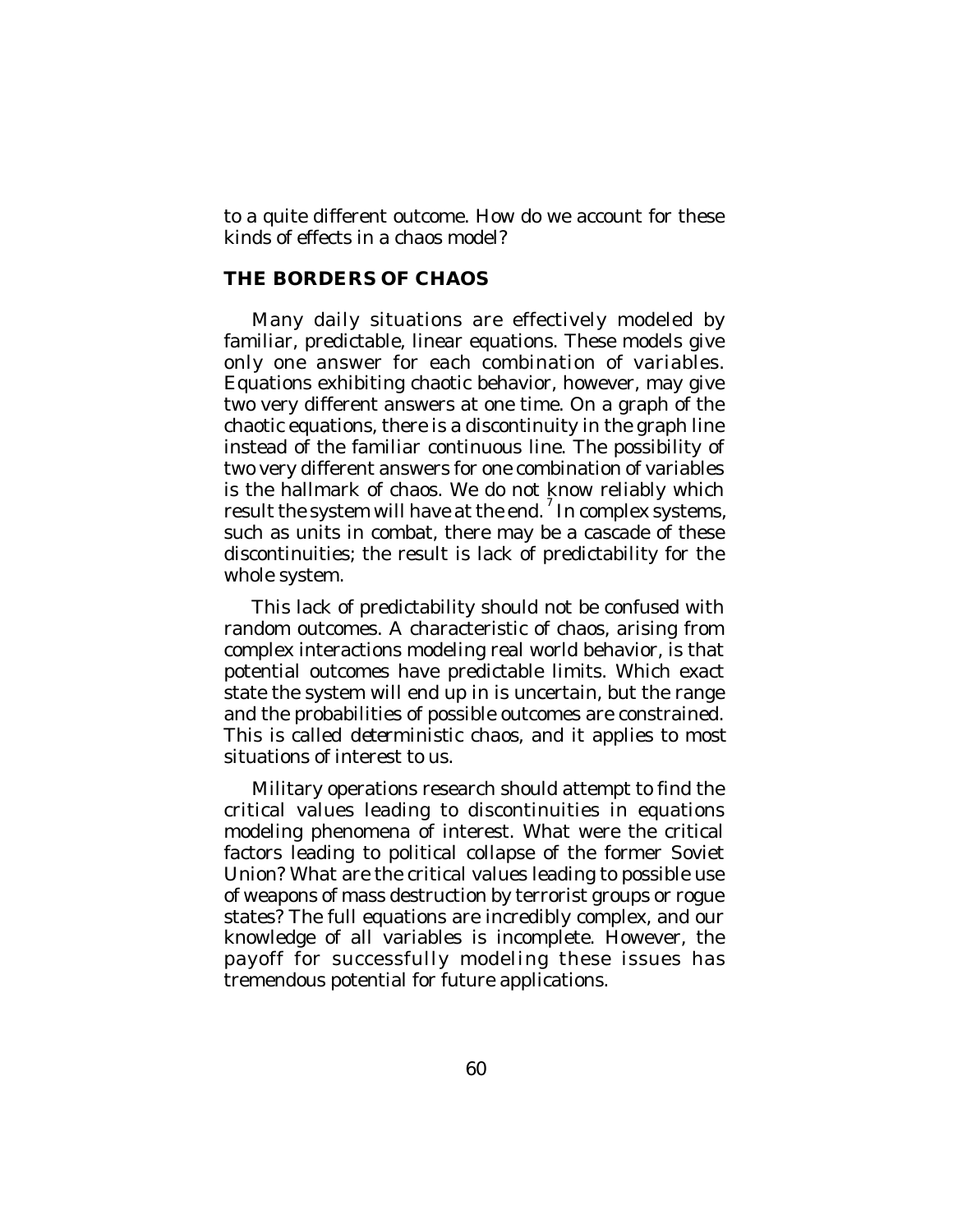We have now identified a few things needed to maximize our military success under chaotic conditions. What else does the organization need to do? What does a nonlinear organization look like? How should its leaders manage in a chaotic environment?

# **THE NONLINEAR MILITARY ORGANIZATION**

To best understand the impact of chaos theory on the military, we can look at the emerging paradigm of nonlinear organizations. We will borrow heavily from recent concepts of the Santa Fe Institute and of Dr. Uri Merry concerning nonlinear organizational dynamics. 8 From this viewpoint, there are five types of organizations categorized into three general types of behavior patterns. They will be discussed in terms of practical implications for military management.

## **THE FIVE BEHAVIOR TYPES OF ORGANIZATIONS**

A series of five behavioral types characterize most forms of organizations. While each has a specific pattern of behavior, the forms differ, mostly in terms of the mix of linearity and nonlinearity. The names they are given are not important to our discussion, but indicate underlying mathematical behavior to those who study chaos theory more rigorously. In systems of many different kinds—physical, physiological, etc.—it is possible to calculate when the transition from one type to another will take place. Unfortunately, no one has yet proposed a way to do this in organizations.

The first two types, Point and Limit Cycle, have behaviors that repeat themselves exactly. In the Point, behavior repeats itself like a free-swinging pendulum that always comes to rest at the same point. In the Limit Cycle, behavior repeats itself like a thermostat which maintains the temperature between two points, or a street lamp that goes on and off according to the amount of daylight. Systems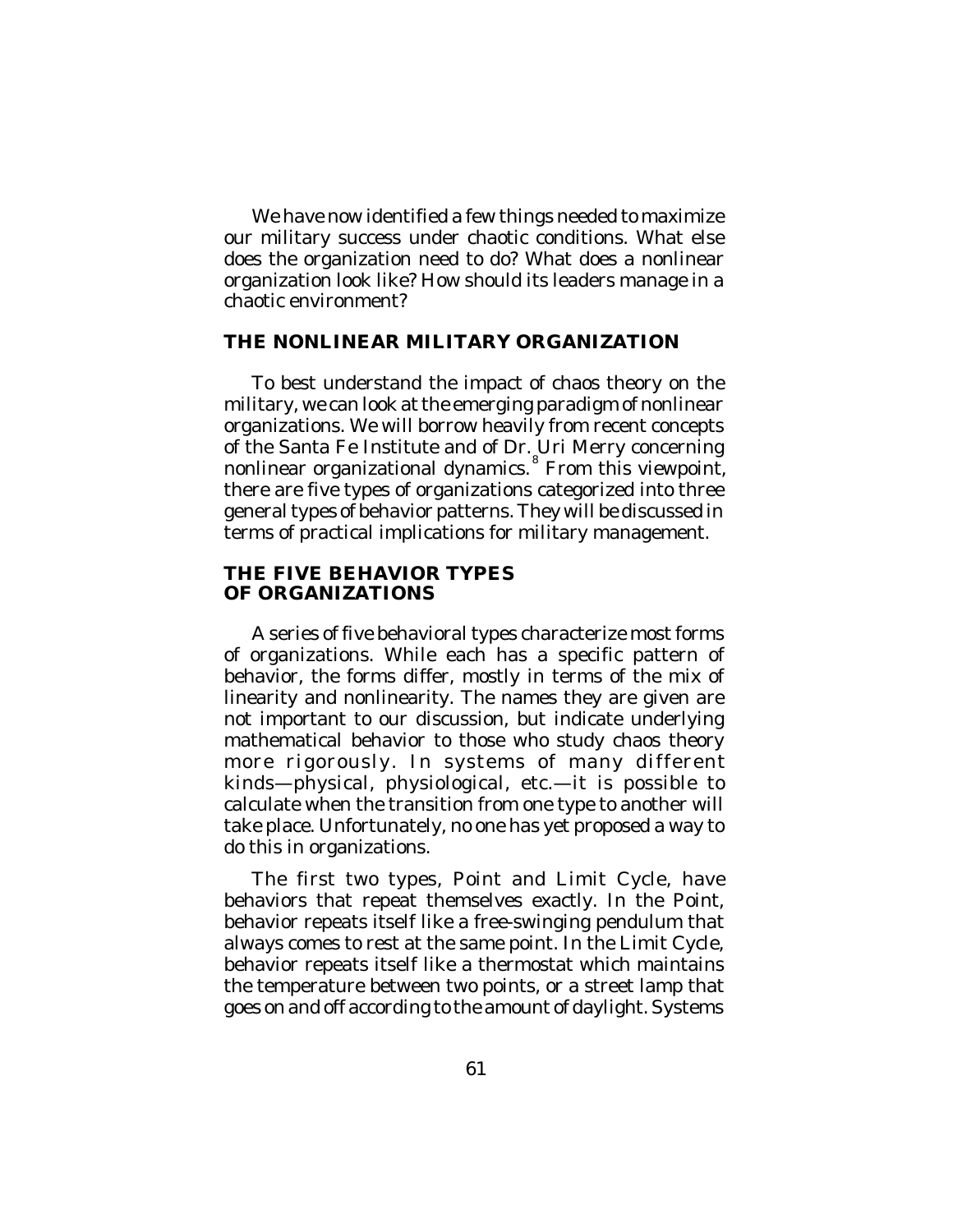that display such orderly behavior are generally simple, linear, close-to-equilibrium systems fully described using Newton's theories. They allow very exact calculations, and their behavior can easily be predicted.

Point and Limit Cycle are typical physical and mechanical systems and are seldom found in individual or organizational behavior. If found in an organization, it will probably be one in which people are treated as if they are machines. In an effort to create an exact science of management based on the ssumption that human behavior follows orderly patterns, attempts have been made to perfectly describe behavior and make accurate predictions on what will happen in any given circumstance. Robots mimic this behavior.

In the third state, the Torus, each behavior more or less repeats itself, but in a slightly different way each time. Instead of identical repetition as in the Point and Limit Cycle, there is only similar behavior. In organizations, this behavior follows norms, customs, regulations, rules, prescriptions, or laws. This type is common in the behavior of individuals, groups, teams and other entities. Just as you tie your shoelaces in a similar way each morning, you behave in a similar way, *but not exactly*, each time.

Most people will behave as the norm prescribes, but a few deviants will digress and go beyond the norm. For example, we can be relatively sure of an average number of employees who will be absent from work at different times of the year. Likewise, we can use statistical methods to predict what will happen and prepare for what may take place in the future.

In a Torus organization rules, regulations and codes of behavior will maintain order and discipline. In this system linear order is preserved, and continuity is ensured. Uniform regulations apply to everyone without favoritism. Management is kept busy issuing new rules and regulations and ensuring they are observed. Most regulations are in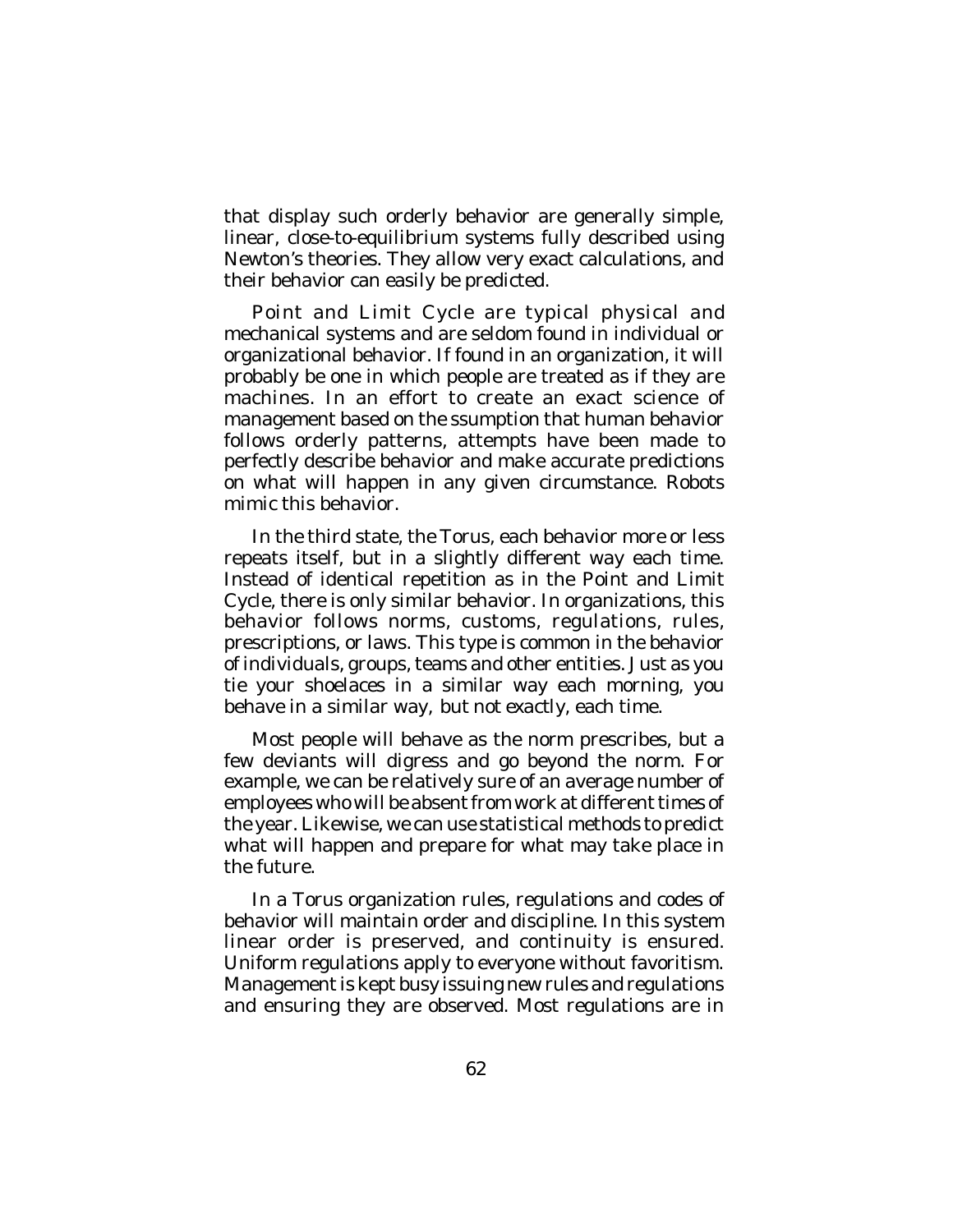written form, and arrangements of supervision and control ensure enforcement.

This type of organization functions best in a stable environment where little change takes place, such as during the Cold War. Weaknesses become apparent in a turbulent environment: lack of ability to change; lack of resilience; and uniform procedures unsuitable to people who are very different from each other. The challenge a Torus leader faces in turbulent times is not how to maintain order and enforce the regulations, but how to create conditions that nourish the growth of change, innovation, enterprise, and creativity. Encouraging renewal and positive change should be the organizational goal.

The fourth behavioral type, the Butterfly, is characterized by even less regularity and diminishing control. The change is from similar behavior to a range of behaviors. Instead of one norm, there is division into dissimilar patterns. This means that under the same set of conditions people in the organization will divide into populations that may react in completely different ways.

This system often behaves like multiple Torus systems joined together. People acting within one group are behaving similarly to one another, but differently than those in other groups. For example, employees may choose (albeit from a limited range of possibilities) what clothes they wear at work, during what hours they work, whether they carry umbrellas, etc. Instead of the constraints of unchanging rules and regulations, freedom opens choice of roles and the way the roles are performed. This variety in choice of behavior holds not only for individuals, but also for departments and teams.

Problems arise when the chosen behaviors are not functional or supported by the organization. There are unacceptable divisions among groups, for example, between those who are committed to, and identify with, the organization, and those who are alienated from it. The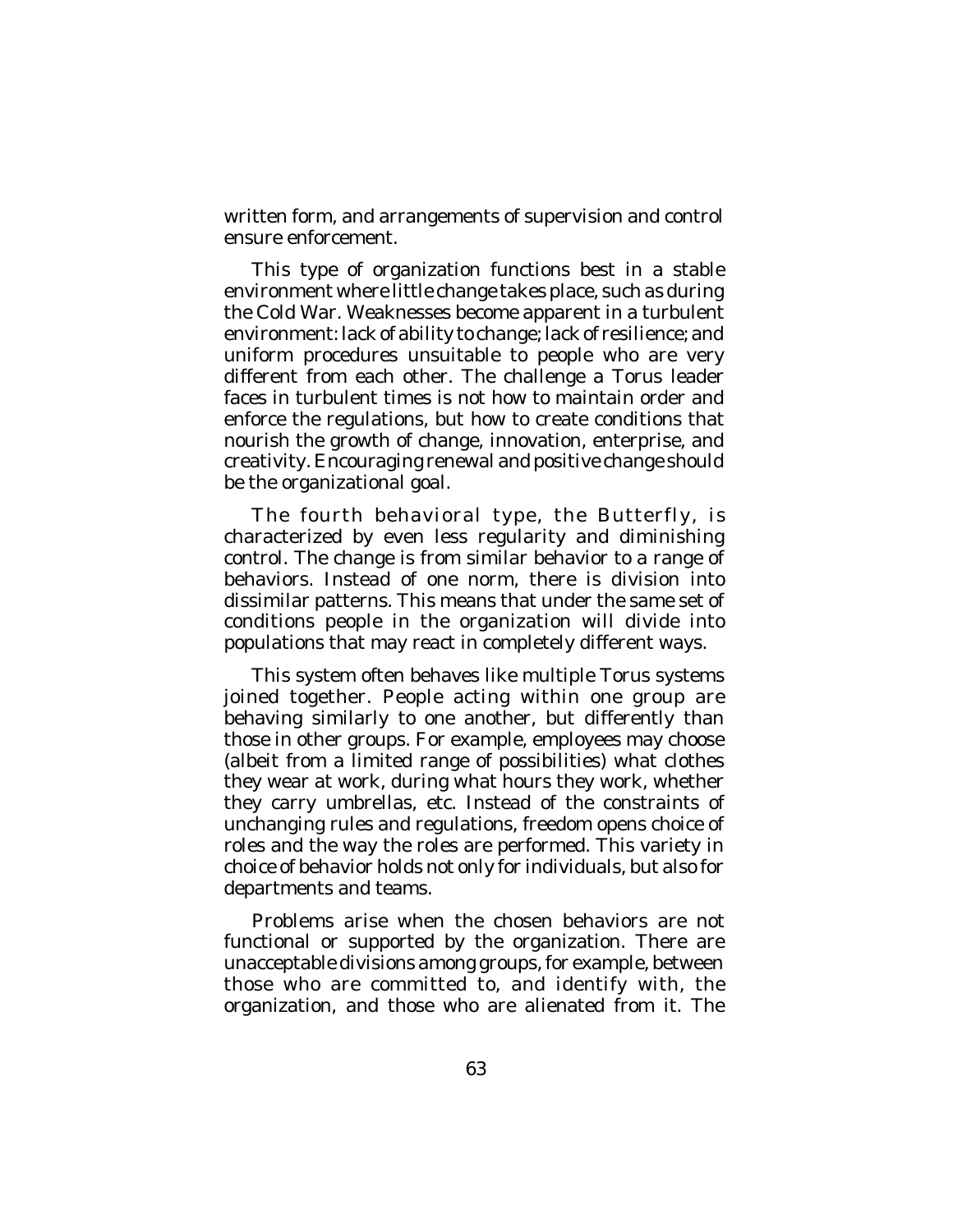workforce can diverge between effective workers with high output and those who shirk their responsibility, or between those who are honest and those that steal time or property from the organization.

Behavior in different groups may be radically changed by a small shift in a critical organizational parameter, such as differences in wage increases or in the way employees are treated. When such a parameter reaches a critical point, it can lead to chaotic change. In other words, not every change in organizational parameters leads to division; changes may take place without a ripple in the pond. It is only when a change reaches a critical point—like the last straw and the camel—that dramatic divisions occur. A change in retirement eligibility policy may have no effect at all, but under certain conditions, it may be seen as a crucial factor in decreasing job security and lead to organizational instability.

Allowing choices for a range of behaviors may appear to be the opposite of desirable military behavior, but organizations functioning in a turbulent environment need variety, creativity, and change. Survival is not possible in a climate of turbulence if an organization clings rigidly or irrationally to its old and trusted ways of functioning. Flexibility and adaptability become more and more essential as the environment changes at an increasing rate. This will be the environment of the next century. The challenge for leaders is to consistently demonstrate appropriate behaviors while guiding workers to make choices that are consistent with the organization's vision. Versatility enhances our survival: A butterfly on an unchanging flight path soon falls prey to predators.

The fifth and last behavioral type is called Deep Chaos. In this state, constraints on behavior disappear, and there are no limitations imposed by order and regularity. Randomness reigns and allows no place for order. It is never a desirable state for a military organization.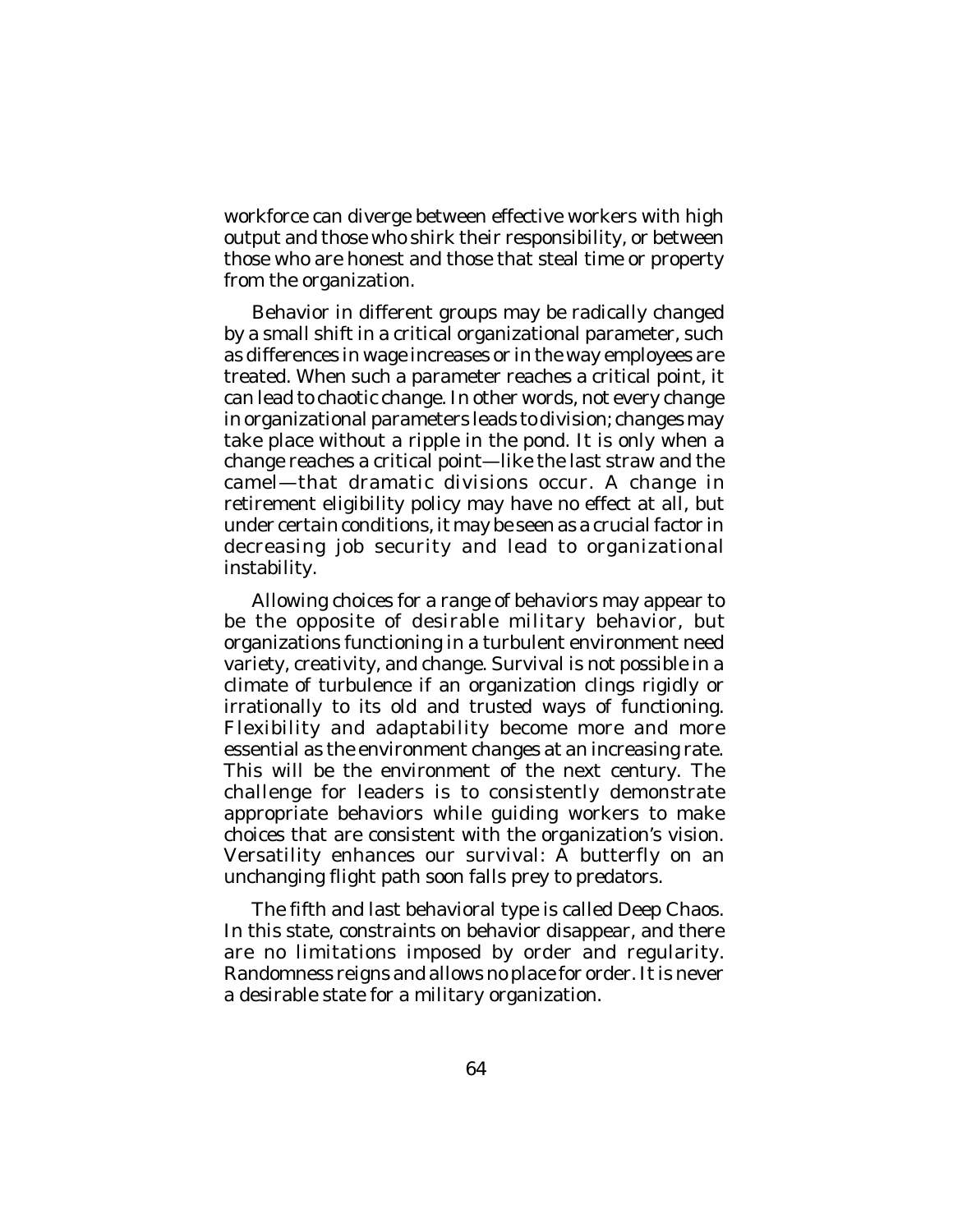Deep chaos is a transition period where order has broken down, and a new order has not yet emerged to replace the old. Complex systems reach this state after internal divisions turn into deep cleavages and external factors push beyond a critical point. Disturbances move the system to a point where its only alternative is total change or disintegration. The former Soviet Union illustrates this condition well.

Deep chaos in organizations may follow acute organizational crises involving major factors such as budget, mission, or human resources. The organization faces either transforming itself into a new order or disintegrating. From deep chaos a complex system transforms itself into a different state which cannot be accurately predicted.

### **Organizational Behavioral Patterns.**

The Santa Fe Institute's research on complex adaptive systems indicates the existence of three basic patterns of behavior: ordered, chaotic and complex.<sup>9</sup> The ordered pattern coincides with the two linear states: Point and Limit Cycle. The chaotic pattern coincides with the Deep Chaos, where randomness reigns. The complex pattern combines features of Torus and Butterfly. Systems that adapt best to changing environmental conditions function mainly in the complex pattern.

### **Management in the Orderly Patterns.**

What managerial style fits organizations that function within the orderly pattern of Point and Limit Cycle? Applying this pattern to human beings is problematic. Attempts to do so can be found in prisons, in a conscript army, and on the assembly line in industry. It is possible to use this pattern in industries employing workers with little education and no alternative employment possibilities. In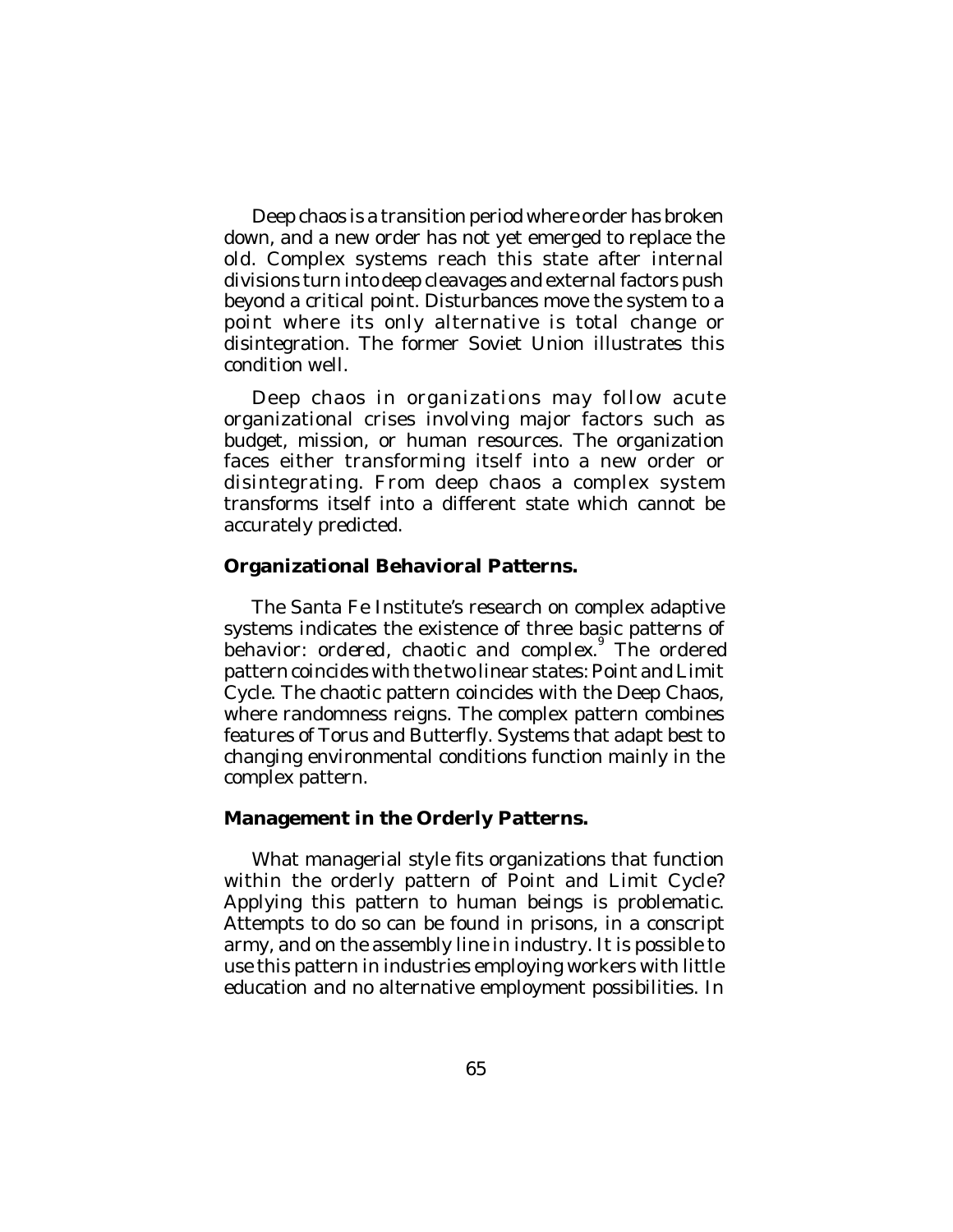these circumstances employees can be controlled and regimented to work like machines and robots.

The managerial style of this pattern is one of top-down control. The pattern is maintained by the threat of punishment or being fired, combined with financial rewards for performing regularly in a repetitive manner according to managerial instructions. Close follow up and regulation of all actions and interactions maintain tight control. In a world of mass communication and the global highway, this pattern cannot survive.

# **Management in the Complex Pattern.**

How should a leader behave in an organization that is functioning in the complex pattern, which combines order and disorder, certainty and uncertainty, continuity and variety? It is a difficult path to follow. On one side lies the danger of too much order, continuity, similarity, loyalty to the past, etc. This stifles organizational energy and creativity. Conversely, there is the danger of falling into too much disorder and ineffectiveness, resulting from irregularity, uncertainty, and instability. An organization may reach this state when it forfeits its vision, and its identity and members are lost in uncertainty concerning the future. This is a transition state of Deep Chaos, where what worked in the past is no longer relevant and there is yet no new way of escaping from the maze.

# **Avoiding Deep Chaos.**

How may Deep Chaos be avoided? Insights from the New Math suggest that leaders should try to identify and shape critical forces whose continued growth might pull the organization to a critical division. These parameters vary between organizations, but basically they are of two kinds.

The first is *internal division*, such as widening the gap between the needs and wants of people and the possibilities of satisfying them. This may cause major behavioral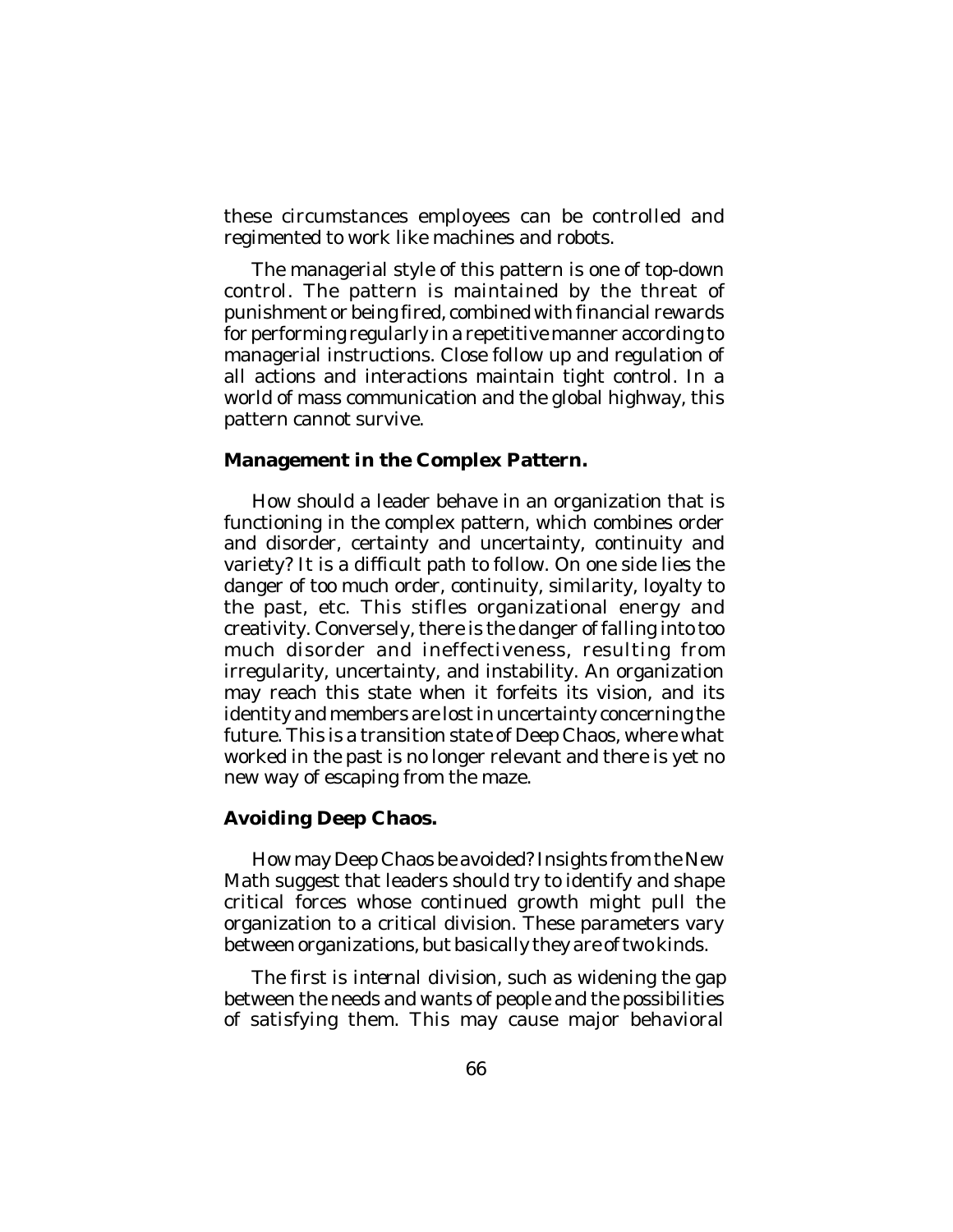differences in the degree of members' identification with their organization, their devotion to work, and their readiness to do anything beyond regular work demands. There will always be differences and gaps, the problem lies in how wide and extreme they are. If the breaches deepen beyond a critical threshold, the population tends to breakup into sections. For example, there will be those who will continue to behave honestly even when there is a negative change in their work conditions. Others may attempt to solve their problems through deviations such as absence, destruction or neglect of organizational property, low outputs, theft, embezzlement, etc. Criminal acts by senior leaders, for example, may be seen as a warning of impending Deep Chaos.

The second kind is *external division*, which is linked to the organization's ability to adapt to its environment. For example, an unanticipated change in government policy on base housing or commissary availability can lead to critical divisions. Leaders must strive to minimize these negative outside forces and mitigate the effects of those that are necessary.

# **Management of Deep Chaos.**

All accepted methods of control loose their value in a state of Deep Chaos. Means such as education, training, and rewards do not work. New directions are necessary. Studies reveal that only chaos can cope with chaos. Research is being conducted in areas such as controlling chaos in lasers, in electrical circuits, in heart tissues, and in brainwaves. As yet, these directions have not been translated into controlling chaos in human systems.

We do know that a state of deep chaos is a transition period that may lead to either transformation or disintegration of the system. The leader's role is to prevent disintegration and to assist the organization in its transformation and renewal.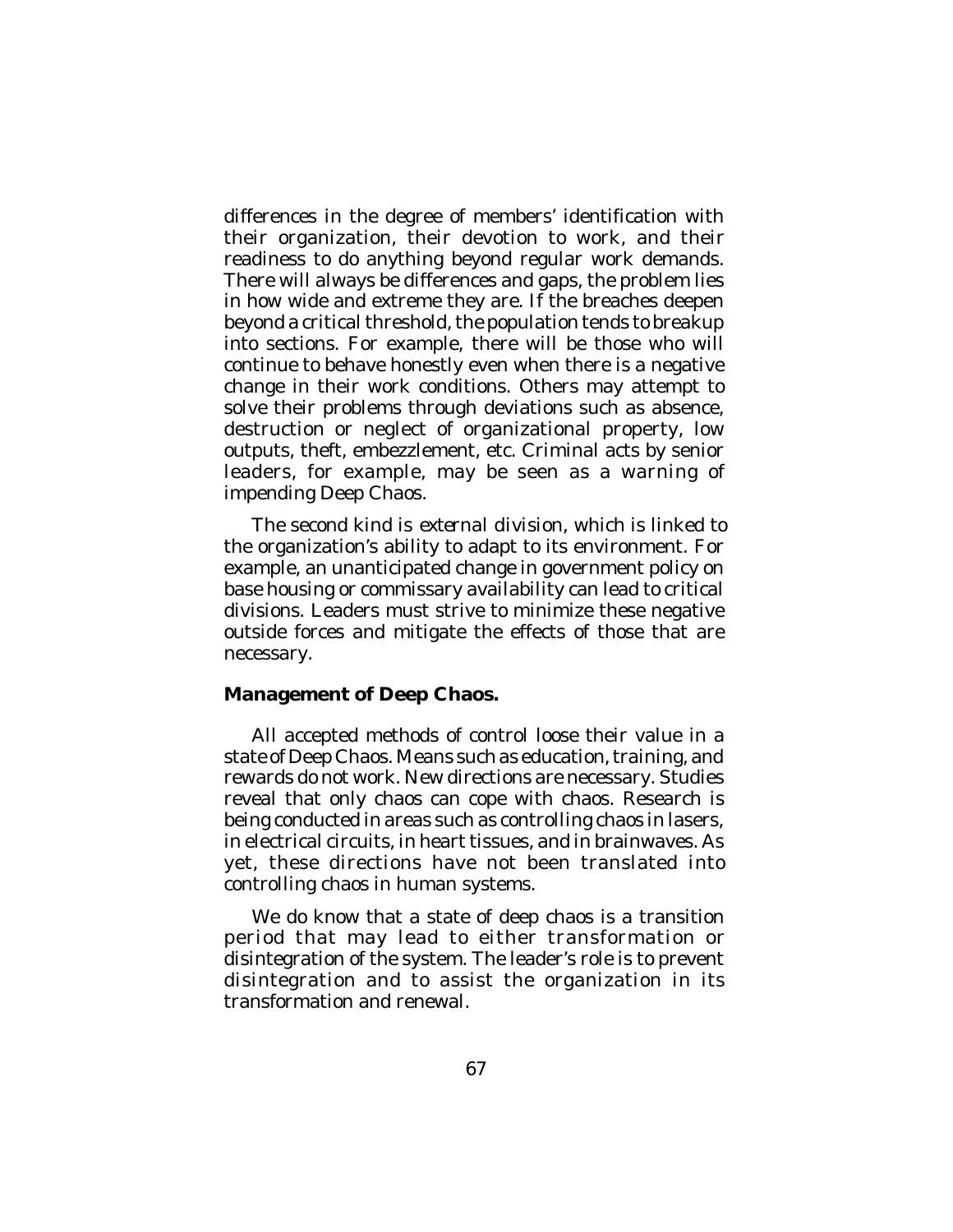There is little chance of accomplishing this with a linear approach. Attempts to motivate people by preaching, pressure, rewards, and punishments generally lead to failure. The problem is not one of applying pressure to change the existing state, but how to free the organization from the binds it itself has created. These are often mental models of personnel in the organization. The models are the filters through which organizations perceive reality and give meaning to incoming information. The leader's role is to create conditions through feedback, support of new initiatives, and other means, that undermine prior maladaptive models, so employees can concentrate on positive change. Of course, the best strategy is to avoid this state.

## **Managing at the Edge of Chaos.**

An adaptive system attempts to steer itself to the edge of chaos by regulating the level of mutual dependence among its components and between itself and other systems in the environment. In other words, it can be guided by increasing or decreasing the level of autonomy of its components, teams, and individuals, while simultaneously increasing or decreasing the level of integration with outside systems such as suppliers, sub-contractors, and sister services. Strategic planning applies, but only for limited time periods into the future. 10

Since many organizations want to move from the edge of chaos into the orderly pattern, the problem generally is one of too much continuity and order maintained by hierarchic, centralized control.<sup>11</sup> This necessitates increasing the level of autonomy of organizational components; decreasing tight central control of units; and increasing their authority and control of resources, creating semi-autonomous work teams, building teams on the basis of competencies of members, etc.

Regulating internal interdependence alone is not sufficient to reliably guide the organization near the edge of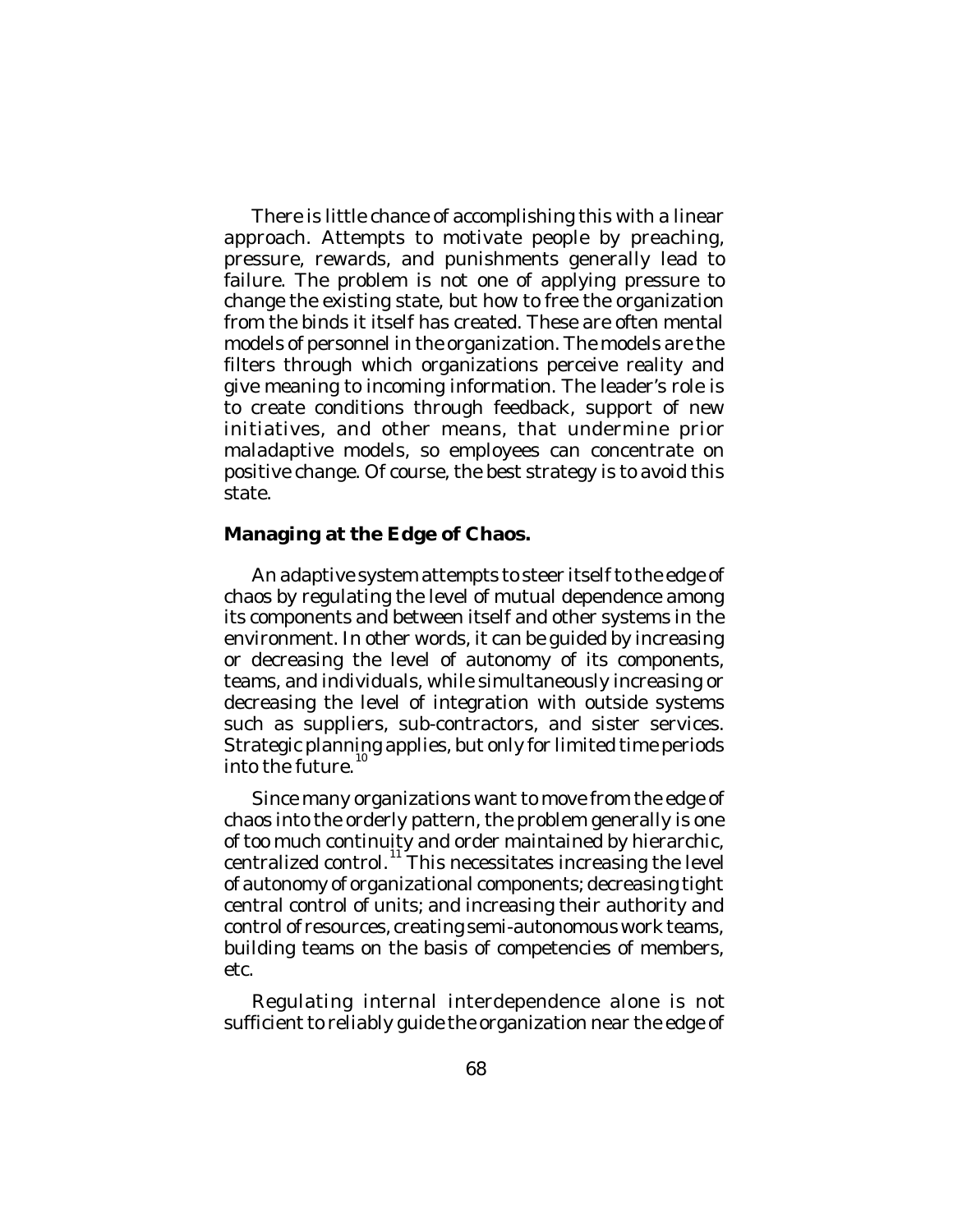chaos. External interdependence must also be guided to increase or decrease the level of integration with outside bodies. Increasing interdependence may take many forms such as partnership, joint venture, sub-contracting, information sharing, joint development, strategic partnerships, etc. Decreasing these relationships may also take different forms, such as spreading the sources of materiel, maintaining parallel forces, building internal capabilities, etc.

Why does regulating interdependence influence the ability of organizations to function at the edge of chaos? Organizations with no outside ties do not influence each other. If the ties are very close, every act may adversely influence the relationship because of repercussions. Just as in a good marriage, there needs to be the right balance between interdependence and autonomy. The relationship needs to be tuned to allow both close relations and long-term stability.

### **RECOMMENDATIONS AND CONCLUSION**

This basic examination of chaos theory provides a minimum amount of knowledge for comprehension and application of its principles. We examined the management of organizations using chaos principles and discovered potential changes in philosophy that may cope with these turbulent times.

### **Recommendations.**

Several positive steps to ensure the military survives and to prepare it for future success in the field emerge from chaos theory:

1. Diversity can allow us to adapt more efficiently to changing times.  $^{12}$  Only with a full array of culturally diverse viewpoints and mindsets can we get to the optimum solutions. This principle applies to individuals, to units, and to the services themselves. A purple-suited fighting force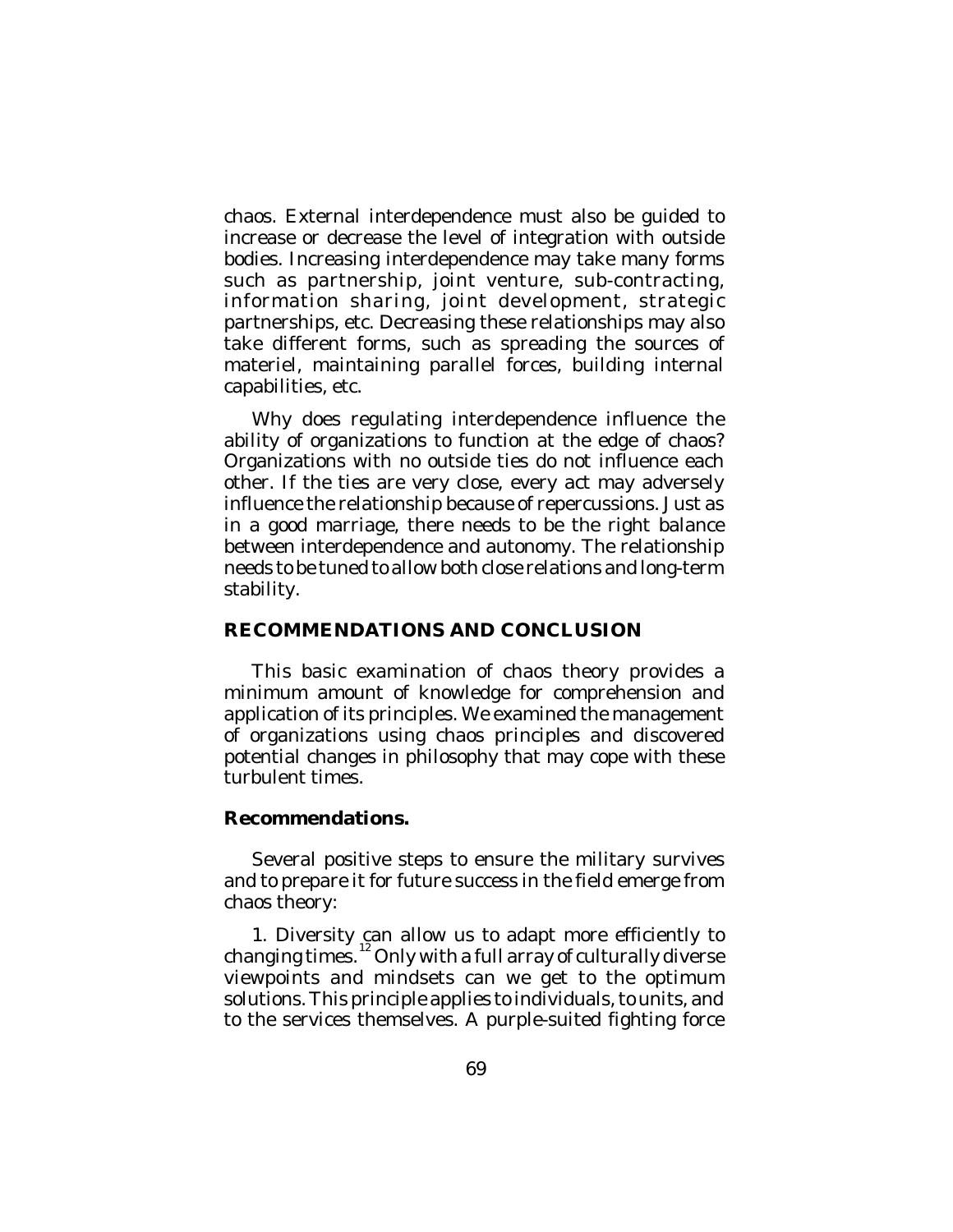may stultify military diversity and ultimately interfere with operational effectiveness. When the tension among various groups is channeled into *creative tension,* it is good for generating ideas and new approaches. The diversity we have today among services, combat formations, and individuals should not be diminished. Celebration of diversity is not homogenization of the underlying culture.

2. War games, battle labs, and training maneuvers are vital to defining a range of outcomes for new approaches to battle. An individual exercise, however, is not predictive of future success or failure. It is simply the outcome of a particular event, given its unique starting point and resources. We need to document each exercise and analyze multiple iterations to gain insight into the desirability of outcomes and the probabilities of obtaining success with new configurations. Only with repetitive similar outcomes can we gain confidence in a specific doctrinal approach.

3. Current planning cycles and systems are mostly linear in concept and execution. In the operations area, even the set sequence of briefers suggests compartmentalization and insufficient creativity and cross talk. The mission statement and commander's intent, however, indicate that some principles consistent with chaos theory have made it into our thought process, but we should go farther. We need to revise the process to optimize staff interactions and feedback loops. This will get us closer to the edge of chaos so optimal solutions may emerge more easily. In the planning, budgeting, and execution cycle, we need to redesign a cumbersome and poorly responsive Cold War process to allow innovation and adaptability to our present environment. Otherwise we consign ourselves to mediocrity and perhaps failure against a more unconstrained and agile future adversary.

4. Quality of life issues are extremely important to the functioning of the entire military organization. Inequities among individuals, groups, or even services promote divisiveness and push the system towards the possibility of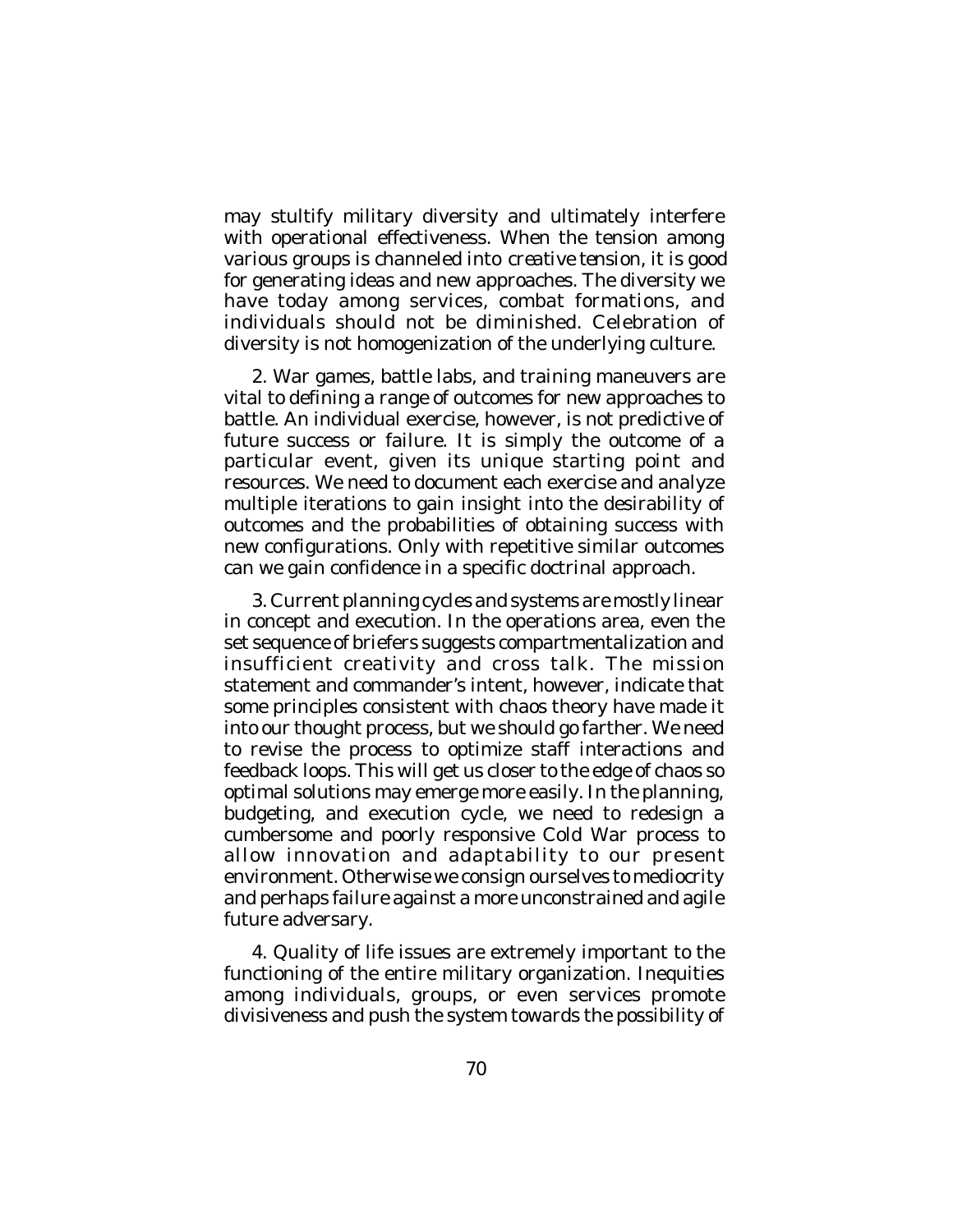deep chaos. Even a seemingly trivial issue such as umbrella use in the Army sets males against females and the Army against the other services. Perceived inequities in deployment taskings or promotion opportunities are also destabilizing. Leaders must continually exert significant effort to maintain the highest quality of life possible for service members. We must balance individualism with the need for discipline and consistently demonstrate the caring and respect that will maintain and maximize cohesiveness.

5. Values and vision have a profound effect on organizations. Our values drive behaviors on the battlefield during chaotic situations. If soldiers believe in the system, they will sacrifice all to accomplish the mission. However, if the conduct of leaders does not seem to follow the values publicly espoused<sup>13</sup> or if the organization's vision for the future is not clear and resonant, soldiers may not be as motivated to perform beyond their limits. Then chaos will not steer units to the creative edge. Soldiers will, at best, follow traditional linear patterns at less than their full potential or, at worst, they will lose their cohesion and fail. Whether or not leaders live up to the personal commitment and responsibility demanded by the organization's values 14 and vision truly effects the outcome of battles.

6. With emerging technology allowing near-perfect knowledge of the battlefield, there will be a temptation to give senior commanders too much detailed information about their subordinate units. The ability to know such things as the physical (or even mental) condition of individual soldiers is not necessarily a good thing for battalion commanders and higher.<sup>15</sup> The chaos inherent in combat is best dealt with at the lowest level where individual factors can be more clearly recognized and compensated for.<sup>16</sup> Filters will be required to give summary information to higher echelons without superfluous data to encourage micro-management. Historical situations such as President Johnson's personal selection of bombing targets in North Vietnam support this approach.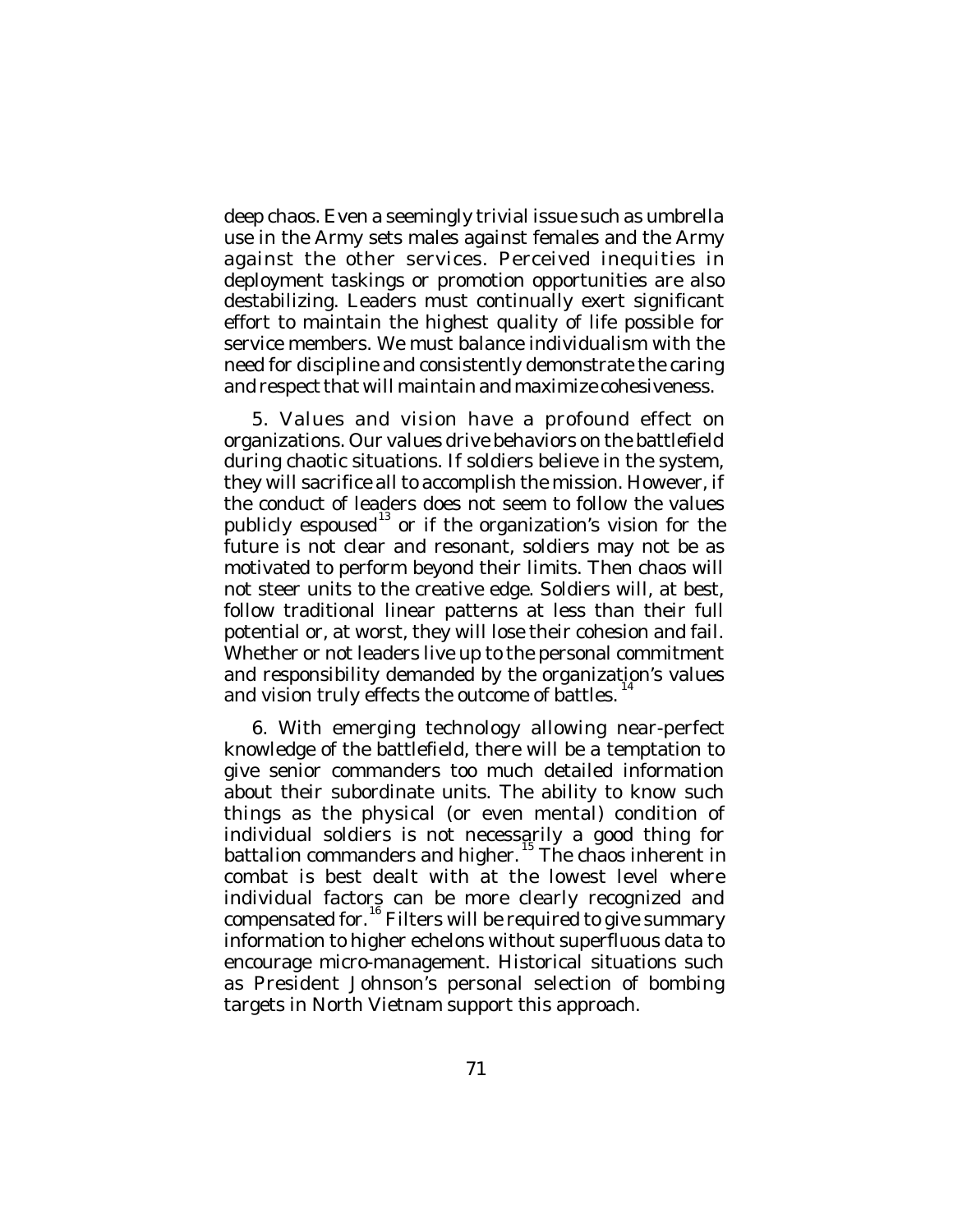## **Conclusion.**

That too much chaos is a problem is intuitive. But we may not understand why an ordered pattern also is problematic. Managing is often seen as creating order to insure the sequential flow of planned events. Problems arise when an organization attempts to be so orderly that it excludes the necessary elements of variety, discontinuous change, innovation, experimentation, development, and creativity. 17 Too much order is counterproductive when the organization needs to adapt quickly and effectively under chaos-producing conditions.

Should a leader manage so that the organization functions in the complex pattern? Generally yes, but that may not be optimal. The organization should function as closely as possible to the edge of chaos. This is where life has enough stability to maintain itself and enough creativity to be called life; it is where the system's components do not degenerate into stability and do not disintegrate into deep chaos. The challenge for today's military leader is to find the closest approach to this edge, consistent with mission requirements during training and everyday operations, and to maintain a balance there during actual combat.

We need to become comfortable with these new concepts and exploit their combat multiplier effects to the fullest. The success of the Army After Next depends as much on leader development as on technological advances.<sup>19</sup>

### **ENDNOTES - CHAPTER 4**

1. Newton's impact on our innate sense of order is thoroughly discussed in L. Douglas Kiel, *Managing Chaos and Complexity in Government: A New Paradigm for Managing Change, Innovation, and Organizational Renewal*, San Francisco: Jossey-Bass Publishers, 1994, pp. 4-6. He goes on to develop the need for dynamic change and to point out why the usual government bureaucracies will not adapt well in a complex and socio-economically turbulent world.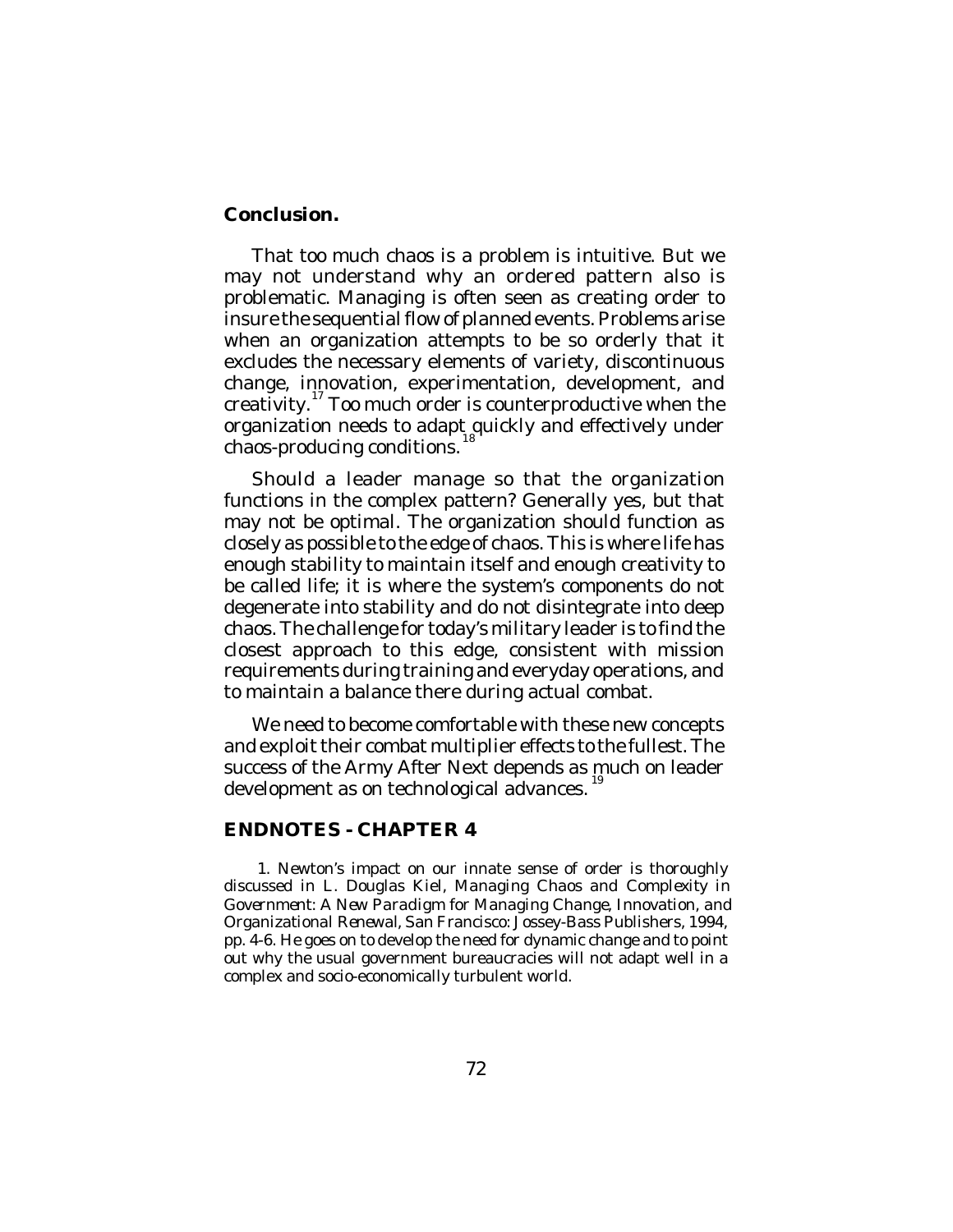2. There is a clear physical example in James Gleick, *Chaos: Making a New Science*, New York: Penguin, 1988, p. 24:

Nonlinearity means that the act of playing the game has a way of changing the rules. You cannot assign a constant importance to friction because it depends on speed. Speed, in turn, depends on friction. That twisted changeability makes nonlinearity hard to calculate, but it also creates rich kinds of behavior that never occur in linear systems.

3. Margaret J. Wheatley, *Leadership and the New Science: Learning About Organization from an Orderly Universe*, San Francisco, CA: Berrett-Koehler Publishers, 1992, pp. 125-127.

4. Edgar E. Peters, *Chaos and Order in the Capital Markets*, New York: Wiley & Sons, 1991, p. 135.

5. This discovery and its military implications are discussed quite succinctly in Robert R. Logan, *A Complex Dragon in a Chaotic Sea: New Science for USMC Information Age Decisionmakers*, CARLISLE, PA: U.S. ARMY WAR COLLEGE, 1996, PP. 5-8.

6. An enlightening and creative discussion of chaos theory in terms of Clausewitzian theory and the overlap of both with the Vietnam War is contained in Scott E. Womack, *Chaos, Clausewitz, and Combat: A Critical Analysis of Operational Planning in the Vietnam War*, 1966-1971, Fort Belvoir, VA: Defense Technical Information Center, Document Number ADA306112, 1995, p. 151.

7. This branching of pathways is framed in terms of symmetry breaking by Kiel, p. 37. The process of branching is discussed more rigorously in Ilya Prigogine and Isabelle Stengers, *Order Out of Chaos: Man's New Dialogue with Nature,* New York: Bantam Books, 1984, p. 177.

8. Uri Merry, *Coping with Uncertainty: Insights from the New Sciences of Chaos, Self-Organization, and Complexity*, Westport, CT: Praeger, 1995, is a treasure trove of reasonably clear discussions of the effects of chaos on organizations. His more recent work, along with that of the current staff at the Santa Fe Institute is available on the Santa Fe website at *http://santafe.edu/sfi/publications* and on Dr. Merry's website at *http://pw2.netcom.com/~nmerry/art2.htm*.

9. *Ibid*.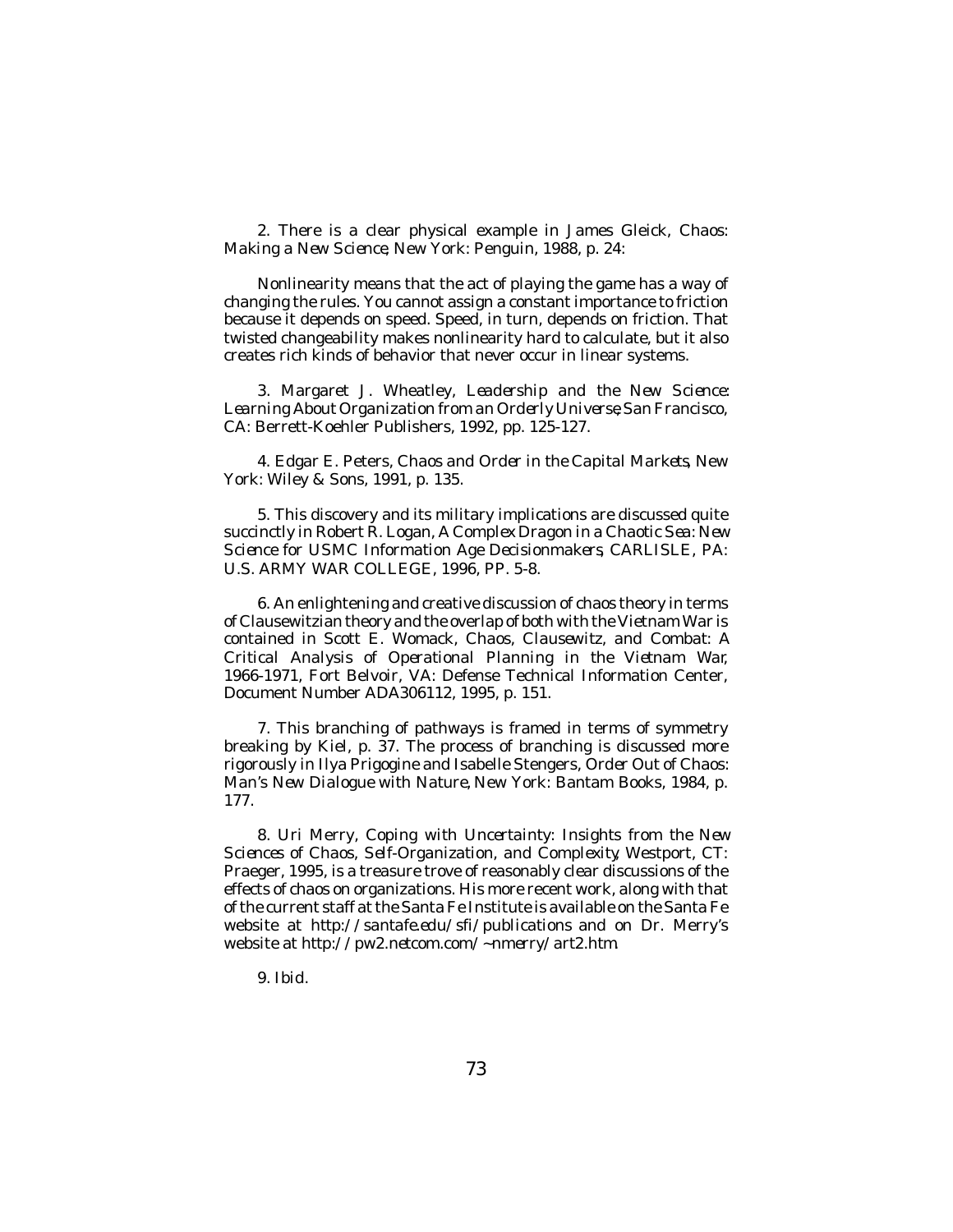10. Steven E. Phelan, "From Chaos to Complexity in Strategic Planning;" available from *http://comsp.com.latrobe.edu.au/ papers/ chaos.html*; accessed November 21, 1997, details the relatively limited applicability of long range strategic planning

11. This point is made clearly by Kiel, p. 140.

12. A strong argument is made for the positive effects of diversity by *ibid*., p. 162.

13. That leaders should be risk takers, strongly reinforce actions that have positive outcomes for the organization, and have a long-term outlook, not simply a response to everyday crises is discussed by *Ibid., pp. 175-194.*

14. Peter M. Senge,*The Fifth Discipline: The Art and Practice of the Learning Organization*, New York: Doubleday, 1994, p. 214, gives an excellent discussion of the requirements for executing an organizational vision. He points out that everyone, not just the leaders themselves, must believe the vision, and everyone should contribute to its development to facilitate buy-in.

15. This is even consistent with current writings from the Training and Doctrine Command itself. See John L. Romjue, *American Army Doctrine for the Post-Cold War*, Fort Monroe, VA: United States Army Training and Doctrine Command, 1997, pp. 28-29.

16. The fact that the fog of war will persist in the face of technology is presented clearly in Douglas A. Macgregor, *Breaking The Phalanx: A New Design for Landpower in the 21st Century*, Westport, CT: Praeger, 1997, pp. 50, 161. He also makes the point that local initiative by lower level leaders make critical differences in outcome in *Ibid*., p. 160.

17. The necessity of seeing reality for any adaptive organization as seething with change and not simply a mechanical system is emphasized in Prigogine and Stengers, p. xv.

18. "The linear approximation is usually worst when things are about to fail." Nina Hall, *Exploring Chaos: A Guide to the New Science of Disorder*, New York: Norton, 1991, p. 151.

19. John G. Sifonis and Beverly Goldberg, *Corporation on a Tightrope: Balancing Leadership, Governance, and Technology in an Age of Complexity*, New York: Oxford University Press, 1996, p. 34, points out that: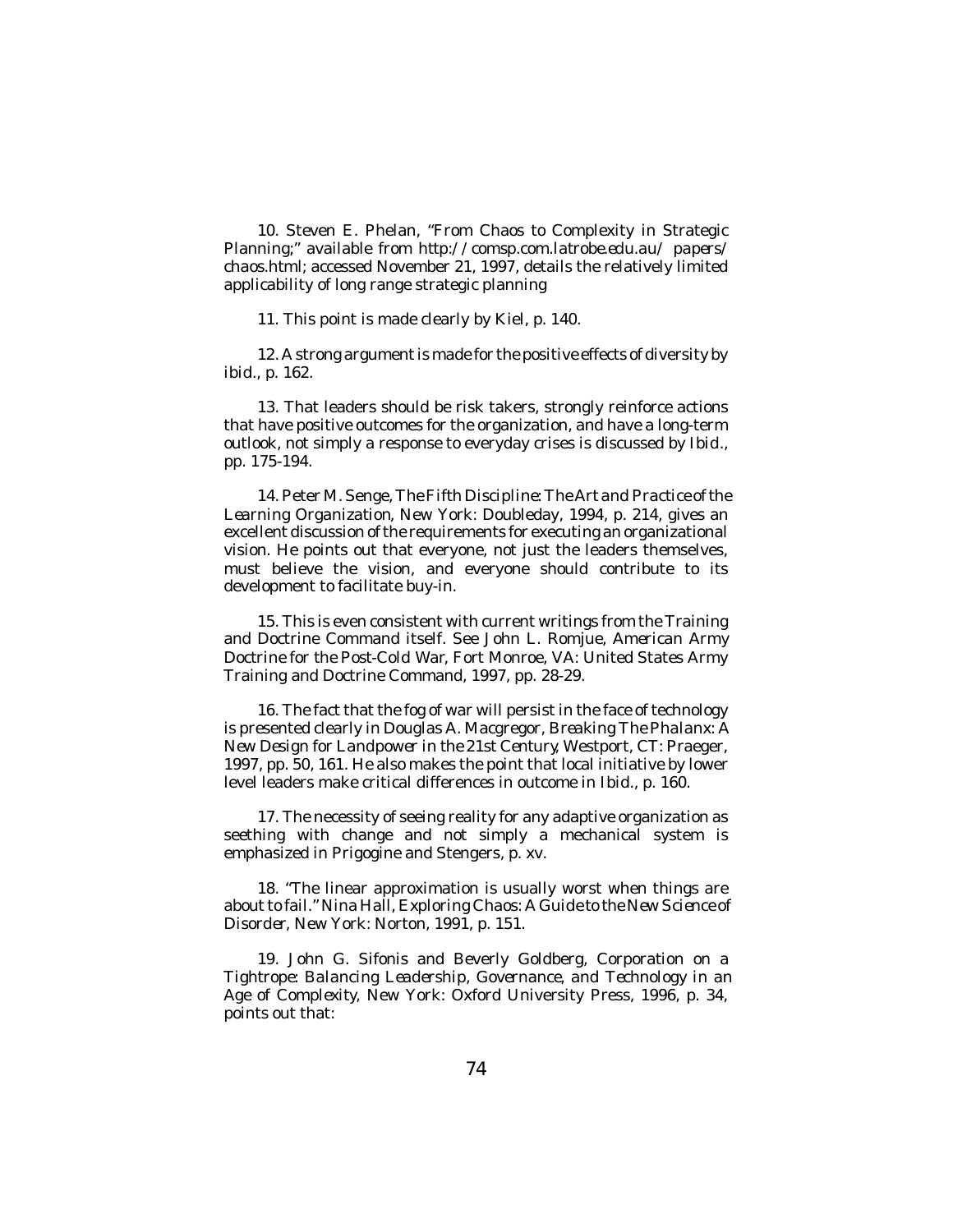leadership on one level sets the logic, the vision, the direction of an organization; on another it enables processes. Technology enables and facilitates leadership and governance, but how much technology an organization uses is driven by leadership and governance.

This feedback is a basic phenomenon of nonlinear interaction.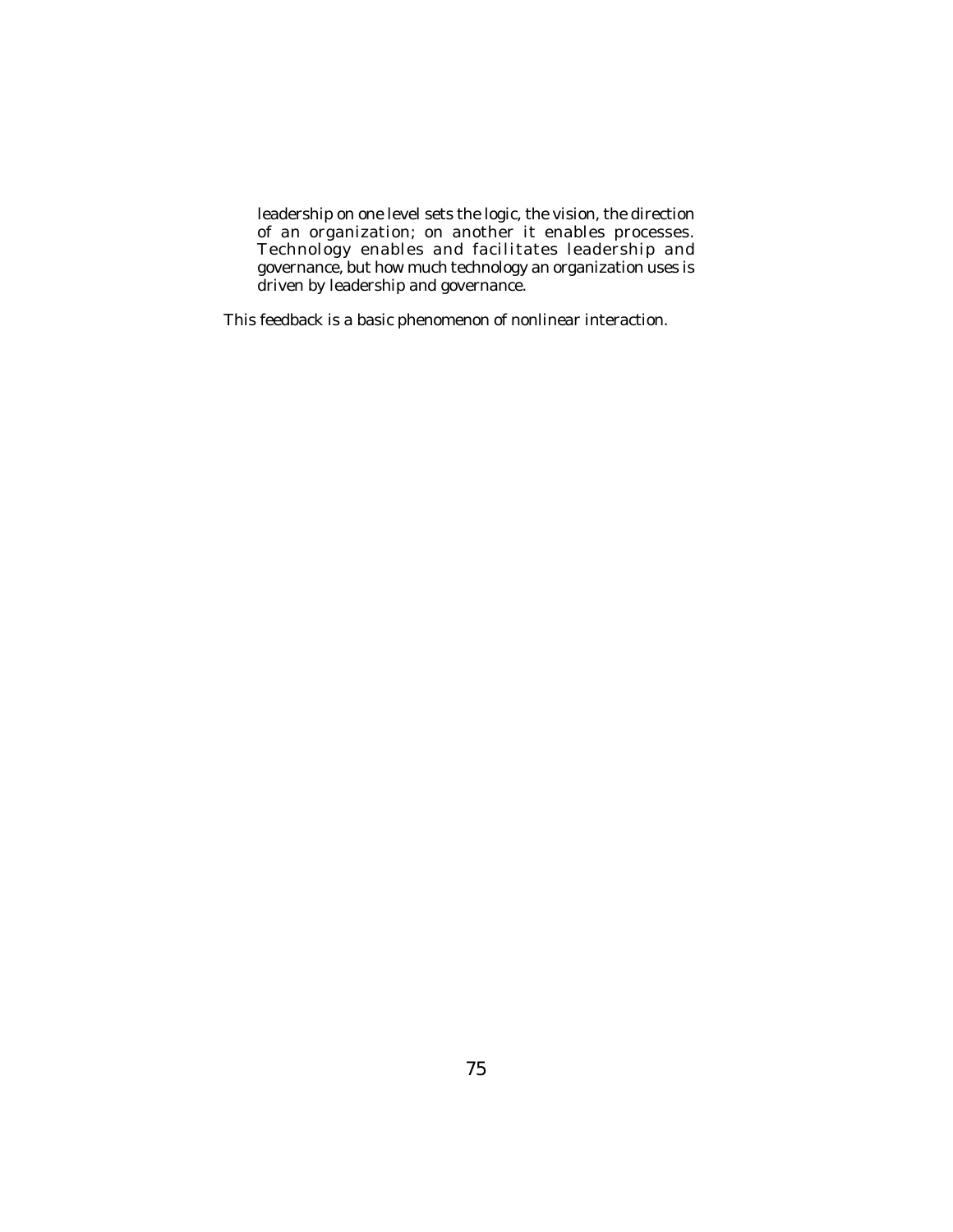# **CHAPTER 5**

# **EDUCATING JUNIOR MILITARY OFFICERS FOR THE INFORMATION AGE**

#### **Andre H. Sayles**

#### **INTRODUCTION**

Future military leaders need to learn about cutting-edge technology that may change how wars are fought, but they also need a historical underpinning to their professional education.

Rep. Ike Skelton 1

As the Armed Forces transition to the 21st century, senior leaders will face the challenges of the information age. At an unprecedented pace, new technologies are changing the way the services plan for future military operations. During the first two decades of the 21st century, nearly every service member will feel the impact of the Information Revolution. A paradigm shift in the professional military education (PME) of junior officers is on the horizon. Simultaneously, this new approach to education must continue to provide for the historical underpinnings in the current education system.

In May 1996, the chairman of the Joint Chiefs of Staff published *Joint Vision 2010* as "the conceptual template for how America's Armed Forces will channel the vitality and innovation of our people and leverage technological opportunities to achieve new levels of effectiveness in joint warfighting."<sup>2</sup> This framework for joint operations in 2010 lays the foundation for visionary programs in the individual services.

The Army outlook for the first 25 years of the 21st century is captured by the continuum of *Force XXI, Army Vision 2010, and Army After Next.* 3  *Transitions for the Navy and Marine Corps will be guided by the strategic concept of*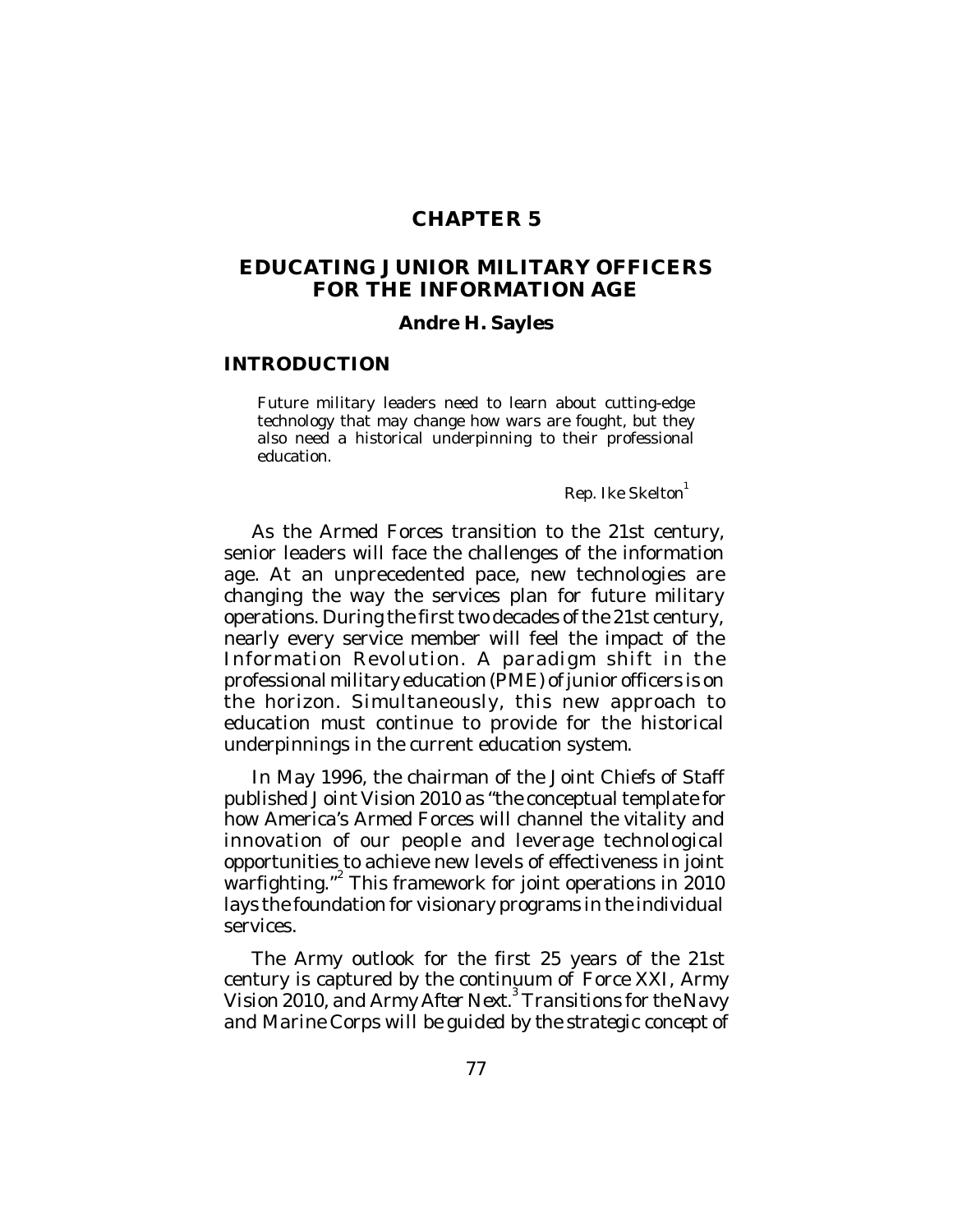*Forward . . . From the Sea*. 4 The Air Force strategic vision is captured by Global Engagement: *A Vision for the 21st Century and Air Force 2025***.** 5

Joint operations are common threads that run throughout the collective vision of the Chairman of the Joint Chiefs of Staff and the service chiefs. As a driving force behind future joint, combined, and ultimately integrated operations, the Information Revolution will lead to new education requirements for junior leaders. Soldiers , sailors, airmen, and marines will continue to win wars as they have done in the past; new technologies will not displace the human dimension. However, leaders will have to understand new tools of the trade in the future as they have in past wars. These new information age tools have already begun a historic revolution in military affairs (RMA).  $^6$ 

This chapter will address issues related to junior military officer education in the information age. After a discussion of information operations (IO), a future scenario provides a basis for proposed junior officer education. This report suggests that education of military leaders be factored into the force planning process. The services should not assume that education requirements for the information age will be a natural product of the times. Unless direct action becomes a priority, the human factor may slow progress towards the 2010 force.

### **INFORMATION OPERATIONS**

All planning, particularly strategic planning, must pay attention to the character of contemporary warfare.

Carl von Clausewitz<sup>7</sup>

In 1996, Winn Schwartau defined information warfare (IW) as "those actions intended to protect, exploit, corrupt, deny, or destroy information or information resources in order to achieve a significant advantage, objective, or victory over an adversary." <sup>8</sup> He developed this definition by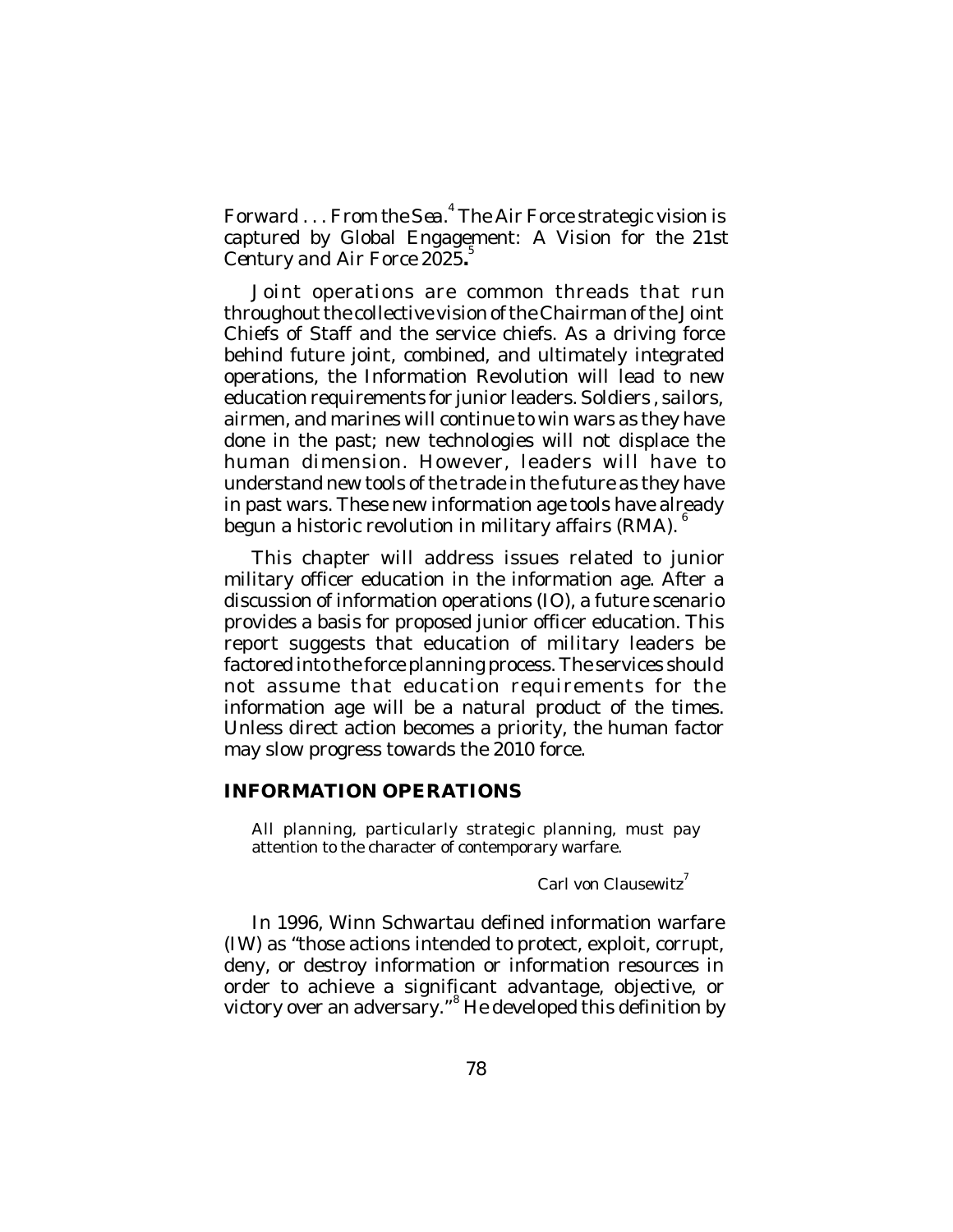combining elements of three existing taxonomies associated with the Department of Defense (DoD), national security, and economic infrastructure. Although the DoD focus was on actual conflict, the broader definition offered by Schwartau extended to peacetime activities that ranged from recreational hacking to computer terrorism.

In *Field Manual (FM) 100-6,* published in August 1996, the Army used information operations to describe the full range of information issues from peace through global war.  $\degree$ Information operations became the Army's implementation of the DoD version of information warfare, but in a much broader sense.

Although information warfare was becoming a universal term by the mid-1990s, a resistance to the use of "warfare" in the private sector ultimately led to a preference for information assurance (IA). This term described the range of nonmilitary activities related to what previously had been described as information warfare. The President's Commission on Critical Infrastructure Protection described information assurance as:

Preparatory and reactive risk management actions intended to increase confidence that a critical infrastructure's performance level will continue to meet customer expectations despite incurring threat inflicted damage. For instance, incident mitigation, incident response, and service restoration. 10

Assurance includes protection of information systems, detection of intrusions, and restoration of operations after an attack. In 1998, the new *Joint Publication* (Joint Pub) 3-13 brought closure to the concept of military information operations from a Joint Staff perspective.<sup>11</sup> As shown in Figure 1, *Joint Pub* 3-13 describes relationships between information operations, information warfare, and information assurance in peace and war.

Information operations are supported by command, control, communications, computers, and intelligence (C4I) across the full spectrum of military activities. Such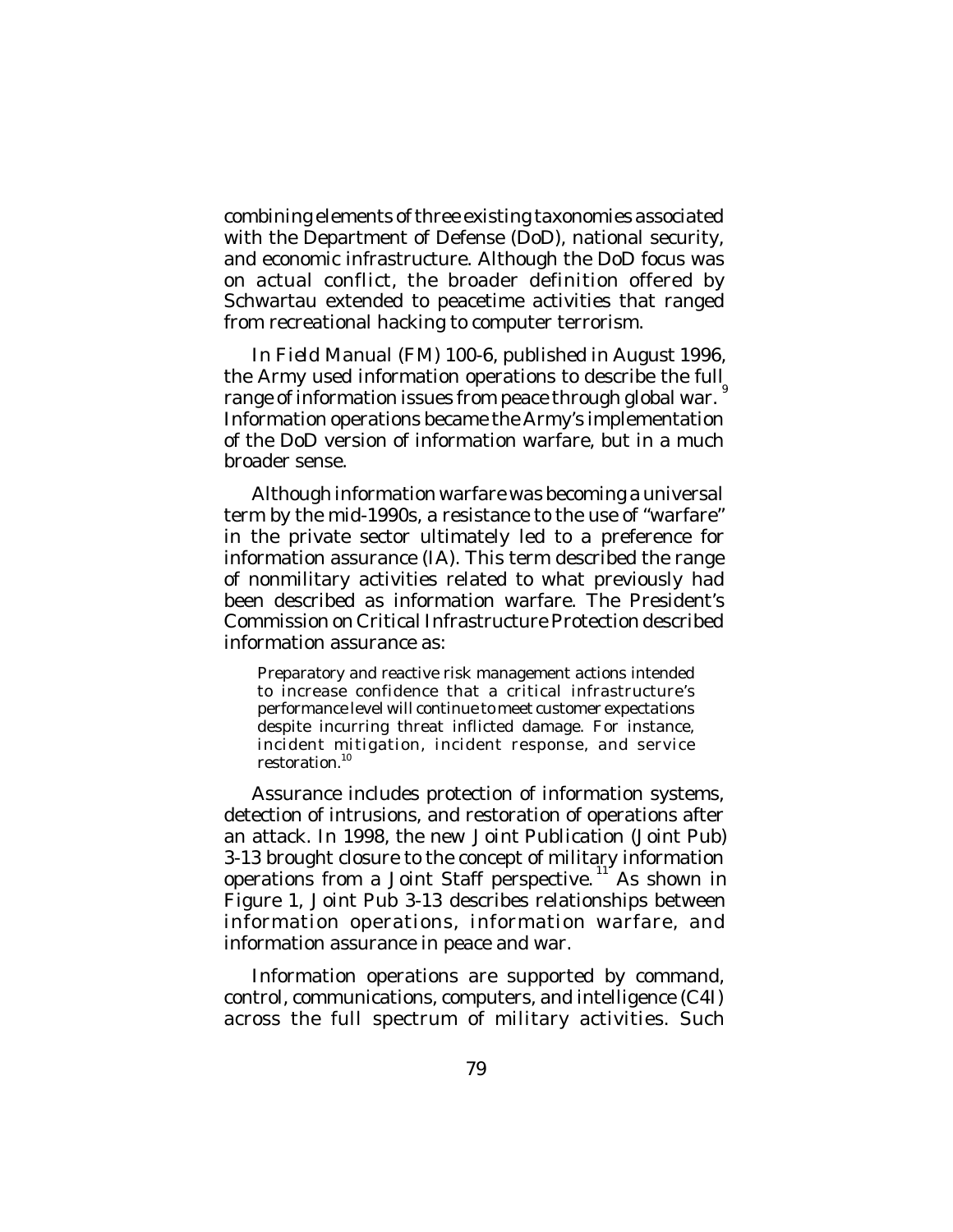

**Figure 1. Information Operations Relationships Across Time.**

operations include "actions taken to affect adversary information and information systems, while defending one's own information and information systems."<sup>12</sup> Information warfare is a subset of information operations during time of crisis or war. Like information operations, information assurance is a full-time activity. In *Joint Pub 3-13,* information assurance is defined as "IO that protect and defend information systems by ensuring their availability, integrity, authentication, confidentiality, and nonrepudiation."<sup>13</sup> In DoD, as well as the private sector, information assurance implies protection of systems, detection of infringement, and recovery or reaction.

Defensive and offensive IO are relevant across the peace and war spectrum. Defensive IO is particularly important in protecting information systems on a daily basis.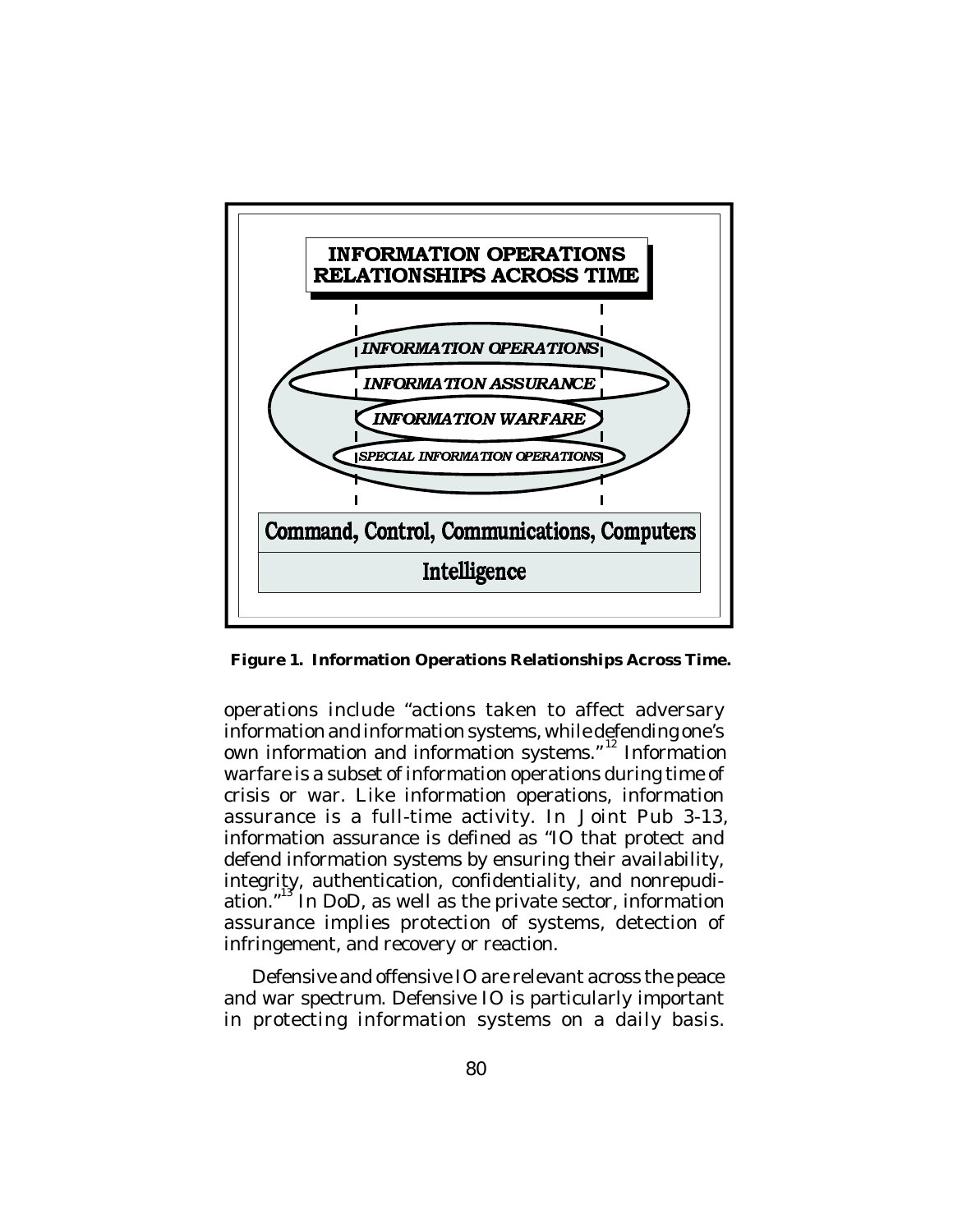Information assurance is one of many defensive measures available. As attacks on information systems increase, offensive information operations may also be used as defensive measures. Currently, the number of attacks on military information systems may be as high as 500,000 annually. 14 Many of these attacks are not detected by current defensive measures.

### **INFORMATION AGE TECHNOLOGIES**

The world has changed and there is great risk in standing still.

General Gordon R. Sullivan<sup>15</sup>

Information operations are a conduit for integration of information age technologies into future battlespace. The projections in *Joint Vision* 2010 include global communications and intelligence networks, precision weapons, digitized platforms, direct links between sensors and shooters, advanced soldier systems, full enemy and friendly force identification, and situational awareness.

Many rapidly advancing technologies are driven by new innovations in semiconductors, electronics, and optics. In 1965, Gordon Moore predicted that the number of transistors on an integrated circuit would double every year. In 1975, he revised his prediction to what is now called Moore's Law; the number of transistors will double every 18 months. Remarkably, this prediction has remained accurate for the past 20 years, except for recent advances that are about 1 year early.

Success in the semiconductor industry has underpinned advancement for many other technologies. Specifically, miniaturization of high speed processors has opened doors for computers, communication systems, sensors, displays, and numerous other capabilities that have both commercial and military applications. Coupled with advanced materials, signal processing, and developments in software engineering, microelectronics has led to dramatic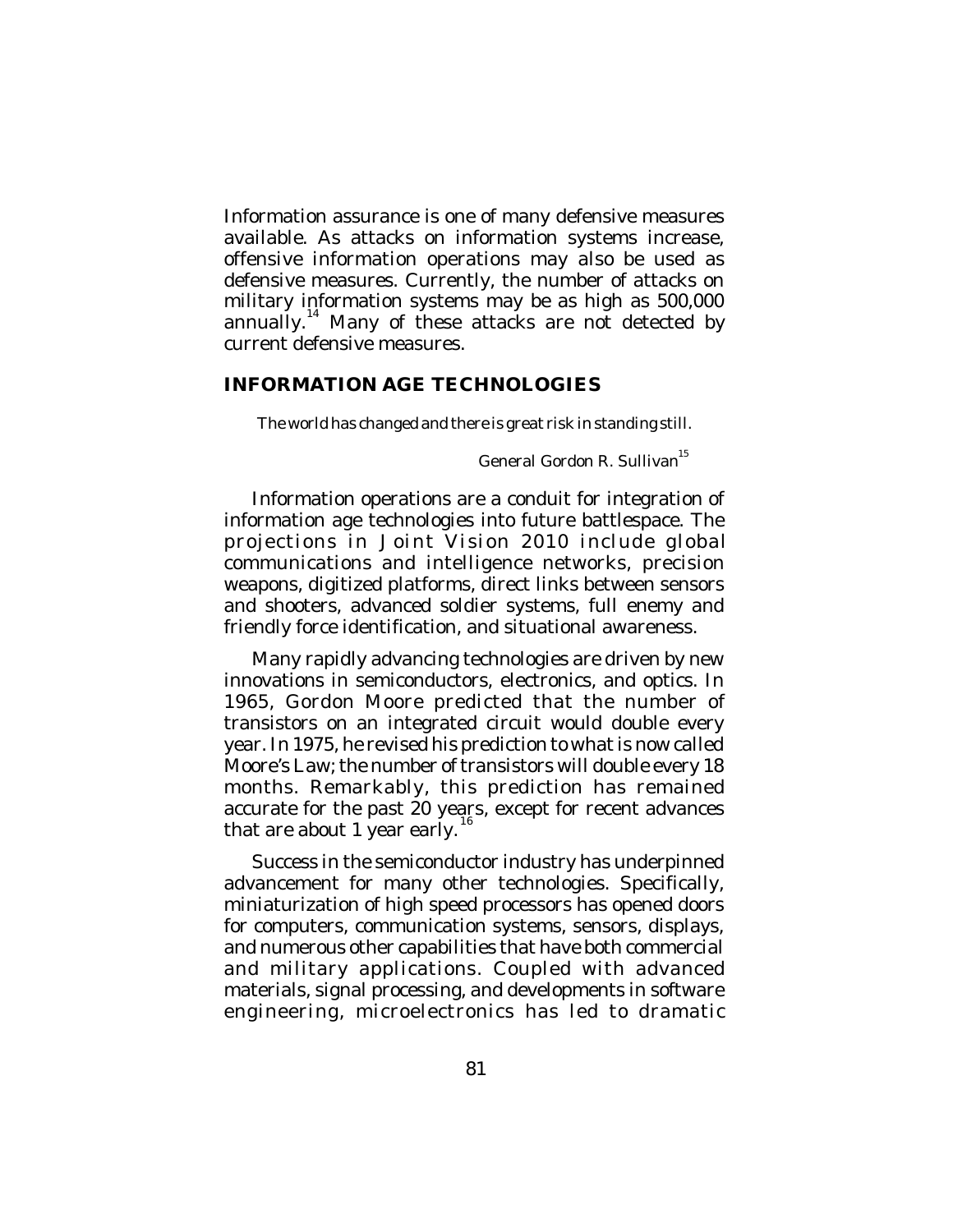improvements in command, control, communications, computers, intelligence, surveillance, and reconnaissance (C4ISR). Technology is affecting force structure, military operations, and the way the services manage information on a daily basis.

### **FUTURE MILITARY SCENARIO**

Generally, operations of war require one thousand fast four-horse chariots, one thousand four-horse wagons covered in leather, and one hundred thousand mailed troops.

 $\mathsf{Sun}$  Tzu $^{^{17}}$ 

A significant number of futurists have offered scenarios describing the evolution of economic, political, social, and military conditions over the next 30 years. Likewise, each of the services has published a vision from the present to 2025. Due to the conjectural nature of scenarios, an exhaustive review of military futures would offer no more certainty than a single brief scenario. Thus, a concise futurist statement is adequate to stimulate thoughts about junior officer education requirements in the information age. The following paragraphs offer a brief future scenario based on the notion that the advanced land warrior will be the primary focus.

### **Currents of Change.**

Steven Metz describes the most important overarching currents of change as interconnectedness, compression of time, and demassification.<sup>18</sup>At the strategic level, these three broad categories are applicable to many published military futures. Interconnectedness is already underway at all levels within the Armed Forces, including individual, organizational, service, and interservice systems. The increased focus on information operations supported by C4ISR is but one indication that interconnectedness is a way of the future.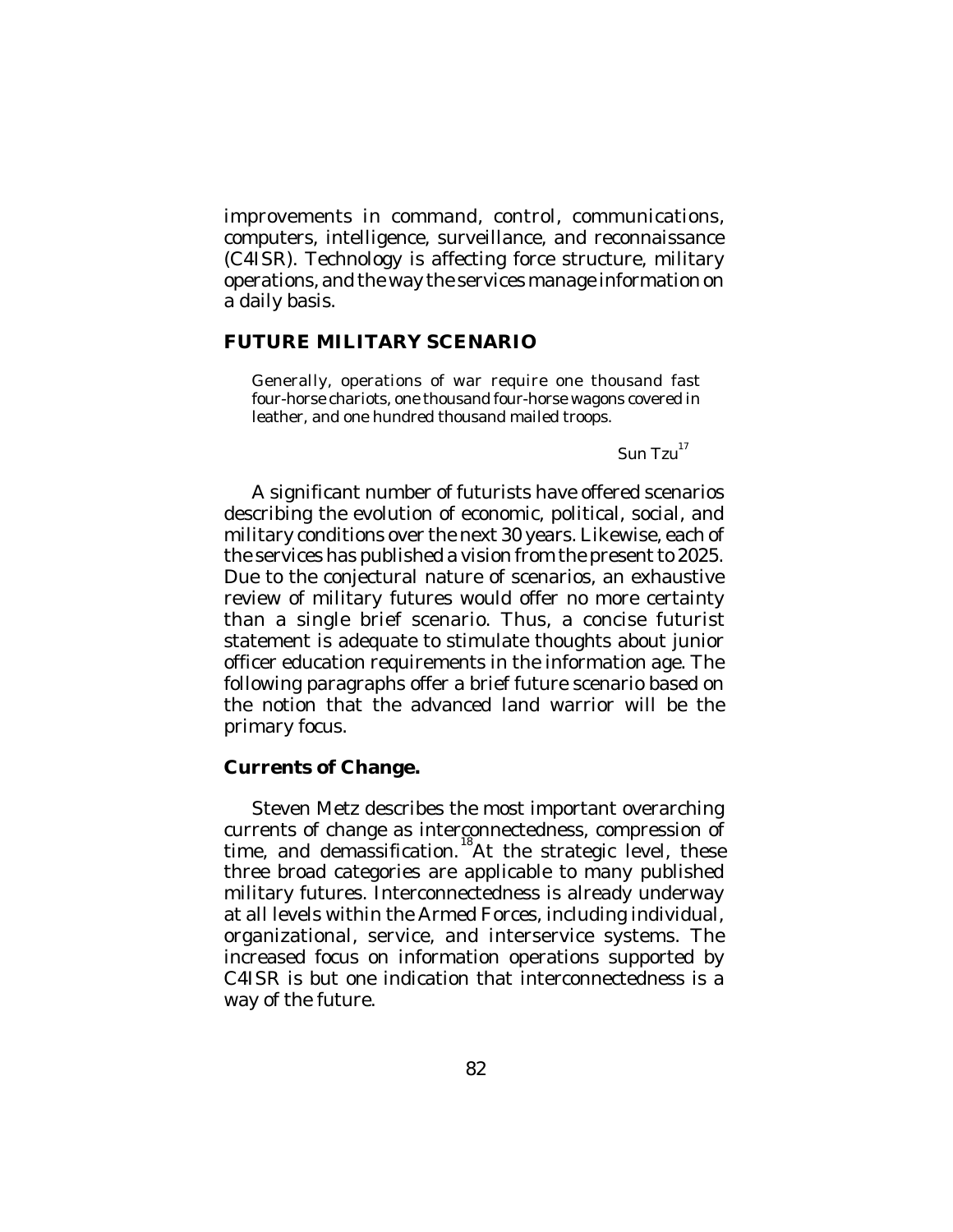In both peace and war, the compression of time is becoming reality through a variety of communications and information systems. Data can be sent or retrieved in near real time from virtually any location on earth. Future transportation systems will likely compress both time and space as travel times are reduced or the need to travel long distances to accomplish the mission will no longer be necessary.

The application of demassification to military organizations will lead to smaller units across the services. The smaller units will be able to conduct an operation anywhere in the world while moving quickly and maintaining global communications. A full range of information operations resources will be at their disposal.

### **Land Warrior Futures.**

Over the next 30 years, the land warrior will develop into an individual fighting machine. Outfitted in climate-controlled individual armor, the land warrior will be protected by an integrated defense against chemical agents, small arms fires, and adverse environmental conditions. Global communications via satellite will complement regional communications via wireless or cellular systems enhanced by unmanned aerial vehicles. Along with these communications assets, advanced global positioning concepts will be integrated into a specially designed helmet.

At the touch of a button or perhaps in response to an inconspicuous mental or physical gesture, the head-worn display will provide the positions of enemy and friendly forces, targeting information, mission status, and environmental conditions. The individual weapon will be able to identify and target the enemy while offering a range of responses from stun to kill. The land warrior will have no concerns about temporary environmental conditions such as day and night. Likewise, the ability to be extracted or resupplied at just the right time is taken for granted.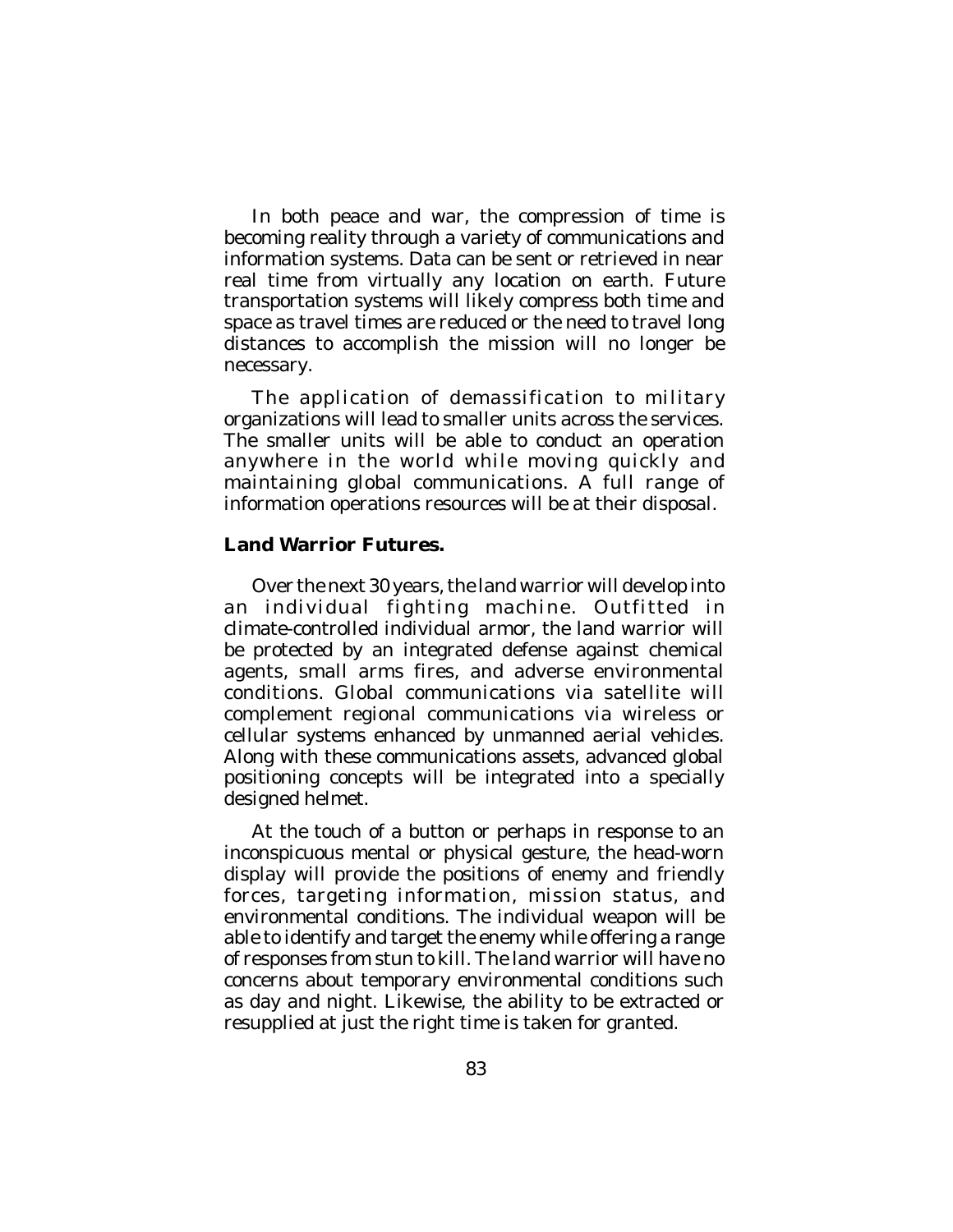## **Land Warrior Supporting Forces.**

The remainder of the military force structure will be designed to support the individual land warrior as well as operate independently. A wide range of small units will be combined at practically any level or size in order to provide the necessary firepower and logistical support. Heavier weapons will be made available in case of a rare conflict which may be thought of as conventional. Supporting aviation platforms will range from close support to strategic. Space and naval assets will be available to the land warrior upon request. When the mission dictates a larger force, land, air, and sea elements will be integrated into a single unit that communicates and operates much like the smaller land warrior component.

# **Land Warrior Technology.**

The land warrior is a creation of the Information Revolution. From a technology point of view, only the land warrior assets matter in the transition to the future. Capabilities that will have been miniaturized and powered for the land warrior in 2030 or the robot replacement in 2050 will easily be duplicated on larger platforms. Global communications, situational awareness, precision weapons, and climate-control are easily accomplished on vehicles, ships, and aviation assets where power, size, and weight restrictions are of less importance.

In some cases, existing larger platform technology will be miniaturized for land warrior use. In other cases, technology developed for the land warrior will be magnified for space, air, naval, and vehicular applications. The greatest challenge will be developing resources for the land warrior. Integrating those capabilities into the other forces will be a secondary task.

Cyber tools will underpin nearly every land warrior asset. Addition of the land warrior support forces will generate an integrated battlespace that provides real-time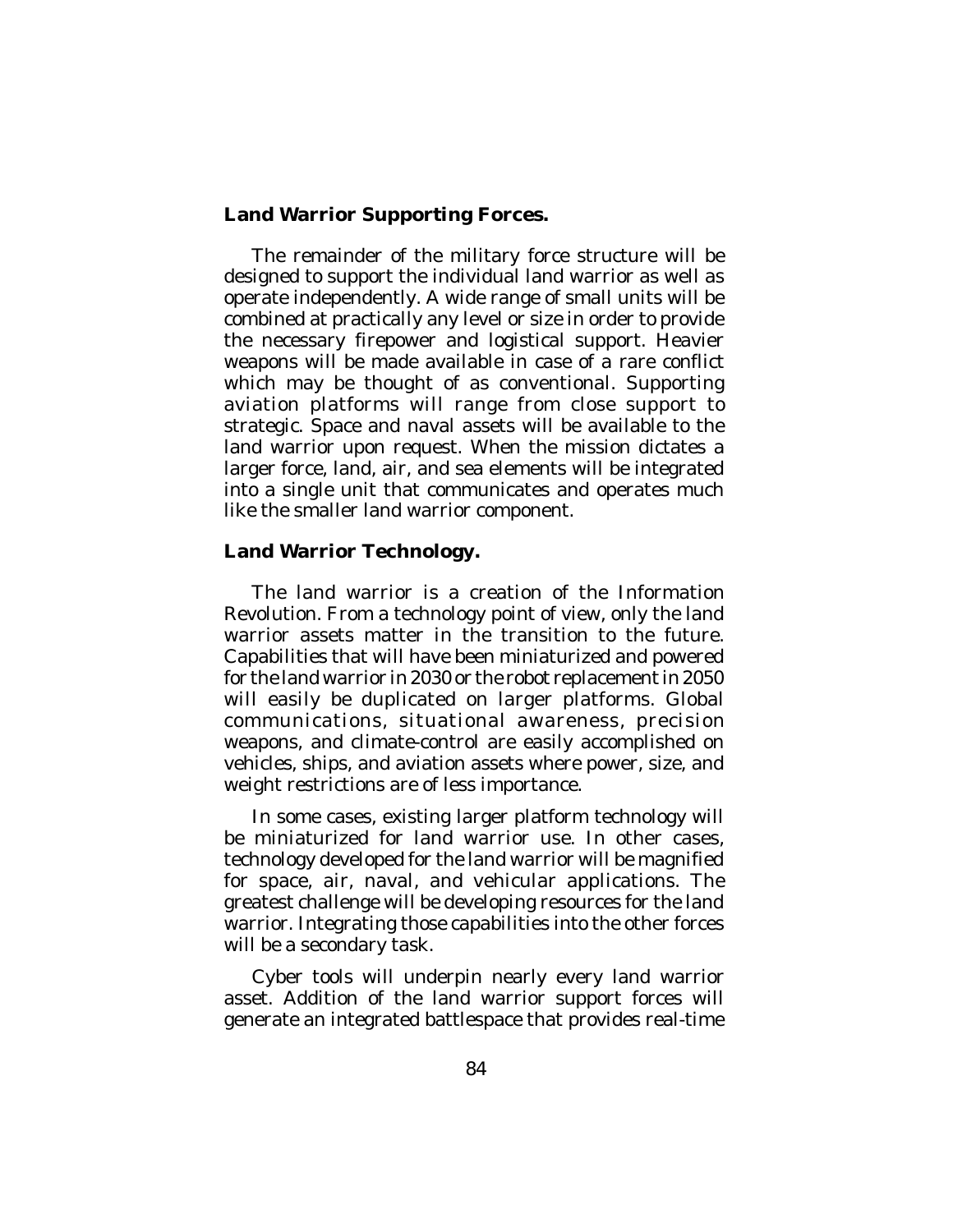C4ISR, logistics, and medical support. The battlespace will be supported by a national cyber infrastructure, linked to an international infrastructure and a space infrastructure. Within this framework, wars will be fought—sometimes from space, sometimes silently through the global cyber infrastructure, sometimes by the warrior support forces, and sometimes by the warrior on the ground.

### **SCENARIO INTERPRETATION**

Technology, one of the principal driving forces of the future, is transforming our lives and shaping our future at rates unprecedented in history, with profound implications that we can't even begin to understand.

John L. Petersen<sup>19</sup>

The scenario in the previous section is just one of many ways of looking at the future. Complete credibility of such a projection into the future is not essential to an argument for or against a paradigm shift in junior officer education. In fact, when funding constraints are considered, the probability of a full set of advanced land warrior and support forces appearing in 2025 is relatively low. The most likely scenario is one that projects a mixture of forces at various stages of modernization.

By 2025, the Armed Forces may have a percentage of advanced forces with a corresponding advanced support structure. The remainder of the force may be grouped into two or three categories according to the level modernization. Extension of modernization to reserve forces is yet another consideration. Some of the more expensive platforms may continue to exist essentially as they do today, except for selected sub-system improvements.

Argument for a new look at junior officer education can be supported by any segment of the scenario, including projections for the next few years. The Information Revolution has already created a need for change, with a key step being acknowledgment by DoD that information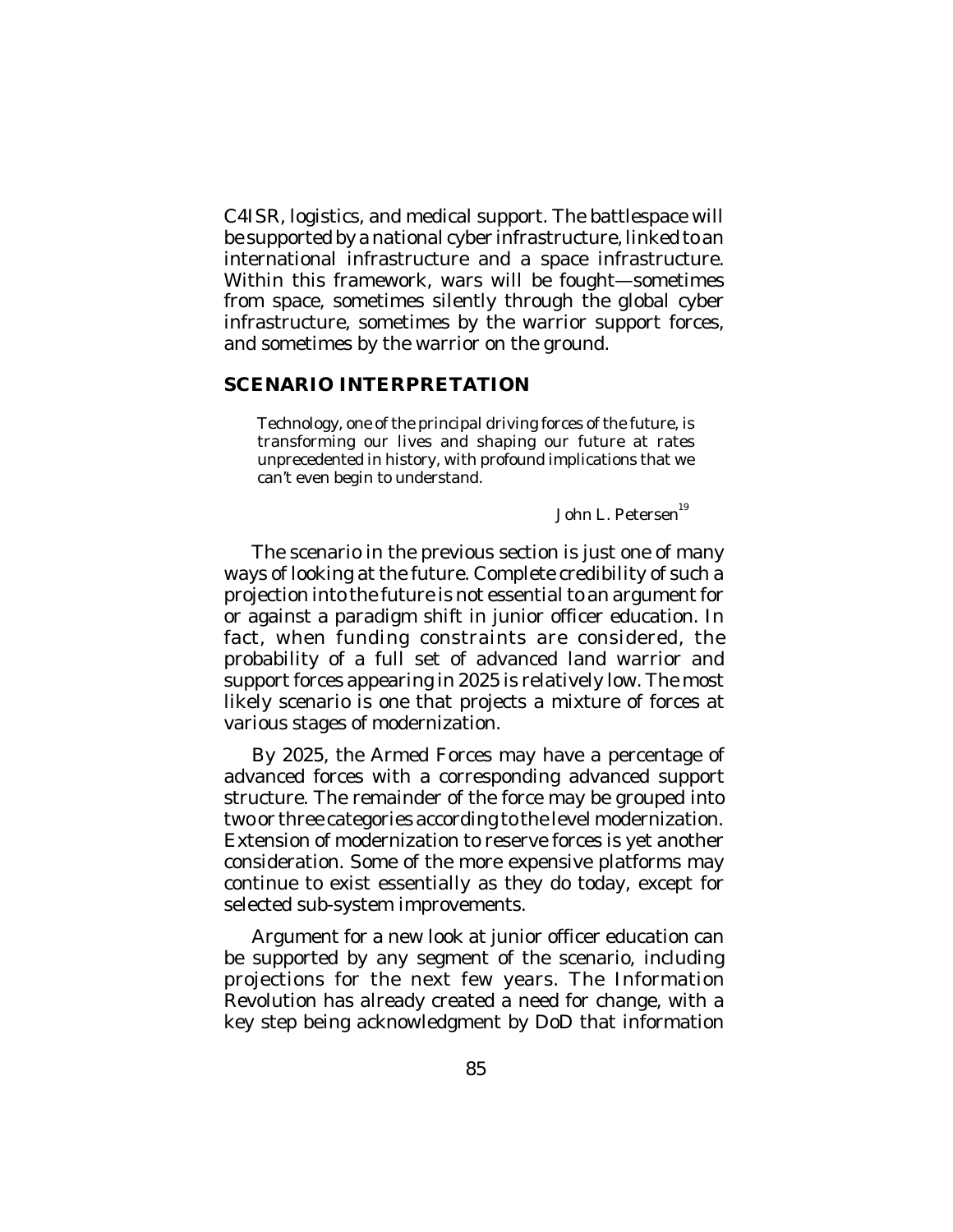operations must be brought to the forefront. The implied education needs of the land warrior are already clear.

As outlined in *Joint Vision 2010*, "we must have information superiority: the ability to collect, process, and disseminate an uninterrupted flow of information while exploiting or denying and adversary's ability to do the same."<sup>20</sup> In time of conflict, offensive information warfare will reduce or eliminate enemy capabilities, while defensive information warfare will protect military operations as well as the supporting infrastructures.

Challenges associated with information assurance must be addressed on a full-time basis. Protection of national and space infrastructures is vital to the safety and economic prosperity of America. Today most attacks are recreational in nature. In time of conflict, however, it is likely the infrastructures will receive more serious attacks as the adversary attempts to use space and cyberspace to further his war aims.

For the land warrior, information superiority is the key to success, whether in the year 2000 or 2025. In an adverse environment, the land warrior must understand the technology that provides his tactical and operational advantage. This understanding must include how to use the technology effectively, how to make it work under adverse conditions, how to recognize when it is not functioning properly, and how to operate when the technology fails.

### **FUTURE LEADERSHIP CHALLENGES**

In no other profession are the penalties for employing untrained personnel so appalling or so irrevocable as in the military.

General Douglas MacArthur<sup>21</sup>

The impact of the Information Revolution on the Armed Forces has often been compared to the development of motorized armored vehicles and the effective use of technology in the Blitzkrieg of World War II. A parallel can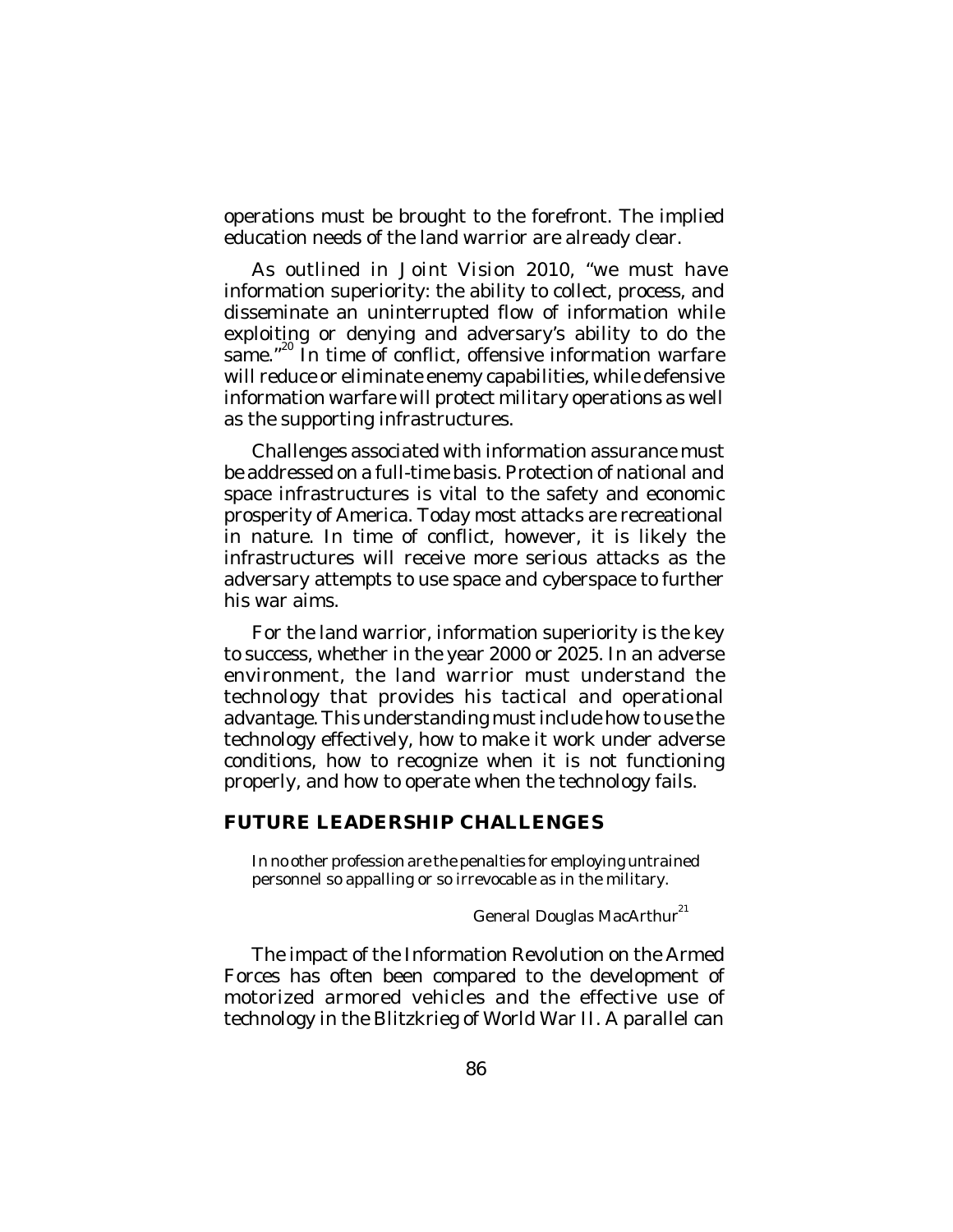be drawn between information age technologies and the internal combustion engine. Similarly, *Blitzkrieg* can be likened to information operations and other methods of employing information age capabilities.

Perhaps a better analogy for pending revolutionary trends in military affairs is the impact of rifled and repeating weapons in the 19th century. The killing zone increased from approximately 150 meters to a thousand meters or more by the end of the American Civil War.<sup>22</sup> Many military leaders did not accept the larger killing zone brought on by technology and continued to charge across open spaces while facing a rainstorm of bullets. Those who failed to respond to new weapons caused the loss of many lives; from Pickett's Charge at Gettysburg to the slaughters of World War I.

Like rifled and repeating weapons, information technologies will directly affect every person in uniform. At some point, C4ISR tools will be at the finger tips of all service members, including the land warrior. Those who fail to respond to the Information Revolution will join General Pickett at Gettysburg or the Allied Forces at the beginning of World War II. The services must face the need to bring warfighters into the information age. The most imminent challenge is the necessary paradigm shift in education of the officer corps. This change will be an even greater task for the services that have not emphasized technical degrees in the past.

A 1997 Army After Next Wargame demonstrated that tactical success greatly depends on the ability to execute decentralized operations.<sup>23</sup> Junior leaders must be prepared to accomplish their mission without the luxury of calling upon support elements or contractors when equipment fails to operate properly. They also must understand the underlying principles in order to use information age technologies to maximum effectiveness under a variety of conditions.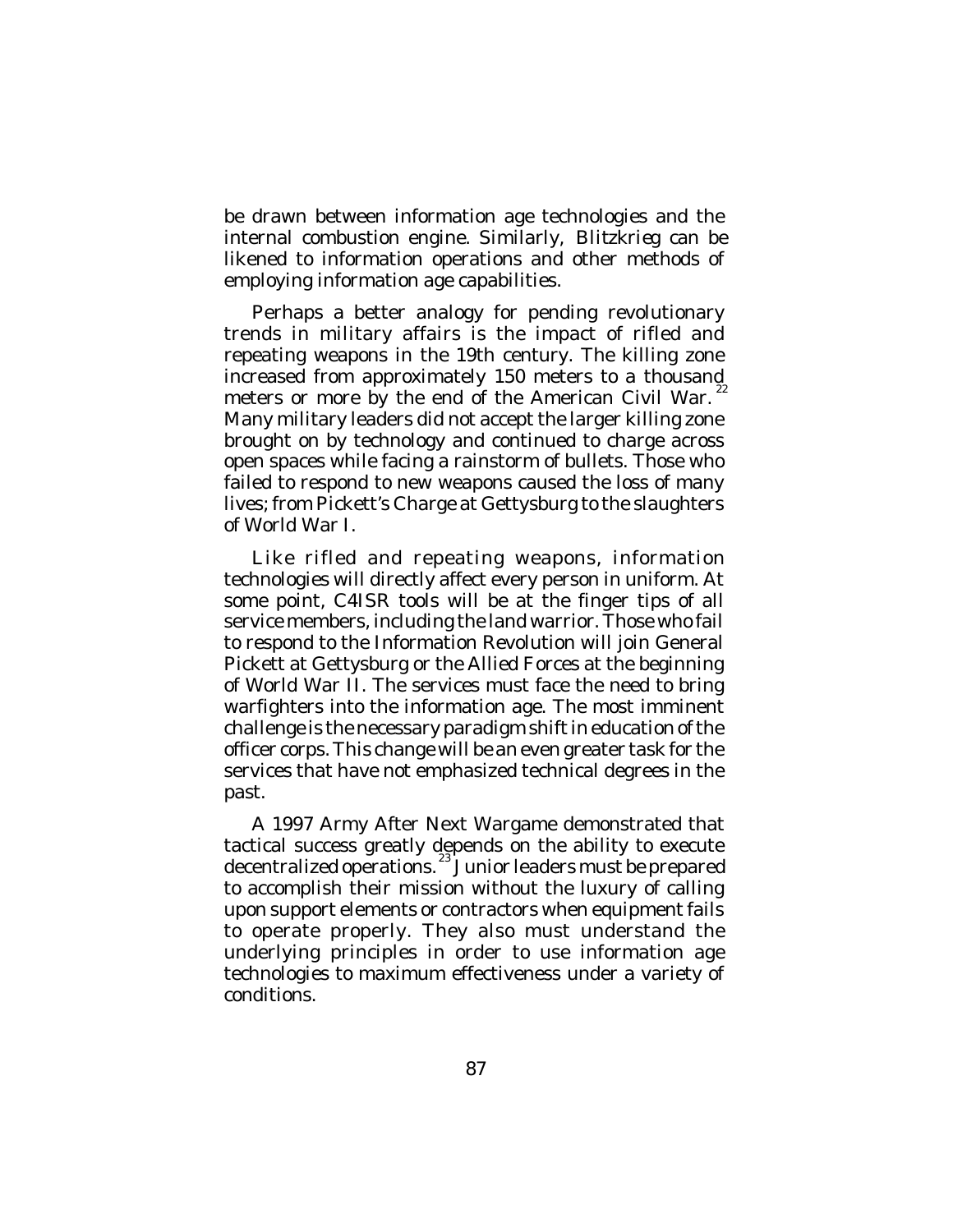In the 21st century, small unit leaders will be expected to use the same communications and intelligence resources that digital technology will make available to higher commands. Education requirements will go well beyond the understanding of information technologies. Integration of systems or "systems of systems" will require a general understanding of science and engineering, along with a certain level of comfort with technical equipment. Training will not be able to accommodate the pace of change and the breadth of technological advances. The only solution will be through technical education for the officer corps.<sup>24</sup> This process must start with the undergraduate education of junior officers and continue through their military career.

While education must focus on science, engineering, and the requisite historical perspective, both training and education must also address the need for leaders to make correct decisions in a timespan decreased by the fast pace of future operations. Leaders will have to be decisive under conditions of too much information, just enough information, and too little information. Quick and positive development of innovative solutions to a wide-range of multidimensional problems will be a standard for good leadership. The information age will bring an overwhelming amount of information, but when systems have temporary failures the flood of information may become a drought.

## **OFFICER EDUCATION**

Wars may be fought with weapons, but they are won by men.

General George S. Patton, Jr.

The Armed Forces need "leaders who have a deep understanding of warfare in the context of the information age."<sup>25</sup> Such knowledgeable leaders must have had the opportunity to internalize the significant capabilities and vulnerabilities associated with the current and future role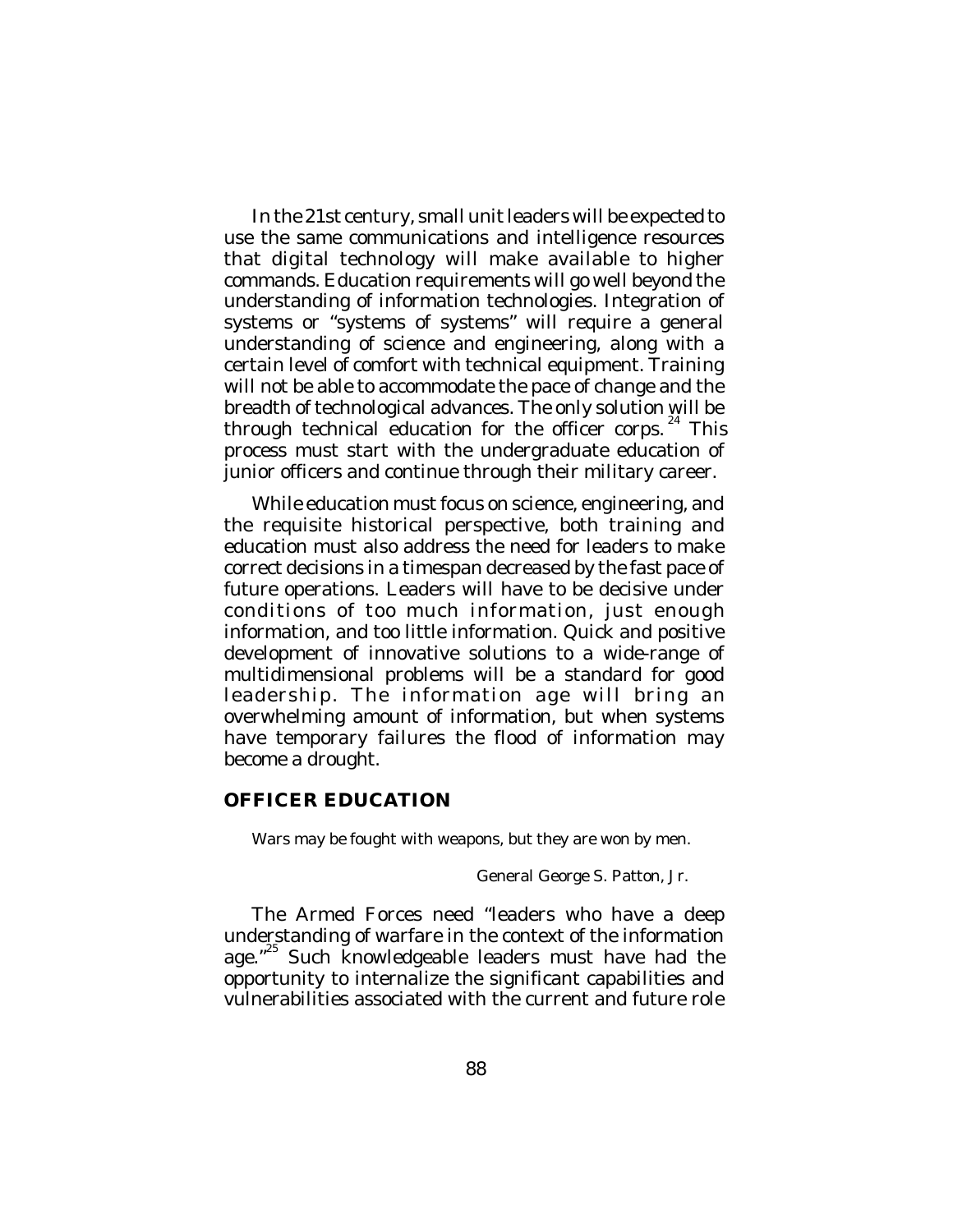of information (from both the technological and human perspectives).<sup>26</sup>

Although a variety of technologies will have an impact on future warfare, we will focus on the information age. The Information Revolution is clearly driving the revolution in military affairs (RMA) and the need for a paradigm shift in junior officer education. When the services have an adequate number of information knowledgeable leaders, a likely by-product will be that the overall shortfall in science and engineering education will become manageable. The result will be an environment in which technology is readily accepted.

The new approach to junior officer education must specifically address the 4-year undergraduate program and the first 6 months of service after commissioning. The topics listed in Table 1 are suggested for three categories of officer education by the end of the first year of service. Many of the topics can be covered in undergraduate programs if appropriate requirements are placed on commissioning sources. Remaining topics can be provided through joint or service distance learning programs and military branch or specialty schools upon entry on active or reserve duty.

The Depth of Knowledge categories are represented by three tiers. Tier 1 represents the minimum requirements for all junior officers. At this level of knowledge, all officers will have the tools to operate effectively and train subordinates in information age or land warrior scenarios. Tier 2 represents the knowledge requirements for officers in branches or specialties that include operational level responsibilities in communications, intelligence or information. Tier 3 is the depth of knowledge required of officers who have strategic level responsibilities or work as scientists, engineers, or system administrators. Tier 3 officers should have an undergraduate or graduate degree in science or engineering.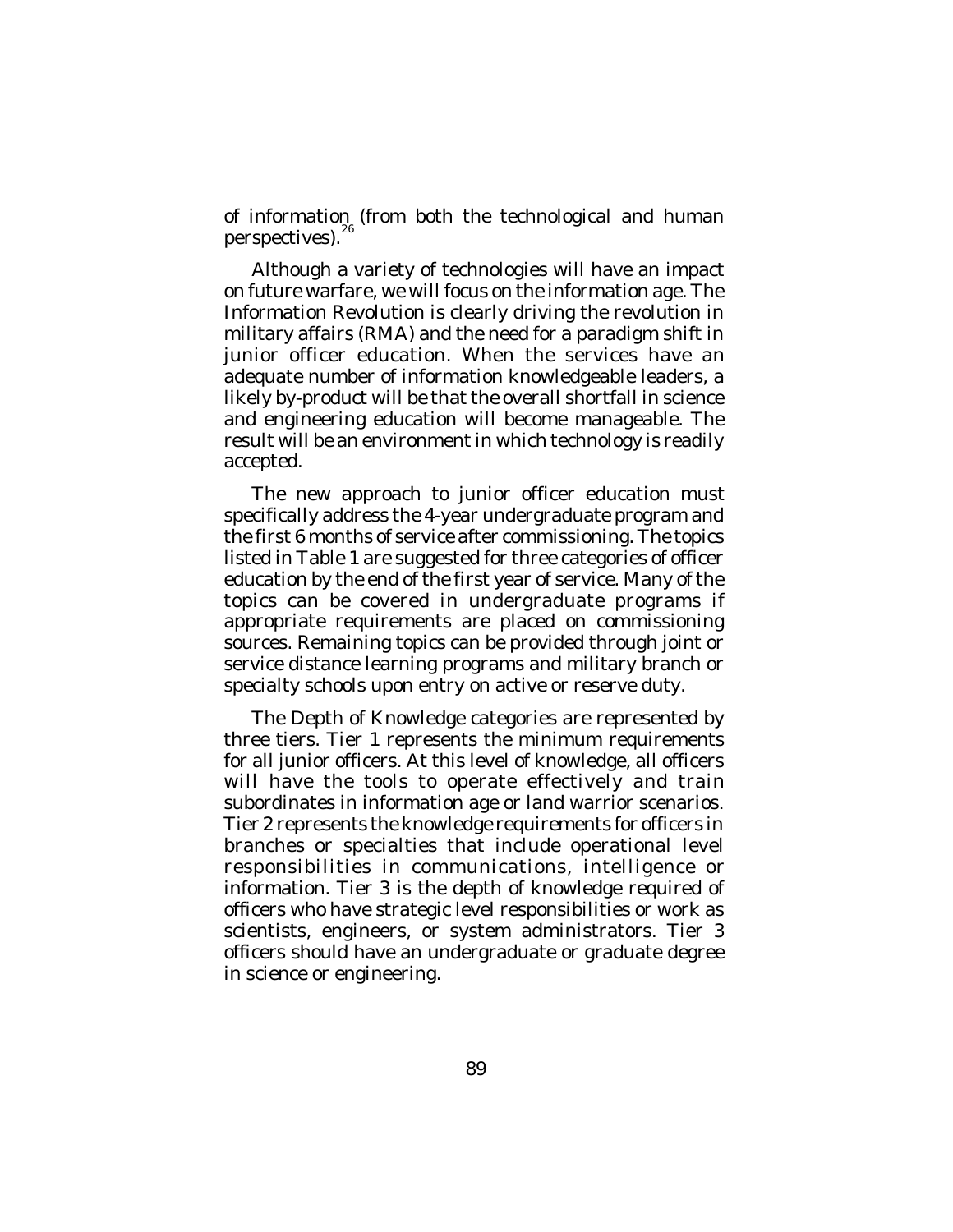|                                             | Depth of Knowledge |                                   |        |        |
|---------------------------------------------|--------------------|-----------------------------------|--------|--------|
| <b>TOPIC</b>                                |                    | TIER 1                            | TIER 2 | TIER 3 |
| Computers and Information Technology        |                    | R                                 |        | A      |
| Software Applications                       |                    | R                                 |        |        |
| Programming Languages                       |                    | F                                 | R      | А      |
| Software Development                        |                    | N                                 | F      |        |
| Networks and Telecommunications             |                    | F                                 |        | А      |
| <b>Information System Intruder Tactics</b>  |                    | F                                 | R      | А      |
| <b>Information Security</b>                 |                    | F                                 |        | А      |
| <b>Computer System and Network Security</b> |                    | F                                 | R      | А      |
| <b>Information Assurance</b>                |                    | N                                 | F      |        |
| Human-Computer Interaction                  |                    | F                                 | R      | R      |
| Satellite Communications Systems            |                    | F                                 |        |        |
| Global Positioning Systems (GPS)            |                    | F                                 | R      | R      |
| <b>Wireless Communications</b>              |                    | F                                 | R      |        |
| Communications Fundamentals                 |                    | R                                 |        |        |
| <b>Electrical Engineering Fundamentals</b>  |                    | F                                 | R      | R      |
| <b>Electronic Vulnerabilities</b>           |                    | F                                 | R      |        |
| Strategic and Operational Intelligence      |                    | B                                 | А      | А      |
| <b>Information Operations Principles</b>    |                    | в                                 |        |        |
| Levels: N-None F-Familiarization            |                    | B-Basic L-Intermediate A-Advanced |        |        |

#### **Table 1. Education Requirements for Military Officers.**

The topics in Table 1 do not imply separate academic courses. Single undergraduate courses that cover several of the topics already exist. An explanation of each topic follows:

• Computers and Information Technology: This is a typical introductory or CS1 level computer course that provides the basics of computer operation, types of computers, and computer hardware. Completion of the course should enable the officer to be comfortable working with computers and displays at the required level.

• Software Applications: Often included in introductory courses, software applications provide additional experience with computers and the opportunity to learn fundamentals applicable to commercial and military software.

• Programming Languages: This course provides an understanding of how software interfaces with hardware in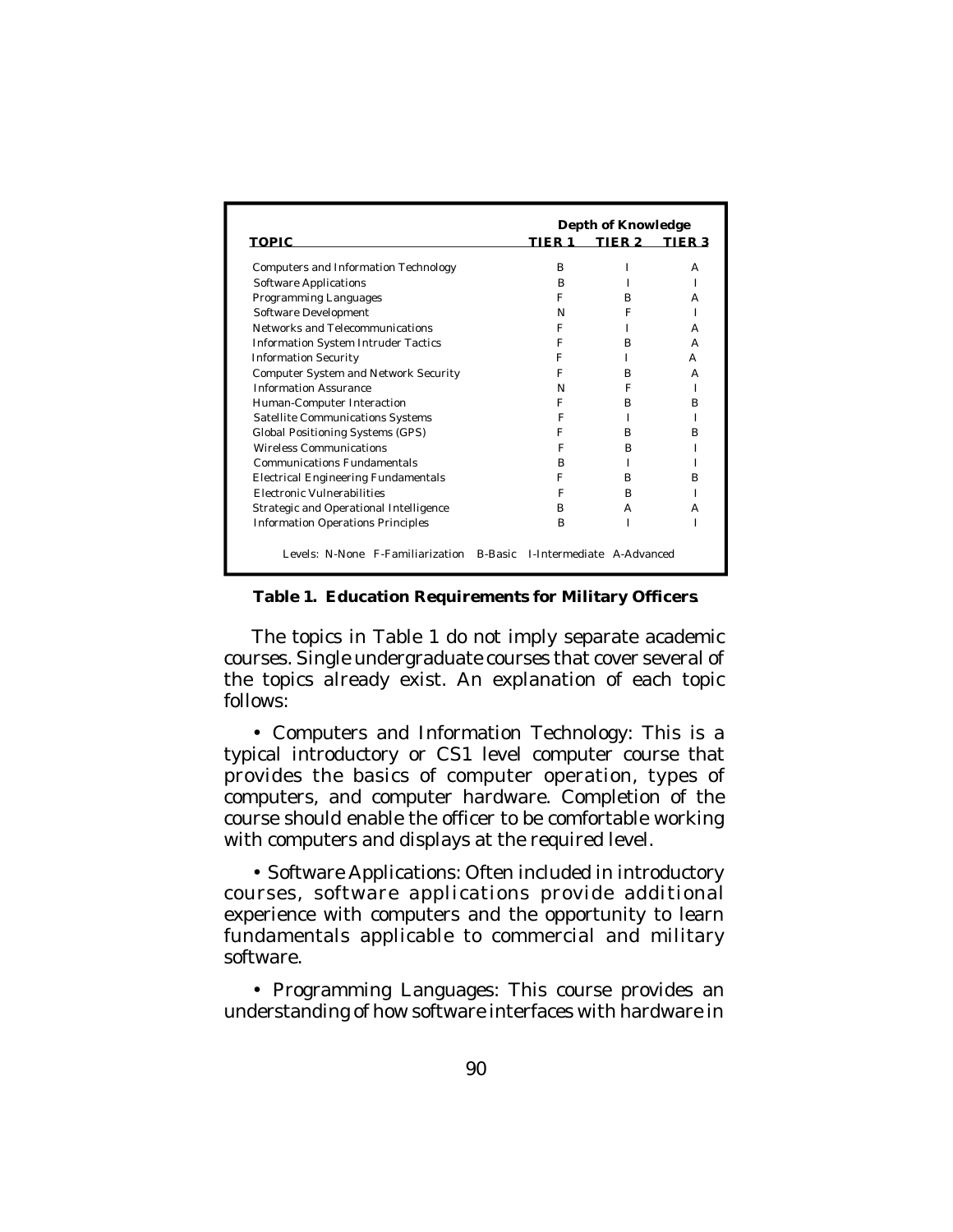computer systems, microprocessor-based systems, and military applications.

• Software Development: Provides knowledge and experience to Tiers 2 and 3 officers, enabling them to develop software, troubleshoot systems, or supervise contractors or military subordinates performing those functions. Software is critical to system integration.

• Networks and Telecommunications: Connectivity and communications between systems will be a primary component of future information warfare. Officers should have a basic understanding of strengths and weaknesses in this area.

• Information System Intruder Tactics: A first step in defense against attacks on information systems is the recognition of adversary techniques and capabilities. An understanding of the hacker will also lead to higher sensitivity to, and better identification of, intrusions.

• Information Security: Junior leaders will be expected to ensure proper security measures are in place for electronic information. Decentralization will place this responsibility at the lowest levels.

• Computer System and Network Security: The information warrior needs to understand security mechanisms and the associated vulnerabilities and reliability.

• Information Assurance: Information assurance is a more advanced topic that focuses on maintaining robust systems that will resist attack, detect intrusions, and continue to operate while under attack. The technology for assured performance will evolve as infrastructure protection becomes a higher priority.

• Human-Computer Interaction: Although not well defined, this topic will take on more importance as warfighters learn how to sort information from the global communications and intelligence network. Subjects of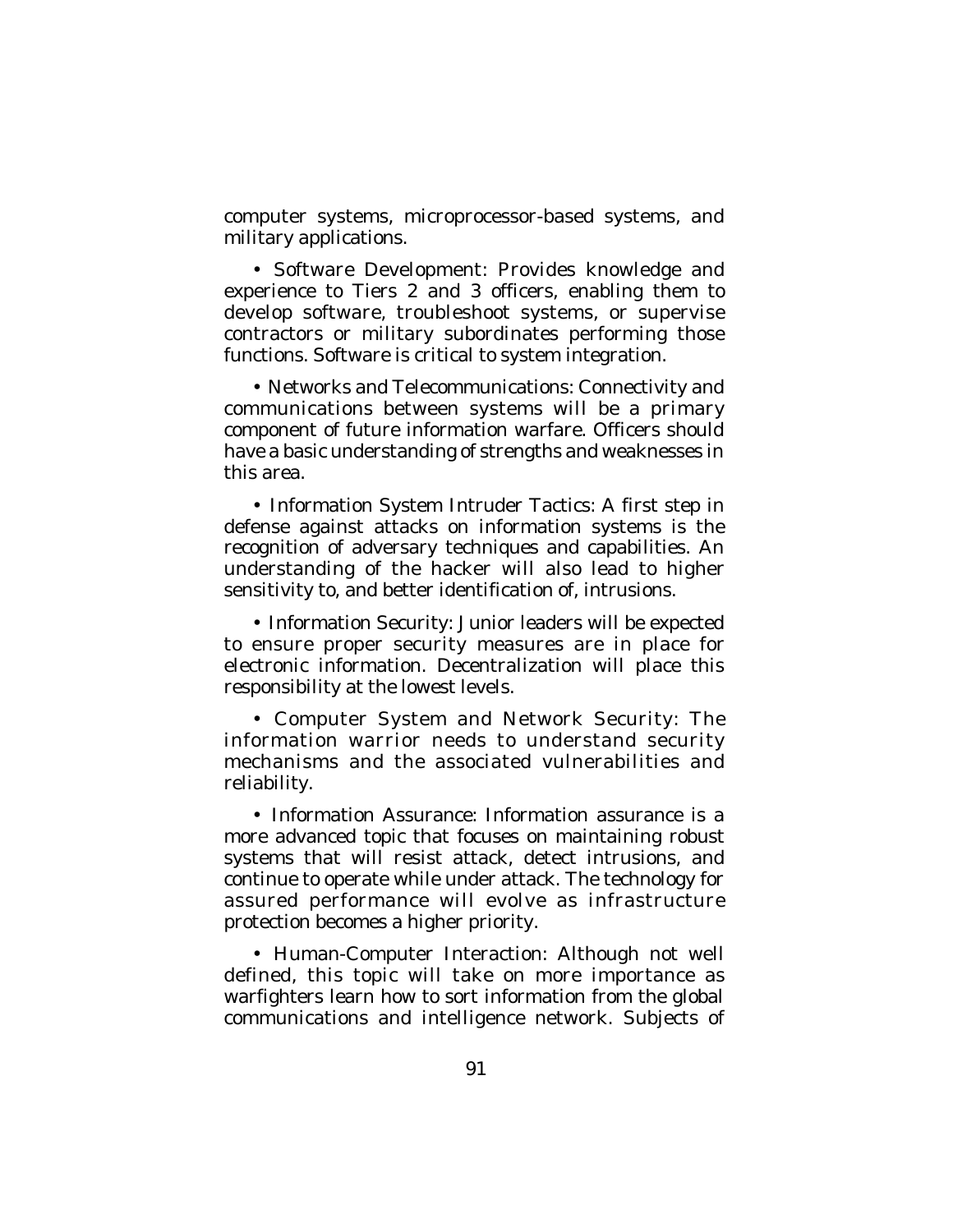interest include cognitive psychology and human decisionmaking.

• Satellite Communications, Global Positioning Systems, and Wireless Communications: Leaders must be familiar with these three subjects since they will underpin future information operations. System level familiarization should be combined with a clear understanding of vulnerabilities to the environment as well as the adversary.

• Communications Fundamentals: Every leader in the information age will be a communications officer. Computers will become so common that the user will also be a system administrator. The organizational system administrators will have to concentrate on architecture and security and will no longer be able to make desk calls. The individual land warrior will have to know the communications business in this same manner.

• Electrical Engineering Fundamentals: The information age would not exist without electronics. Future hardware will be based on advanced applications of electrical engineering principles. A basic understanding of electronics will raise the confidence of users of numerous systems.

• Electronic Vulnerabilities: Electronic vulnerability is a sub-topic of several of the other subjects, but is listed separately because this will be the adversary's primary counter measure in a theater of operations. Satellites, GPS, and many other information age technologies will be susceptible to degradation by electronic countermeasures.

• Strategic and Operational Intelligence: Situational awareness will be critical to warfighting in the next century. Intelligence information will be important at all levels from the individual land warrior to the carrier battle group. The information knowledgeable leader will need to know the sources of intelligence, the integration schemes, and how to interpret information in real time.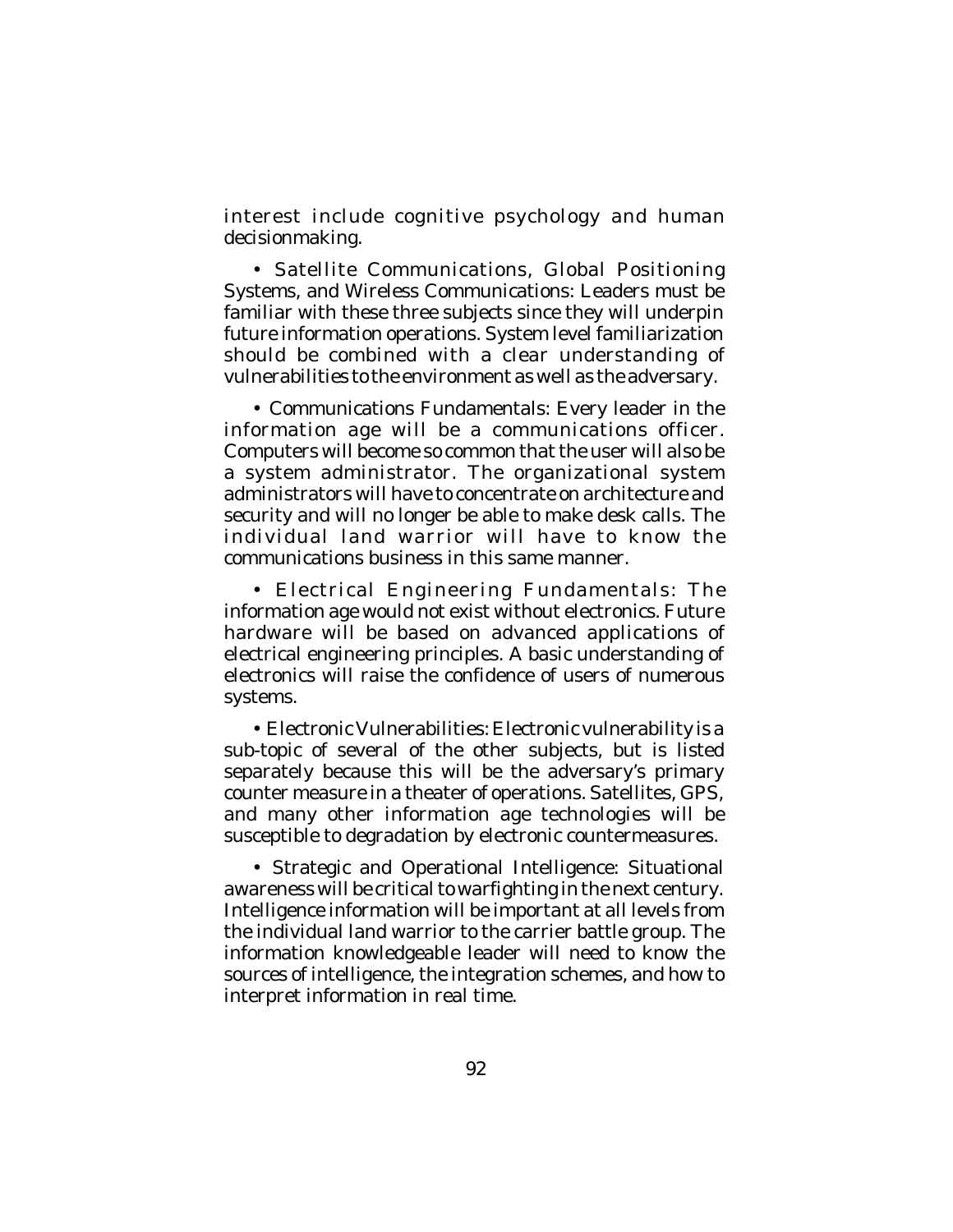• Information Operations Principles: Information operations are not confined to DoD. Many of the issues and concerns are common to the private sector. The importance of IO dictates that the principles be taught in an academic as well as in a training environment.

The arguments presented here are by no means exhaustive. Implementation of such an education program for military leaders demands further study. Topics in Table 1 are repeated in Table 2, along with suggestions as to how the required education can be provided. The services may have to place more requirements on commissioning sources and restrict the number of new officers who do not have a degree in mathematics, science, or engineering. Joint distance learning programs may be more efficient than programs generated by individual services. It is important to note again that competency objectives can no longer be accomplished through training alone. Education must play a much greater role in providing a background that offers

| <b>TOPIC</b>                                                                                                                                                                                                                                                                                                                                                                                                                                                                                                                                                                                                                                                 | Under-<br>graduate<br>Course                                               | Distance Military<br><b>Learning Course</b>                      |                                                               |
|--------------------------------------------------------------------------------------------------------------------------------------------------------------------------------------------------------------------------------------------------------------------------------------------------------------------------------------------------------------------------------------------------------------------------------------------------------------------------------------------------------------------------------------------------------------------------------------------------------------------------------------------------------------|----------------------------------------------------------------------------|------------------------------------------------------------------|---------------------------------------------------------------|
| Computers and Information<br>Technology<br>Software Applications<br>Programming Languages<br>Software Development<br>Networks and Telecommunications<br>Information System Intruder<br>Tactics<br><b>Information Security</b><br><b>Computer System and Network</b><br>Security<br>Information assurance<br>Human-Computer Interaction<br>Satellite Communications Systems<br><b>Global Positioning Systems</b><br>Wireless Communications<br><b>Communications Fundamentals</b><br><b>Electrical Engineering Fundamentals</b><br>Electronic Vulnerabilities<br><b>Strategic and Operational</b><br>Intelligence<br><b>Information Operations Principles</b> | Х<br>X<br>$_{\rm X}^{\rm X}$<br>$\mathsf{x}$<br>X<br>X<br>X<br>X<br>Х<br>X | X<br>X<br>X<br>$_{\rm X}^{\rm X}$<br>X<br>$\mathsf{x}$<br>Х<br>X | X<br>Х<br>X<br>X<br>Χ<br>X<br>X<br>X<br>X<br>X<br>X<br>Х<br>X |

**Table 2. Education Opportunities for New Officers.**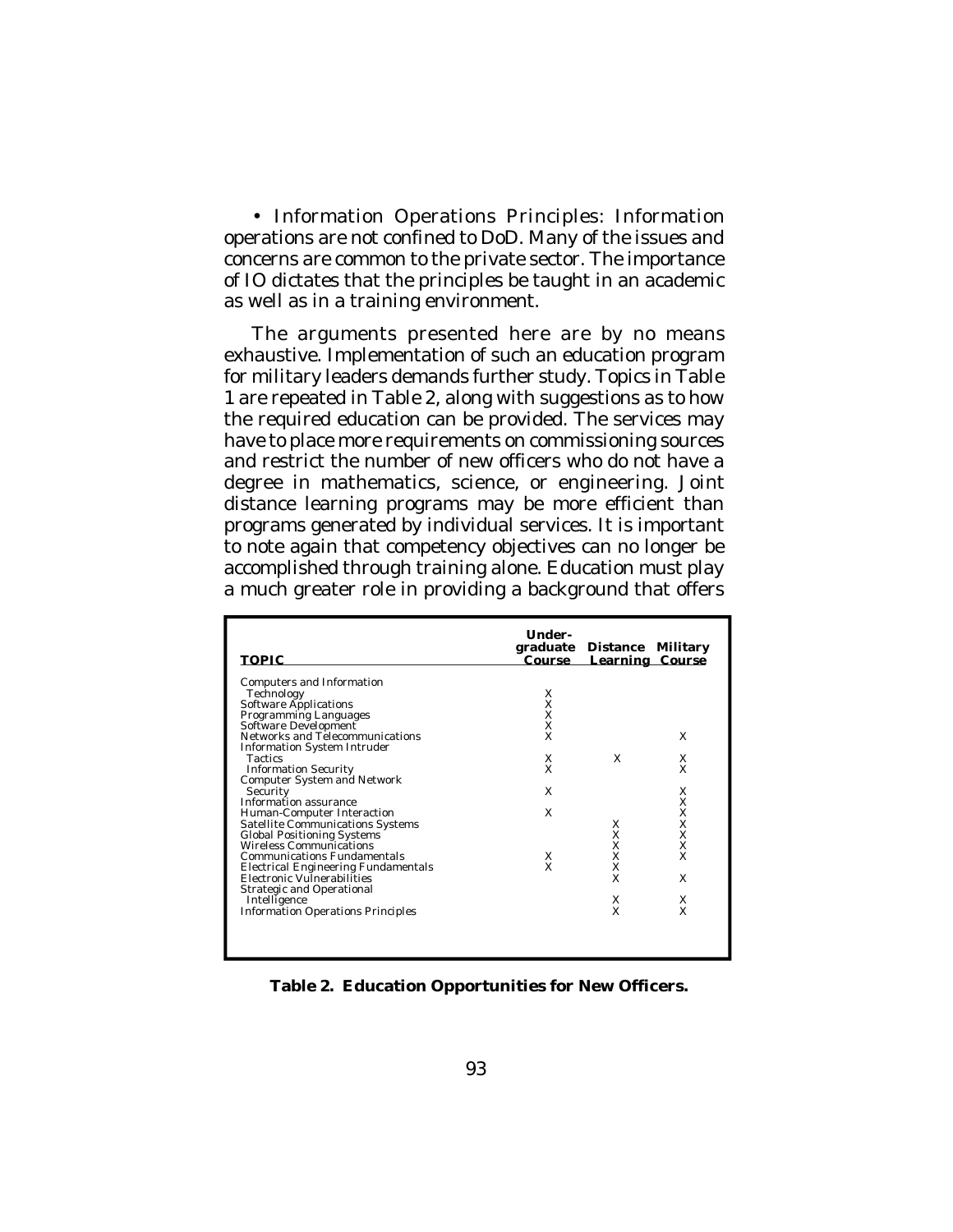versatility and an acceptable level of comfort across a wide range of technologies.

The "military course" category in the right column of Table 2 would likely be the basic course or specialty training that a new officer receives upon entrance on active or reserve duty. Because of the importance of information age technologies, it is conceivable that most basic officer courses will have an information operations component in the 21st century.

The table may appear to suggest a large number of sub-courses under military education; however, the suggested Tier 1 familiarization will often be a by-product of an undergraduate program. For example, satellite communications, GPS, and wireless technology may turn out to be survey topics in a communications course. On the other hand, the requisite depth at Tier 3 may dictate a special sub-course if an officer's undergraduate program did not meet requirements.

Information operations need not challenge warfighters in the 21st century as *Blitzkrieg* did in World War II. The American Army responded to German armored divisions by carefully identifying officers to lead the newly formed armored units. Since these units had not existed before, the Army could not look to training alone for the solution. Instead, versatile officers were identified from their education background. Education offers the same versatility necessary in the information age. As suggested by Alvin and Heidi Toffler, the new military must place massive emphasis on training and education at every level.<sup>27</sup>

### **WORK IN PROGRESS**

New technologies and processes can frighten those who are comfortable with the routines established to accommodate the old technologies. Furthermore, vested interests within the organization and within its bureaucracy—usually for what to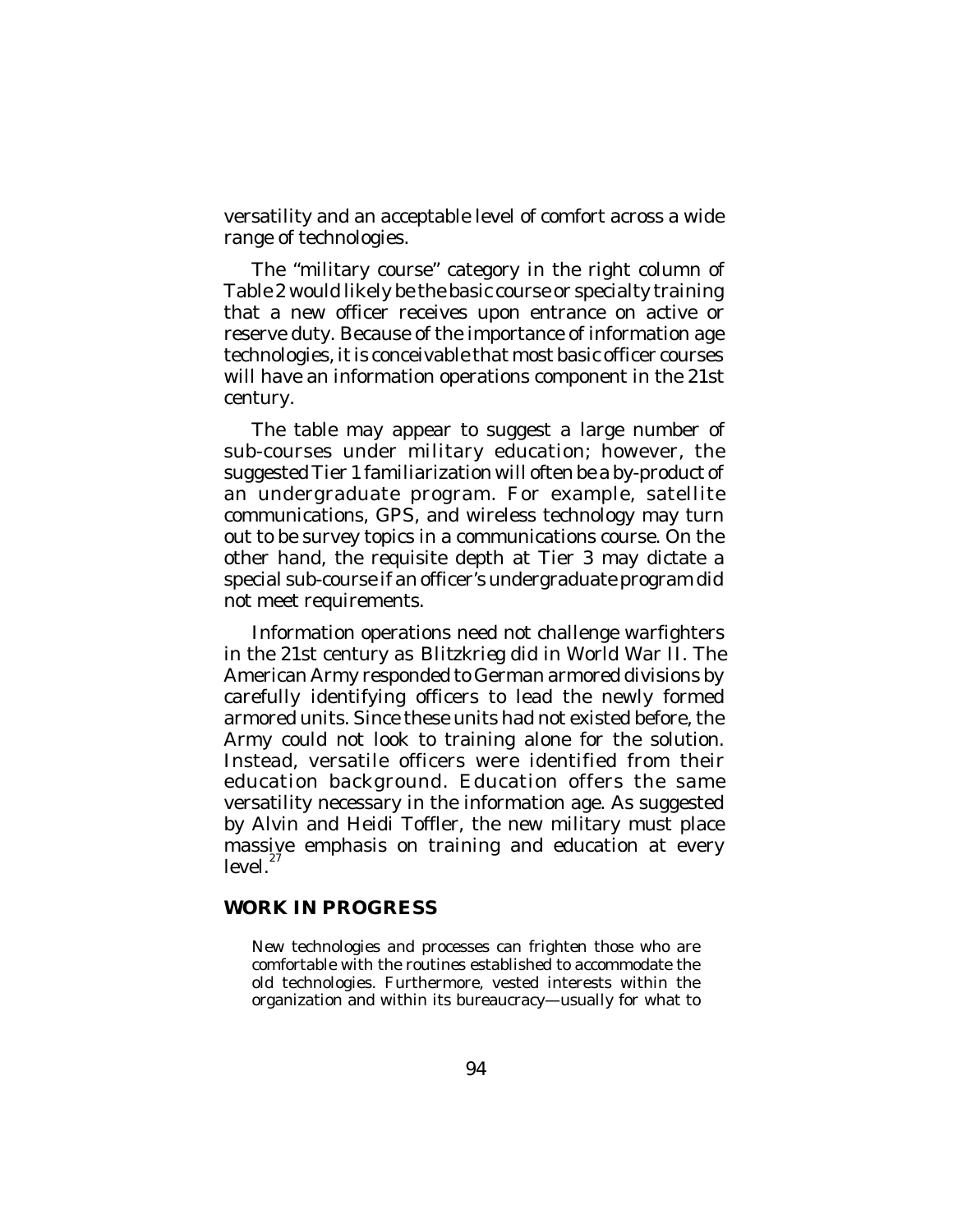them are good and logical reasons—will resist ideas that threaten status quo.

> General Gordon R. Sullivan, and Lieutenant Colonel Anthony M. Coroalles<sup>28</sup>

DoD is leading the way in bringing information operations into focus. The establishment of a Deputy Assistant Secretary for Information Operations and the pending publication of *Joint Pub 3-13* will lead to increased emphasis on policy and doctrine. New technologies will eventually stimulate new ideas on force structure and staff organizations. As history has proven, the human dimension is of critical importance and must not be left out.

In August 1996, the Army published *FM 100-6* (Information Operations). Although the release of *Joint Pub 3-13* (Doctrine for Information Operations) will require significant revisions, *FM 100-6* was a good start. In 1995, the Naval Postgraduate School (NPS) introduced an Information Warfare degree within the Systems Engineering Program. With the help of the Deputy Director of Operations, J39 (Information Operations), on the Joint Staff, the Navy has made a strong statement that officer education requirements have changed. An outline of the curriculum is available on the NPS web site and summarized in Figure 2. In addition to programs at the Naval Postgraduate School, the Navy established the Navy Information Warfare Activity in 1994 and the Fleet Information Warfare Center in 1995. Navy doctrinal publications will be published shortly after release of *Joint Pub 3-13*.

The Air Force established the Air Force Information Warfare Center in 1993 and created the 609th Information Warfare Squadron in 1996. In March 1997, the Air Force activated the Information Warfare Battlelab at the Air Intelligence Agency, Kelly Air Force Base, Texas. The Army's Land Information Warfare Activity has taken on a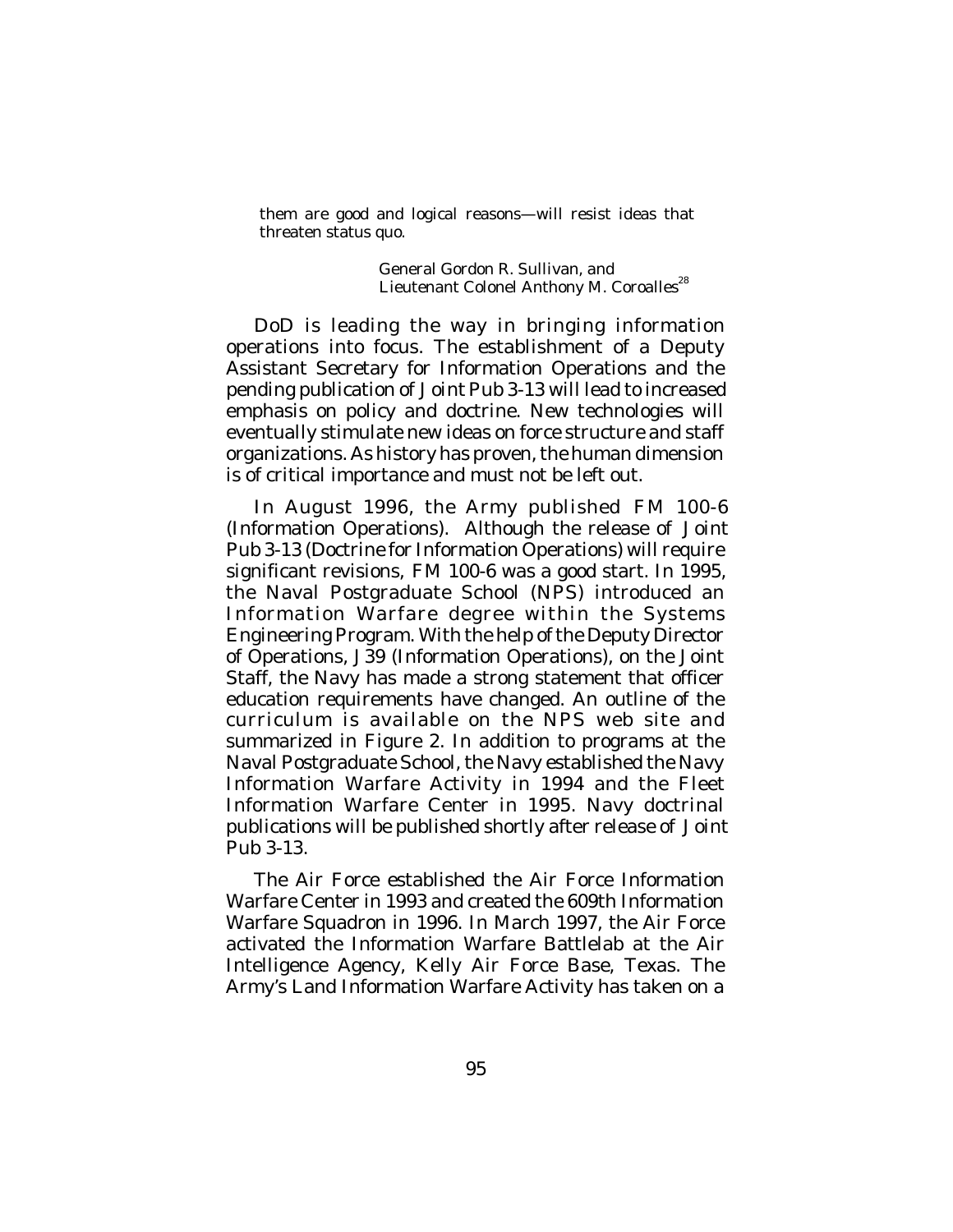

**Figure 2. Information Warfare Systems Engineering at 29NPS.**

leadership role in establishing security measures for the information infrastructure and responding to attacks.

These are but a few examples of current DoD investments in the information age. The new Defense Information Assurance Program will add to ongoing efforts to secure the defense and national information infrastructure. Other initiatives will continue to address the full spectrum of offensive and defensive operations.

### **CONCLUSION**

We face no imminent threat, but we do have an enemy—the enemy of our time is inaction.

President William J. Clinton<sup>30</sup>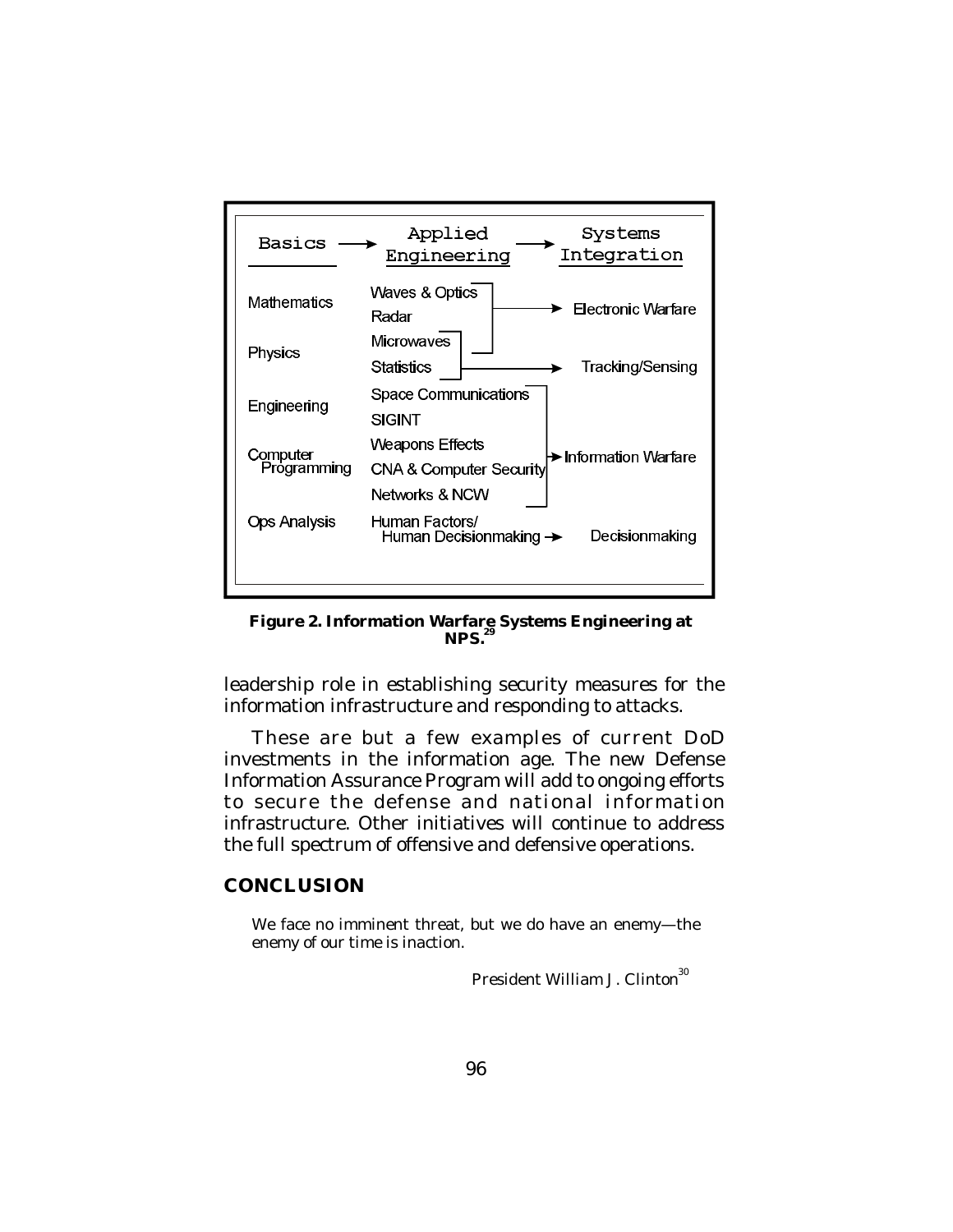The next 10 years will be a critical time for American Armed Forces. Each of the services has charted a path to 2010 and beyond with technology being a primary driving force. The manner in which leaders will be educated for *Joint Vision 2010* has not been adequately spelled out. Since the services will not reap the benefits of any new education policy until approximately 5 years after the effective date, immediate action is necessary.

Over the next 9 years the New York Times estimates that one million new computer science jobs will be created in the United States. Up to 400,000 jobs may be vacant in 1998. <sup>31</sup>With colleges and universities graduating less than 40,000 candidates for those jobs on an annual basis, the salaries offered to experienced programmers are sometimes exceeding six figures.

After the Cold War, the services lost a large number of officers with technical degrees. Promotion policies have also been costly as officers who took time to get advanced technical degrees were no longer competitive for promotion. Although some of those officers have reserve commitments, many will not have a role in the next military force.

The demands of the Information Revolution are leading the services—some more than others—to the idea of contracting technical jobs to private companies. This idea has at least three major drawbacks. Due to competition in the private sector, the cost of private contracting and consulting to the military will be much more than the cost of requiring officers to come into the service with a technical degree. The services simply will not be able to afford the contracts. Today, a contract for a single civilian 32 programmer costs up to \$150,000 per year.

The second shortcoming is that contractors may not be willing to follow the warfighters into battle when so many jobs are available across the private sector. The third consideration is the evidence presented in this report that the need for technical competency will extend down to the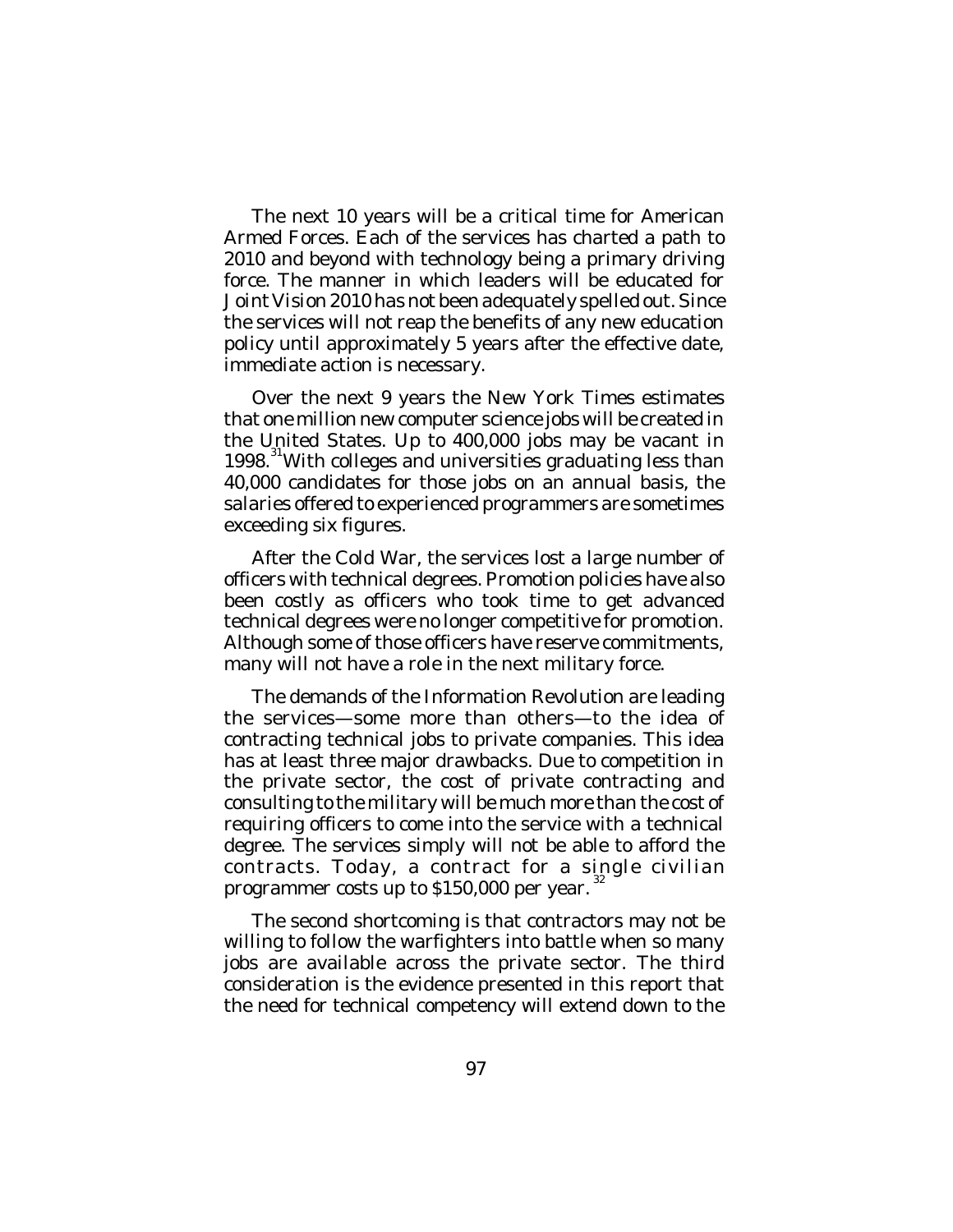small unit leader. We simply will not be able to hire a contractor to be the land warrior or land warrior leader.

In conclusion, the Armed Forces must actively consider initiating programs that will develop information knowledgeable leaders. These programs must provide many more technically qualified officers than actually needed because of the expected losses to the private sector after service obligations are fulfilled. Junior officers will have to be educated through a combination of undergraduate course requirements, distance learning, and military schooling.

#### **ENDNOTES - CHAPTER 5**

1. Rick Maze, "Officer Schooling Concerns Buyer, Skelton," *Army Times*, February 16, 1998, p. 6.

2. John M. Shalikashvilli, *Joint Vision 2010*, Washington, DC: Chairman of the Joint Chiefs of Staff, p. 1.

3. Dennis J. Reimer, *Army Vision 2010*, Washington, DC: Department of the Army, 1996, p. 2.

4. Department of Defense, *Defense 97*, Alexandria, VA: American Forces Information Service, No. 6, 1997, p. 19.

5. *Ibid*., p. 19.

6. Steven Metz and James Kievit, *Strategy and the Revolution in Military Affairs: From Theory to Policy*, Carlisle Barracks, PA: U.S. Army War College, Strategic Studies Institute, June 27, 1995), p. v.

7. Carl von Clausewitz, *On War*, Michael Howard and Peter Paret, trans., Princeton, NJ: Princeton University Press, 1976, p. 220.

8. Winn Schwartau, *Information Warfare*, New York: Thunder's Mouth Press, 2nd ed., 1996, p. 12.

9. Department of the Army, *FM 100-6, Information Operations*, Washington, DC: U.S. Department of the Army, August 27, 1996, p. 2-2.

10. President's Commission on Critical Infrastructure Protection, *Critical Foundations: Protecting America's Infrastructure*, Washington,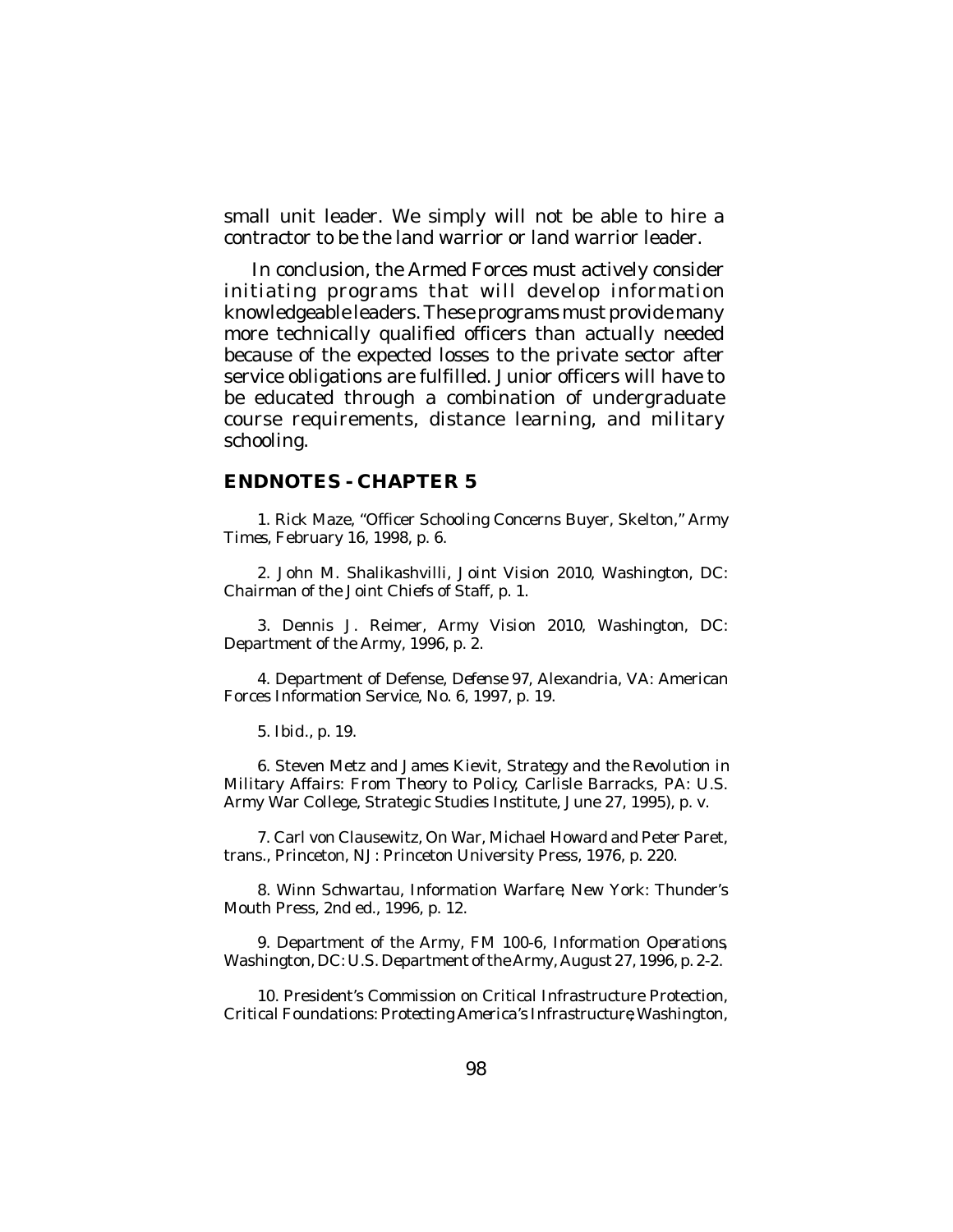DC: President's Commission on Critical Infrastructure Protection, October 13, 1997, p. B-2.

 11. Department of Defense Joint Staff, *Joint Publication 3-13, Joint Doctrine for Information Operations*, Draft, Washington, DC: U.S. Department of Defense, January 28, 1998, p. I-4.

12. *Ibid*., p. I-19.

13. *Ibid*., p. I-18.

14. John T. Correll, "War in Cyberspace," *Air Force Magazine*, January 1998, p. 34.

15. Gordon R. Sullivan and Anthony Coroalles, *The Army in the Information Age*, Carlisle Barracks, PA: U.S. Army War College, Strategic Studies Institute, March 31, 1995, p. 21.

16. Linda Geppert and William Sweet, "Technology 1998," *Spectrum*, January 1998, 20.

17. Sun Tzu, *The Art of War*, Samuel B. Griffith, trans., Oxford, England: Oxford University Press, 1963, p. 72.

18. Steven Metz, *Strategic Horizons: The Military Implications of Alternative Futures*, Carlisle Barracks, PA: U.S. Army War College, Strategic Studies Institute, March 7, 1997, pp. 2-3.

19. John L. Petersen, *The Road to 2015*, Corte Madera, CA: Waite Group Press, 1994, p. 27.

20. Shalikashvili, p. 16.

21. Department of Defense Joint Staff, *Joint Publication 3-13, Joint Doctrine for Information Operations*, Draft, Washington, DC: U.S. Department of Defense, July 2, 1997, p. VI-9.

22. Department of the Army, *The Annual Report on The Army After Next Project*, Washington, DC: U.S. Department of the Army, July 1997, p. A-1.

23. *Ibid*., p. 21.

24. U.S. Air Force Scientific Advisory Board, *New World Vistas: Air and Space Power for the 21st Centur*y, Washington, DC: U.S. Department of the Air Force, January 30, 1996, p. 50.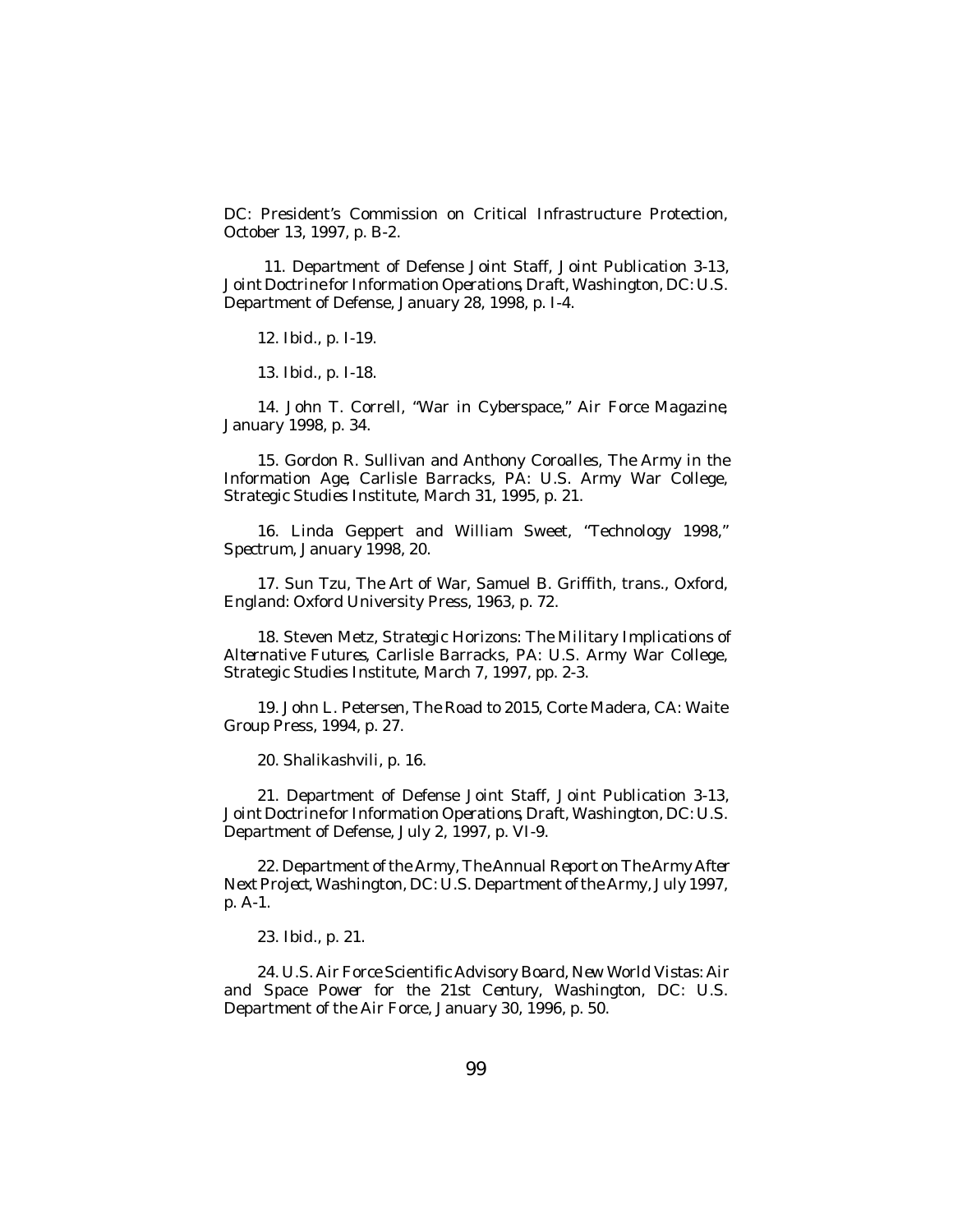25. Philip A. La Perla, *Creating Information Knowledgeable Leaders Through Information Operations Education*, Carlisle Barracks, PA: U.S. Army War College, July 1997, p. 1.

26. *Ibid*.

27. Alvin and Heidi Toffler, *War and Anti-War: Survival at the Dawn of the 21st Century*, New York: Little, Brown and Company, 1993, p. 146.

28. Sullivan and Coroalles, p. 18.

29. Naval Postgraduate School, "Information Warfare & Information Operations," available from *http://www. nps.navy.mil/~iwag*; accessed 13 March 1998.

30. President William J. Clinton, "State of the Union Address," January 1997.

31. Amy Harmon, "Software Jobs Go Begging, Threatening Technology Boom," *New York Times*, January 13, 1998, sec. A, p. 1.

32. *Ibid*.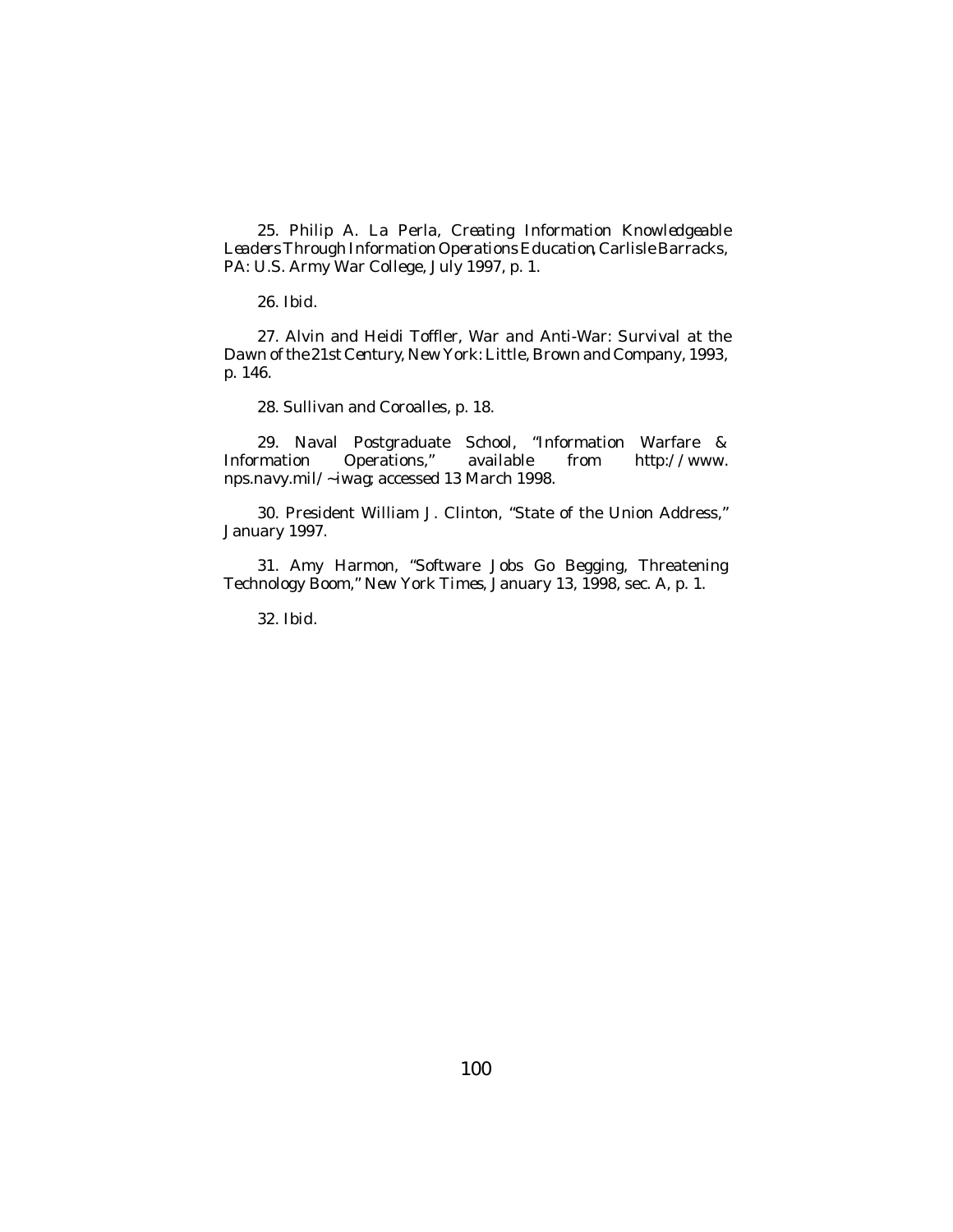# **CHAPTER 6**

# **A PROPOSAL FOR DESIGNING COGNITIVE AIDS FOR COMMANDERS IN THE 21st CENTURY**

#### **Lawrence G. Shattuck**

Army commanders at all levels will face new and unprecedented challenges on 21st century battlefields. The challenges will result, in part, from the infusion of technology into the command and control (C2) process. Our doctrine states that commanders have two primary tasks: leading and deciding. *FM 100-5* describes decisionmaking as "*knowing if* to decide, then *when* and *what* to decide." 1 Commanders at all levels—tactical through strategic—are decisionmakers. As we digitize the military, the decisionmaking process is quickly becoming more complex, more difficult, and more taxing on cognitive resources. Digitization provides decisionmakers with unlimited access to data. However, decisionmakers do not make decisions based on data. Data must be amplified, interpreted, or integrated, within the situational context. This data analysis is performed by humans who are, in most cases, unaided by technology. With more data available than ever before, decisionmakers easily can become overwhelmed. They need an aid that will assist them with contextually based data analysis. This aid will free them to reason at higher cognitive levels and, as a result, make them better decisionmakers. This chapter investigates the decisionmaking challenges induced by digitizing the force; discusses the cognitive processes that contribute to decisionmaking; proposes methods to study the processes that precede decisionmaking; and offers a soldier-centered solution.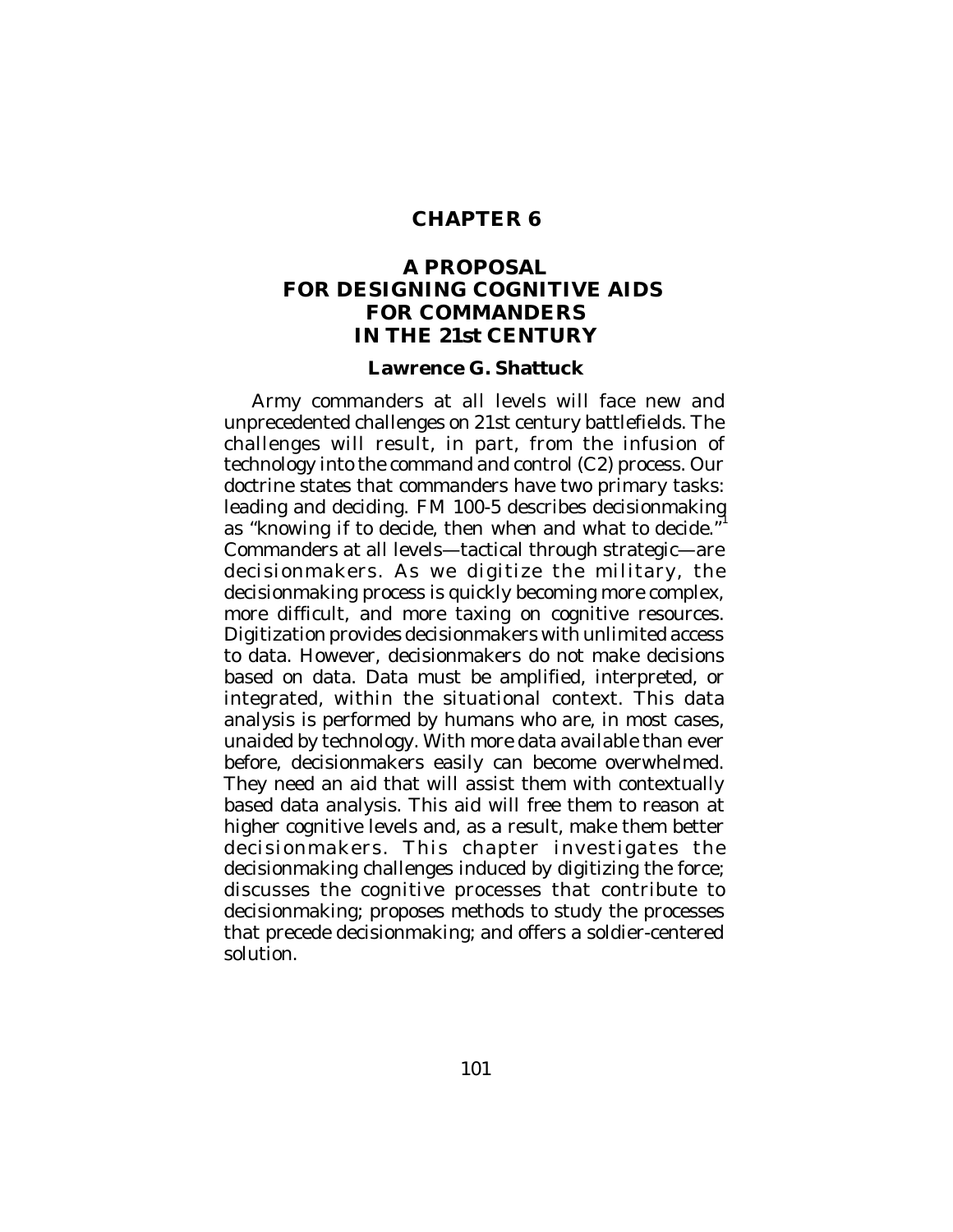### **Impact of Digitization on Decisionmaking: An Illustration of the Problem.**

During the period June through November 1997, the Army prepared for and conducted the Division Advanced Warfighting Experiment (DAWE) with the 4th Infantry Division. The division was possibly the most technologically sophisticated ground maneuver force in the world. Yet, in many ways, it was a model of inefficiency. Observations from that experiment reveal three problems that may be attributed to the digitized technology. All observations were made at a brigade tactical operations center (TOC).

## **Observation #1 (Data Flow and Analysis).**

Research conducted by Shattuck, *et al*., investigated how data flowed within a brigade TOC and the types of analyses staff personnel performed on the data.<sup>2</sup> They found that one of the most sophisticated brigade TOCs in the world still transmitted approximately 89 percent of its data using traditional means (radio, telephone, paper, and face-to-face conversations). Additionally, the type of processing that occurred on data flowing within the TOC was also categorized. Types of processing ranged from transduction (i.e., changing the data from an incoming radio message to an entry in a paper log) to interpretation (i.e., applying higher order knowledge and cognitive skills to reason about the data). The results revealed that less than 30 percent of the data was processed beyond the level of transduction. 3

Researchers attributed the results to two phenomena. First, as more data flowed into and around the TOC, the staff had less time to devote to any one item. Therefore, the cognitive processing performed on the data was relatively shallow. Second, clumsy automation impeded data flow and analysis. It was easier to write an incoming message on a piece of paper and take it to the other side of the TOC than it was to move it electronically.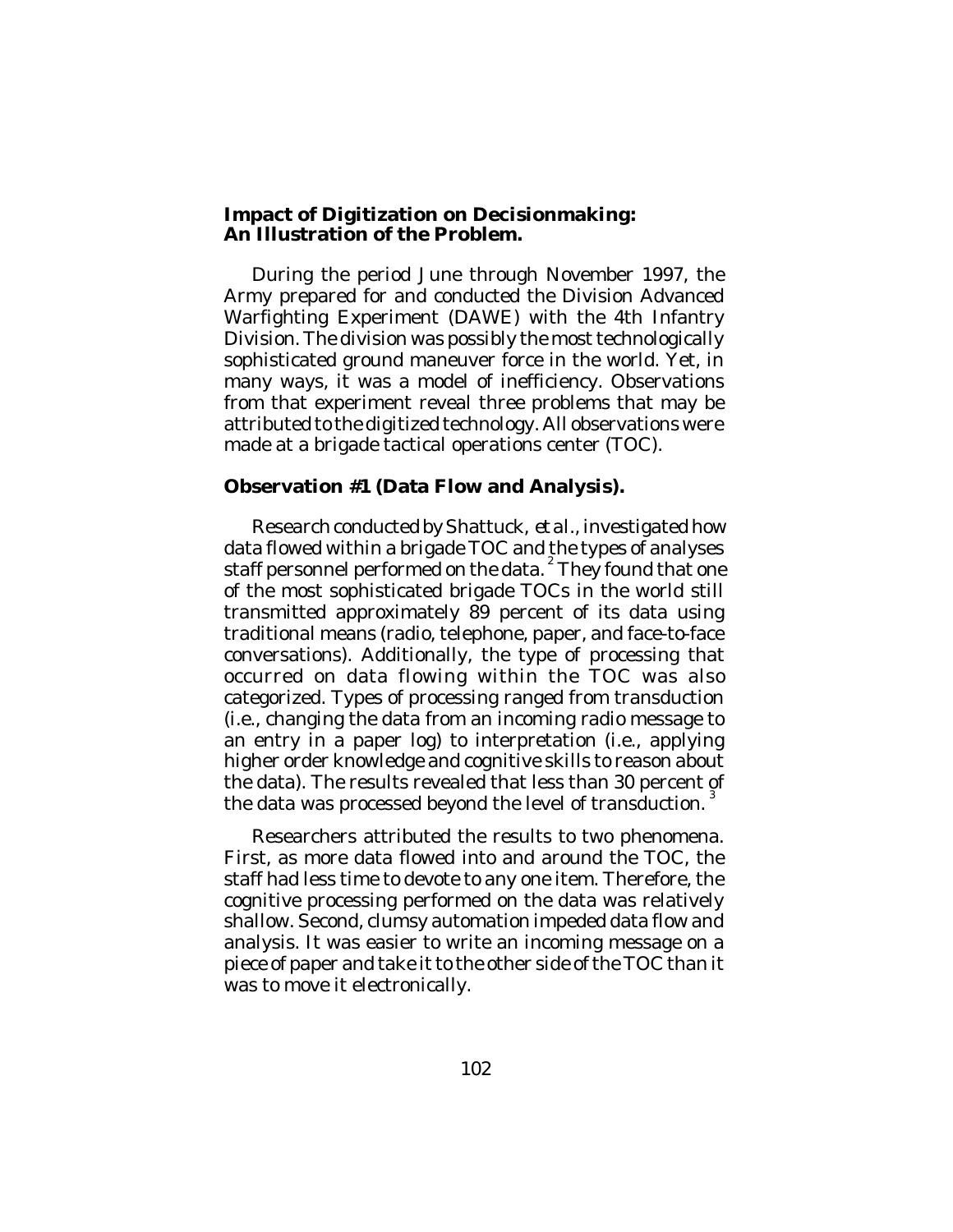# **Observation #2 (Centralized C2 Structure).**

Military organizations are hierarchical. At the tactical level, a senior decisionmaker—the commander—receives data, reviews what he knows about the battlefield, and makes a decision. He has assistance in gathering and analyzing the data, but the final decision rests with him. During Simulation Exercise (SIMEX) 1, a training exercise prior to the DAWE, staff officers frequently handed the brigade commander slips of paper or briefed him face to face. On other occasions, the commander roamed around the TOC, looking at various Army Tactical Command and Control System (ATCCS) computer screens (see Figure 1). In most instances, what was brought to him (or what he observed as he walked around) was low-level, unfiltered data.



**Figure 1. Major Components of the Army Tactical Command and Control System (ATCCS) Architecture.**

Just prior to the actual DAWE, the commander directed that a wooden cabinet be built that could house six TV monitors. 4 On the screens, he wanted to view the ATCCS data. During the DAWE, the commander spent much of his time studying the monitors, as well, as a large paper map.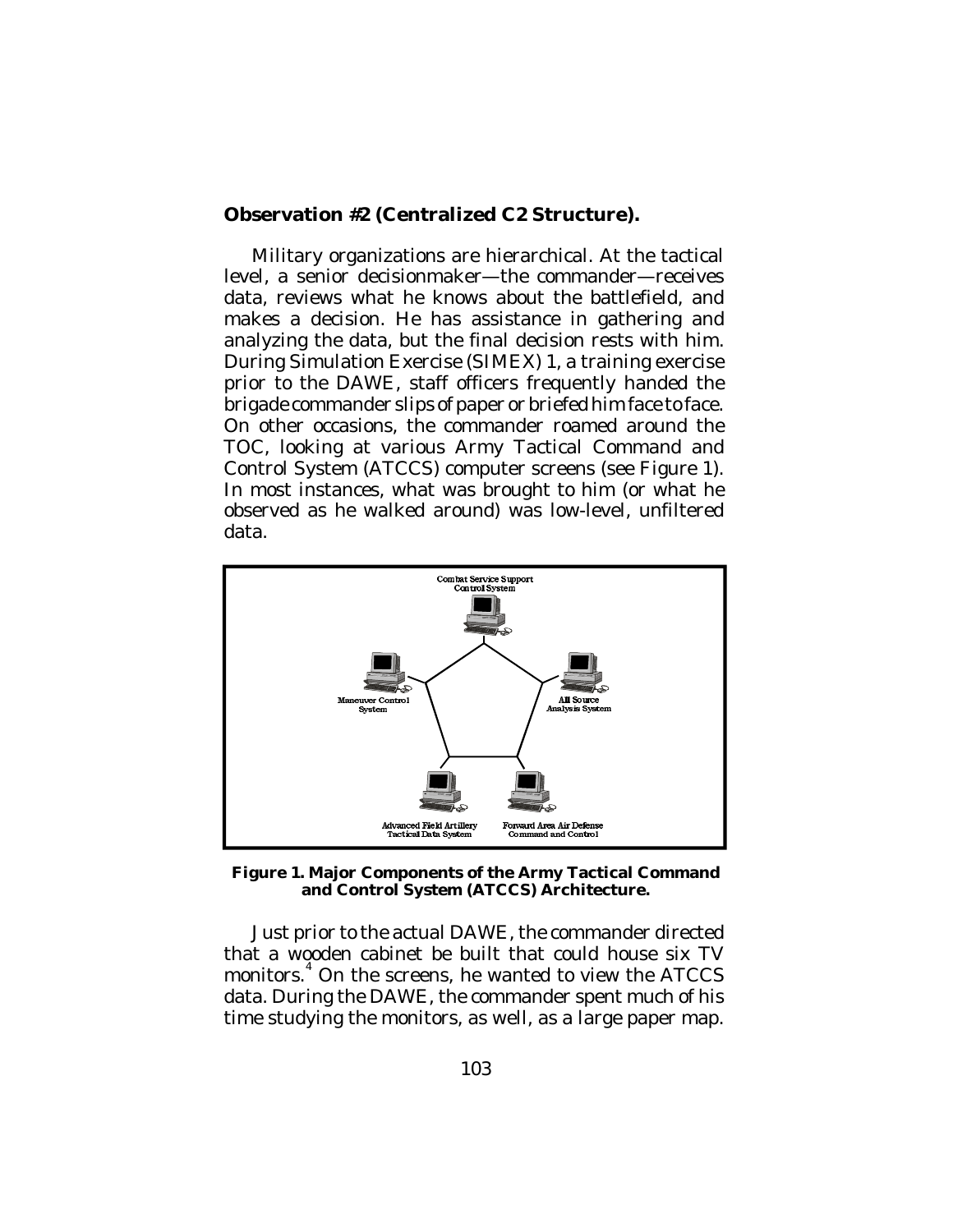The commander no longer had to roam around the TOC, but there was still a problem. The TV monitors displayed data, not information. Additionally, by bypassing the staff that was supposed to filter and analyze the data for him, the commander now had to perform that task himself. The array of TV monitors actually increased the cognitive workload, even though he no longer had to physically move around the TOC.

## **Observation #3 (Creating Situational Awareness).**

During SIMEX 1, not everyone in the TOC appeared to understand what was happening or what the commander was trying to accomplish in the tactical scenario. The staff did not have situational awareness. To correct the situation, before the DAWE, the commander procured and installed a high quality sound system that could drown out all other noise in the TOC. 5 During the DAWE, a few times a day, he explained to everyone in the TOC what was happening and what he was planning to do next. Although innovative, his solution bypassed not only his senior staff officers, but also all the technology in the TOC.

One might draw the conclusion from these three observations that the commander lacked the skill necessary to command a brigade equipped with the latest technology. On the other hand, the actions of the commander can be interpreted as providing creative solutions to problems that arose when the brigade was given technology that was less than optimal in its design. We presume the latter explanation, but do not view the adaptations implemented by the commander as suitable.

The large amount of data, coupled with insufficient technological tools to process it, resulted in staff officers delivering raw data to the commander. The commander's response was to attempt streamlining the process by centralizing the data. By doing so, the commander made his decisionmaking process more difficult because he was then required to perform both analytical and reasoning tasks.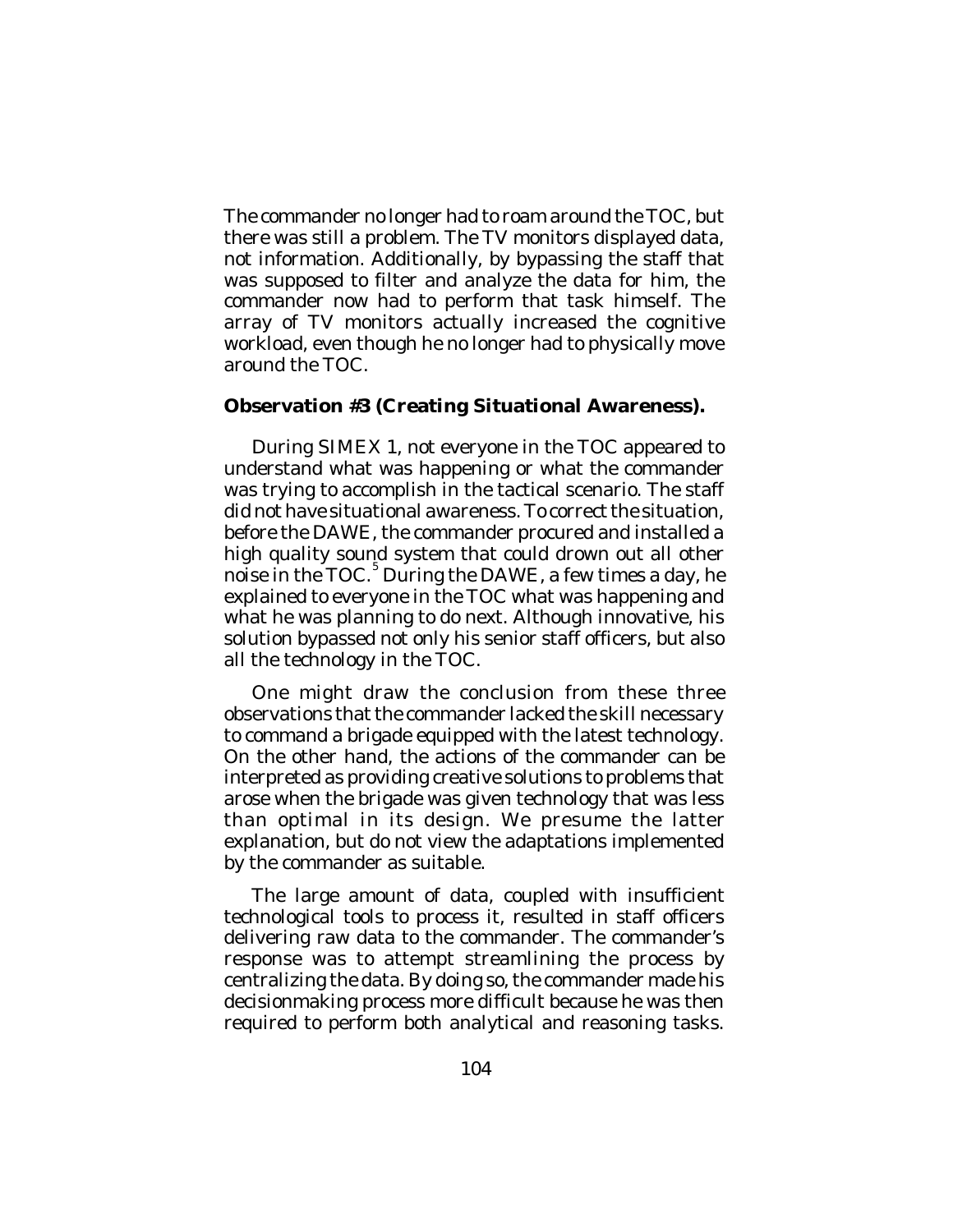(Additionally, the cumbersome displays tethered the commander to the TOC and made its displacement problematic.) The technology was poorly designed because it was not compatible with our doctrine, our organizational procedures, or the way that humans process data and make decisions. The following section provides results of a review of the literature on decisionmaking and the processes that lead up to it.

### **DECISIONMAKING AND CONTRIBUTING PSYCHOLOGICAL PROCESSES**

*Decisionmaking*. There are three general theoretical approaches to decisionmaking that relate well to the methods found in Army doctrine. The first approach is based on *rational models* of *decisionmaking.* These models describe how we ought to make decisions. Researchers eventually learned that most people didn't follow rational models in decisionmaking tasks. Instead, it became clear that subjects were systematically influenced to make decisions that were less than optimal. As a result, researchers developed *descriptive* models of decisionmaking. These models describe how subjects were influenced by *heuristics* and *biases* to make decisions.

Decisionmaking research that led to the normative and descriptive models often was conducted in laboratory settings. Laboratory subjects were not confronted with the dynamics of the real world, nor would they have to implement and live with the decisions they made. Many researchers began to investigate how decisions were made outside the laboratory by practitioners engaged in meaningful activities. These studies led to the naturalistic models of decisionmaking. We will now discuss the three models in greater detail and then relate them to current doctrinal descriptions of decisionmaking.

*Rational Models of Decisionmaking*. Two roles are attributed to rational models: *normative* and *prescriptive.* 6 Normative models describe the choices of a hypothetical,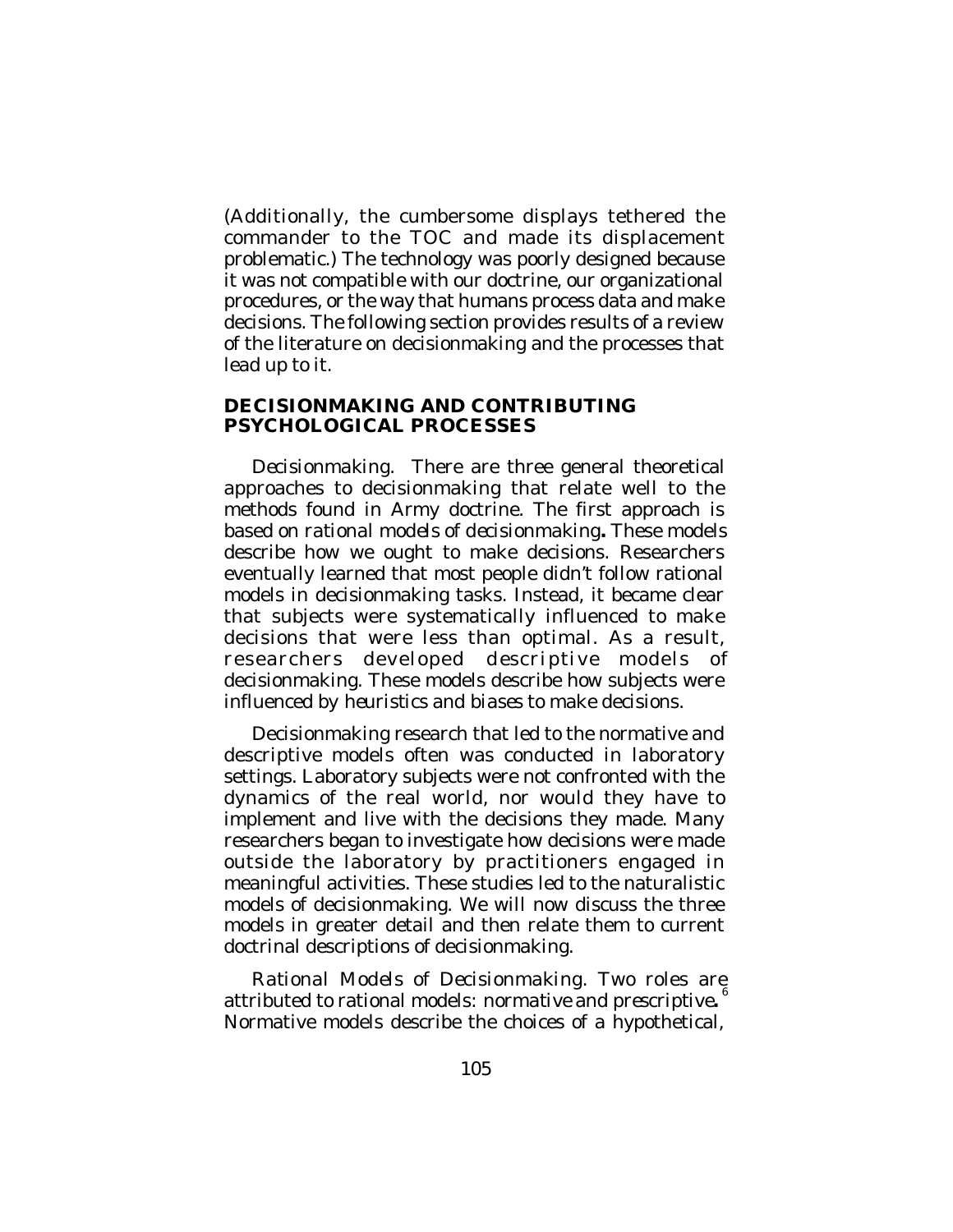ideal decisionmaker. Such a decisionmaker would be both omniscient and omnipotent. Prescriptive means that there is only one true rational choice. By systematically applying the rational model, a decisionmaker will be able to identify the correct choice.

Howard Raiffa discusses decisionmaking tasks by using the language of decision analysis. According to him, there are several steps in identifying the best outcome.<sup>7</sup> Figure 2 depicts a simple decision tree illustrating the decision analysis method. Assume a commander must select a course of action for an upcoming mission. The staff has developed three options. The commander realizes that the best course of action is dependent upon what the enemy decides to do. According to decision analysis, there are four steps that should be followed.

First, *list the events that you expect to occur*. 8 Events are of two types: *choices and chances*. A choice event, depicted as a square, represents a decision that must be made between two or more alternatives. A chance event, depicted as a



**Figure 2. Decision Tree Depicting the Rational Decisionmaking Model for a Commander prior to the Onset of Hostilities.**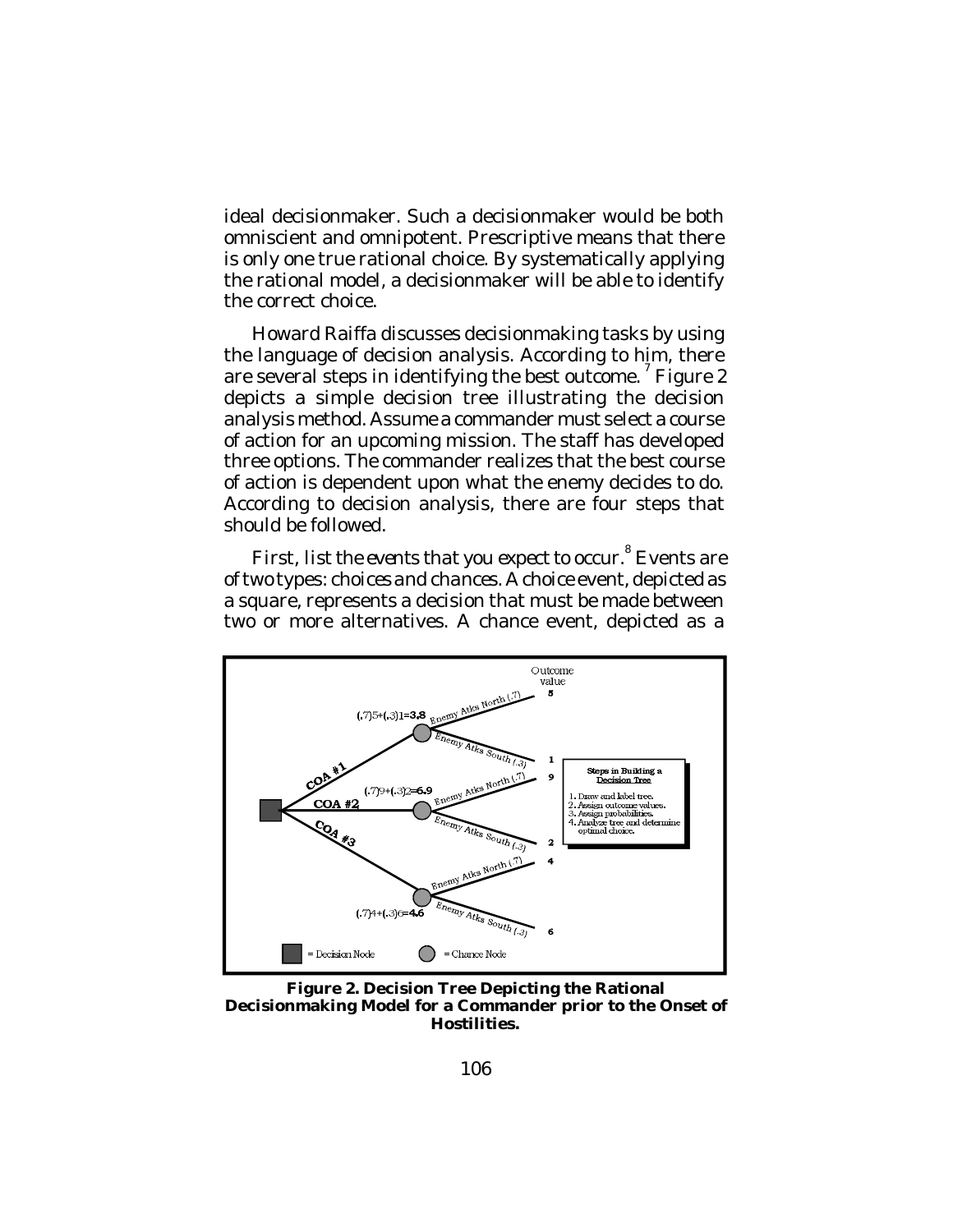circle, describes all possible alternatives in an uncertain environment. A chance event differs from a choice event in that the decisionmaker has no control over the outcome. In Figure 2, enemy activity illustrates a chance event. The enemy may decide to press the attack to the north or to the south.

Second, *list the value of the possible outcomes.*<sup>9</sup> The criteria for assigning values are at the discretion of the decisionmaker. The commander might use criteria such as speed, accuracy, number of lives lost, or amount of equipment damaged. Outcomes can be actual figures (i.e., 35 soldiers killed in action (KIA)) or based on a relative scale  $(i.e., 10 = most desirable outcome; 1 = least desirable$ outcome).

Third, *list the probabilities of chance events*. 10 Total probability for all the branches originating from a node must total to 1.0. Determining the probabilities of how the enemy will attack into the sector can be a difficult task. The difficulty stems from the inherent uncertainty of the battlefield. Commanders may be able to reduce uncertainty but they will not be able to eliminate it.

Fourth, *analyze the tree and determine the optimal* choice.<sup>11</sup> Beginning at the right side of the tree, the outcome value of each branch is multiplied by the probability of that outcome. These figures are summed for each Chance Node. In Figure 2, the Chance Nodes have values of 3.8, 6.9, and 4.6. At the Decision Node, the decisionmaker should select the COA that has yielded the highest value—in this case, COA #2.

As previously stated, the prescriptive nature of the Rational Decisionmaking Model suggests that there is only one possible correct solution to the problem. Techniques such as decision analysis are designed to lead the decisionmaker to the "right" answer. However, even in the simple example depicted, it should be obvious that there are several sources of error that could lead to an erroneous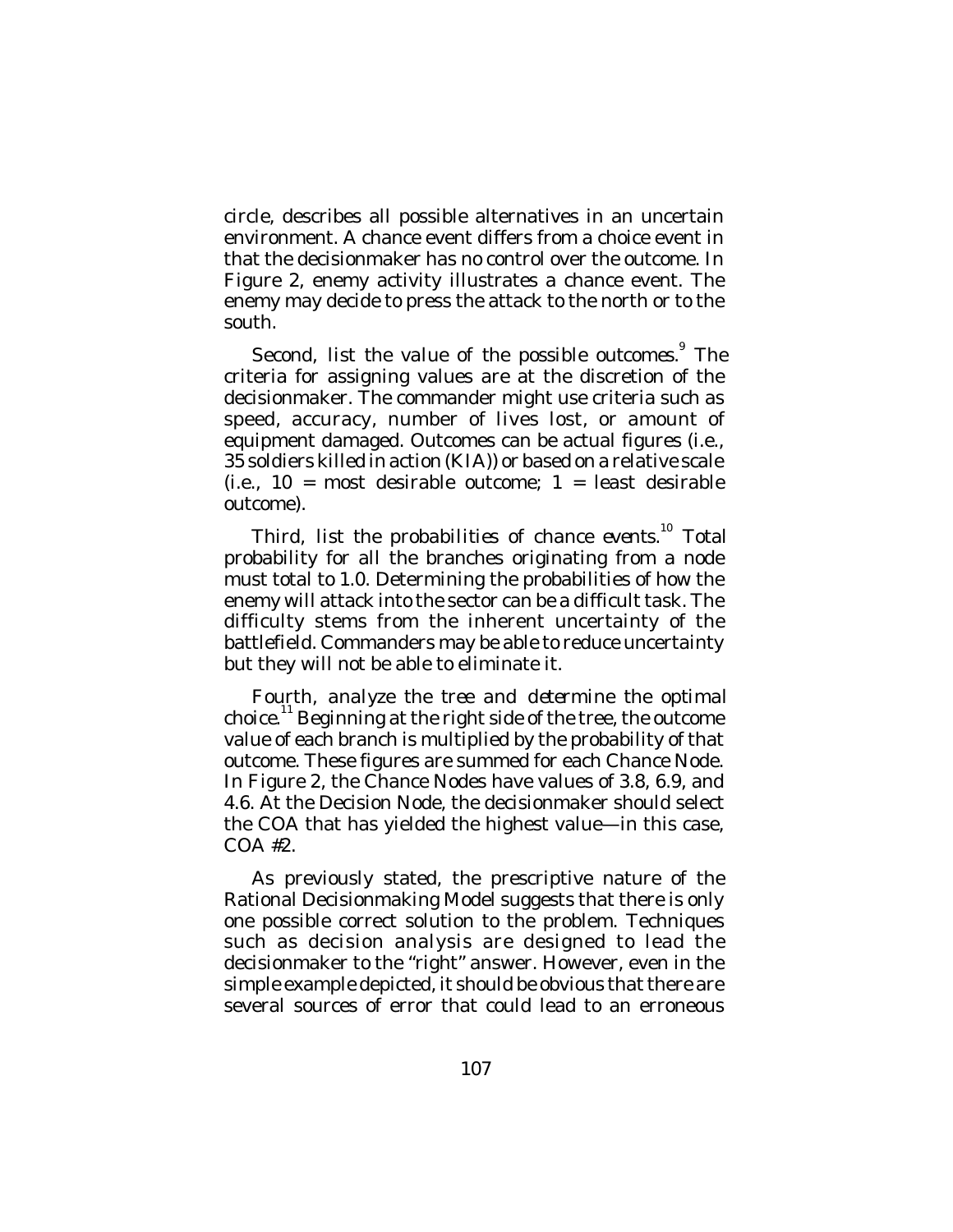decision. Researchers realized that decisionmakers functioning in operational settings and, faced with non-trivial problems, often did not make the "right" decision. In operational environments, one may be unable to list all possible outcomes or to make definitive assessments of values or probabilities of outcomes. Consequently, researchers began to look at how decisions are *actually* made rather than how they *ought* to be made. This led to descriptive models of decisionmaking.

*Descriptive Models of Decisionmaking*. At approximately 9:12 PM (local time) on May 17, 1987, an Iraqi Mirage F-1 fired two Exocet missiles at the *USS Stark* while it was operating in the Persian Gulf.<sup>12</sup> Prior to the attack, the *Stark's* commander initiated action to track and establish contact with the aircraft. However, he never gave the order to bring the ship's weapon systems to bear on the aircraft. As a result, 37 sailors were lost, and the ship was severely damaged.

Fourteen months later, on July 3, 1988, an Iranian A-300 Airbus carrying 298 people climbed into the sky and turned to enter a commercial air corridor. The *USS Vincennes*, operating in the Persian Gulf, detected the aircraft and mistook it for a hostile warplane. The *Vincennes* fired on the Airbus, killing everyone on board. During the ensuing investigation, the commander of the *Vincennes* indicated that the attack on the *Stark* had played a part in his decisionmaking process. His statement supports the idea that, in operational settings, decisions are not discrete events, and decisionmakers do not rely solely on rational models. The outcome of one decision will influence or bias subsequent decisions.

A. Tversky and D. Kahneman conducted extensive research into influences that lead decisionmakers to deviate from "*optimal*" outcomes. 14 These consistent deviations are actually patterns of error known as biases. The researchers demonstrated that biases arise when decisionmakers attempt to employ rules of thumb known as *heuristics*.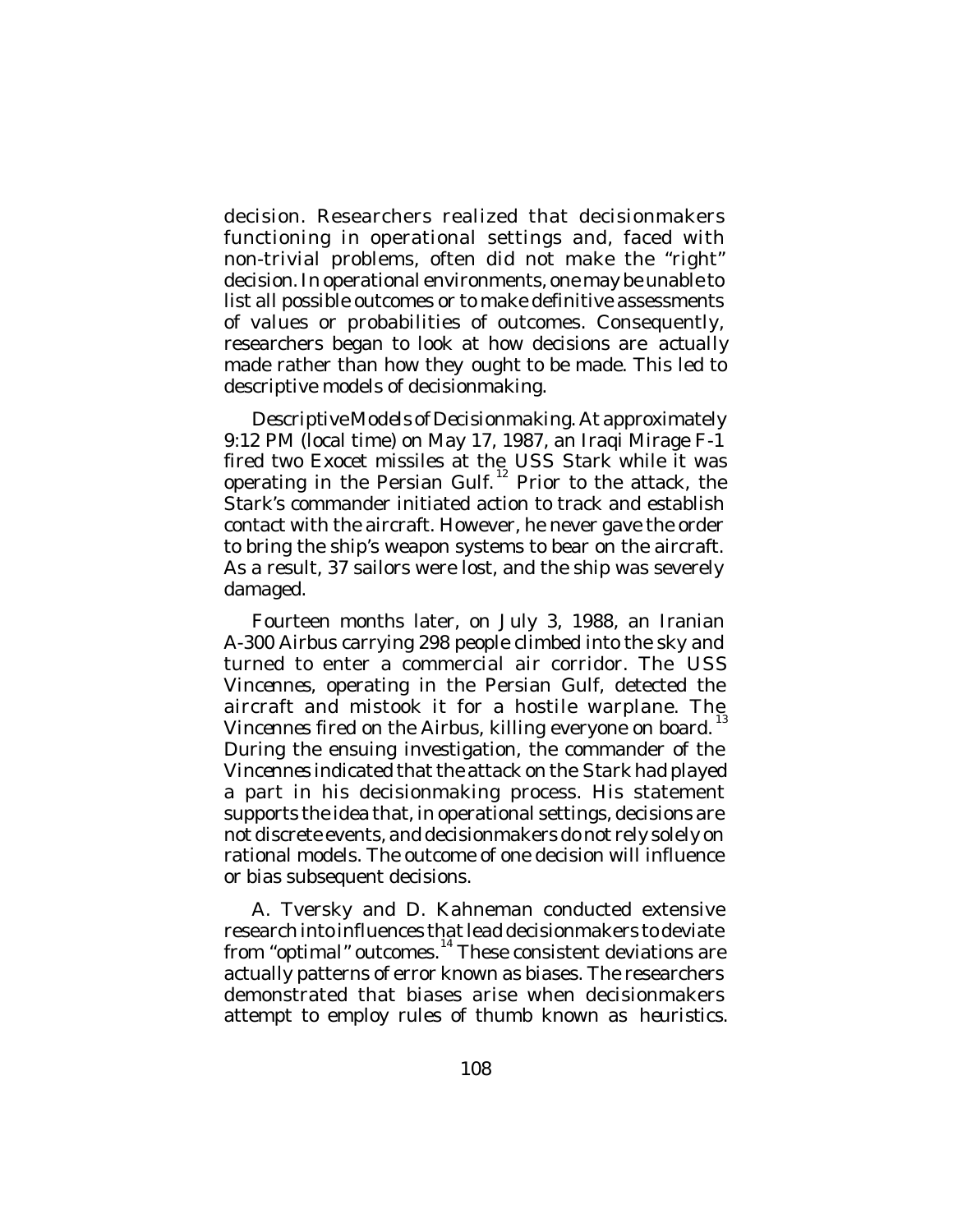Heuristics are valuable because they help us conserve limited cognitive resources. While these cognitive shortcuts require fewer resources, they may rely on assumptions that ultimately prove to be invalid. The research of Tversky and Kahneman identified several heuristics and biases. Three of them are described below.

*Availability Heuristic*. 15 Decisionmakers may be influenced by their ability to recall or imagine events that are similar to the situation in which they now find themselves. The availability heuristic predicts that the recency or salience of their experiences will influence their assessment. The trend is to over-estimate the frequency of events and, therefore, ascribe inordinately high probabilities to these events.

*Representativeness Heuristic*. 16 Decisionmakers often rely on the extent to which the characteristics of a given situation *S* are prototypical of a parent population *P1*. If there is a close match, the decisionmaker is likely to decide situation *S* is an instance of population *P1*. This process seems reasonable until the base rates are considered. (A base rate tells us how often an event is likely to occur.  $^{17}$  So, although the characteristics of situation S closely match population *P1*, this population is rarely present in the environment. Populations *P2* and *P3* contain only a few of the characteristics of *S* but they occur much more frequently than *P1*. The representativeness heuristic predicts that the decisionmaker would ignore the base rates and consider *S* to be an instance of *P1* because the characteristics are a close match.

*Confirmation Bias*. 18 Decisionmakers who have selected a course of action will interpret subsequent information in light of their decision. Therefore, new evidence that ought to disprove their decision is interpreted as supporting their decision.

Descriptive models explain how and why we deviate systematically from rational decisionmaking strategies.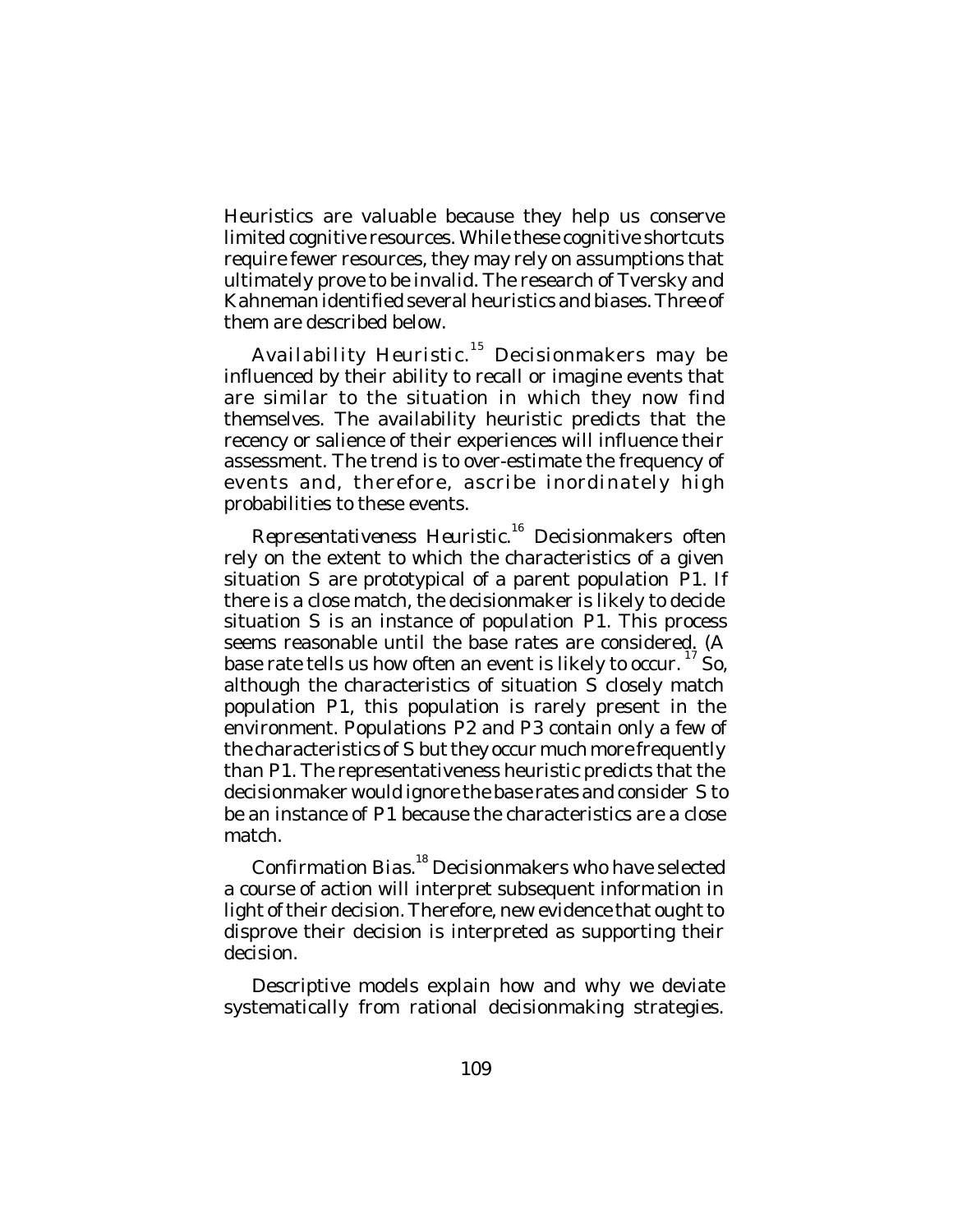Stated another way, descriptive models explain the consistent irrationality of decisionmakers. Like the descriptive models, naturalistic models also strive to accurately describe the decisionmaking process. However, naturalistic models stress that decisionmakers are rational. According to naturalistic models, decisions are grounded in, and influenced by, the operational setting in which they occur.

*Naturalistic Models of Decisionmaking*. Naturalistic models are recent additions to the decisionmaking domain. More accurately, perhaps, they represent a paradigm shift that led researchers out of the laboratory and into operational settings. In the laboratory, decisions tend to be studied as singular events. In operational settings, decisions are embedded in a complex process and are influenced by the events that precede the decisions, the organizational structure, and the environment. Researchers have identified eight characteristics of naturalistic decision settings.

- Ill-Structured Problems.
- Uncertain, Dynamic Environments.
- Shifting, Ill-Defined, Competing Goals.
- Action/Feedback Loops.
- Time Stress.
- High Stakes.
- Multiple Players.
- Organizational Goals and Norms.

Several naturalistic decisionmaking models have been proposed in recent years. While all of them are based on the eight characteristics listed above, they vary in their approach to explaining how decisions are made in operational settings. One model that has been popular with military researchers is Gary Klein's Recognition Primed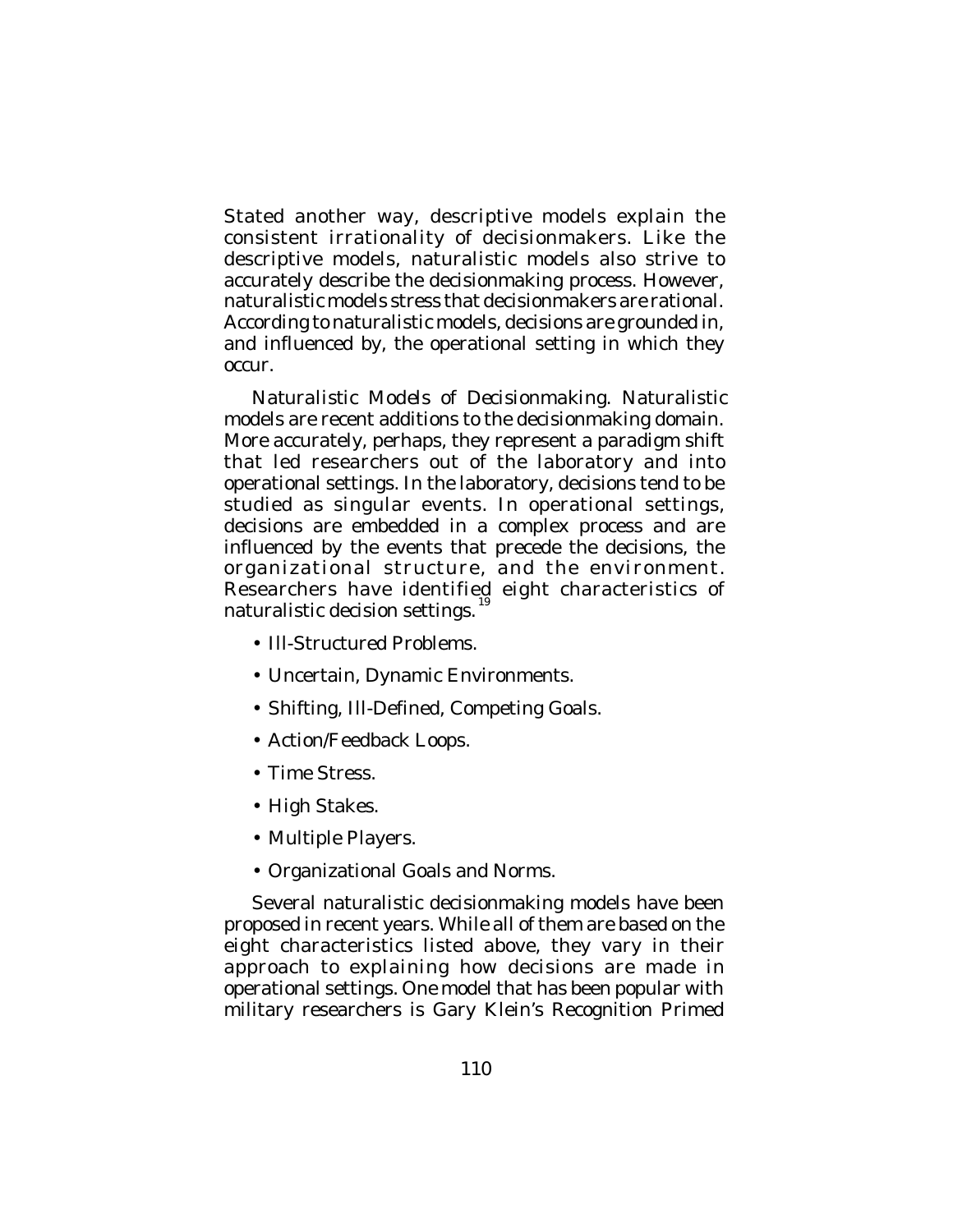Decision (RPD) Model.<sup>20</sup> Klein has used his model to explain decisionmaking in a number of diverse domains. He has studied, among others, fireground commanders, army tank commanders, critical care nurses, and tournament chess players.<sup>21</sup>

RPD emphasizes situation assessment and values expertise. Rather than searching for the optimal solution, RPD asserts that decisionmakers in naturalistic setting engage in "satisficing." That is, they look for the first option that works rather than the best option. Decisionmakers consider alternatives serially. They engage in mental simulation to determine whether the alternative has merit. If the alternative does not fit the situation and cannot be tailored to fit, it is discarded and a new alternative is considered. There are four major steps in the RPD Model.

• Experience the Situation.<sup>22</sup> Is the situation familiar based on previous experiences? If not, the decisionmaker may need to gather more information or reassess the situation. (A platoon leader in Desert Storm observes an Iraqi armor formation.)

• Recognition.<sup>23</sup> The decisionmaker recognizes the situation as similar to one previously experienced. The match between the current and recalled situations can range from exact to only vaguely similar. In addition to recalling the situation, the decisionmaker also recalls the solution that was implemented. (The platoon leader recognizes the Iraqi armor formation as similar to an enemy formation he encountered at the National Training Center. He recalls that he used an arrowhead formation to penetrate the defensive position.)

• Mental Simulation.<sup>24</sup> The decisionmaker mentally simulates implementing the recalled solution in the current situation. If the decisionmaker cannot visualize any problems, the solution is implemented. However, if the decisionmaker visualizes problems in implementing the solution, the solution is modified. If, after modification, the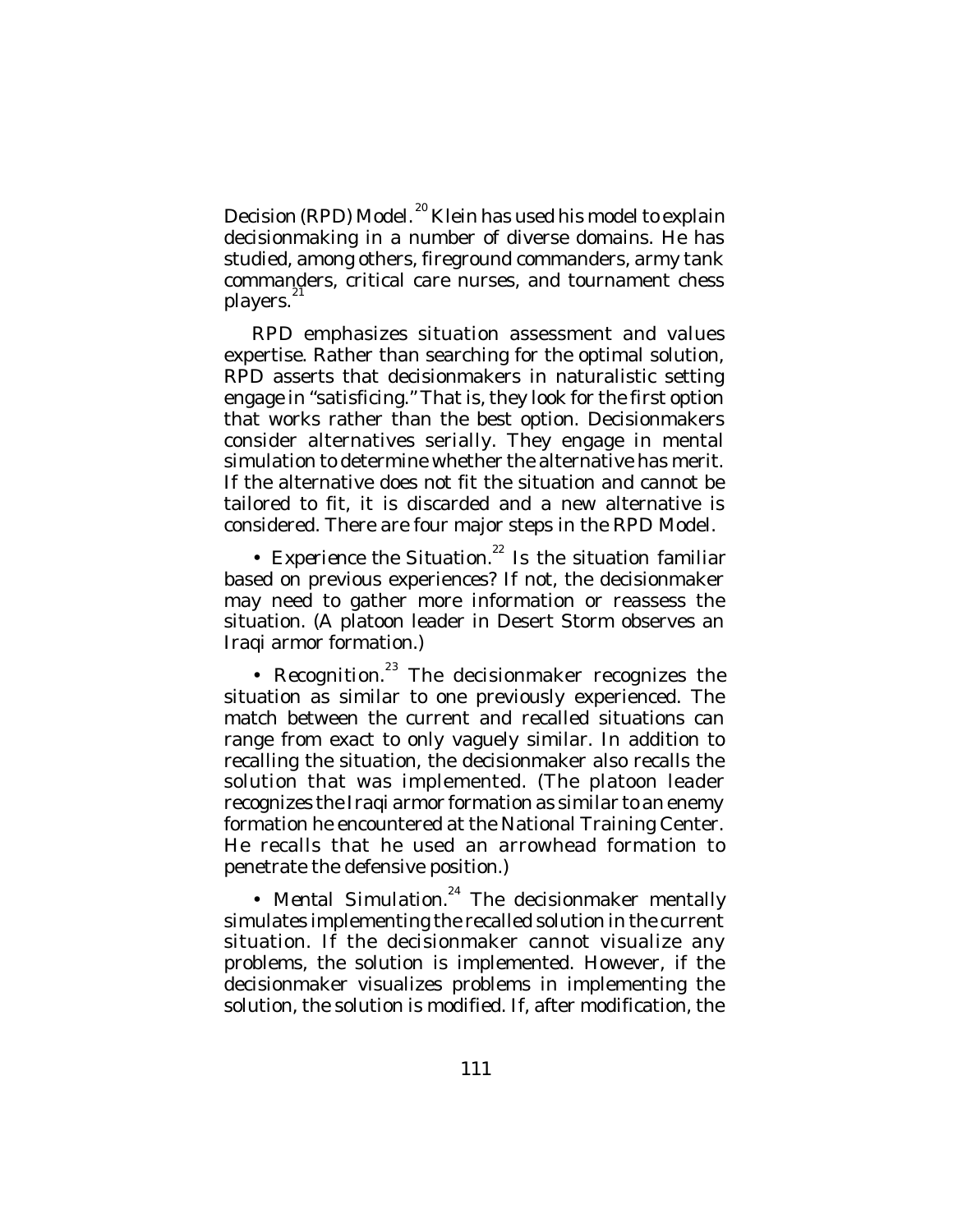mental simulation still reveals problems, the decisionmaker must recall the next closest match (step 2 above) and again mentally simulate implementing the solution. (The platoon leader mentally simulates his tanks attacking in an arrowhead formation. However, unlike the National Training Center (NTC), these positions are more dispersed and better fortified. He will have to request indirect fire to soften the enemy's defenses and direct his tank commanders to spread out the formation. He mentally walks through the attack with these modifications and is satisfied with the plan.)

• Implementation.<sup>25</sup> The feedback the decisionmaker receives from implementing the plan serves as input to the next decision that must be made.

*Decisionmaking in Doctrine*. FM 101-5 describes the seven-step military decisionmaking process (MDMP). 26 These steps include developing and comparing multiple courses of action. The commander then reviews each, evaluating their strengths and weaknesses, then selects the best one. This is the same process described in the Rational Decisionmaking section. The commander's decisions may be affected by heuristics and biases, depending on his experiences and expertise. The process applies most to the decisionmaking that occurs prior to implementing the plan.

After the plan is implemented, the commander must continue to make decisions because inevitably, unexpected events occur. In these instances, commanders are more likely to use naturalistic decisionmaking methods, such as Klein's RPD. Army doctrine (FM 101-5), however, does not acknowledge the fundamental differences between decisionmaking that occurs during the deliberate planning process and that which occurs after the plan is implemented. Instead, it suggests that time is the only factor that impacts on the process. It further states that, under time constraints, the same steps should be followed, but they should be modified. Command and General Staff College Student Text 100-9, while not doctrine, describes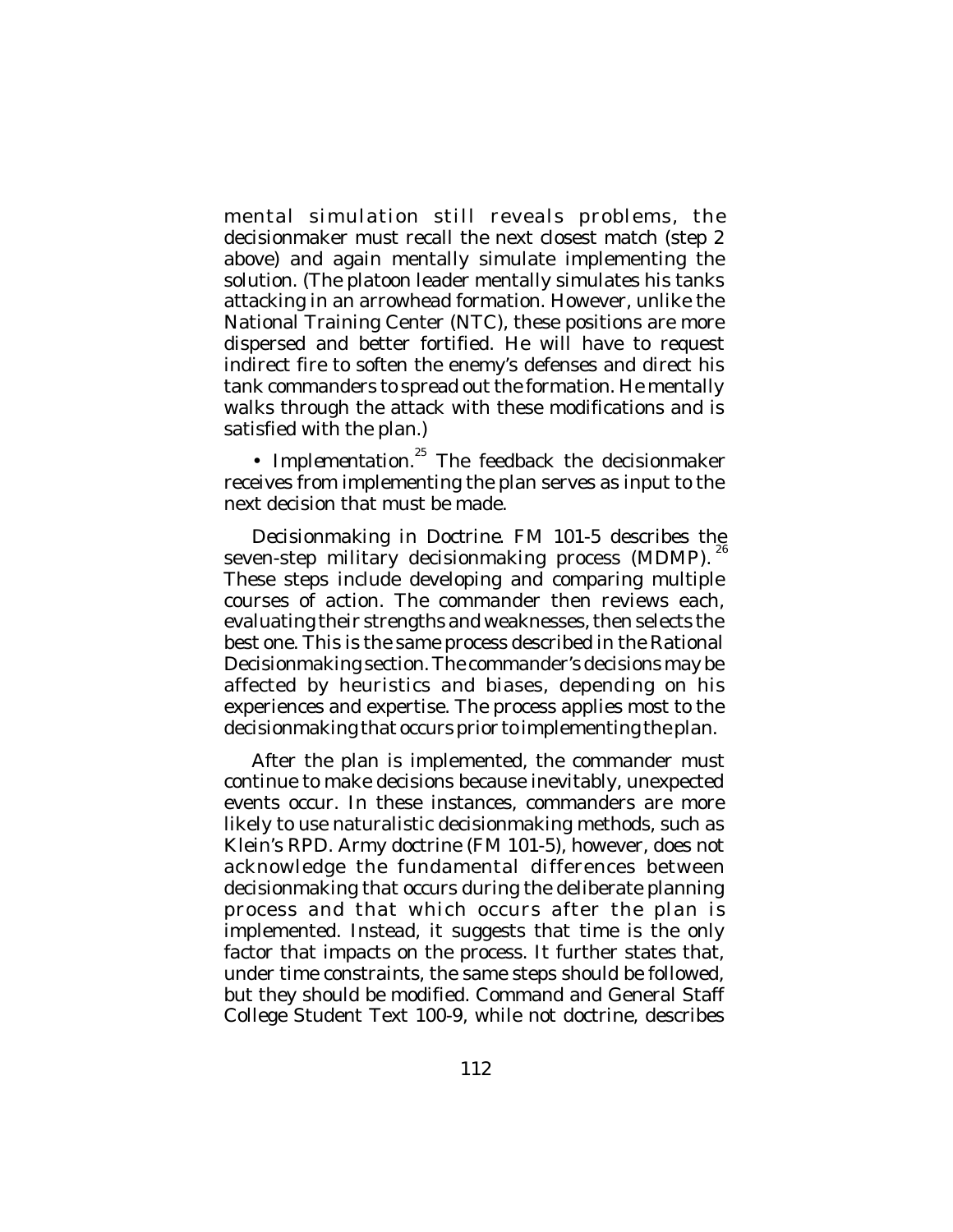three decision processes under constrained conditions: combat decisionmaking; quick decisionmaking; and immediate action drills. $\frac{z}{z}$  The latter two are performed exclusively by the commander and employ naturalistic methods.

Research literature indicates that decisionmakers in operational environments, described by the eight characteristics listed above (i.e., ill-structured problems; uncertain, dynamic environments; etc.), utilize naturalistic decision methods. In developing aids to assist commanders in their decision process, methods embedded in these aids should parallel methods used by actual decisionmakers. In this case, aids developed to assist commanders, in those decisions that must be made after the plan is implemented, should be based on naturalistic decisionmaking. Essential to naturalistic decisionmaking is having situational awareness.

### **Situational Awareness.**

Anyone who has been exposed to the Army's modernization program is familiar with the term "situational awareness." Junior enlisted soldiers in digitized TOCs refer to it as "SA." Soldiers describe it as knowing where they are in relation to other friendly and enemy forces. Most researchers agree that better decisions are made if the decisionmaker has situational awareness. Stated differently, situational awareness is a precursor to good decisionmaking. Perhaps more important than determining *if* one has situational awareness is to determine how to get it.

Understanding *how* situational awareness is achieved is essential to building automated decision aids. Prior to building the aids, however, we must identify and understand the cognitive process that underlies or precedes the attainment of situational awareness. A well-designed aid should work in parallel with the cognitive process that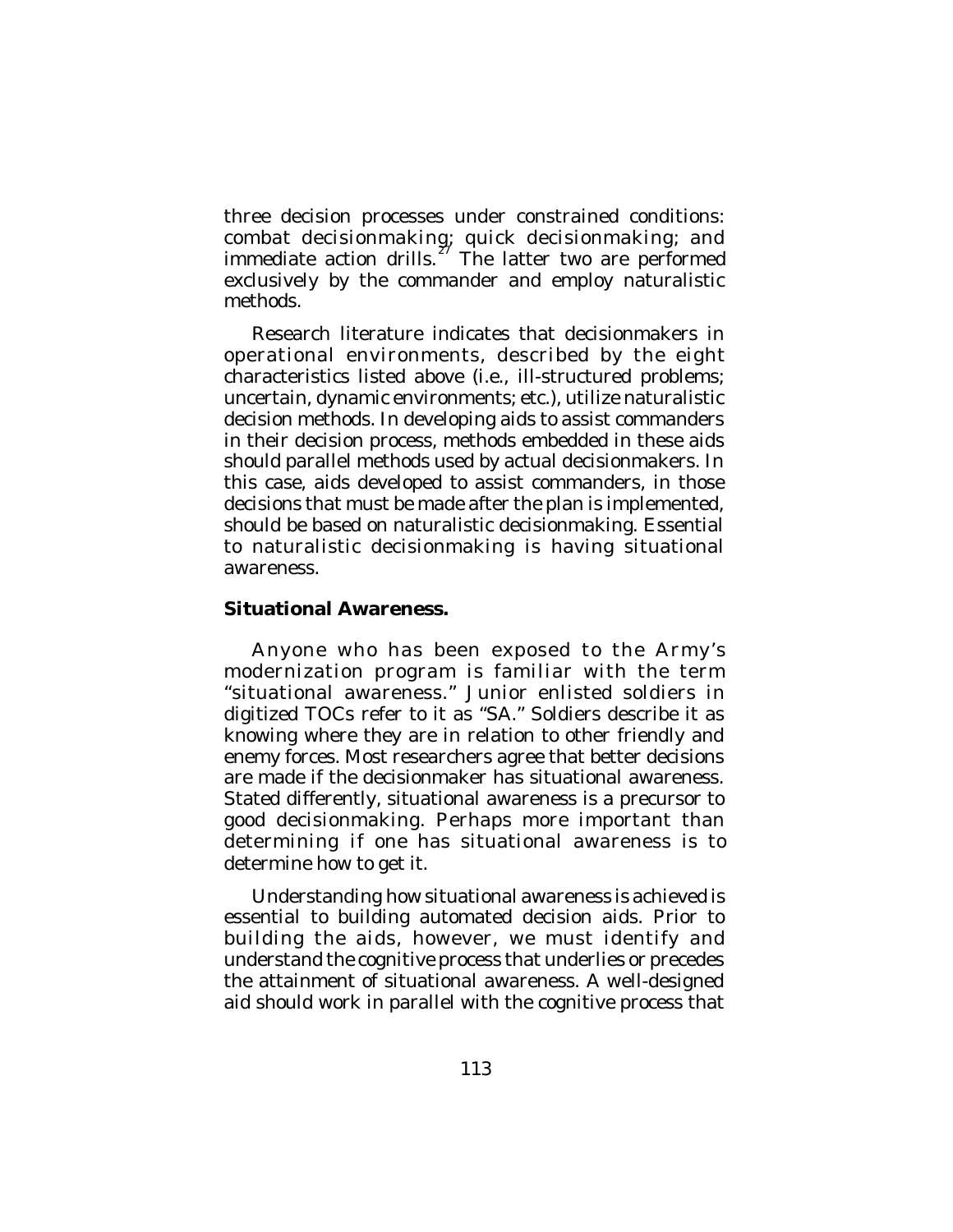leads to situational awareness. Therefore, the next section will discuss some of that process.

#### **Cognitive Processes Requisite for Situational Awareness.**

Our memory systems are generally thought to consist of three components: sensory memory, short term (or, working) memory, and long term memory.<sup>28</sup> Only a portion of the data sensed by our eyes and ears (as well as our other senses) is transferred to our working memory. We must focus on a data element for it to be transferred. All other data fades from our memory system within a few seconds. Data are transformed and reasoned about in our working memory. Relevant elements of long term memory (rules, procedures, schema, etc.) are transferred to working memory to help process the data. Unfortunately, the capacity of working memory is very limited (7 +/- 2 elements).<sup>29</sup> This capacity is even more restricted during periods of stress. These three memory components are integral to the processes that lead to decisionmaking.

Before commanders or staff officers can make appropriate decisions about events unfolding on the battlefield, they should have accurate situational awareness. They achieve this accurate view by analyzing information they have received and structuring it in meaningful ways. Before they can reason, the data must be transformed into information. Before it can be transformed, data must be detected. This process—reasoning, transformation, and detection—is affected by individual and environmental factors. Each are essential considerations in designing a system to assist decisionmakers on the battlefield.

*Detection*. Military decisionmakers work in a complex, dynamic, and data-rich environment. A data element will only be transferred from sensory memory to working memory if we focus on it.<sup>30</sup> What we focus on is a function of the characteristics of the stimulus (or data element), the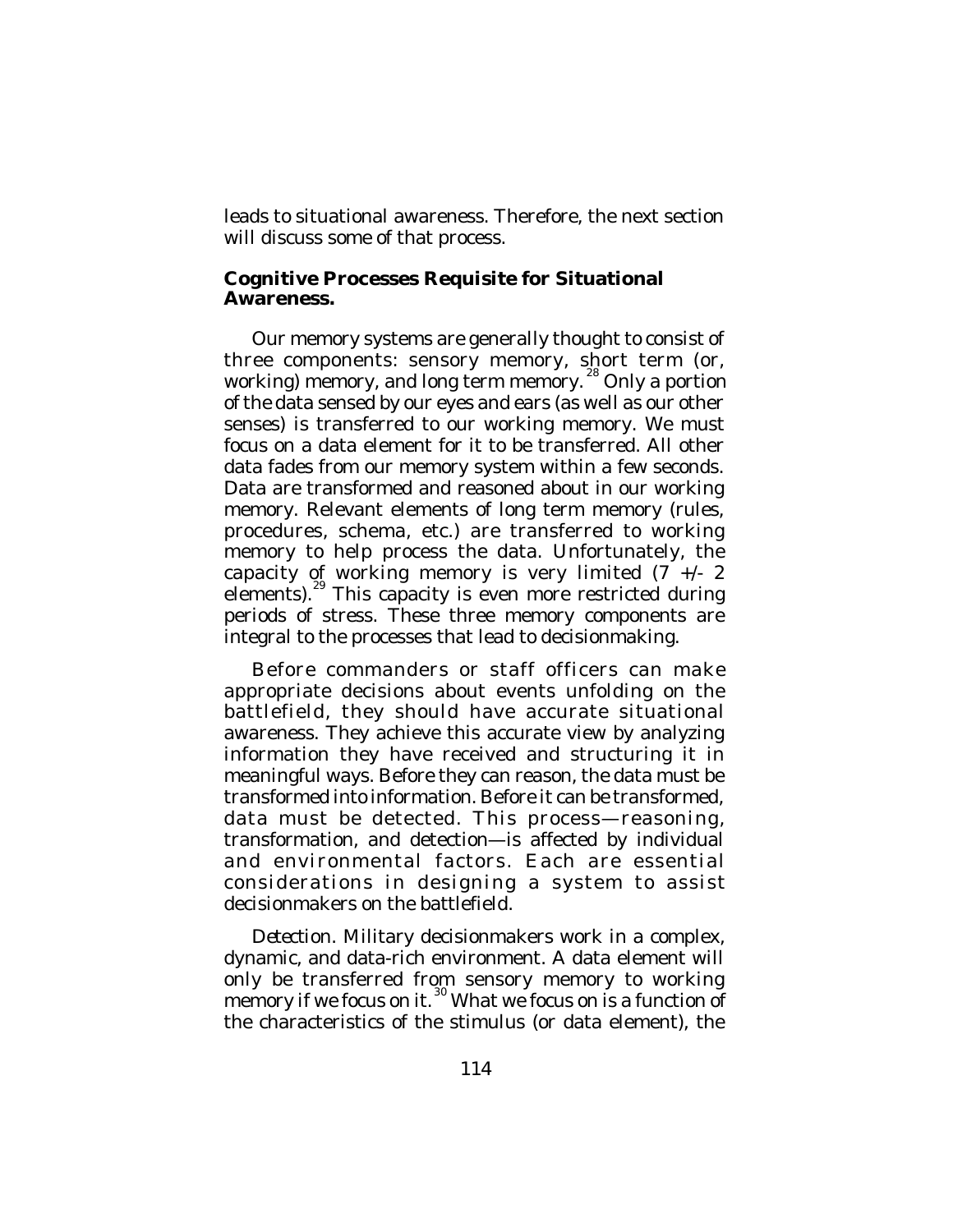environment, and the individual. How salient is the data element? Is it an auditory or visual stimulus? Is it sufficiently different (i.e., louder, brighter, etc.) from the surrounding environment to warrant our attention? Have we been primed by our long term memory to look for a particular data element? Are we tired, sick, or afraid? Well-designed decision aid displays must discriminate between important and unimportant data. Data deemed important must be presented in a manner that will facilitate detection.

*Transformation*. After data is detected and transferred to working memory, it must be transformed into meaningful information. Micah Endsley, a situational awareness researcher, refers to this process, where disjointed data elements are combined, as comprehension.<sup>31</sup> Perhaps a better term is *cognitive integration*. This latter term suggests that combining the data is not an amorphous process but a function of both situational context and the experience level of the decisionmaker. An experienced commander, whose subordinate units are about to engage the enemy in a frontal assault, will more than likely integrate different data elements (or integrate the same elements in different ways) compared to a novice commander whose subordinates are in a terrain-oriented defense. As described at the beginning of this chapter, battlefield automation systems display overwhelming amounts of data and provide little, if any, assistance to commanders in integrating the data. Decision aids should assist commanders in context-based integration so that they can free up limited information processing capacity to reason about the newly created information.

*Reasoning*. Fundamental to decisionmaking is the ability to reason about that which we perceive and that which we know. Much of this reasoning involves pattern matching. In his RPD model, Klein indicates that decisionmakers match patterns that have been constructed in working memory from what they have perceived with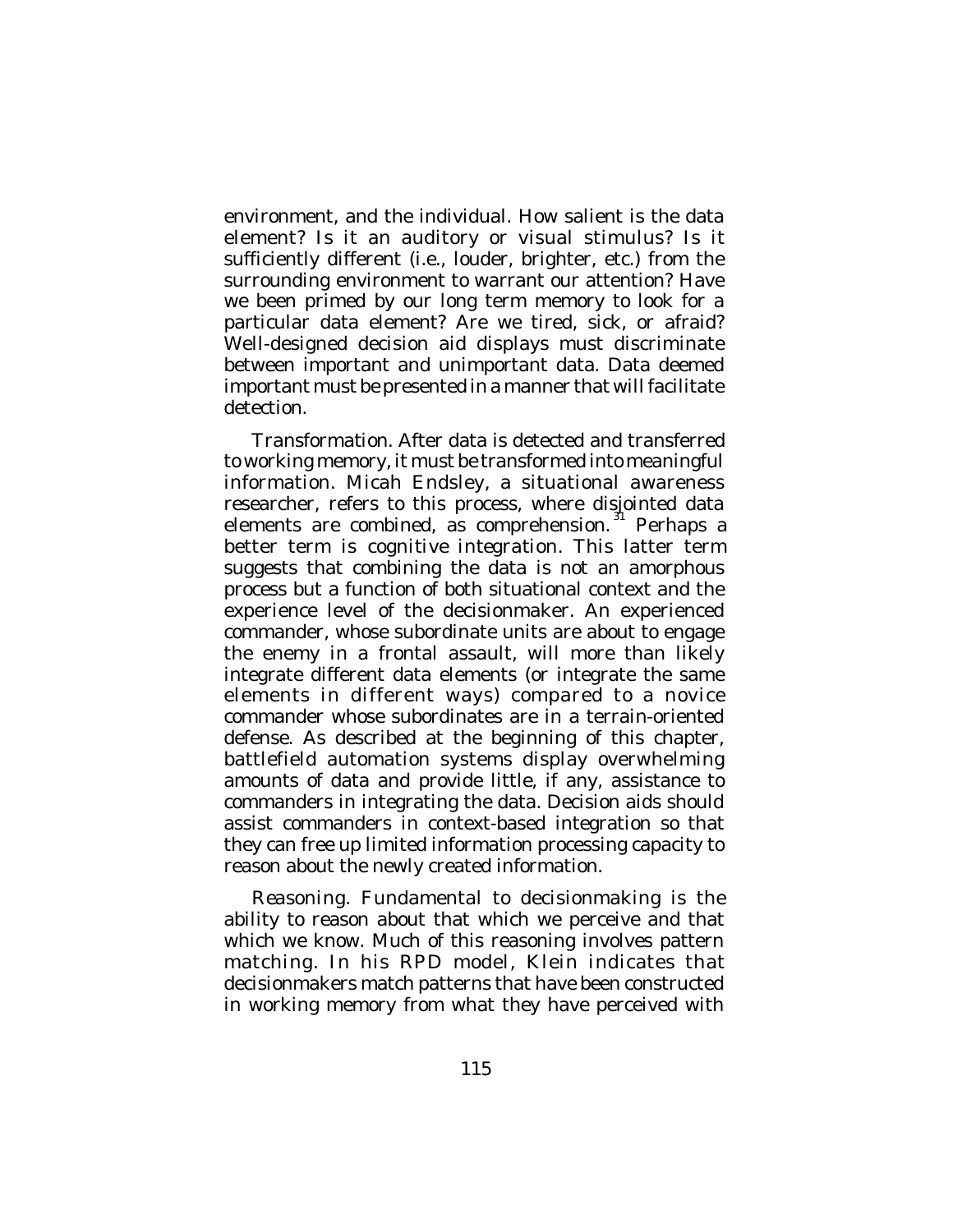stored patterns. 32 Daniel Serfaty, *et al*., support Klein. "The expert's memory consists of an array of 'patterns,' with information items grouped and indexed by their relevance for problem solving in the domain of expertise."  $33$ 

The literature reviewed indicates that we use rational, descriptive or naturalistic models when making decisions. Military decisionmakers, during battlefield operations, are more likely to use naturalistic models (i.e., Klein's RPD Model). Many of these models stress that the decisionmakers should have situational awareness prior to making decisions. Situational awareness is constructed in our memory system by employing processes that include perception, integration, and pattern matching. Of these, there is little research on how military decisionmakers integrate low-level data in meaningful ways to form information that may be used in pattern matching.

# **Investigating Cognitive Integration.**

The most reliable research methods are those that employ converging methods. A single type of research may lead to an answer, but not necessarily the truth. Sound research should be both valid and reliable. Findings will be even more robust if a variety of methods are used to surround—or converge on—the truth.<sup>34</sup> At least three methods may be used to converge on the role of cognitive integration in decisionmaking.

# **Single Scenario Simulations.**

Many researchers make a distinction between expert and novice decisionmakers. Identifying those differences is useful in training novices and for developing aids to assist commanders in decisionmaking. Using a single scenario simulation is one method to discern these differences. The expert group might consist of former brigade commanders who have excelled in combat or at the NTC. The novice group might consist of combat arms officers of similar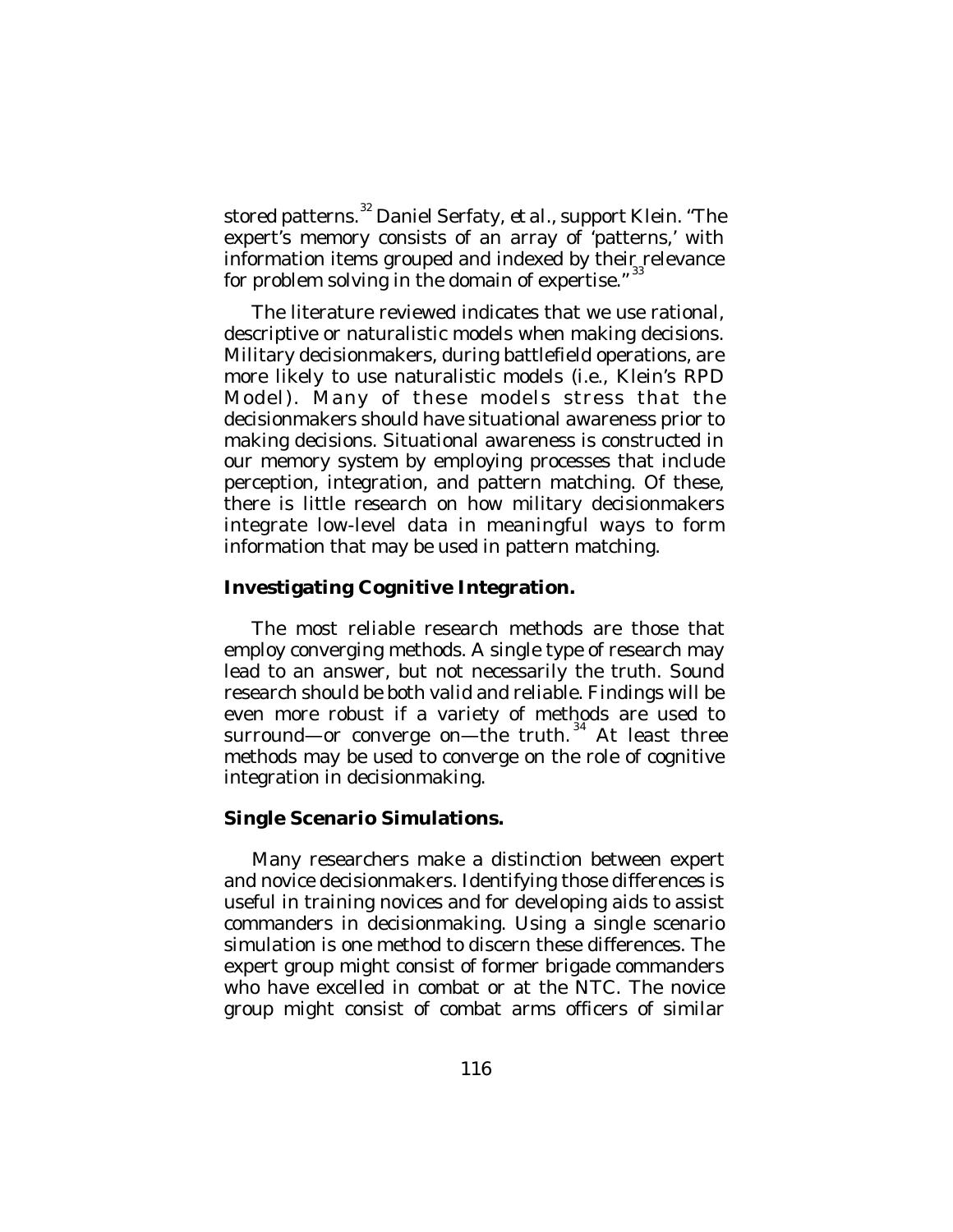grades with no command experience. Each officer would be given an operations order, maps, overlays, and other products to embed themselves in the tactical scenario (i.e., movement to contact). The officers would then be presented with a series of situation reports. Each report would alter the situation in such a way as to require a decision. Presented with an array of low level data, they would be forced to select a subset of the data, integrate it, and use the newly constructed information to match patterns and make decisions. Measurements might include identifying which data were selected and why; how they were integrated; and what patterns the integrated data formed. We would expect the integration patterns of experts and novices would be significantly different.

# **Multiple Scenario Simulations.**

Commanders are faced with a multitude of tactical scenarios—attack, defend, envelop, delay, etc. The set of low level data that is integrated in a movement to contact may differ from that in another tactical situation. It is important, therefore, to explore multiple scenarios to determine if there is a data set that is particularly relevant for a given scenario. In these simulations, expert commanders would be run through protocols similar to the one described above. However, each commander would be asked to participate in a variety of mission types. The data sets they use and the integration they performed would be compared across mission types.

# **Cross Domain Observations.**

Researchers often make the mistake of concentrating on a single domain. Much can be learned from studying other domains. While other domains may appear to have little in common with military C2 on the surface, at theoretical or abstract levels they may be remarkably similar. The observations made and the lessons learned from other areas may be used to develop solutions to problems identified in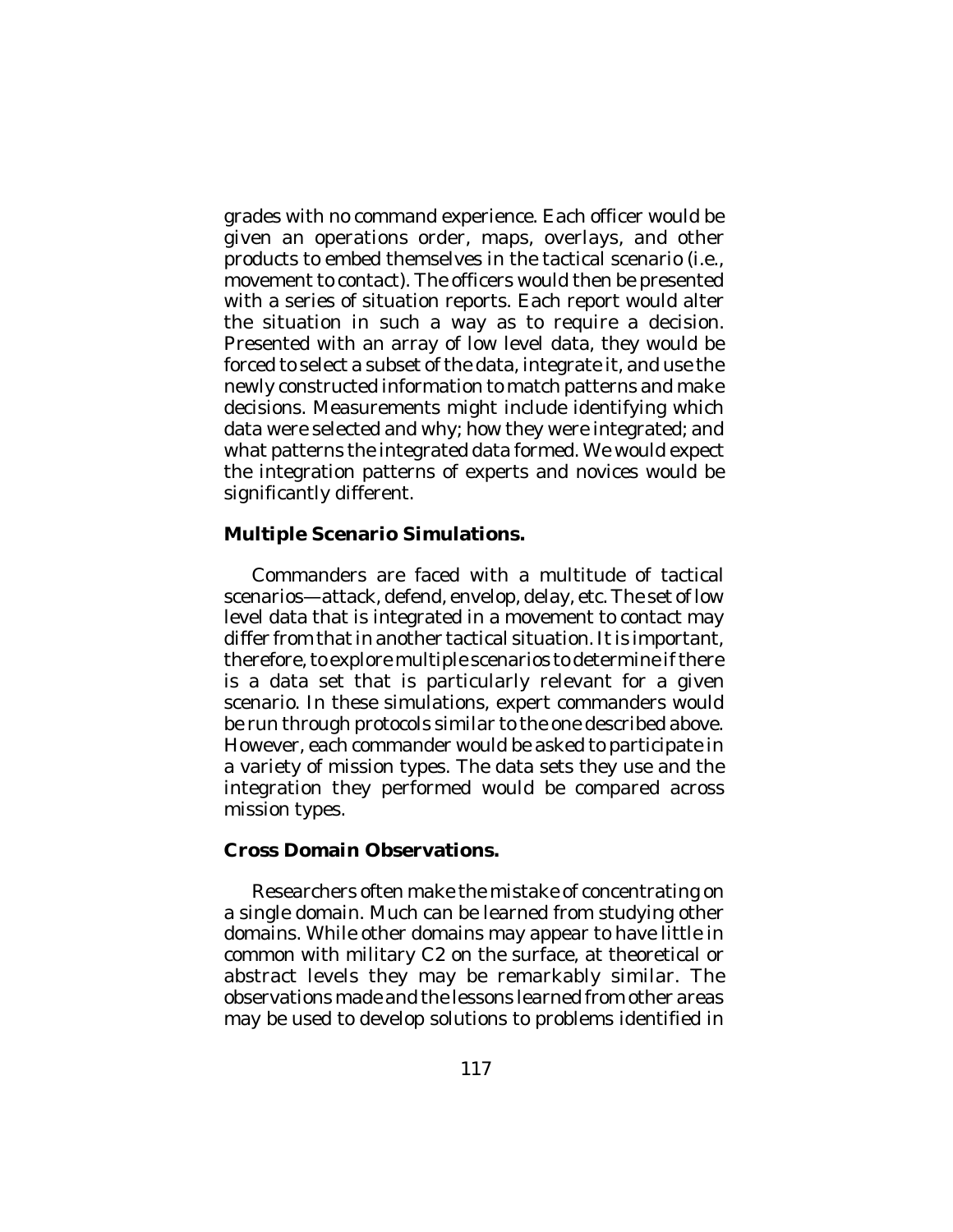the military domain. It is essential to identify characteristics of the cognitive integration task that define the domain and those that are merely present. For example, when defining characteristics in the tactical military arena, commanders might include data overload and virtually exclusive use of visual and auditory modalities. A less important characteristic might include the environment (tent or track versus office building). Once the defining characteristics are determined, other relevant domains can be identified and studied.

Results from these three studies will yield converging evidence that will surround the truth about cognitive integration and the role it plays in building situational awareness prior to decisionmaking. The next step is to apply the empirical results to the design of a soldier-centered decision aid. The final section of this paper describes some characteristics essential to such a system.

#### **Considerations in Designing an Aid to Assist Commanders with Cognitive Integration.**

Engineers or computer programmers who have no military experience develop most of the military's technological systems. The result is systems that are technology- or machine-centered. Donald Norman states,

Today much of science and engineering takes a machine-centered view of the design of machines and, for that matter, the understanding of people. As a result, the technology that is intended to aid human cognition and enjoyment more often interferes and confuses than aids and clarifies.<sup>35</sup>

Technology-centered solutions often result in clumsy systems. These systems aid humans during periods of routine activity when the cognitive demand is minimal. However, when the system is stressed, due to increased demands or failure, the cognitive demands on the human escalate and the technology provides little relief.<sup>36</sup> The alternative to a technology-centered system is one that is soldier-centered. The focus is the soldier (including the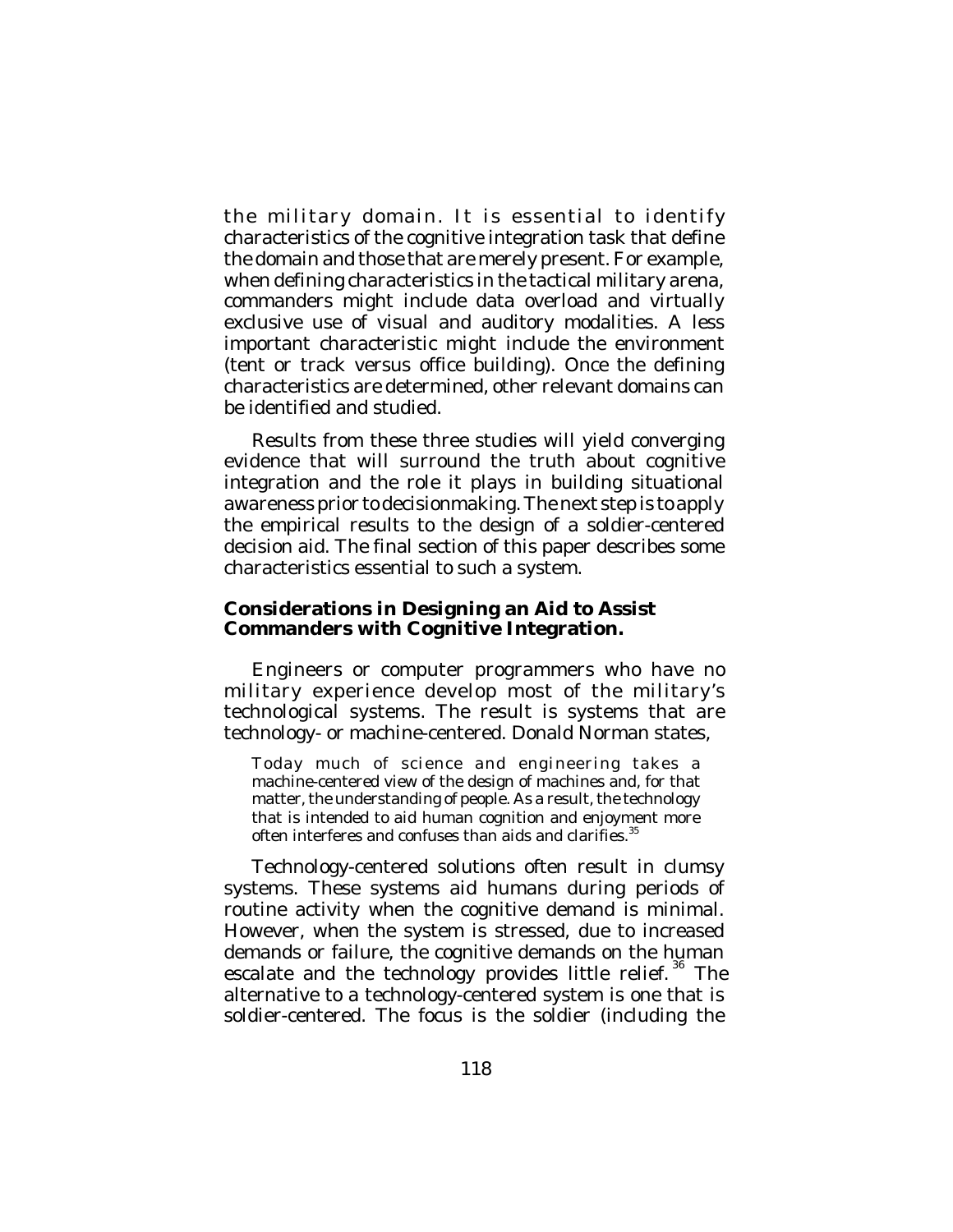physical and cognitive capabilities and limitations), the system in which he/she operates, the task to be performed, and the environment in which it is performed. The system is then built around the soldier (rather than building the system and then selecting and training soldiers to operate it).

This chapter described the methods and processes involved in decisionmaking. It also described the role of situational awareness and the cognitive processes that contribute to situational awareness, including cognitive integration. Finally, converging methods to study cognitive integration were described. These theories and the results of the proposed research should form the foundation of the system developed to aid commanders in cognitive integration. The system should be based on a naturalistic decisionmaking model; it should integrate low level data into patterns consistent with the context; and, it should facilitate the commander's ability to match the pattern of integrated information with patterns they have stored in memory. There are two approaches in the field of artificial intelligence (AI)that would be useful in developing this aid.

# **Intelligent Agents.**

Most TOCs operate on a data-push system. Commanders, sitting at the top of the organizational hierarchy, are fed a continuous stream of data by staff officers. Most of the data is sent to the commander not because it is wanted or needed, but because staff officers feel obliged to keep their boss informed. The result is a commander overwhelmed with low-level data that he is unable to process or reason about. An alternative would be a pull system. System designers should develop intelligent agents or knowbots to search computer systems for low level data elements needed to build informational patterns the commander might use within the context of his mission.  $37$ When located, the data would be pulled up and integrated for the commander.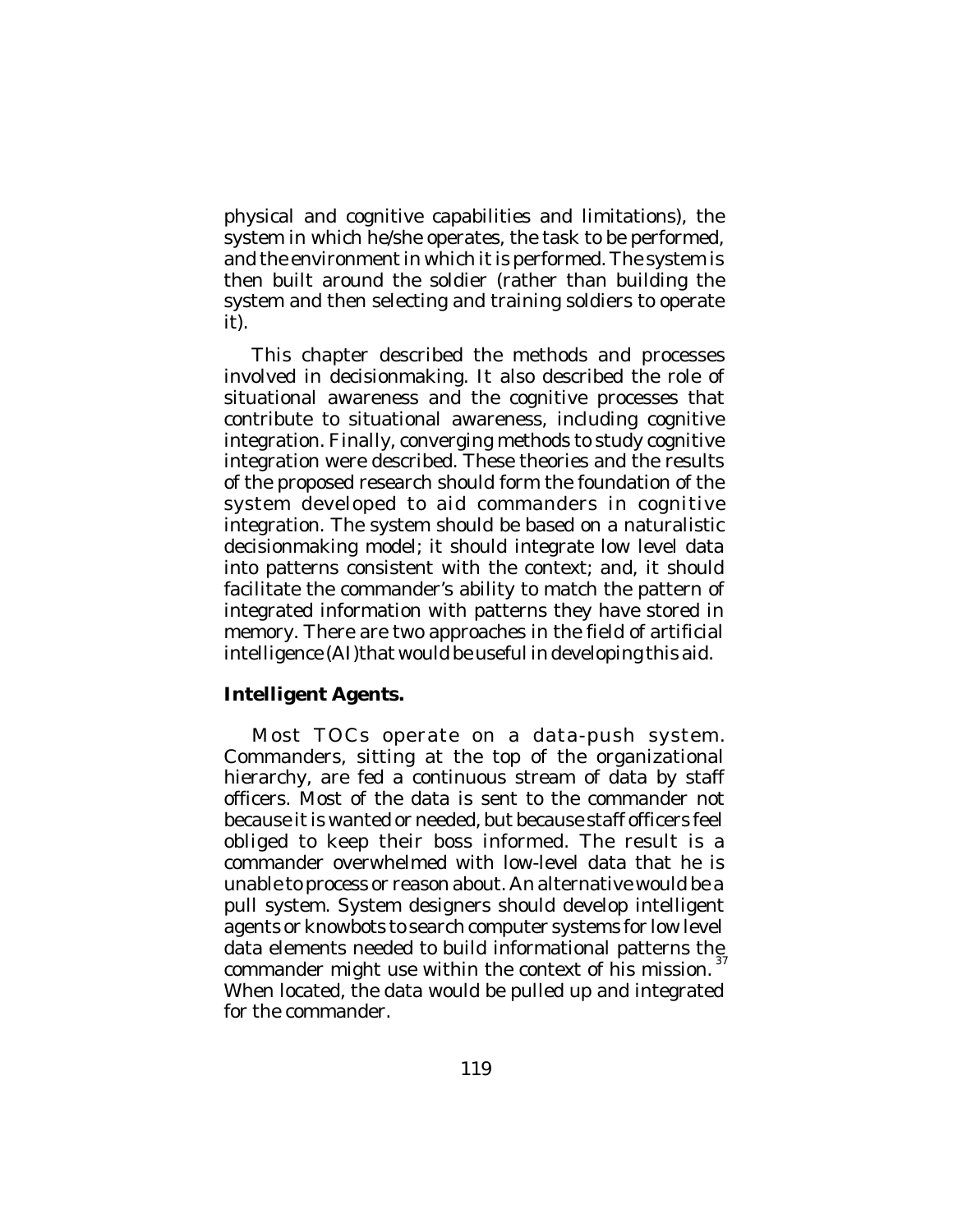### **Case-Based Reasoning.**

A veteran observer-controller (OC) at the NTC may have seen as many as 40 brigades rotate through the maneuver box. His experience affords him the opportunity to build a robust schema with respect to movement to contact operations. He has the ability to look at patterns of data and immediately discern what is happening because he can relate the current situation to a previous rotation in which a similar pattern emerged. When this type of cognitive processing is built into an AI system, it is known as .<br>case-based reasoning.<sup>38</sup> Such a tool may be used in comparing the patterns identified and confirmed by the commander, with previous patterns for similar scenarios stored in memory. The key to developing a successful aid is to build it to complement and support the cognitive activities of the decisionmaker.

# **Conclusion.**

The Department of the Army continues to invest heavily in technologically-laden systems for the battlefields of the 21st century. The systems will increase the range of weapons, increase the speed at which soldiers and logistics move around the battlefield, and improve the ability to communicate with one another. Concomitant with these changes is a dramatic increase in the amount of raw data available to the commander. Current C2 systems are impressive in their ability to move data, but the tasks of analysis, synthesis, and integration are still left to humans. Commanders will not be able to intrude upon the enemy's decision cycle unless they have assistance. It is time for the Army to begin developing soldier-centered systems that complement human cognitive activity. 39 Such systems must be intuitive to operate.<sup>40</sup> The goal of developing soldier-centered systems begins with the deliberate, empirical investigation of human cognitive activity as it occurs in operational settings. 41 This may slow development and fielding of these systems, but ultimately it will result in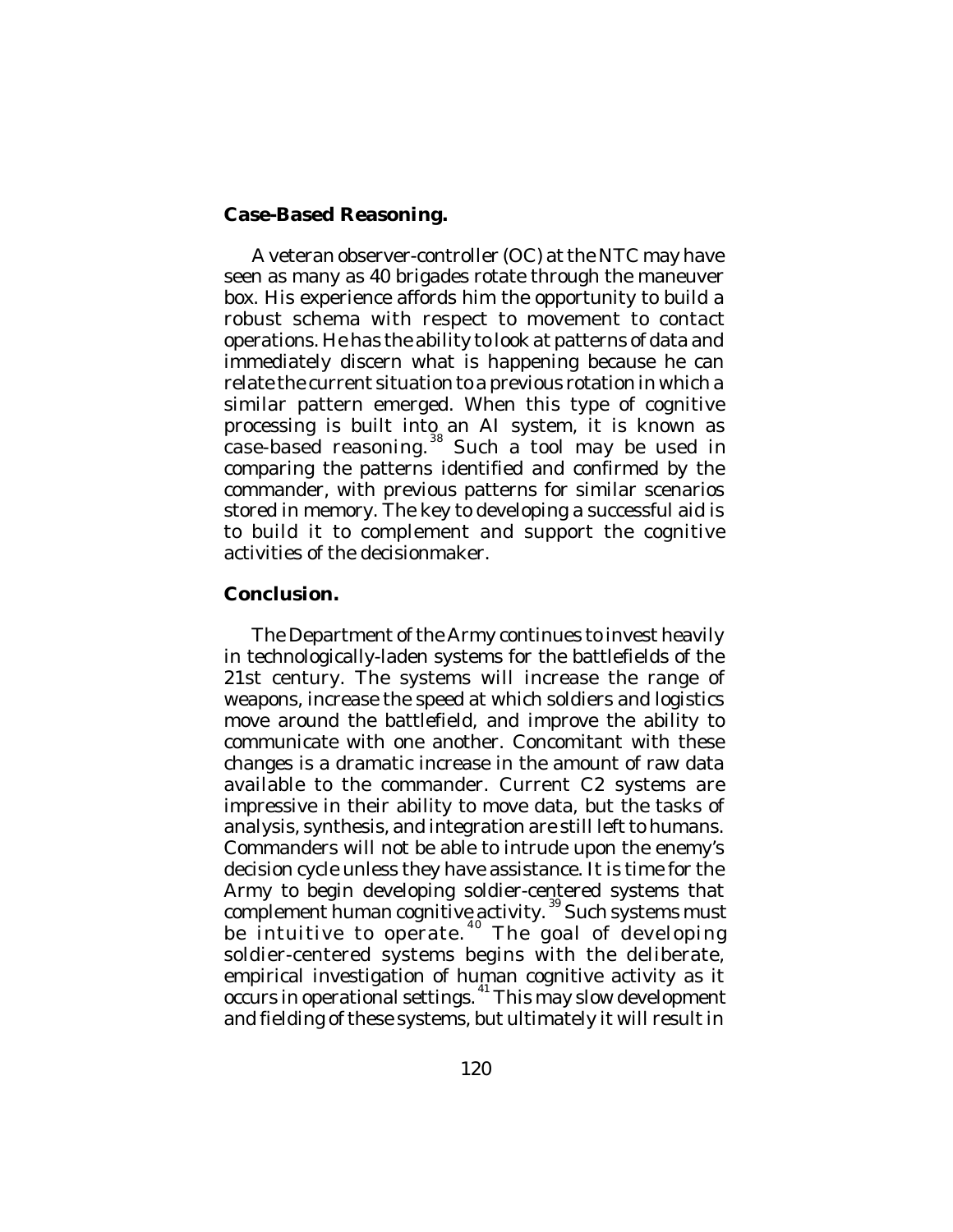increasingly effective commanders who make decisions in a more timely manner.

#### **ENDNOTES - CHAPTER 6**

1. Department of the Army, *Field Manual 100-5, Operations*, Washington, DC: U.S. Department of the Army, June 14, 1993, pp. 2-14.

2. Lawrence Shattuck, Douglas Mulbury, Justin Rueb, and Sehchang Hah, "The Impact of Technology on Tactical Decisionmaking: A Cognitive Evaluation," in *Proceedings of the Fifth Annual U.S. Army Research Laboratory/United States Military Academy Technical Symposium*, West Point, NY, 1997, p. 188.

3. *Ibid*., p. 189.

4. Lawrence Shattuck, Field observations made during the Division Advanced Warfighting Experiment, Fort Hood, TX, November 1997.

5. *Ibid*.

6. Lee Roy Beach and Raanan Lipshitz, "Why Classical Decision Theory is an Inappropriate Standard for Evaluating and Aiding Most Human Decisionmaking," in Gary A. Klein, Judith Orasanu, Roberta Calderwood, and Caroline Zsambok, eds., *Decisionmaking in Action: Models and Methods*, Norwood, NJ: Ablex Publishing Corporation, 1993, p. 21.

7. Howard Raiffa, *Decision Analysis*, Random House: New York, 1968, p. x.

8. *Ibid*.

9. *Ibid*.

10. *Ibid*.

11. *Ibid*.

12. Gene I. Rochlin, *Trapped in the Net*, Princeton, NJ: Princeton University Press, 1997, p. 154.

13. Judith Orasanu and Eduardo Salas, "Team Decisionmaking in Compex Environments," in Gary A. Klein, Judith Orasanu, Roberta Calderwood, and Caroline Zsambok, eds., *Decisionmaking in Action:*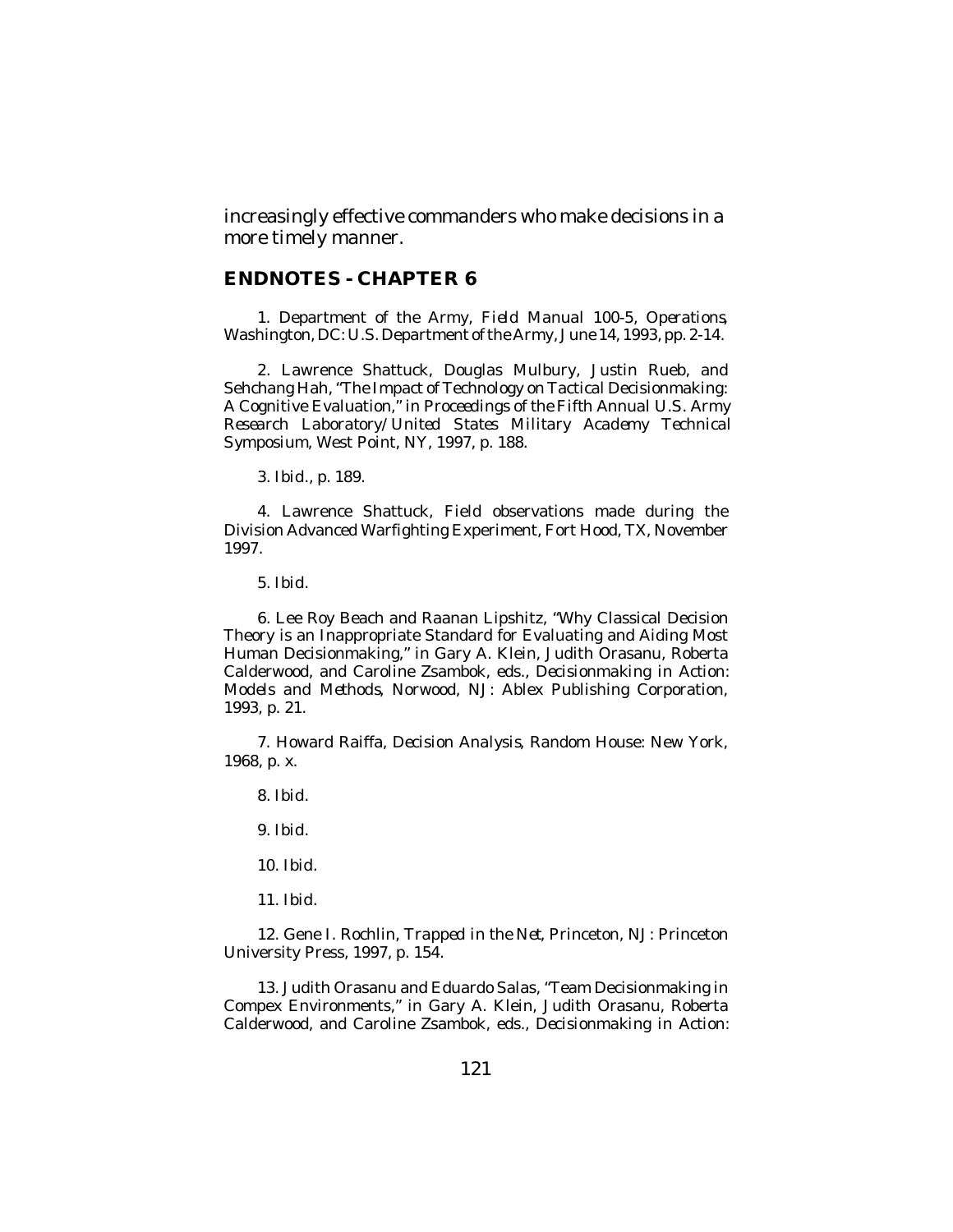*Models and Methods*, Norwood, NJ: Ablex Publishing Corporation, 1993, p. 327.

14. A. Tversky and D. Kahneman, "Judgement Under Uncertainty: Heuristics and Biases," *Science 185*, 1974, p. 1124.

15. Marvin S. Cohen, "Three Paradigms for Viewing Decision Biases," in Gary A. Klein, Judith Orasanu, Roberta Calderwood, and Caroline Zsambok, eds., *Decisionmaking in Action: Models and Methods*, Norwood, NJ: Ablex Publishing Corporation, 1993, p. 37.

16. *Ibid*.

17. *Ibid*.

18. *Ibid*.

19. Judith Orasanu and Terry Connolly, "The Reinvention of Decisionmaking," in Gary A. Klein, Judith Orasanu, Roberta Calderwood, and Caroline Zsambok, eds., *Decisionmaking in Action: Models and Methods*, Norwood, NJ: Ablex Publishing Corporation, 1993, p. 7.

20. Gary Klein, "The Recognition Primed Decision, RPD) Model: Looking Back, Looking Forward," in Caroline E. Zsambok and Gary Klein, eds., *Naturalistic Decisionmaking*, Mahwah, NJ: Lawrence Erlbaum Associates, 1997, p. 285.

21. Gary A. Klein, "A Recognition Primed Decision, RPD) Model of Rapid Decisionmaking," in Gary A. Klein, Judith Orasanu, Roberta Calderwood, and Caroline Zsambok, eds., *Decisionmaking in Action: Models and Methods*, Norwood, NJ: Ablex Publishing Corporation, 1993, p. 144.

22. *Ibid*., 141.

23. *Ibid*.

24. *Ibid*.

25. *Ibid*.

26. Department of the Army, *Field Manual 101-5, Staff Organization and Operations*, Washington, DC: U.S. Department of the Army, May 31, 1997, p. 5-3.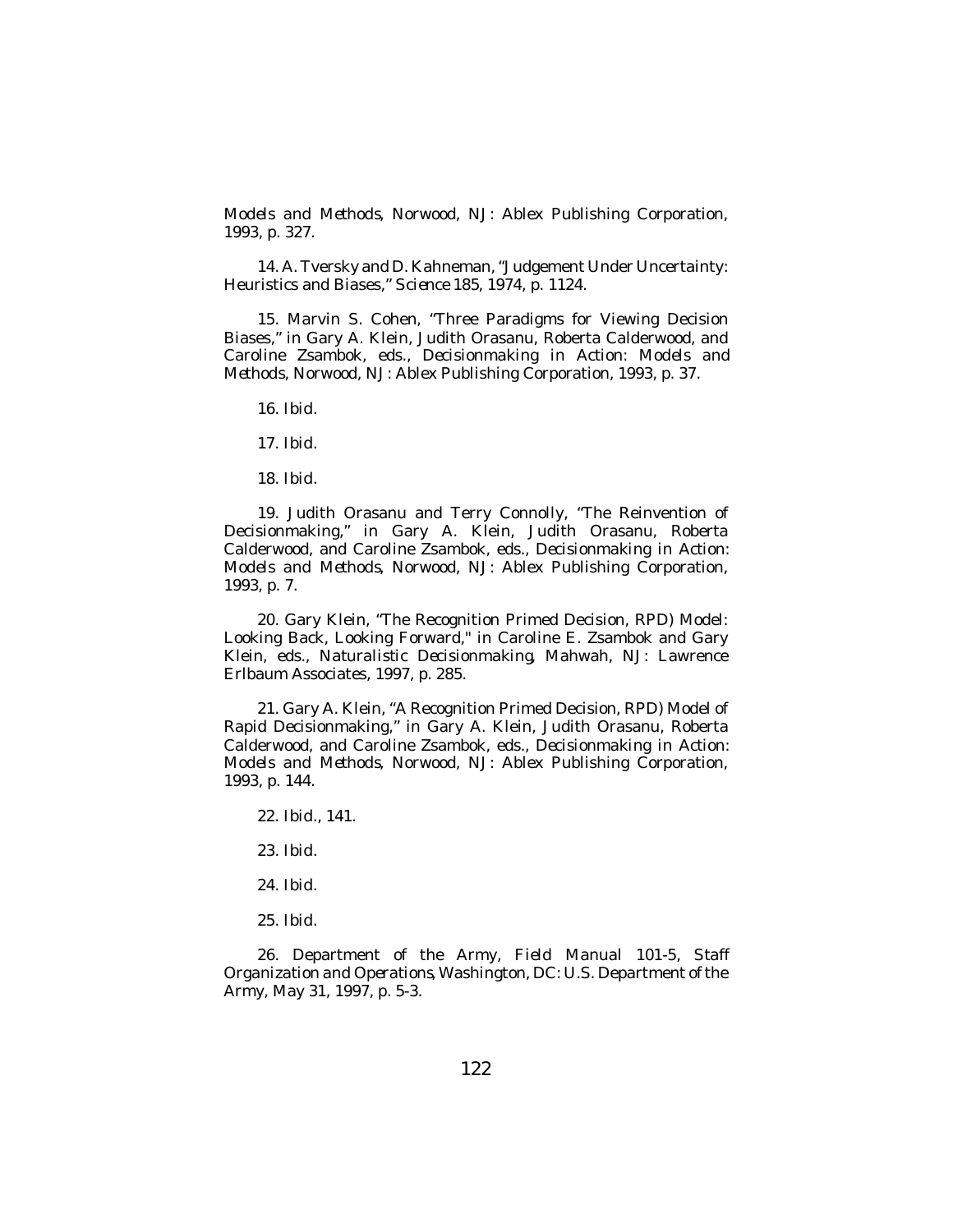27. U.S. Army Command and General Staff College, *The Tactical Decisionmaking Process*, Student Text 100-9, Fort Leavenworth, KS: U.S. Army Command and General Staff College, July 1993, pp. 1-4.

28. Rochlin, p. 109.

29. Mica R. Endsley, "Toward a Theory of Situation Awareness in Dynamic Systems," *Human Factors*, Vol. 37, No. 1, March 1995, p. 36.

30. Gary Klein, "Re: Another question," electronic mail message to Lawrence Shattuck, February 19, 1999.

31. Christopher D. Wickens, Sallie E. Gordon, and Yili Liu, *An Introduction to Human Factors Engineering*, New York: Addison Wesley Longman, Inc., 1998, p. 147.

32. G. A. Miller, "The Magic Number Seven Plus or Minus Two. Some Limits on Our Capacity for Processing Information," *Psychological Review*, Vol. 63, 1956, p. 81.

33. Endsley, p. 40.

34. *Ibid*., p. 37.

35. Gary A. Klein, "A Recognition Primed Decision (RPD) Model of Rapid Decisionmaking," in Gary A. Klein, Judith Orasanu, Roberta Calderwood, and Caroline Zsambok, eds., *Decisionmaking in Action: Models and Methods*, Norwood, NJ: Ablex Publishing Corporation, 1993, p. 141.

36. Daniel Serfaty, Jean MacMillan, Elliot E. Entin, and Eileen B. Entin, "The Decisionmaking Expertise of Battle Commanders," in Caroline E. Zsambok and Gary Klein, eds., *Naturalistic Decisionmaking*, Mahwah, NJ: Lawrence Erlbaum Associates, 1997, p. 235.

37. Elizabeth B.-N. Sanders and Susan Stuart, "The Role of User Research in Consumer Product Development," in Thomas G. O'Brien and Samuel G. Charlton, eds., *Handbook of Human Factors Testing and Evaluation*, Mahwah, NJ: Lawrence Erlbaum Associates, 1996, p. 270.

38. Donald A. Norman, *Things That Make Us Smart*, Reading, MA: Addison-Wesley Publishing Company, 1993, p. 9.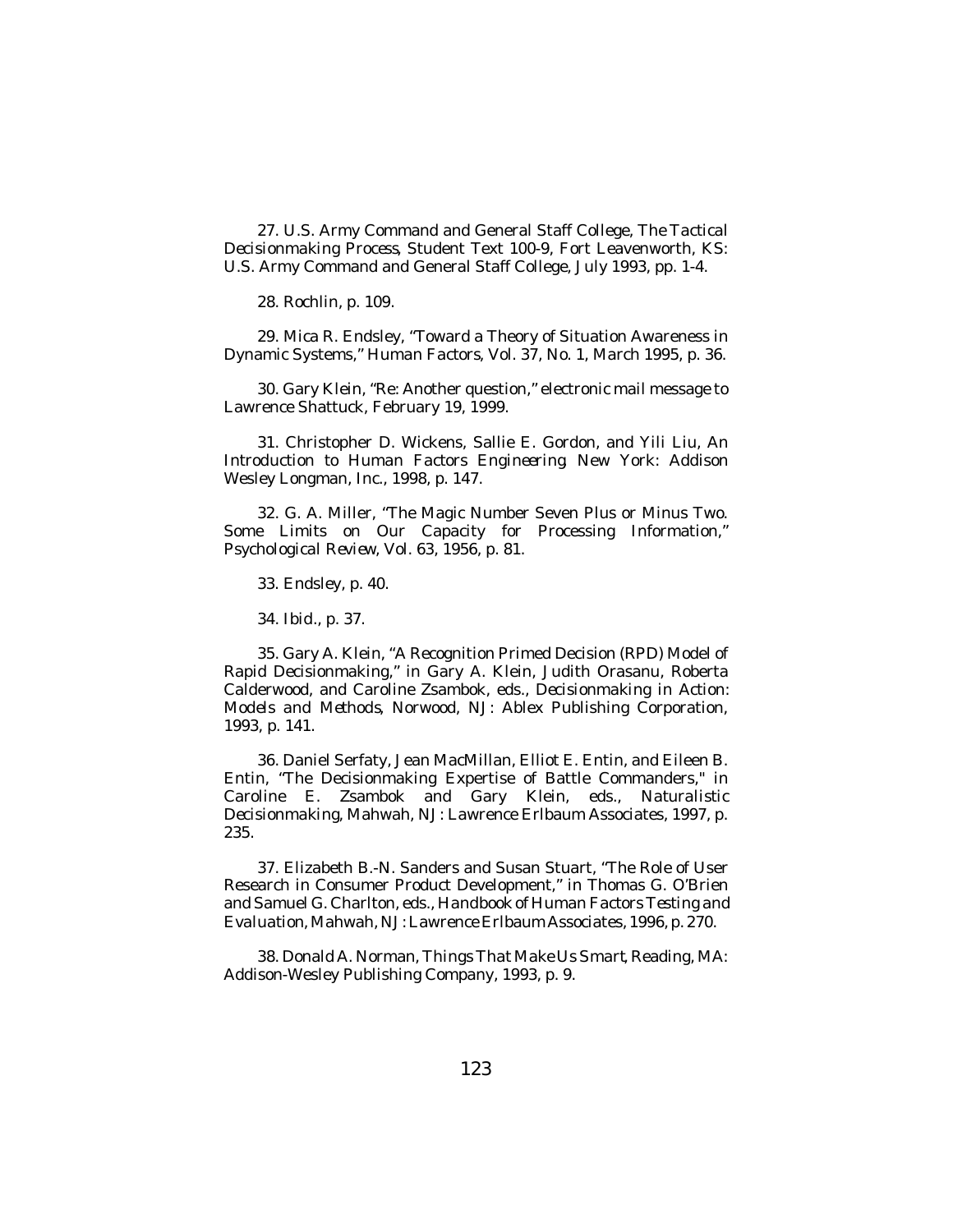39. David D. Woods, Leila J. Johannesen, Richard I. Cook, and Nadine B. Sarter, *Behind Human Error: Cognitive Systems, Computers, and Hindsight*, Wright-Patterson Air Force Base, OH: Crew Systems Ergonomics Information Analysis Center, 1994, p. 114.

40. "Intelligent Software Agents," http://www.cs.umbc.edu/ agents/; Internet;accessed March 31, 1999.

41. "Case-Based Reasoning," http://www.ai-cbr.org/theindex.html; Internet.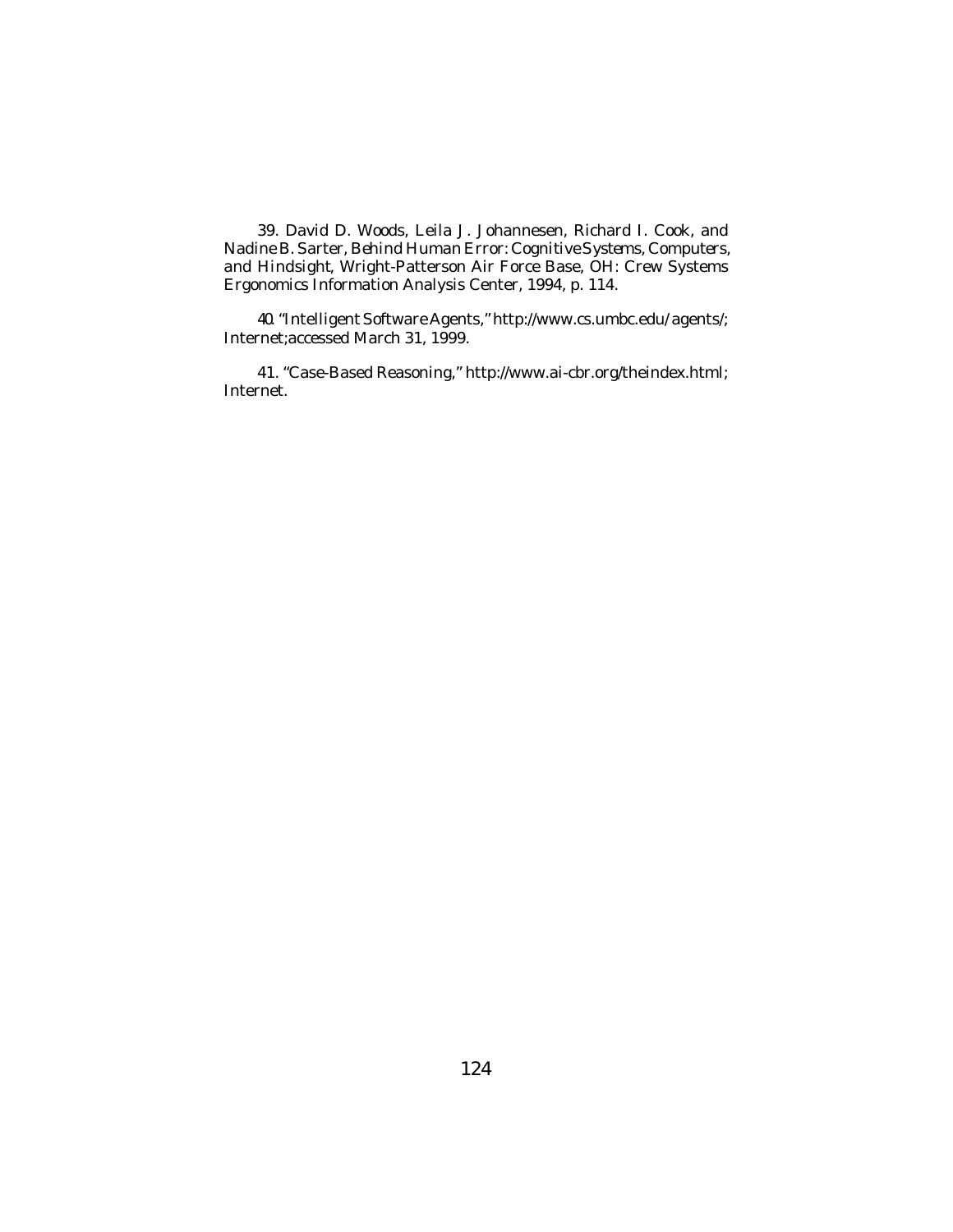# **U.S. ARMY WAR COLLEGE**

**Major General Robert H. Scales, Jr. Commandant**

**\*\*\*\*\***

# **STRATEGIC STUDIES INSTITUTE**

**Director Professor Douglas C. Lovelace, Jr.**

> **Director of Research Dr. Earl H. Tilford, Jr.**

**Editor Dr. Douglas V. Johnson II**

**Director of Publications and Production Ms. Marianne P. Cowling**

> **Publications Assistant Ms. Rita A. Rummel**

> > **\*\*\*\*\***

**Composition Mrs. Christine A. Williams**

> **Cover Artist Mr. James E. Kistler**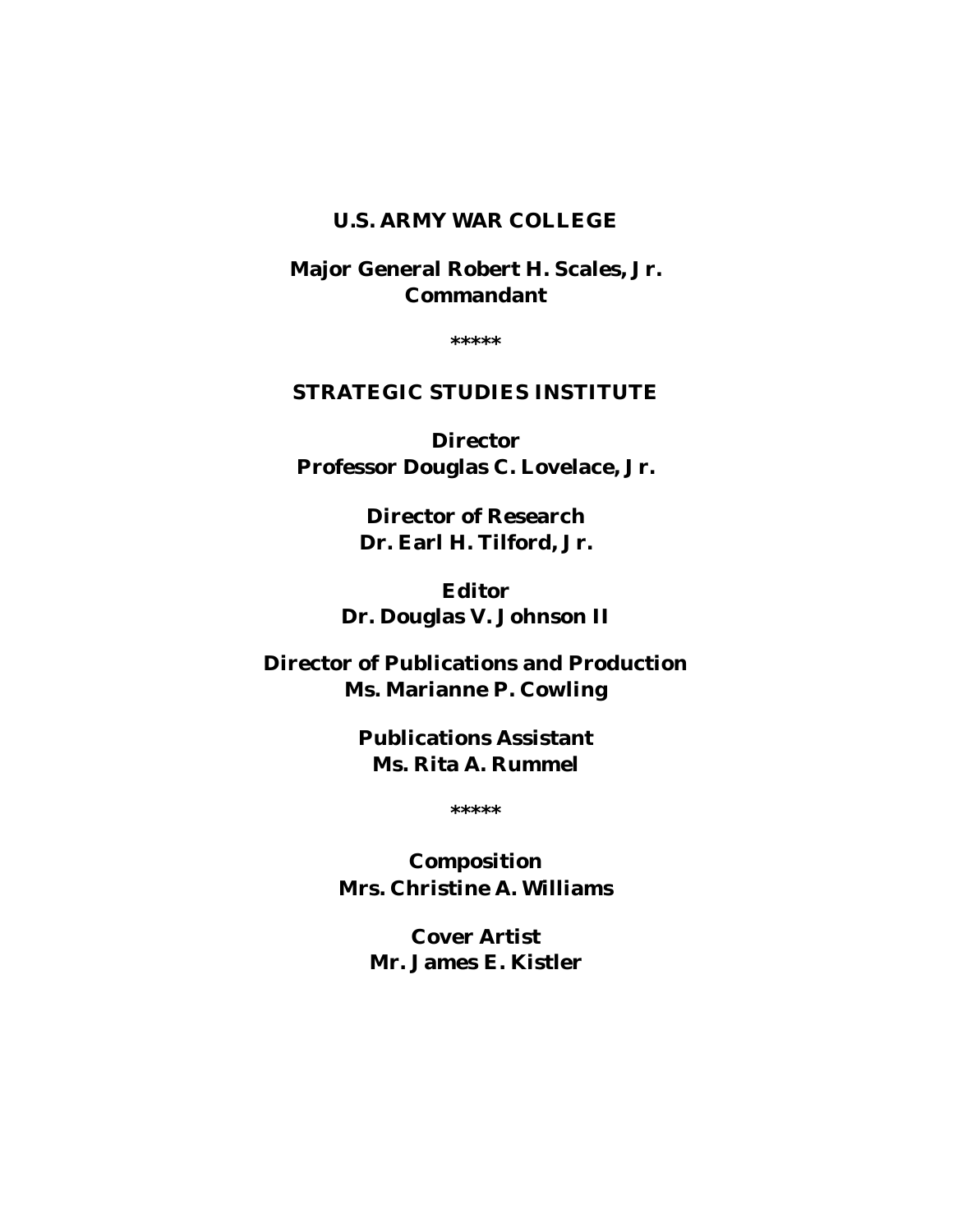# **ERRATA**

# **Corrected Figure and Tables.**

Page 12, Figure 4, Organizational Strata and Functional Domains.

Page 90, Table 1, Education Requirements for Military Officers.

Page 93, Table 2, Education Opportunities for New Officers.

| Stratum             | Time span    | <b>Functional Domain</b>                                                                                                                                 |
|---------------------|--------------|----------------------------------------------------------------------------------------------------------------------------------------------------------|
| (vii) 4-star level  | 20 years     | Systems (Strategic level)<br>- unbounded environment, outward focus<br>- create complex systems, envision<br>future<br>- build consensus, create culture |
| (vi) 3-star level   | 10 years     | - oversee complex systems                                                                                                                                |
| (v) 2-star level    | 5 years      | Organizational (Operational level)<br>- exist within bounded open system<br>- manage one complex system                                                  |
| (iv) Brigade CDR    | 2 years      | - oversee operating sub-systems                                                                                                                          |
| (iii) Battalion CDR | 1 year       | Production (Tactical Level)<br>- direct one operating sub-system<br>- bounded within larger sub-system<br>- face-to-face                                 |
| (ii) Company CDR    | 3 months     | - direct tasks                                                                                                                                           |
| (i) Troops          | $<$ 3 months | - perform tasks                                                                                                                                          |

**Figure 4. Organizational Strata and Functional Domains.**